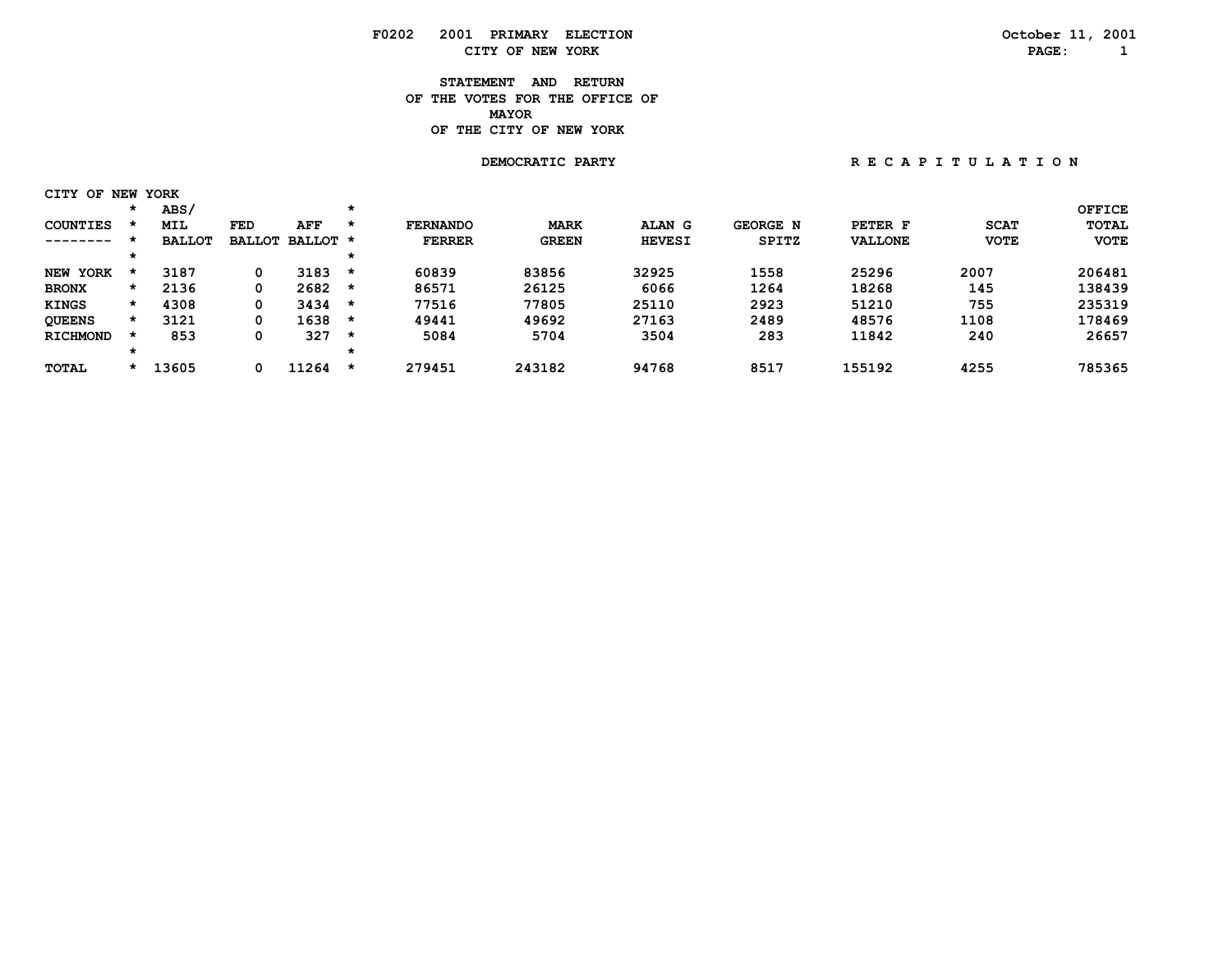# **F0202 2001 PRIMARY ELECTION October 11, 2001 CITY OF NEW YORK PAGE: 1**

# **STATEMENT AND RETURN OF THE VOTES FOR THE OFFICE OF PUBLIC ADVOCATE DEMOCRATIC PARTY R E C A P I T U L A T I O N**

| CITY OF NEW YORK |  |      |  |
|------------------|--|------|--|
|                  |  | ABS/ |  |

| COUNTIES        | *       | MIL           | FED           | AFF      | $\star$ | WILLIE       | <b>STEPHEN</b>   | <b>SHEILA</b>  | <b>KATHRYN E</b> | <b>BETSY F</b> |
|-----------------|---------|---------------|---------------|----------|---------|--------------|------------------|----------------|------------------|----------------|
| -------         | *       | <b>BALLOT</b> | <b>BALLOT</b> | BALLOT * |         | <b>COLON</b> | <b>DIBRIENZA</b> | <b>FLAXMAN</b> | <b>FREED</b>     | <b>GOTBAUM</b> |
|                 | $\star$ |               |               |          | $\star$ |              |                  |                |                  |                |
| NEW<br>YORK     | *       | 3187          | 0             | 3183     | $\star$ | 19412        | 13566            | 3947           | 22106            | 48465          |
| <b>BRONX</b>    | $\star$ | 2136          | 0             | 2682     | $\star$ | 36150        | 7151             | 3806           | 6738             | 19882          |
| <b>KINGS</b>    | $\star$ | 4308          | 0             | 3434     | $\star$ | 25147        | 49632            | 7515           | 12753            | 44499          |
| <b>OUEENS</b>   | $\star$ | 3121          | 0             | 1638     | *       | 18589        | 24525            | 5657           | 11555            | 38531          |
| <b>RICHMOND</b> | *       | 853           | 0             | 327      | $\star$ | 2126         | 7464             | 625            | 1517             | 5455           |
|                 | $\star$ |               |               |          | *       |              |                  |                |                  |                |
| TOTAL           | $\star$ | 13605         | 0             | 11264    | $\star$ | 101424       | 102338           | 21550          | 54669            | 156832         |
|                 |         |               |               |          |         |              |                  |                |                  |                |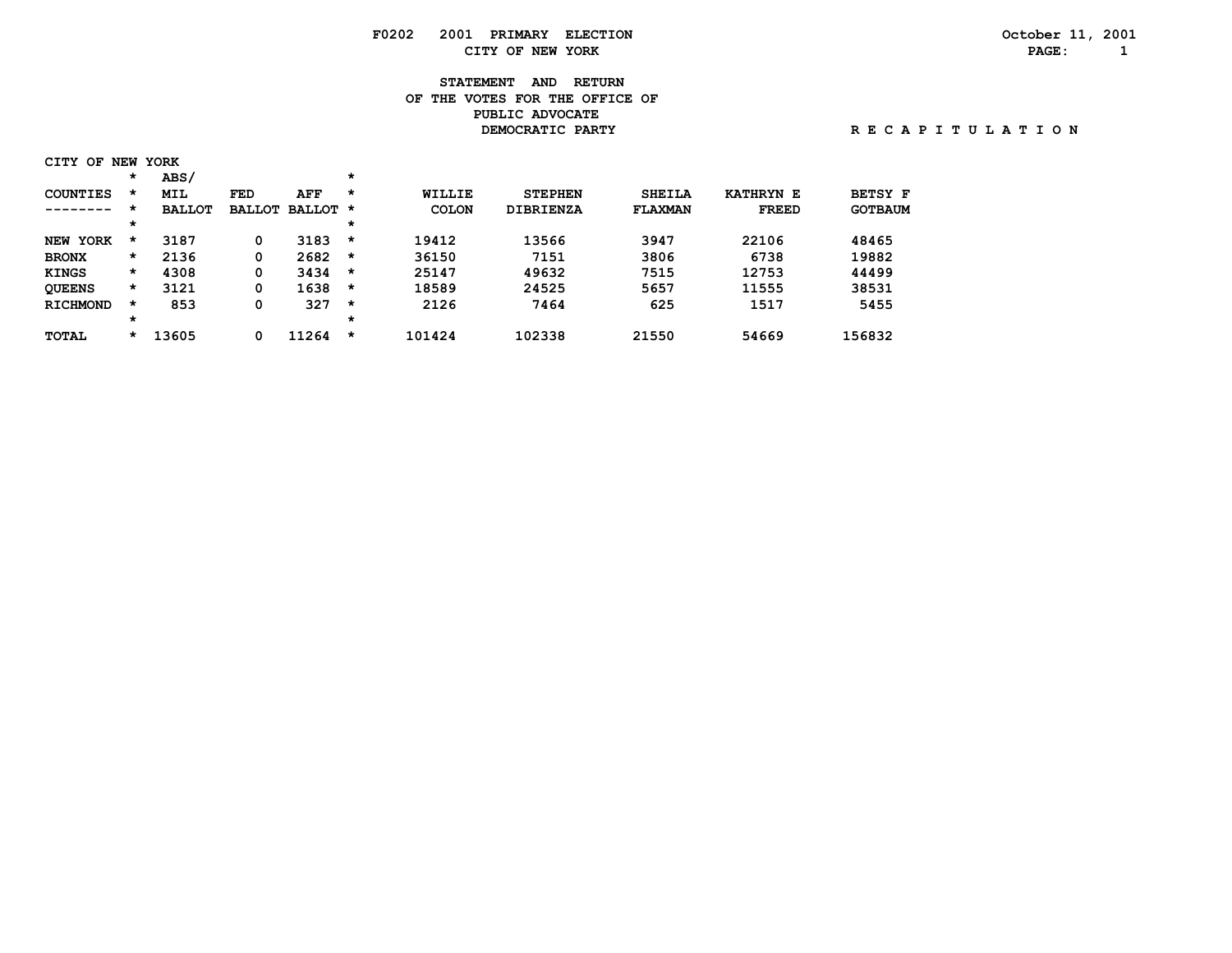#### **STATEMENT AND RETURN OF THE VOTES FOR THE OFFICE OF PUBLIC ADVOCATE**

#### **DEMOCRATIC PARTY**

| <b>CITY</b>     | OF NEW YORK |               |                 |             |              |
|-----------------|-------------|---------------|-----------------|-------------|--------------|
|                 | $^\star$    |               |                 |             | <b>TOTAL</b> |
| COUNTIES        | $\star$     | <b>NORMAN</b> | SCOTT M         | <b>SCAT</b> | <b>VOTE</b>  |
|                 | $\star$     | <b>SIEGEL</b> | <b>STRINGER</b> | <b>VOTE</b> | OFFICE       |
|                 | $\star$     |               |                 |             |              |
| NEW YORK        | $^\star$    | 29178         | 36191           | 130         | 172995       |
| <b>BRONX</b>    | $^\star$    | 14816         | 17202           | 10          | 105755       |
| <b>KINGS</b>    | $\star$     | 33187         | 20604           | 8           | 193345       |
| <b>QUEENS</b>   | $\star$     | 25878         | 23359           | 33          | 148127       |
| <b>RICHMOND</b> | $\star$     | 2926          | 2558            | 5           | 22676        |
|                 | $\star$     |               |                 |             |              |
| <b>TOTAL</b>    | $^\star$    | 105985        | 99914           | 186         | 642898       |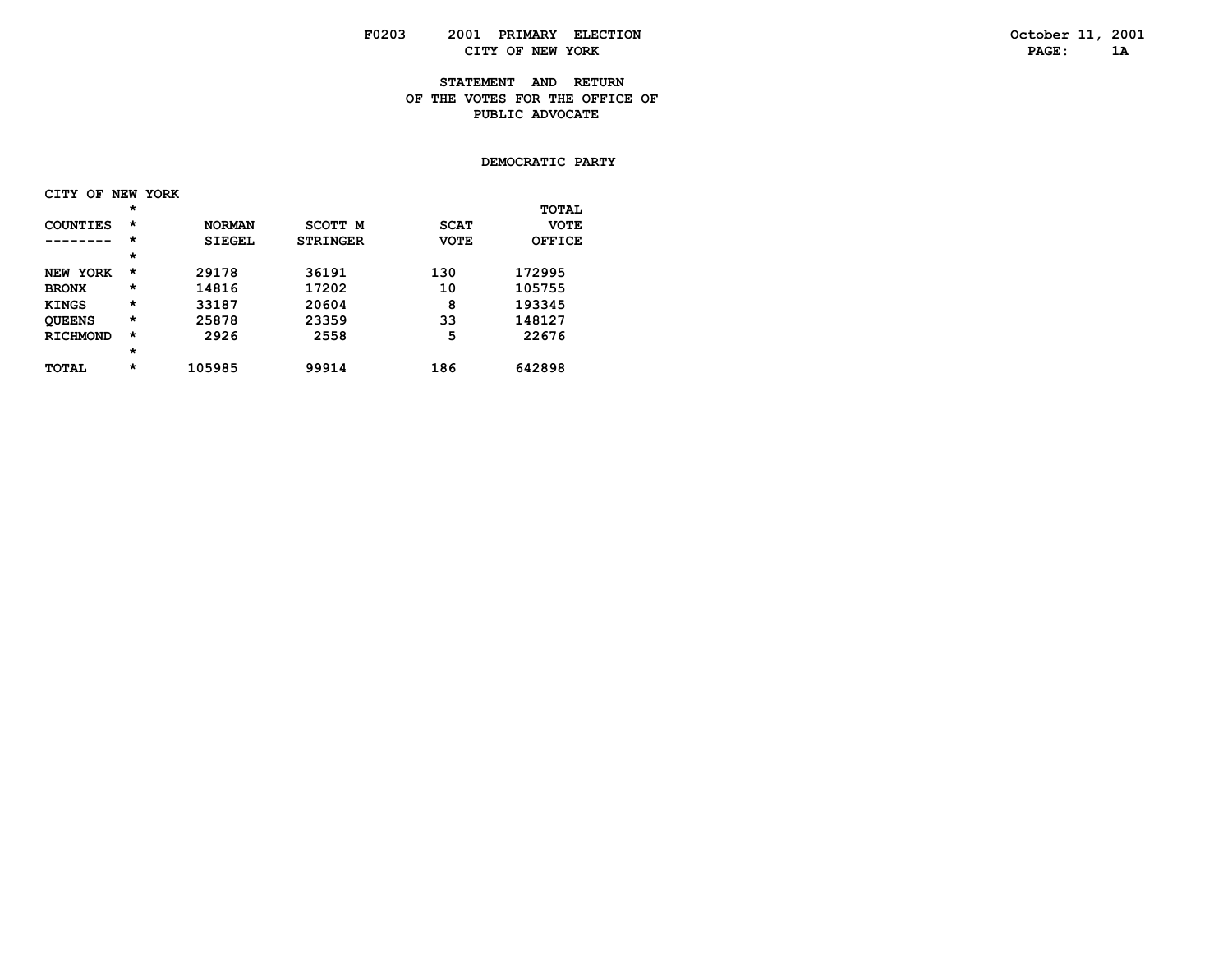# **F0202 2001 PRIMARY ELECTION October 11, 2001 CITY OF NEW YORK PAGE: 1**

# **STATEMENT AND RETURN OF THE VOTES FOR THE OFFICE OF COMPTROLLER**

| CITY<br>OF                |         | <b>NEW YORK</b> |               |          |         |               |                 |             |               |
|---------------------------|---------|-----------------|---------------|----------|---------|---------------|-----------------|-------------|---------------|
|                           | $\star$ | ABS/            |               |          | $\star$ |               |                 |             | <b>TOTAL</b>  |
| COUNTIES                  | $\star$ | <b>MIL</b>      | <b>FED</b>    | AFF      | $\star$ | HERBERT E     | WILLIAM C       | <b>SCAT</b> | <b>VOTE</b>   |
| ------                    | *       | <b>BALLOT</b>   | <b>BALLOT</b> | BALLOT * |         | <b>BERMAN</b> | <b>THOMPSON</b> | <b>VOTE</b> | <b>OFFICE</b> |
|                           | $\star$ |                 |               |          | $\star$ |               |                 |             |               |
| <b>YORK</b><br><b>NEW</b> | *       | 3187            | 0             | 3183     | $\star$ | 70566         | 78393           | 55          | 149014        |
| <b>BRONX</b>              | *       | 2136            | 0             | 2682     | $\star$ | 36583         | 55713           | 5           | 92301         |
| <b>KINGS</b>              | $\star$ | 4308            | 0             | 3434     | $\star$ | 78365         | 92982           |             | 171348        |
| <b>OUEENS</b>             | *       | 3121            | 0             | 1638     | $\star$ | 64766         | 71843           | 27          | 136636        |
| <b>RICHMOND</b>           | *       | 853             | 0             | 327      | $\star$ | 11357         | 10101           |             | 21459         |
|                           | $\star$ |                 |               |          | $\star$ |               |                 |             |               |
| <b>TOTAL</b>              | *       | 13605           | 0             | 11264    | $\star$ | 261637        | 309032          | 89          | 570758        |

 **DEMOCRATIC PARTY R E C A P I T U L A T I O N**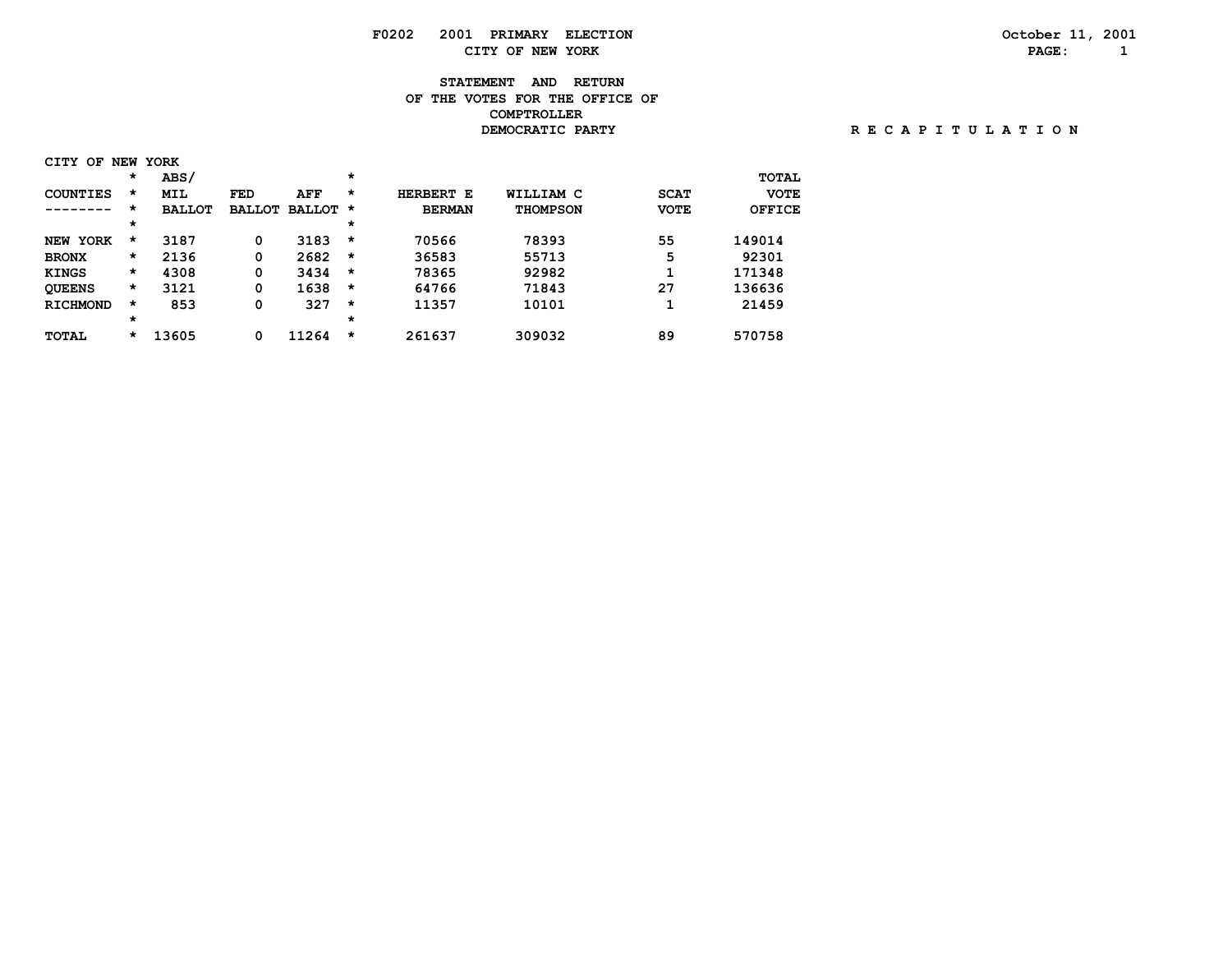### **STATEMENT AND RETURN OF THE VOTES FOR THE OFFICE OF** *MAYOR*  **OF THE CITY OF NEW YORK**

 **NEW YORK COUNTY**

BOROUGH OF MANHATTAN **DEMOCRATIC PARTY REGAPITULATION** 

| <b>ASSEMBLY</b> |         | ABS/          |            |                 | $\star$ |                 |              |               |                 |                |             | <b>OFFICE</b> |
|-----------------|---------|---------------|------------|-----------------|---------|-----------------|--------------|---------------|-----------------|----------------|-------------|---------------|
| <b>DISTRICT</b> |         | <b>MIL</b>    | <b>FED</b> | AFF             |         | <b>FERNANDO</b> | <b>MARK</b>  | ALAN G        | <b>GEORGE N</b> | PETER F        | <b>SCAT</b> | <b>TOTAL</b>  |
| <b>NUMBER</b>   |         | <b>BALLOT</b> |            | BALLOT BALLOT * |         | <b>FERRER</b>   | <b>GREEN</b> | <b>HEVESI</b> | SPITZ           | <b>VALLONE</b> | <b>VOTE</b> | <b>VOTE</b>   |
|                 | *       |               |            |                 | $\star$ |                 |              |               |                 |                |             |               |
| 62ND            | $\star$ | 258           | 0          | 253             | $\star$ | 4357            | 4577         | 1740          | 187             | 2575           | 96          | 13532         |
| 63RD            | $\star$ | 270           | 0          | 225             | $\star$ | 5148            | 6865         | 3308          | 109             | 2273           | 150         | 17853         |
| 64TH            | $\star$ | 293           | 0          | 231             | *       | 2660            | 8139         | 3485          | 91              | 2100           | 134         | 16609         |
| 65TH            | $\star$ | 258           | 0          | 152             | *       | 1350            | 6714         | 3288          | 74              | 2663           | 425         | 14514         |
| 66TH            | $\star$ | 399           | 0          | 259             | *       | 2300            | 10608        | 4786          | 112             | 2479           | 129         | 20414         |
| 67TH            | $\star$ | 409           | 0          | 272             | $\star$ | 2680            | 10765        | 5515          | 84              | 2787           | 318         | 22149         |
| 68TH            | $\star$ | 168           | 0          | 237             | $\star$ | 9773            | 4496         | 776           | 189             | 1695           | 24          | 16953         |
| 69TH            | $\star$ | 323           | 0          | 220             | $\star$ | 5645            | 10016        | 4128          | 165             | 1962           | 126         | 22042         |
| $70$ TH         | $\star$ | 240           | 0          | 413             | $\star$ | 8664            | 6578         | 772           | 206             | 1304           |             | 17531         |
| 71ST            | $\star$ | 176           | 0          | 392             | $\star$ | 7860            | 6094         | 1297          | 178             | 1687           | 57          | 17173         |
| <b>72ND</b>     | $\star$ | 77            | 0          | 358             | *       | 9499            | 2540         | 475           | 105             | 1203           | 9           | 13831         |
| 73RD            | $\star$ | 316           | 0          | 171             | $\star$ | 903             | 6464         | 3355          | 58              | 2568           | 532         | 13880         |
|                 | *       |               |            |                 | $\star$ |                 |              |               |                 |                |             |               |
| TOTAL           | $\star$ | 3187          | 0          | 3183            | *       | 60839           | 83856        | 32925         | 1558            | 25296          | 2007        | 206481        |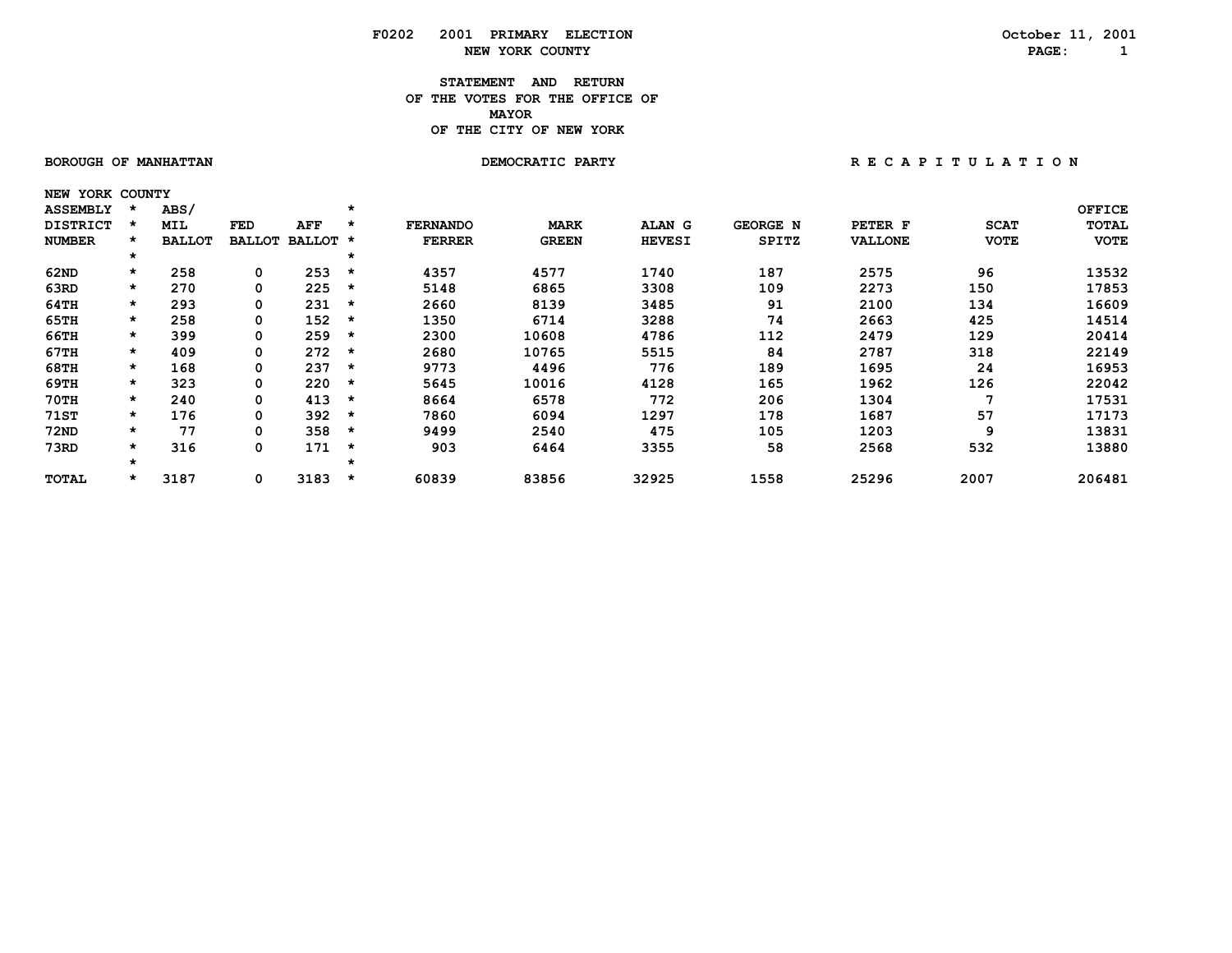### **STATEMENT AND RETURN OF THE VOTES FOR THE OFFICE OF PUBLIC ADVOCATE**

| BOROUGH OF MANHATTAN |         |               |               |          |         | DEMOCRATIC PARTY |                  |                |                  |                | RECAPITULATION |
|----------------------|---------|---------------|---------------|----------|---------|------------------|------------------|----------------|------------------|----------------|----------------|
| NEW YORK COUNTY      |         |               |               |          |         |                  |                  |                |                  |                |                |
| <b>ASSEMBLY</b>      | *       | ABS/          |               |          | $\star$ |                  |                  |                |                  |                |                |
| <b>DISTRICT</b>      | *       | MIL           | FED           | AFF      | *       | WILLIE           | <b>STEPHEN</b>   | <b>SHEILA</b>  | <b>KATHRYN E</b> | <b>BETSY F</b> |                |
| <b>NUMBER</b>        | *       | <b>BALLOT</b> | <b>BALLOT</b> | BALLOT * |         | <b>COLON</b>     | <b>DIBRIENZA</b> | <b>FLAXMAN</b> | <b>FREED</b>     | <b>GOTBAUM</b> |                |
|                      | $\star$ |               |               |          | $\star$ |                  |                  |                |                  |                |                |
| 62ND                 | $\star$ | 258           | 0             | 253      | $\star$ | 1651             | 1104             | 269            | 3967             | 1537           |                |
| 63RD                 | $\star$ | 270           | 0             | 225      | $\star$ | 1597             | 2398             | 240            | 1834             | 4262           |                |
| 64TH                 | $\star$ | 293           | 0             | 231      | $\star$ | 931              | 1483             | 266            | 1477             | 4866           |                |
| 65TH                 | $\star$ | 258           | 0             | 152      | $\star$ | 467              | 1034             | 247            | 1190             | 5562           |                |
| 66TH                 | $\star$ | 399           | 0             | 259      | $\star$ | 464              | 1865             | 437            | 5620             | 5035           |                |
| 67TH                 | $\star$ | 409           | 0             | 272      | $\star$ | 623              | 937              | 243            | 844              | 5726           |                |
| 68TH                 | $\star$ | 168           | 0             | 237      | $\star$ | 3701             | 621              | 466            | 1118             | 2102           |                |
| 69TH                 | $\star$ | 323           | 0             | 220      | $\star$ | 1768             | 1419             | 322            | 1553             | 5518           |                |
| $70$ TH              | $\star$ | 240           | 0             | 413      | $\star$ | 2706             | 699              | 598            | 1684             | 2875           |                |
| 71ST                 | $\star$ | 176           | 0             | 392      | $\star$ | 2453             | 766              | 431            | 1435             | 3034           |                |
| 72ND                 | $\star$ | 77            | 0             | 358      | $\star$ | 2778             | 394              | 224            | 503              | 1318           |                |
| 73RD                 | $\star$ | 316           | 0             | 171      | $\star$ | 273              | 846              | 204            | 881              | 6630           |                |
|                      | $\star$ |               |               |          | $\star$ |                  |                  |                |                  |                |                |
| TOTAL                | $\star$ | 3187          | 0             | $3183$ * |         | 19412            | 13566            | 3947           | 22106            | 48465          |                |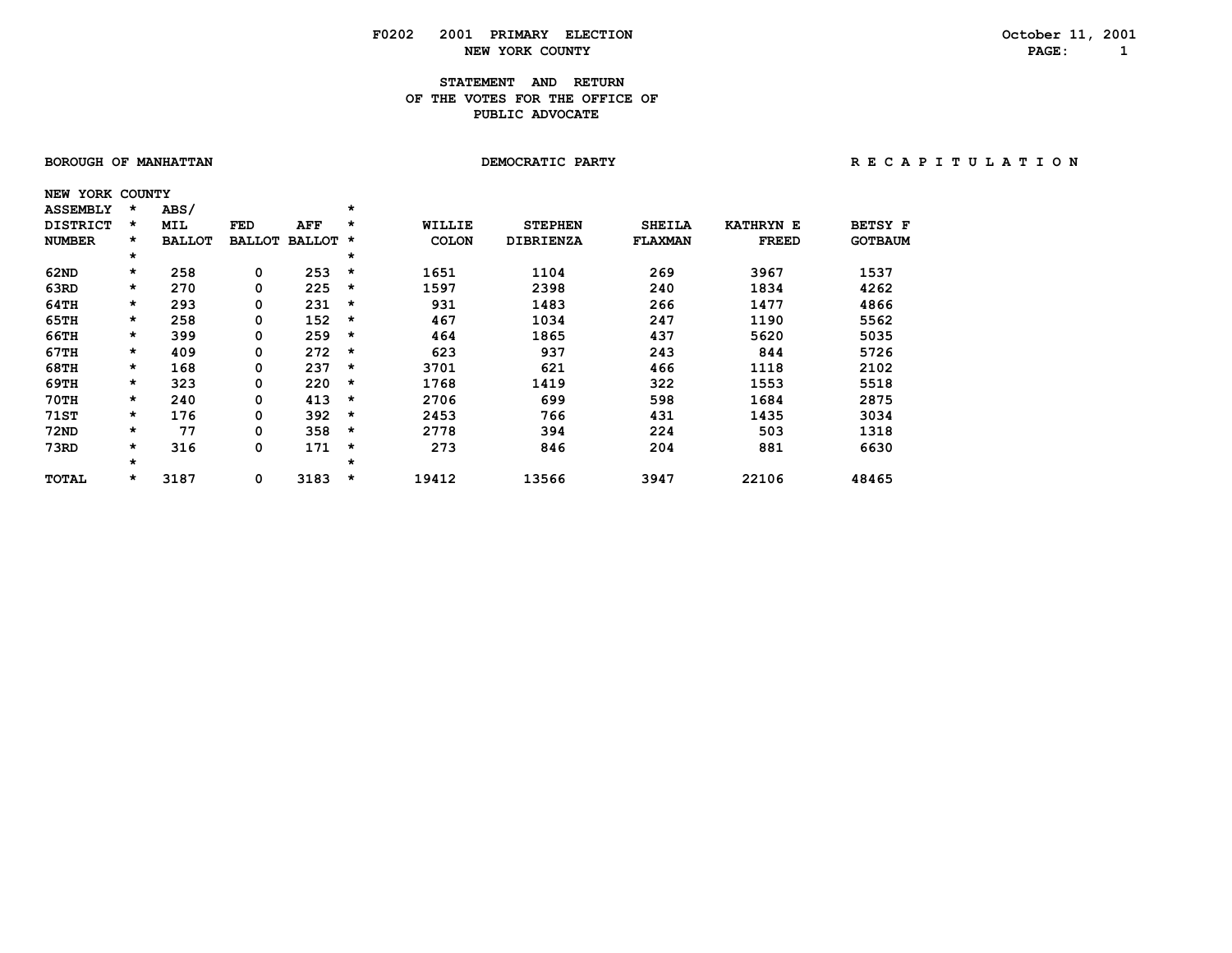### **STATEMENT AND RETURN OF THE VOTES FOR THE OFFICE OFPUBLIC ADVOCATE**

### **BOROUGH OF MANHATTAN**

DEMOCRATIC PARTY

| NEW YORK COUNTY |          |               |                 |              |              |
|-----------------|----------|---------------|-----------------|--------------|--------------|
| <b>ASSEMBLY</b> | $\star$  |               |                 |              | OFFICE       |
| <b>DISTRICT</b> | $^\star$ | <b>NORMAN</b> | SCOTT M         | <b>SCAT</b>  | <b>TOTAL</b> |
| <b>NUMBER</b>   | $\star$  | <b>SIEGEL</b> | <b>STRINGER</b> | <b>VOTE</b>  | <b>VOTE</b>  |
|                 | $\star$  |               |                 |              |              |
| 62ND            | $\star$  | 1418          | 868             | $\mathbf{2}$ | 10816        |
| 63RD            | $\star$  | 2204          | 1905            | 15           | 14455        |
| 64TH            | $\star$  | 2443          | 3189            | 9            | 14664        |
| 65TH            | $\star$  | 2089          | 2742            | 24           | 13355        |
| 66TH            | $\star$  | 3140          | 1998            | 7            | 18566        |
| 67TH            | $\star$  | 3133          | 9658            | 11           | 21175        |
| 68TH            | $\star$  | 2008          | 1899            | 2            | 11917        |
| 69TH            | $\star$  | 3771          | 5678            | 26           | 20055        |
| 70TH            | $\star$  | 3463          | 2411            | 3            | 14439        |
| <b>71ST</b>     | $\star$  | 2730          | 2343            | 7            | 13199        |
| 72ND            | $\star$  | 1034          | 1350            | 0            | 7601         |
| 73RD            | $\star$  | 1745          | 2150            | 24           | 12753        |
|                 | $\star$  |               |                 |              |              |
| <b>TOTAL</b>    | *        | 29178         | 36191           | 130          | 172995       |
|                 |          |               |                 |              |              |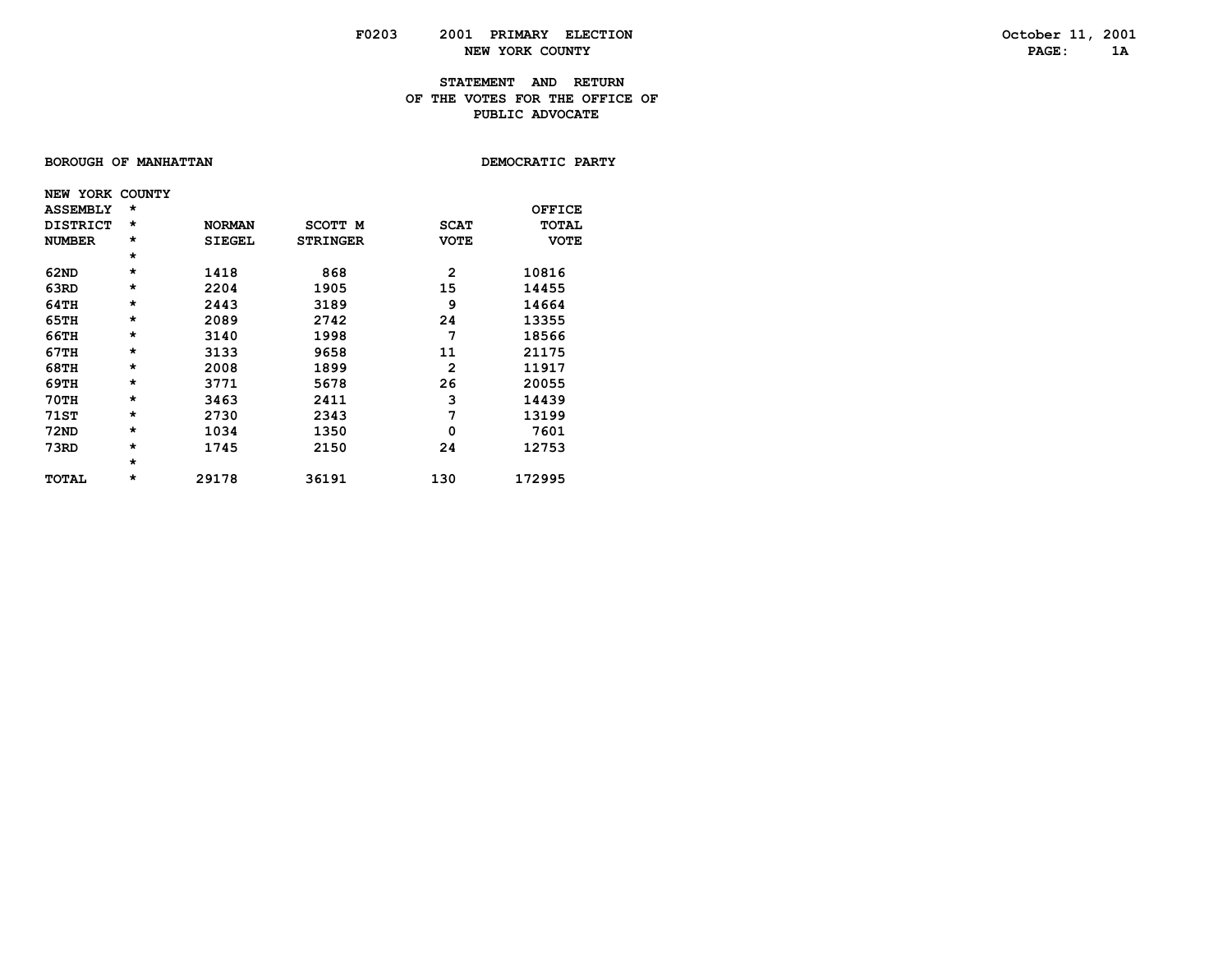# **F0202 2001 PRIMARY ELECTION October 11, 2001 NEW YORK COUNTY** 2

### **STATEMENT AND RETURN OF THE VOTES FOR THE OFFICE OF COMPTROLLER**

| BOROUGH OF MANHATTAN |         |               |               |          |          |               | DEMOCRATIC PARTY |             |               | RECAPITULATION |  |  |  |  |
|----------------------|---------|---------------|---------------|----------|----------|---------------|------------------|-------------|---------------|----------------|--|--|--|--|
| NEW YORK COUNTY      |         |               |               |          |          |               |                  |             |               |                |  |  |  |  |
| <b>ASSEMBLY</b>      | *       | ABS/          |               |          | $\star$  |               |                  |             | <b>OFFICE</b> |                |  |  |  |  |
| <b>DISTRICT</b>      | $\star$ | MIL           | FED           | AFF      | *        | HERBERT E     | WILLIAM C        | <b>SCAT</b> | TOTAL         |                |  |  |  |  |
| <b>NUMBER</b>        | *       | <b>BALLOT</b> | <b>BALLOT</b> | BALLOT * |          | <b>BERMAN</b> | <b>THOMPSON</b>  | <b>VOTE</b> | <b>VOTE</b>   |                |  |  |  |  |
|                      | $\star$ |               |               |          | $\star$  |               |                  |             |               |                |  |  |  |  |
| 62ND                 | $\star$ | 258           | 0             | 253      | $^\star$ | 5066          | 3815             | 2           | 8883          |                |  |  |  |  |
| 63RD                 | $\star$ | 270           | 0             | 225      | $^\star$ | 7068          | 5365             |             | 12434         |                |  |  |  |  |
| 64TH                 | $\star$ | 293           | 0             | 231      | $^\star$ | 6552          | 6206             | 2           | 12760         |                |  |  |  |  |
| 65TH                 | $\star$ | 258           | 0             | 152      | $\star$  | 7310          | 5209             | 18          | 12537         |                |  |  |  |  |
| 66TH                 | $\star$ | 399           | 0             | 259      | $\star$  | 8094          | 7368             | 4           | 15466         |                |  |  |  |  |
| 67TH                 | $\star$ | 409           | 0             | 272      | *        | 9444          | 8589             |             | 18036         |                |  |  |  |  |
| 68TH                 | $\star$ | 168           | 0             | 237      | $\star$  | 3252          | 6262             | 0           | 9514          |                |  |  |  |  |
| 69TH                 | $\star$ | 323           | 0             | 220      | $\star$  | 7109          | 10004            | 9           | 17122         |                |  |  |  |  |
| <b>70TH</b>          | $\star$ | 240           | 0             | 413      | $\star$  | 3004          | 9929             |             | 12934         |                |  |  |  |  |
| 71ST                 | $\star$ | 176           | 0             | 392      | $\star$  | 4139          | 7509             |             | 11651         |                |  |  |  |  |
| 72ND                 | $\star$ | 77            | 0             | 358      | $\star$  | 2545          | 3313             |             | 5859          |                |  |  |  |  |
| 73RD                 | $\star$ | 316           | 0             | 171      | *        | 6983          | 4824             | 11          | 11818         |                |  |  |  |  |
|                      | $\star$ |               |               |          | $\star$  |               |                  |             |               |                |  |  |  |  |
| TOTAL                | $\star$ | 3187          | 0             | 3183     | $\star$  | 70566         | 78393            | 55          | 149014        |                |  |  |  |  |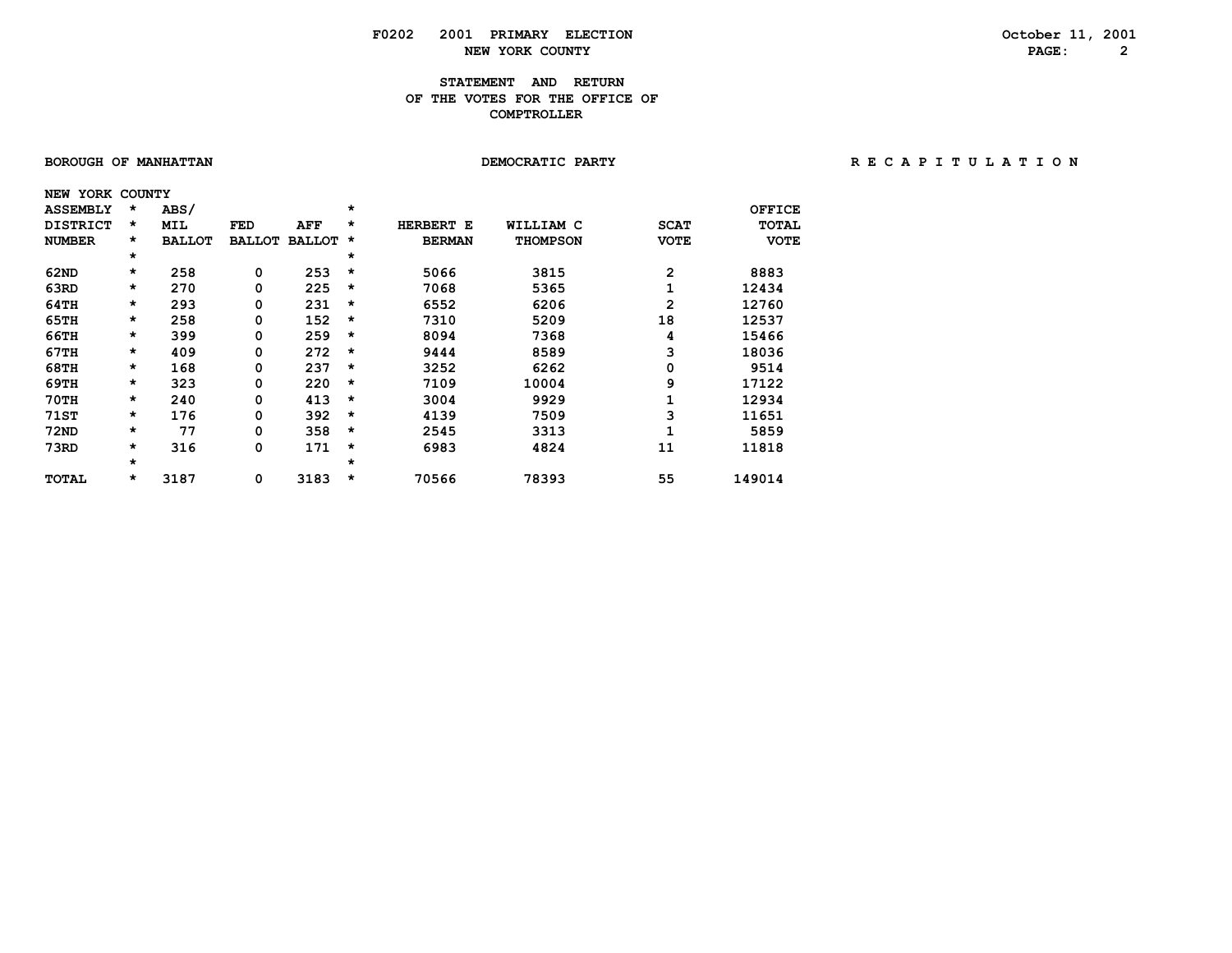#### **STATEMENT AND RETURN OF THE VOTES FOR THE OFFICE OF MAYORMAYOR OF THE CITY OF NEW YORK**

 **BRONX COUNTY**

 **BOROUGH OF BRONX DEMOCRATIC PARTY R E C A P I T U L A T I O N**

| <b>ASSEMBLY</b> | $\star$ | ABS/          |               |          | $\star$ |                 |              |               |              |                |             | <b>OFFICE</b> |
|-----------------|---------|---------------|---------------|----------|---------|-----------------|--------------|---------------|--------------|----------------|-------------|---------------|
| <b>DISTRICT</b> |         | <b>MIL</b>    | FED           | AFF      | $\star$ | <b>FERNANDO</b> | <b>MARK</b>  | ALAN G        | GEORGE N     | PETER F        | <b>SCAT</b> | TOTAL         |
| <b>NUMBER</b>   | $\star$ | <b>BALLOT</b> | <b>BALLOT</b> | BALLOT * |         | <b>FERRER</b>   | <b>GREEN</b> | <b>HEVESI</b> | <b>SPITZ</b> | <b>VALLONE</b> | <b>VOTE</b> | <b>VOTE</b>   |
|                 | *       |               |               |          | *       |                 |              |               |              |                |             |               |
| 74TH            | $\star$ | 127           | 0             | 291      | $\star$ | 11249           | 1652         | 248           | 154          | 1282           |             | 14585         |
| <b>75TH</b>     | $\star$ | 116           | 0             | 323      | $\star$ | 10738           | 1814         | 271           | 115          | 921            |             | 13862         |
| <b>76TH</b>     | $\star$ | 134           | 0             | 270      | *       | 10265           | 2089         | 380           | 110          | 1344           | 10          | 14198         |
| 77TH            | $\star$ | 189           | 0             | 287      | $\star$ | 9232            | 2190         | 283           | 148          | 1129           |             | 12987         |
| <b>78TH</b>     | $\star$ | 144           | 0             | 300      | $\star$ | 8100            | 1468         | 270           | 89           | 960            |             | 10890         |
| 79TH            | $\star$ | 168           | 0             | 342      | $\star$ | 10168           | 2253         | 306           | 187          | 1352           | ົ           | 14268         |
| 80TH            | $\star$ | 269           | 0             | 169      | $\star$ | 5662            | 2495         | 847           | 89           | 2394           | 25          | 11512         |
| <b>81ST</b>     | $\star$ | 559           | 0             | 300      | *       | 5040            | 5006         | 2061          | 102          | 3932           | 50          | 16191         |
| 82ND            | $\star$ | 200           | 0             | 214      | $\star$ | 7208            | 3705         | 925           | 140          | 3653           | 43          | 15674         |
| 83RD            | $\star$ | 230           | 0             | 186      | $\star$ | 8909            | 3453         | 475           | 130          | 1301           | 4           | 14272         |
|                 |         |               |               |          |         |                 |              |               |              |                |             |               |
| <b>TOTAL</b>    |         | 2136          | 0             | 2682     | $\star$ | 86571           | 26125        | 6066          | 1264         | 18268          | 145         | 138439        |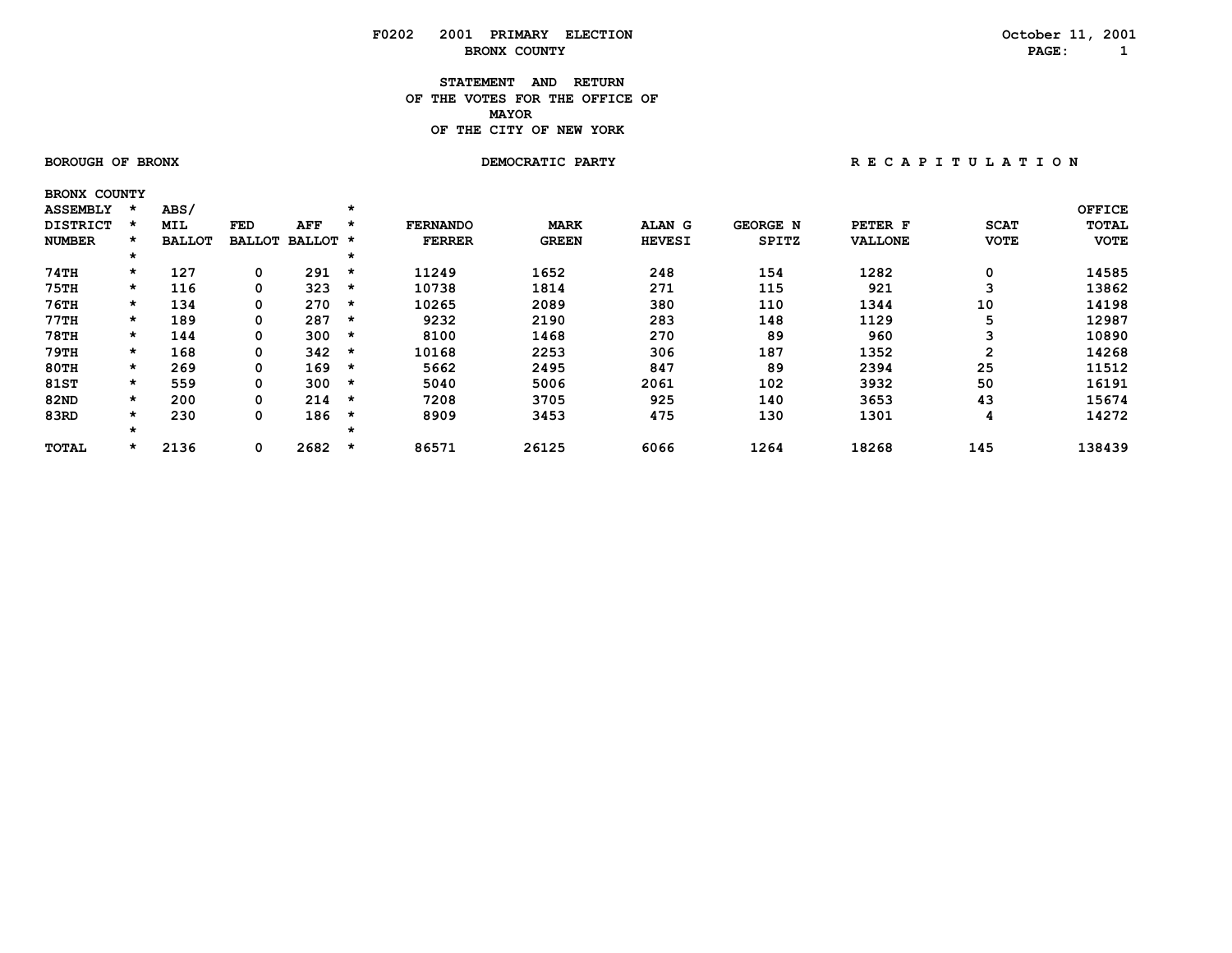### **STATEMENT AND RETURN OF THE VOTES FOR THE OFFICE OFPUBLIC ADVOCATE**

| <b>BOROUGH OF BRONX</b> |  |
|-------------------------|--|
|-------------------------|--|

 **BRONX COUNTY**

 **BOROUGH OF BRONX DEMOCRATIC PARTY R E C A P I T U L A T I O N**

| <b>ASSEMBLY</b> | *       | ABS/          |               |               | $\star$ |               |                  |                |                  |                |
|-----------------|---------|---------------|---------------|---------------|---------|---------------|------------------|----------------|------------------|----------------|
| <b>DISTRICT</b> | $\star$ | <b>MIL</b>    | FED           | AFF           | $\star$ | <b>WILLIE</b> | <b>STEPHEN</b>   | <b>SHEILA</b>  | <b>KATHRYN E</b> | <b>BETSY F</b> |
| <b>NUMBER</b>   | $\star$ | <b>BALLOT</b> | <b>BALLOT</b> | <b>BALLOT</b> | $\star$ | <b>COLON</b>  | <b>DIBRIENZA</b> | <b>FLAXMAN</b> | <b>FREED</b>     | <b>GOTBAUM</b> |
|                 | $\star$ |               |               |               | $\star$ |               |                  |                |                  |                |
| 74TH            | $\star$ | 127           | 0             | 291           | $\star$ | 5248          | 494              | 434            | 670              | 1158           |
| <b>75TH</b>     | $\star$ | 116           | 0             | 323           | $\star$ | 4098          | 450              | 343            | 582              | 1309           |
| 76TH            | $\star$ | 134           | 0             | 270           | $\star$ | 4863          | 615              | 357            | 791              | 1797           |
| 77TH            | $\star$ | 189           | 0             | 287           | $\star$ | 3850          | 461              | 481            | 734              | 1654           |
| <b>78TH</b>     | $\star$ | 144           | 0             | 300           | $\star$ | 3683          | 390              | 344            | 509              | 1201           |
| 79TH            | $\star$ | 168           | 0             | 342           | $\star$ | 3884          | 581              | 464            | 824              | 1566           |
| 80TH            | $\star$ | 269           | 0             | 169           | $\star$ | 2533          | 1036             | 256            | 473              | 2095           |
| <b>81ST</b>     | $\star$ | 559           | 0             | 300           | $\star$ | 2321          | 1045             | 313            | 750              | 3707           |
| <b>82ND</b>     | $\star$ | 200           | 0             | 214           | $\star$ | 3215          | 1456             | 338            | 670              | 3080           |
| 83RD            | $\star$ | 230           | 0             | 186           | $\star$ | 2455          | 623              | 476            | 735              | 2315           |
|                 | $\star$ |               |               |               | $\star$ |               |                  |                |                  |                |
| <b>TOTAL</b>    | $\star$ | 2136          | 0             | 2682          | $\star$ | 36150         | 7151             | 3806           | 6738             | 19882          |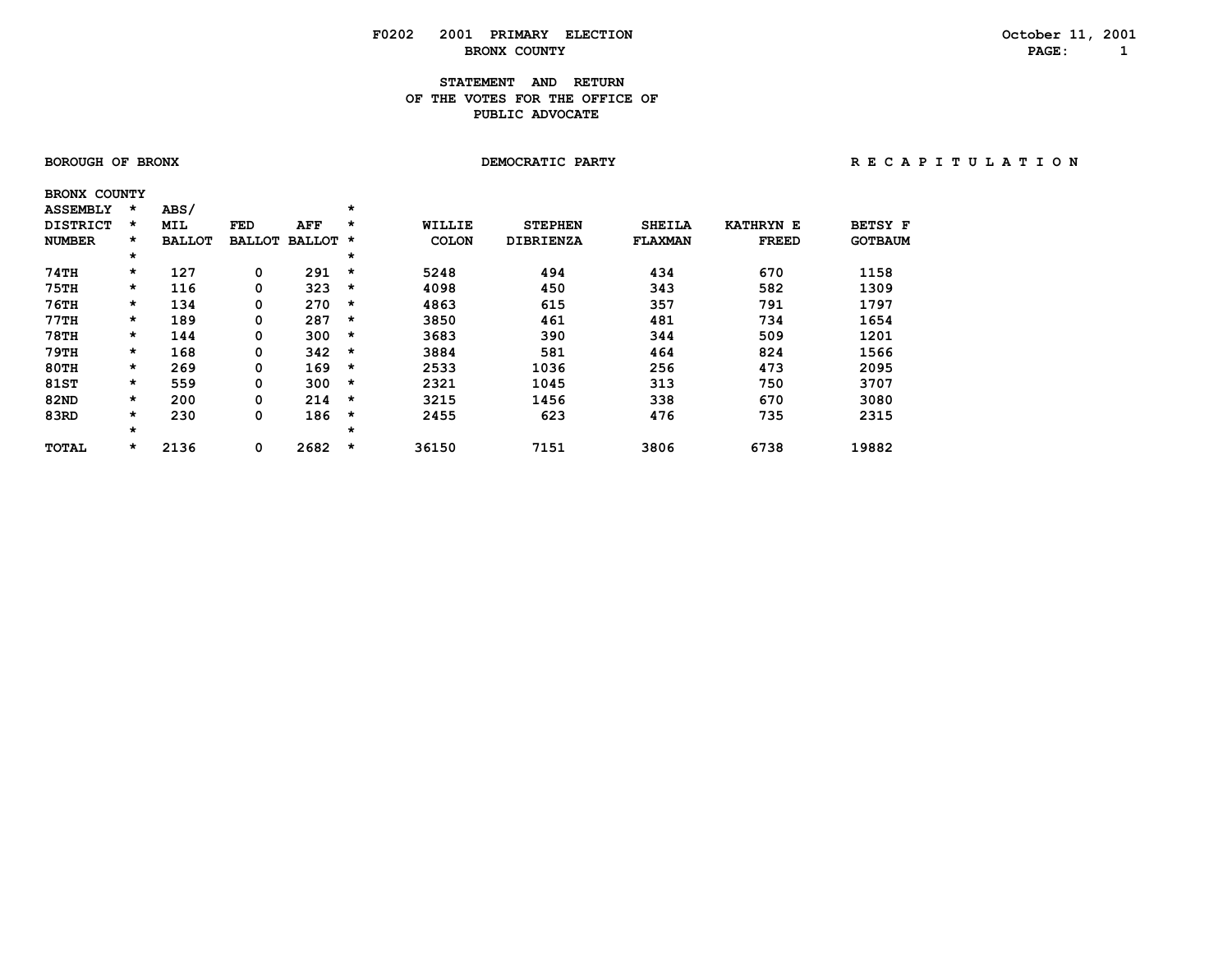### **STATEMENT AND RETURN OF THE VOTES FOR THE OFFICE OFPUBLIC ADVOCATE**

### **BOROUGH OF BRONX**

DEMOCRATIC PARTY

| <b>BRONX COUNTY</b> |         |               |                 |             |             |
|---------------------|---------|---------------|-----------------|-------------|-------------|
| <b>ASSEMBLY</b>     | $\star$ |               |                 |             | OFFICE      |
| <b>DISTRICT</b>     | $\star$ | <b>NORMAN</b> | <b>SCOTT M</b>  | <b>SCAT</b> | TOTAL       |
| <b>NUMBER</b>       | $\star$ | <b>SIEGEL</b> | <b>STRINGER</b> | <b>VOTE</b> | <b>VOTE</b> |
|                     | $\star$ |               |                 |             |             |
| 74TH                | $\star$ | 1216          | 1478            | 0           | 10698       |
| 75TH                | $\star$ | 1196          | 1158            | 0           | 9136        |
| <b>76TH</b>         | $\star$ | 1476          | 1261            | 4           | 11164       |
| <b>77TH</b>         | $\star$ | 1437          | 1580            | 0           | 10197       |
| <b>78TH</b>         | $\star$ | 1013          | 1261            | 0           | 8401        |
| 79TH                | $\star$ | 1486          | 2072            | 0           | 10877       |
| <b>80TH</b>         | $\star$ | 1268          | 1405            | 1           | 9067        |
| 81ST                | $\star$ | 1946          | 3997            | 3           | 14082       |
| <b>82ND</b>         | $\star$ | 1677          | 1298            | 0           | 11734       |
| 83RD                | $\star$ | 2101          | 1692            | 2           | 10399       |
|                     | $\star$ |               |                 |             |             |
| <b>TOTAL</b>        | $\star$ | 14816         | 17202           | 10          | 105755      |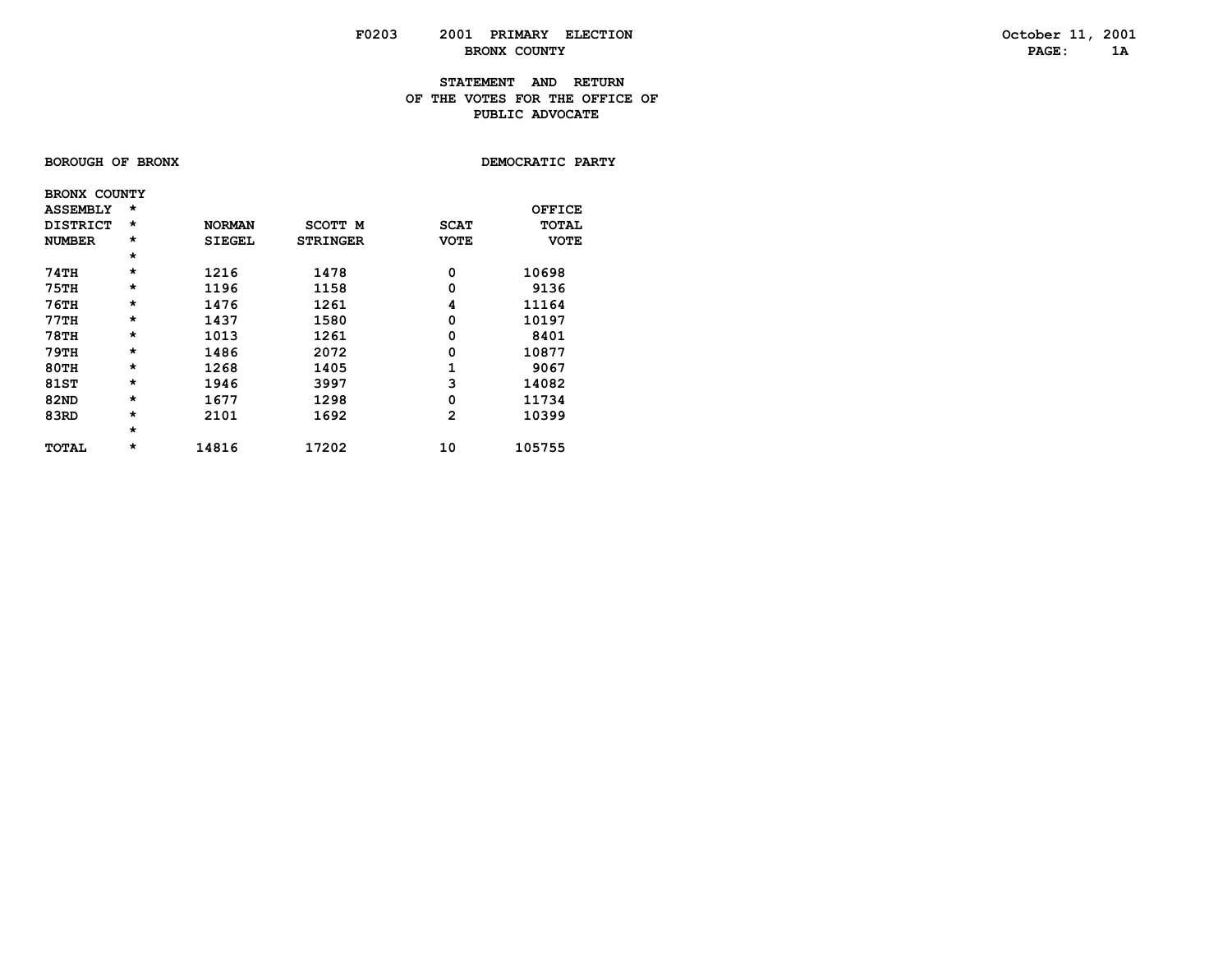### **STATEMENT AND RETURN OF THE VOTES FOR THE OFFICE OF COMPTROLLER**

| <b>BOROUGH OF BRONX</b> |  |  |  |
|-------------------------|--|--|--|
|-------------------------|--|--|--|

#### **BOROUGH OF BRONX DEMOCRATIC PARTY R E C A P I T U L A T I O N**

| <b>BRONX COUNTY</b> |         |               |               |               |          |               |                 |              |              |
|---------------------|---------|---------------|---------------|---------------|----------|---------------|-----------------|--------------|--------------|
| <b>ASSEMBLY</b>     | *       | ABS/          |               |               | $\star$  |               |                 |              | OFFICE       |
| <b>DISTRICT</b>     | *       | <b>MIL</b>    | <b>FED</b>    | AFF           | $\star$  | HERBERT<br>Е  | WILLIAM C       | <b>SCAT</b>  | <b>TOTAL</b> |
| <b>NUMBER</b>       | *       | <b>BALLOT</b> | <b>BALLOT</b> | <b>BALLOT</b> | *        | <b>BERMAN</b> | <b>THOMPSON</b> | <b>VOTE</b>  | <b>VOTE</b>  |
|                     | *       |               |               |               | *        |               |                 |              |              |
| 74TH                | $\star$ | 127           | 0             | 291           | $\star$  | 3033          | 5948            | 0            | 8981         |
| <b>75TH</b>         | *       | 116           | 0             | 323           | $\star$  | 2463          | 5387            | 0            | 7850         |
| $76$ TH             | *       | 134           | 0             | 270           | $\star$  | 3644          | 6247            | $\mathbf{2}$ | 9893         |
| 77TH                | *       | 189           | 0             | 287           | $\star$  | 2759          | 6120            | 1            | 8880         |
| <b>78TH</b>         | *       | 144           | 0             | 300           | $\star$  | 2827          | 4434            |              | 7262         |
| 79TH                | $\star$ | 168           | 0             | 342           | $\star$  | 3083          | 6386            | 0            | 9469         |
| $80$ TH             | *       | 269           | 0             | 169           | $^\star$ | 3955          | 3560            | 0            | 7515         |
| 81ST                | *       | 559           | 0             | 300           | $\star$  | 8032          | 4879            | 0            | 12911        |
| <b>82ND</b>         | *       | 200           | 0             | 214           | $^\star$ | 4473          | 5969            | 1            | 10443        |
| 83RD                | *       | 230           | 0             | 186           | $\star$  | 2314          | 6783            | 0            | 9097         |
|                     | $\star$ |               |               |               | $\star$  |               |                 |              |              |
| <b>TOTAL</b>        | *       | 2136          | 0             | 2682          | $\star$  | 36583         | 55713           | 5            | 92301        |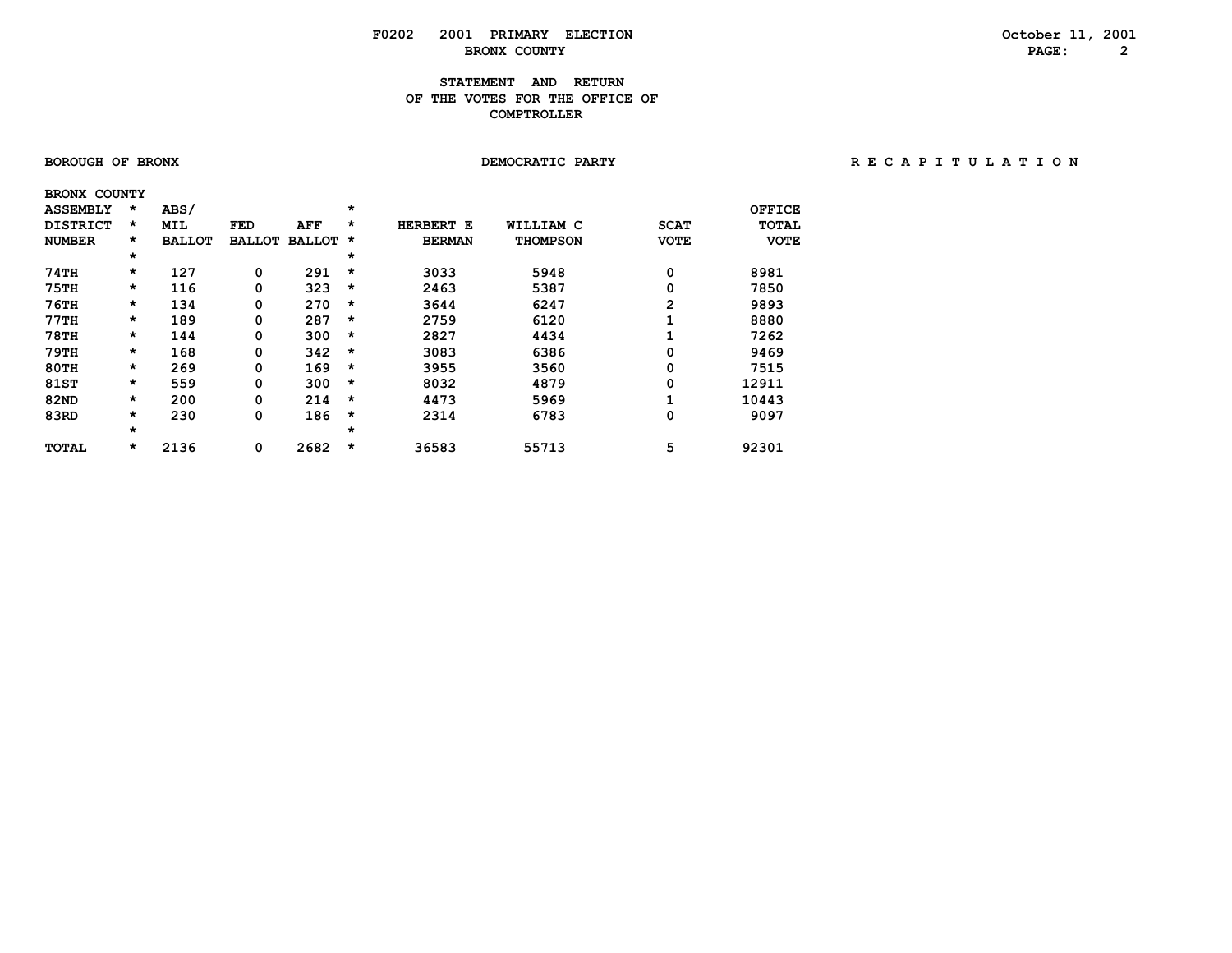### **STATEMENT AND RETURN OF THE VOTES FOR THE OFFICE OFBOROUGH PRESIDENT BOROUGH OF BRONX**

 **BRONX COUNTY**

 **BOROUGH OF BRONX DEMOCRATIC PARTY R E C A P I T U L A T I O N**

|             | <b>ASSEMBLY</b> | $\star$  | ABS/          |               |               | *       |                |                 |               |              | OFFICE      |
|-------------|-----------------|----------|---------------|---------------|---------------|---------|----------------|-----------------|---------------|--------------|-------------|
|             | <b>DISTRICT</b> | $\star$  | <b>MIL</b>    | FED           | AFF           | $\star$ | <b>ADOLFO</b>  | MARGOLI<br>JUNE | <b>PEDRO</b>  | <b>SCAT</b>  | TOTAL       |
|             | <b>NUMBER</b>   | $\star$  | <b>BALLOT</b> | <b>BALLOT</b> | <b>BALLOT</b> | *       | <b>CARRION</b> | <b>EISLAND</b>  | <b>ESPADA</b> | <b>VOTE</b>  | <b>VOTE</b> |
|             |                 | $^\star$ |               |               |               | $\star$ |                |                 |               |              |             |
| 74TH        |                 | $\star$  | 127           | 0             | 291           | $\star$ | 5050           | 1062            | 6719          | 0            | 12831       |
| <b>75TH</b> |                 | $\star$  | 116           | 0             | 323           | $\star$ | 4627           | 854             | 6641          | $\mathbf{2}$ | 12124       |
| 76TH        |                 | $\star$  | 134           | 0             | 270           | $\star$ | 5901           | 1417            | 5349          | 11           | 12678       |
| 77TH        |                 | $\star$  | 189           | 0             | 287           | $\star$ | 5777           | 1161            | 4331          |              | 11270       |
| <b>78TH</b> |                 | $\star$  | 144           | 0             | 300           | $\star$ | 5823           | 971             | 2797          | 5            | 9596        |
| 79TH        |                 | $\star$  | 168           | 0             | 342           | $\star$ | 5558           | 1353            | 5207          |              | 12119       |
| 80TH        |                 | $\star$  | 269           | 0             | 169           | $\star$ | 3362           | 3752            | 2747          | 7            | 9868        |
| <b>81ST</b> |                 | $\star$  | 559           | 0             | 300           | $\star$ | 3241           | 9511            | 1857          | 14           | 14623       |
| 82ND        |                 | $\star$  | 200           | 0             | 214           | $\star$ | 3894           | 4859            | 4226          | 13           | 12992       |
| 83RD        |                 | $\star$  | 230           | 0             | 186           | $\star$ | 5680           | 1875            | 4250          | 3            | 11808       |
|             |                 | $\star$  |               |               |               | *       |                |                 |               |              |             |
|             | <b>TOTAL</b>    | $\star$  | 2136          | 0             | 2682          | $\star$ | 48913          | 26815           | 44124         | 57           | 119909      |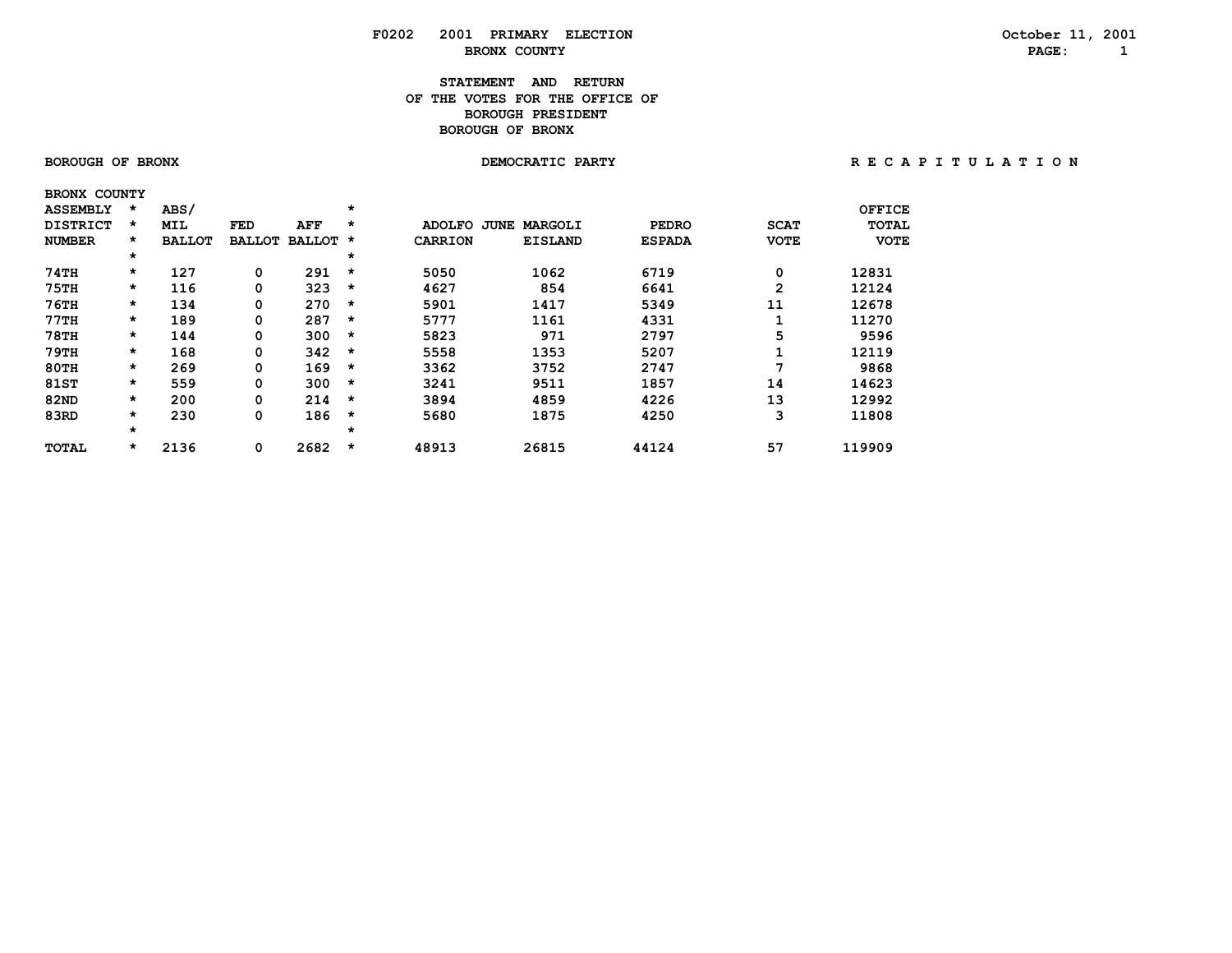### **STATEMENT AND RETURN OF THE VOTES FOR THE OFFICE OF** *MAYOR*  **OF THE CITY OF NEW YORK**

### **BOROUGH OF BROOKLYN DEMOCRATIC PARTY**

 **KINGS COUNTY**

|  | RECAPITULATION |  |  |  |  |  |  |  |  |  |  |  |  |  |
|--|----------------|--|--|--|--|--|--|--|--|--|--|--|--|--|
|--|----------------|--|--|--|--|--|--|--|--|--|--|--|--|--|

| <b>ASSEMBLY</b> |         | ABS/          |               |               | $\star$ |                 |              |               |                 |                |              | <b>OFFICE</b> |
|-----------------|---------|---------------|---------------|---------------|---------|-----------------|--------------|---------------|-----------------|----------------|--------------|---------------|
| <b>DISTRICT</b> | $\star$ | <b>MIL</b>    | FED           | AFF           | $\star$ | <b>FERNANDO</b> | <b>MARK</b>  | ALAN G        | <b>GEORGE N</b> | PETER F        | <b>SCAT</b>  | <b>TOTAL</b>  |
| <b>NUMBER</b>   |         | <b>BALLOT</b> | <b>BALLOT</b> | <b>BALLOT</b> | *       | <b>FERRER</b>   | <b>GREEN</b> | <b>HEVESI</b> | <b>SPITZ</b>    | <b>VALLONE</b> | <b>VOTE</b>  | <b>VOTE</b>   |
|                 | $\star$ |               |               |               | $\star$ |                 |              |               |                 |                |              |               |
| 39тн            | $\star$ | 175           | 0             | 169           | $\star$ | 3220            | 4527         | 1554          | 150             | 3774           | 50           | 13275         |
| 40TH            | $\star$ | 166           | 0             | 234           | *       | 6740            | 4276         | 817           | 184             | 1250           | 0            | 13267         |
| 41ST            | $\star$ | 263           | 0             | 129           | *       | 3647            | 5176         | 1760          | 165             | 3908           | 40           | 14696         |
| 42ND            | $\star$ | 167           | 0             | 180           | *       | 3645            | 3940         | 769           | 108             | 1343           | 6            | 9811          |
| 43RD            | $\star$ | 265           | 0             | 181           | $\star$ | 5433            | 4453         | 1123          | 171             | 1511           | 15           | 12706         |
| 44TH            | $\star$ | 301           | 0             | 215           | *       | 2793            | 6693         | 3265          | 133             | 3485           | 64           | 16433         |
| 45TH            | $\star$ | 401           | 0             | 50            | *       | 692             | 3150         | 1959          | 139             | 4894           | 90           | 10924         |
| 46TH            | $\star$ | 290           | 0             | 160           | *       | 2250            | 4144         | 1451          | 176             | 2895           | 51           | 10967         |
| 47TH            | $\star$ | 262           | 0             | 63            | *       | 595             | 2601         | 992           | 149             | 3439           | 71           | 7847          |
| 48TH            | $\star$ | 138           | 0             | 53            | *       | 985             | 1514         | 1045          | 142             | 5051           | 55           | 8792          |
| 49TH            | $\star$ | 136           | 0             | 43            | *       | 500             | 1205         | 714           | 128             | 3614           | 88           | 6249          |
| 50TH            | $\star$ | 152           | 0             | 147           | *       | 3469            | 3137         | 780           | 154             | 3315           | 36           | 10891         |
| 51ST            | $\star$ | 125           | 0             | 157           | $\star$ | 5073            | 2249         | 634           | 112             | 1280           | 17           | 9365          |
| 52ND            | $\star$ | 392           | 0             | 175           | $\star$ | 2225            | 6216         | 2991          | 123             | 4092           | 133          | 15780         |
| 53RD            | $\star$ | 86            | 0             | 251           | $\star$ | 7314            | 1714         | 581           | 123             | 1560           | 11           | 11303         |
| 54TH            | $\star$ | 137           | 0             | 257           | $\star$ | 6689            | 1663         | 420           | 120             | 1276           | 0            | 10168         |
| 55TH            | $\star$ | 139           | 0             | 199           | *       | 5123            | 4452         | 1022          | 179             | 1093           | 3            | 11872         |
| 56TH            | $\star$ | 260           | 0             | 234           | *       | 5934            | 4935         | 768           | 166             | 1046           | $\mathbf{2}$ | 12851         |
| 57TH            | $\star$ | 255           | 0             | 327           | $\star$ | 5973            | 6521         | 1603          | 153             | 1221           | 21           | 15492         |
| 58TH            | $\star$ | 198           | 0             | 210           | $\star$ | 5216            | 5239         | 862           | 148             | 1163           | $\mathbf{2}$ | 12630         |
|                 | $\star$ |               |               |               | $\star$ |                 |              |               |                 |                |              |               |
| <b>TOTAL</b>    | $\star$ | 4308          | 0             | 3434          | *       | 77516           | 77805        | 25110         | 2923            | 51210          | 755          | 235319        |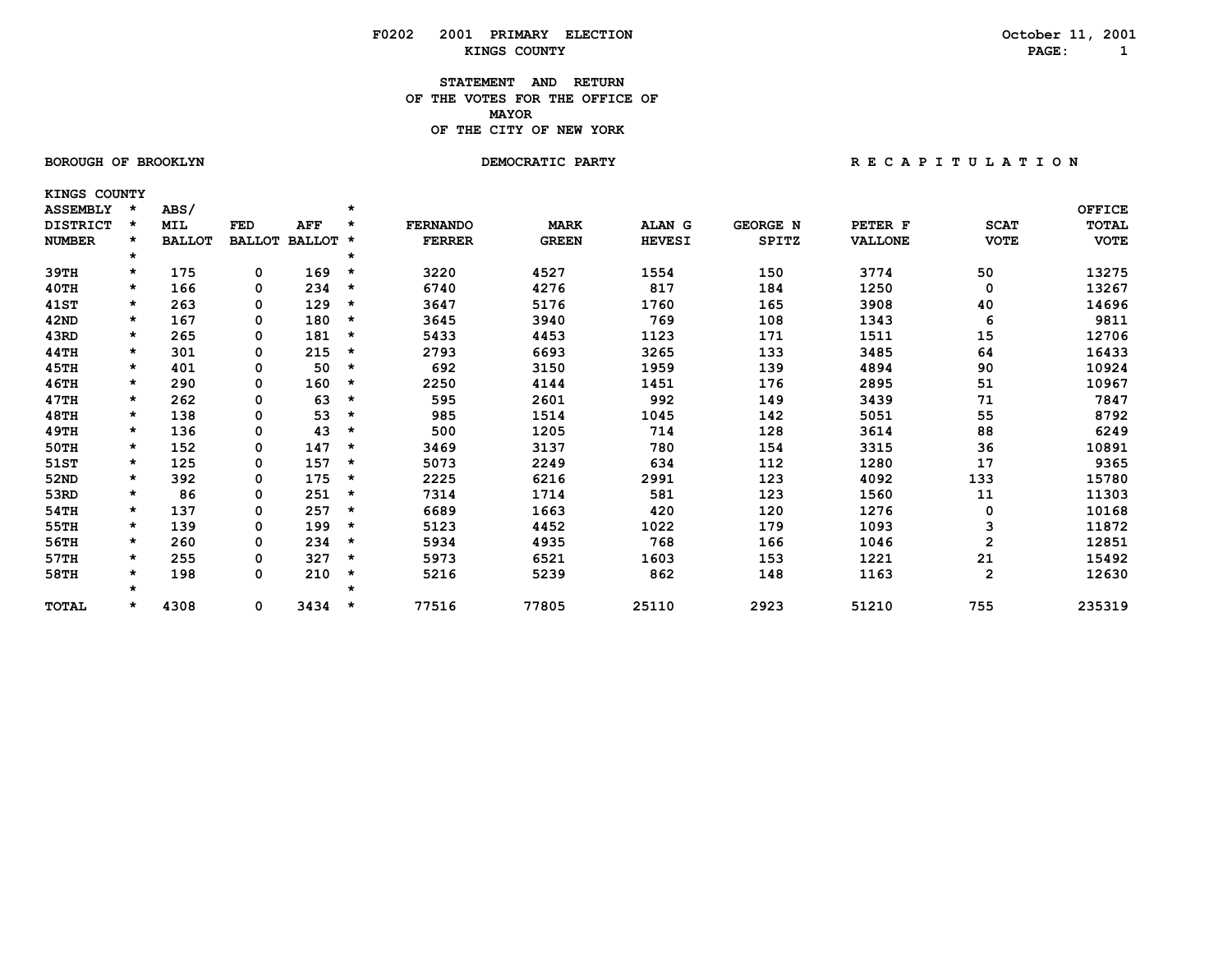#### **STATEMENT AND RETURN OF THE VOTES FOR THE OFFICE OFPUBLIC ADVOCATE**

 **KINGS COUNTY**

| <b>ASSEMBLY</b> | $\star$  | ABS/          |               |               | $\star$ |               |                  |               |                  |                |
|-----------------|----------|---------------|---------------|---------------|---------|---------------|------------------|---------------|------------------|----------------|
| <b>DISTRICT</b> | $\star$  | <b>MIL</b>    | <b>FED</b>    | <b>AFF</b>    | $\star$ | <b>WILLIE</b> | <b>STEPHEN</b>   | <b>SHEILA</b> | <b>KATHRYN E</b> | <b>BETSY F</b> |
| <b>NUMBER</b>   | $\star$  | <b>BALLOT</b> | <b>BALLOT</b> | <b>BALLOT</b> | $\star$ | <b>COLON</b>  | <b>DIBRIENZA</b> | FLAXMAN       | <b>FREED</b>     | <b>GOTBAUM</b> |
|                 | $\star$  |               |               |               | $\star$ |               |                  |               |                  |                |
| 39TH            | *        | 175           | 0             | 169           | $\star$ | 905           | 3485             | 431           | 689              | 2579           |
| 40TH            | $^\star$ | 166           | 0             | 234           | $\star$ | 1826          | 1170             | 564           | 890              | 2372           |
| <b>41ST</b>     | *        | 263           | 0             | 129           | $\star$ | 803           | 2564             | 476           | 840              | 3836           |
| 42ND            | $\star$  | 167           | 0             | 180           | $\star$ | 769           | 1253             | 374           | 587              | 2062           |
| 43RD            | *        | 265           | 0             | 181           | $\star$ | 888           | 1195             | 473           | 760              | 3231           |
| 44TH            | *        | 301           | 0             | 215           | $\star$ | 797           | 6658             | 251           | 752              | 3129           |
| 45TH            | $\star$  | 401           | 0             | 50            | $\star$ | 344           | 2659             | 351           | 450              | 3193           |
| 46TH            | $^\star$ | 290           | 0             | 160           | $\star$ | 776           | 2267             | 462           | 487              | 2053           |
| 47TH            | $^\star$ | 262           | 0             | 63            | $\star$ | 531           | 2596             | 301           | 338              | 1413           |
| <b>48TH</b>     | *        | 138           | 0             | 53            | $\star$ | 478           | 3153             | 159           | 289              | 2159           |
| 49TH            | *        | 136           | 0             | 43            | $\star$ | 287           | 2452             | 157           | 214              | 1086           |
| 50TH            | *        | 152           | 0             | 147           | $\star$ | 1574          | 3066             | 228           | 590              | 1558           |
| 51ST            | $^\star$ | 125           | 0             | 157           | $\star$ | 2531          | 2105             | 268           | 481              | 893            |
| 52ND            | *        | 392           | 0             | 175           | $\star$ | 764           | 6834             | 212           | 800              | 3255           |
| 53RD            | $\star$  | 86            | 0             | 251           | $\star$ | 3330          | 1242             | 315           | 490              | 854            |
| 54TH            | $^\star$ | 137           | 0             | 257           | $\star$ | 3150          | 888              | 310           | 452              | 1056           |
| 55TH            | $^\star$ | 139           | 0             | 199           | $\star$ | 1523          | 1143             | 513           | 871              | 2014           |
| 56TH            | $\star$  | 260           | 0             | 234           | $\star$ | 1633          | 1150             | 615           | 844              | 2137           |
| 57TH            | *        | 255           | 0             | 327           | $\star$ | 1348          | 2432             | 510           | 982              | 2791           |
| 58TH            | *        | 198           | 0             | 210           | $\star$ | 890           | 1320             | 545           | 947              | 2828           |
|                 | $\star$  |               |               |               | $\star$ |               |                  |               |                  |                |
| <b>TOTAL</b>    | $\star$  | 4308          | 0             | 3434          | $\star$ | 25147         | 49632            | 7515          | 12753            | 44499          |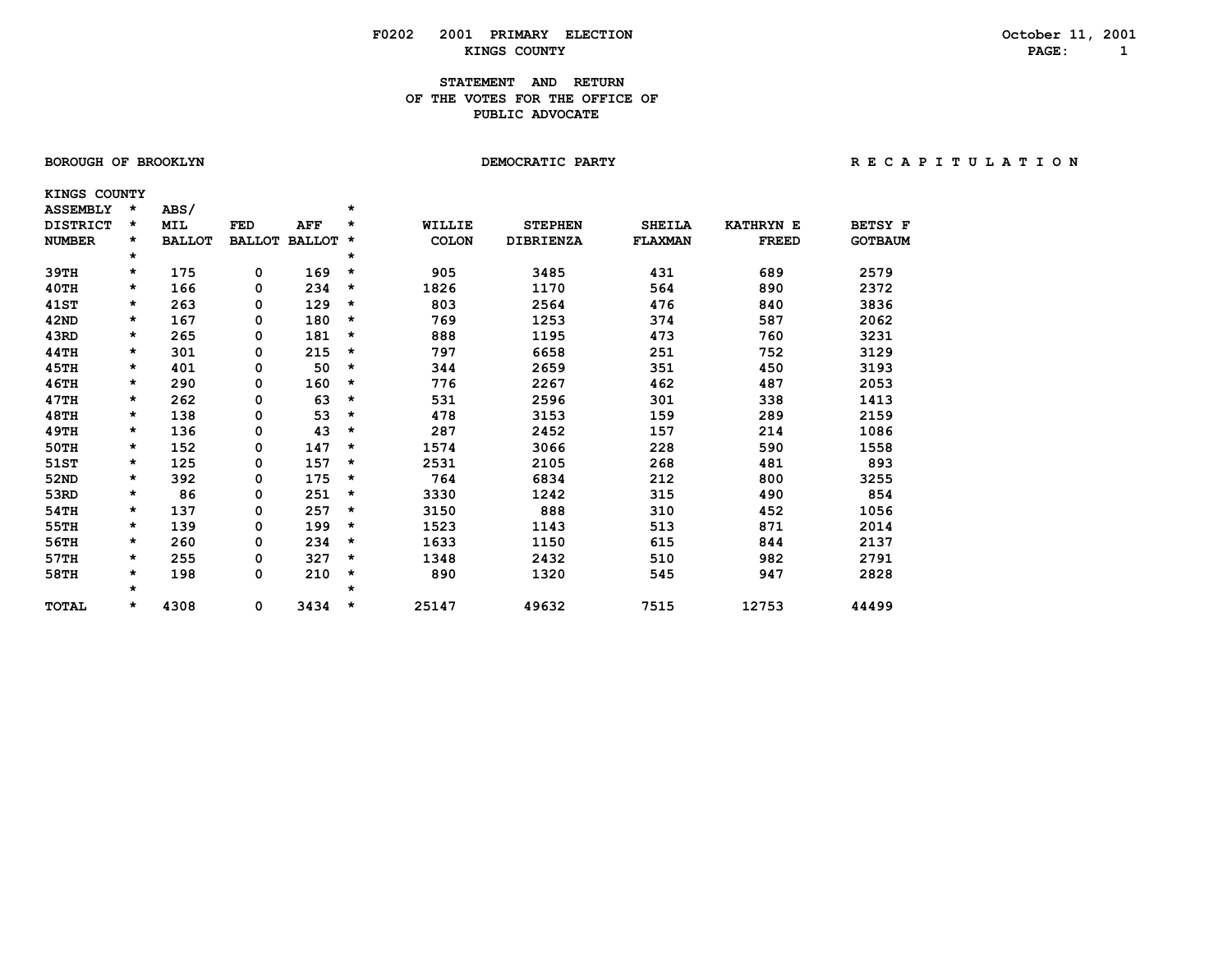### **STATEMENT AND RETURN OF THE VOTES FOR THE OFFICE OF PUBLIC ADVOCATE**

### BOROUGH OF BROOKLYN

DEMOCRATIC PARTY

| KINGS COUNTY    |         |               |                 |             |              |
|-----------------|---------|---------------|-----------------|-------------|--------------|
| <b>ASSEMBLY</b> | $\star$ |               |                 |             | OFFICE       |
| <b>DISTRICT</b> | $\star$ | <b>NORMAN</b> | <b>SCOTT M</b>  | <b>SCAT</b> | <b>TOTAL</b> |
| <b>NUMBER</b>   | *       | <b>SIEGEL</b> | <b>STRINGER</b> | <b>VOTE</b> | <b>VOTE</b>  |
|                 | $\star$ |               |                 |             |              |
| 39TH            | $\star$ | 1836          | 1037            | 0           | 10962        |
| 40TH            | *       | 1879          | 1432            | 0           | 10133        |
| <b>41ST</b>     | *       | 2246          | 1491            | 0           | 12256        |
| 42ND            | *       | 1645          | 920             | 0           | 7610         |
| 43RD            | $\star$ | 2407          | 1297            | 0           | 10251        |
| <b>44TH</b>     | *       | 2127          | 1161            | 0           | 14875        |
| 45TH            | *       | 1452          | 1166            | 0           | 9615         |
| 46TH            | $\star$ | 1924          | 877             | 1           | 8847         |
| 47TH            | *       | 872           | 602             | 0           | 6653         |
| <b>48TH</b>     | $\star$ | 811           | 580             | 0           | 7629         |
| <b>49TH</b>     | *       | 514           | 371             | 0           | 5081         |
| 50TH            | $\star$ | 1237          | 754             | 0           | 9007         |
| 51ST            | $\star$ | 835           | 825             | 0           | 7938         |
| 52ND            | *       | 1685          | 909             | 7           | 14466        |
| 53RD            | *       | 794           | 870             | 0           | 7895         |
| 54TH            | $\star$ | 860           | 1028            | 0           | 7744         |
| 55TH            | *       | 1821          | 1445            | 0           | 9330         |
| 56TH            | $\star$ | 2740          | 1195            | 0           | 10314        |
| 57TH            | *       | 3397          | 1291            | 0           | 12751        |
| 58TH            | $\star$ | 2105          | 1353            | 0           | 9988         |
|                 | $\star$ |               |                 |             |              |
| <b>TOTAL</b>    | *       | 33187         | 20604           | 8           | 193345       |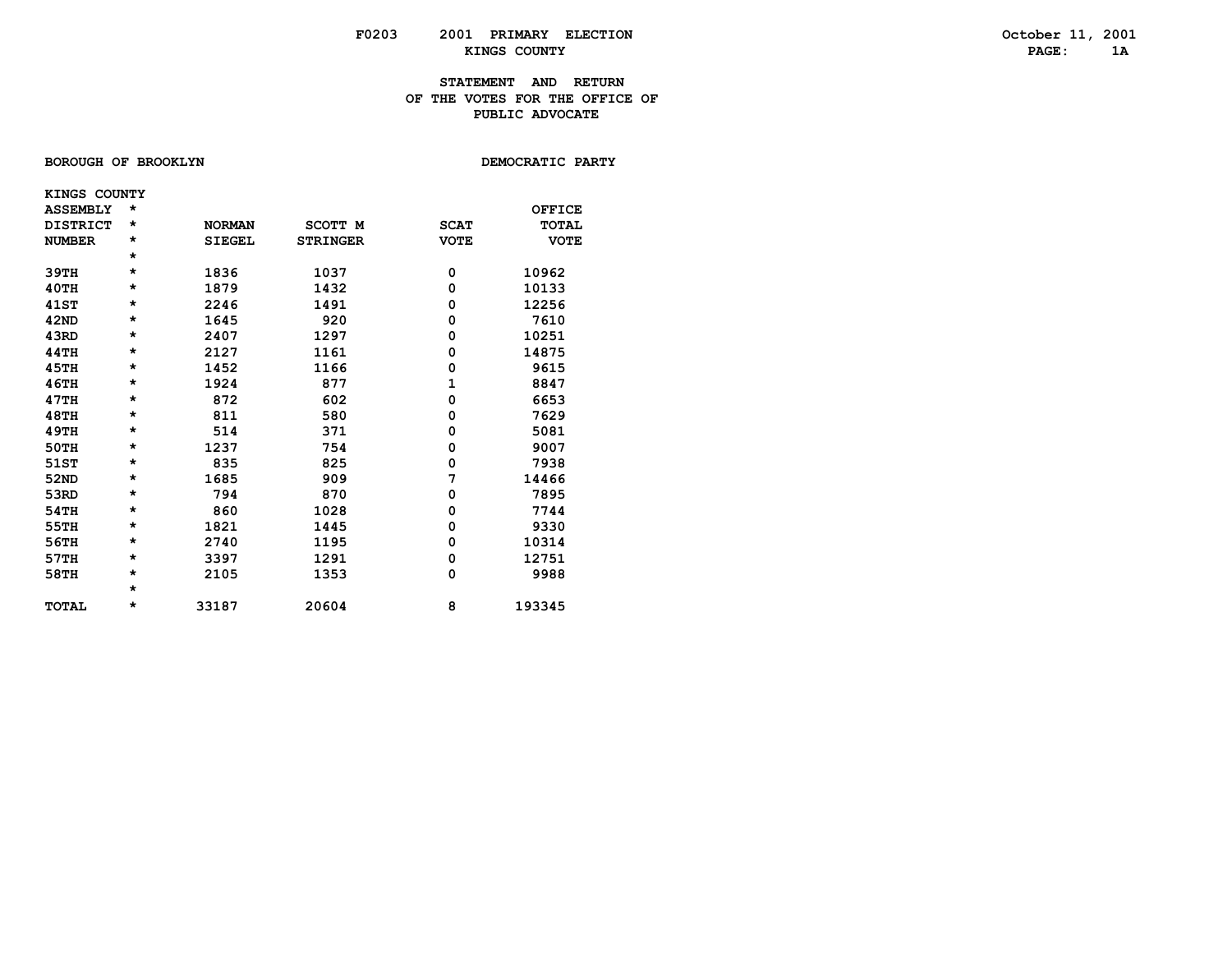### **STATEMENT AND RETURN OF THE VOTES FOR THE OFFICE OF COMPTROLLER**

| <b>BOROUGH OF BROOKLYN</b> |  |
|----------------------------|--|
|----------------------------|--|

| KINGS COUNTY    |         |               |               |               |         |               |                 |             |               |
|-----------------|---------|---------------|---------------|---------------|---------|---------------|-----------------|-------------|---------------|
| <b>ASSEMBLY</b> | $\star$ | ABS/          |               |               | $\star$ |               |                 |             | <b>OFFICE</b> |
| <b>DISTRICT</b> | *       | <b>MIL</b>    | <b>FED</b>    | AFF           | *       | HERBERT E     | WILLIAM C       | <b>SCAT</b> | TOTAL         |
| <b>NUMBER</b>   | *       | <b>BALLOT</b> | <b>BALLOT</b> | <b>BALLOT</b> | *       | <b>BERMAN</b> | <b>THOMPSON</b> | <b>VOTE</b> | <b>VOTE</b>   |
|                 | *       |               |               |               | *       |               |                 |             |               |
| 39TH            | *       | 175           | 0             | 169           | $\star$ | 6801          | 3898            | 0           | 10699         |
| 40TH            | *       | 166           | 0             | 234           | *       | 2111          | 7069            | 0           | 9180          |
| <b>41ST</b>     | $\star$ | 263           | 0             | 129           | $\star$ | 6367          | 5193            | 0           | 11560         |
| 42ND            | *       | 167           | 0             | 180           | $\star$ | 2094          | 4590            |             | 6685          |
| 43RD            | *       | 265           | 0             | 181           | *       | 2446          | 6634            | 0           | 9080          |
| 44TH            | *       | 301           | 0             | 215           | *       | 6884          | 5750            | 0           | 12634         |
| <b>45TH</b>     | *       | 401           | 0             | 50            | $\star$ | 7556          | 1586            | 0           | 9142          |
| <b>46TH</b>     | *       | 290           | 0             | 160           | *       | 5054          | 2803            | 0           | 7857          |
| 47TH            | *       | 262           | 0             | 63            | $\star$ | 4319          | 1347            | 0           | 5666          |
| <b>48TH</b>     | *       | 138           | 0             | 53            | $\star$ | 5402          | 1287            | 0           | 6689          |
| <b>49TH</b>     | *       | 136           | 0             | 43            | *       | 3067          | 1221            | 0           | 4288          |
| <b>50TH</b>     | *       | 152           | 0             | 147           | *       | 3938          | 3774            | 0           | 7712          |
| 51ST            | *       | 125           | 0             | 157           | *       | 2933          | 3583            | 0           | 6516          |
| 52ND            | *       | 392           | 0             | 175           | *       | 6252          | 6106            | 0           | 12358         |
| 53RD            | *       | 86            | 0             | 251           | *       | 2617          | 3578            | 0           | 6195          |
| 54TH            | *       | 137           | 0             | 257           | *       | 2206          | 4172            | 0           | 6378          |
| 55TH            | *       | 139           | 0             | 199           | *       | 1813          | 6624            | 0           | 8437          |
| 56TH            | *       | 260           | 0             | 234           | $\star$ | 1764          | 8091            | 0           | 9855          |
| 57TH            | *       | 255           | 0             | 327           | *       | 2767          | 8909            | 0           | 11676         |
| 58TH            | *       | 198           | 0             | 210           | *       | 1974          | 6767            | 0           | 8741          |
|                 | $\star$ |               |               |               | *       |               |                 |             |               |
| <b>TOTAL</b>    | *       | 4308          | 0             | 3434          | *       | 78365         | 92982           | 1           | 171348        |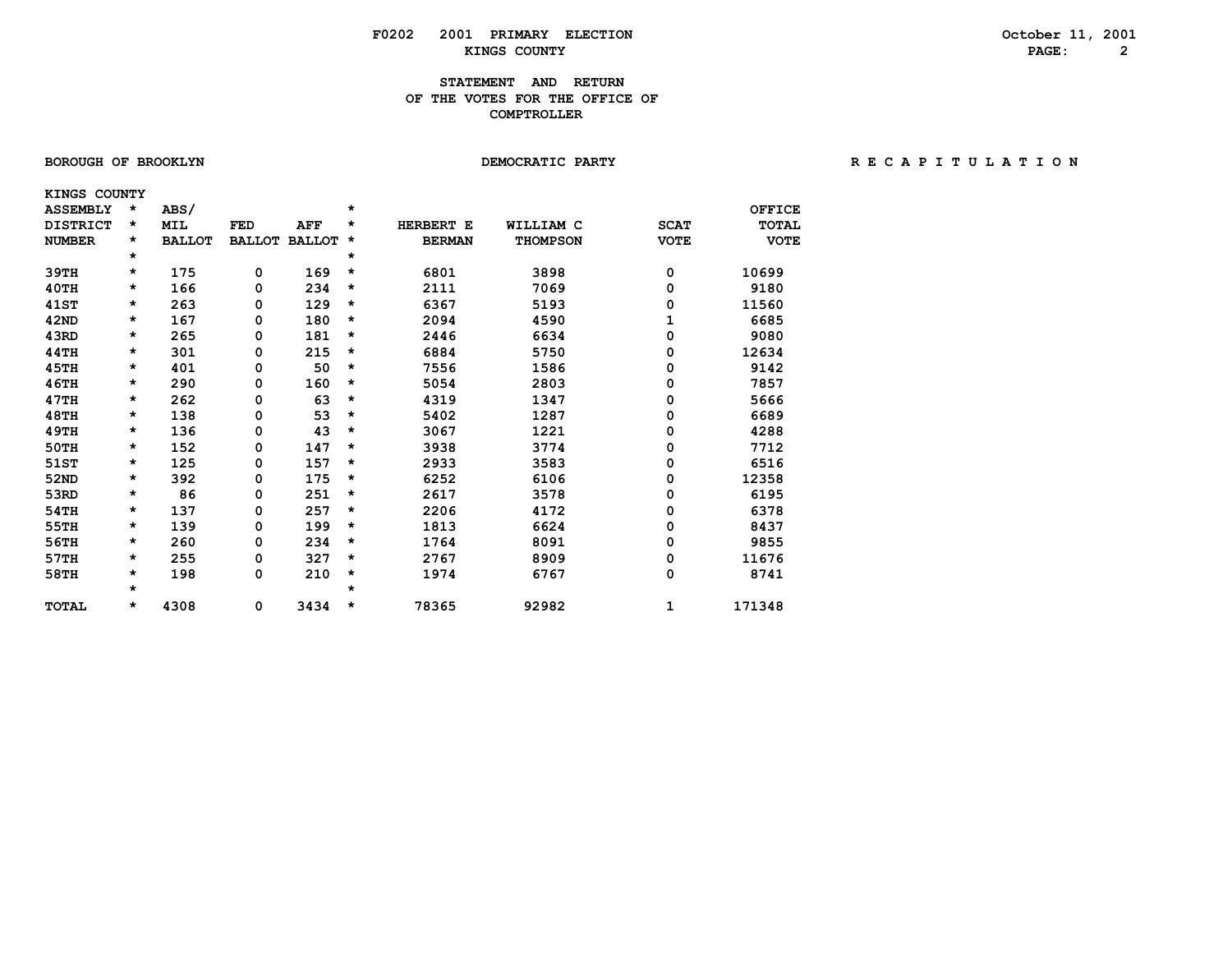### **STATEMENT AND RETURN OF THE VOTES FOR THE OFFICE OFBOROUGH PRESIDENT BOROUGH OF BROOKLYN**

 **KINGS COUNTY**

| <b>ASSEMBLY</b> | *       | ABS/          |            |                      | $\star$ |                  |                 |              |             | <b>OFFICE</b> |
|-----------------|---------|---------------|------------|----------------------|---------|------------------|-----------------|--------------|-------------|---------------|
| <b>DISTRICT</b> | $\star$ | MIL           | <b>FED</b> | AFF                  | *       | <b>KENNETH K</b> | <b>JEANETTE</b> | <b>MARTY</b> | <b>SCAT</b> | <b>TOTAL</b>  |
| <b>NUMBER</b>   | *       | <b>BALLOT</b> |            | <b>BALLOT BALLOT</b> | $\star$ | <b>FISHER</b>    | <b>GADSON</b>   | MARKOWITZ    | <b>VOTE</b> | <b>VOTE</b>   |
|                 | $\star$ |               |            |                      | *       |                  |                 |              |             |               |
| 39TH            | *       | 175           | 0          | 169                  | *       | 2302             | 3491            | 5642         | 0           | 11435         |
| 40TH            | $\star$ | 166           | 0          | 234                  | *       | 1570             | 6958            | 2267         | 0           | 10795         |
| 41ST            | $\star$ | 263           | 0          | 129                  | *       | 2477             | 3507            | 6896         | 0           | 12880         |
| 42ND            | *       | 167           | 0          | 180                  | *       | 1177             | 2491            | 5038         |             | 8707          |
| 43RD            | *       | 265           | 0          | 181                  | *       | 836              | 4877            | 6058         | 0           | 11771         |
| 44TH            | *       | 301           | 0          | 215                  | *       | 4023             | 2060            | 8943         | 0           | 15026         |
| 45TH            | $\star$ | 401           | 0          | 50                   | *       | 3181             | 867             | 5646         | 0           | 9694          |
| 46TH            | $\star$ | 290           | 0          | 160                  | *       | 2501             | 2664            | 4464         | 0           | 9629          |
| 47TH            | $\star$ | 262           | 0          | 63                   | $\star$ | 2003             | 1188            | 3225         | 0           | 6416          |
| <b>48TH</b>     | *       | 138           | 0          | 53                   | *       | 3990             | 722             | 2606         | 0           | 7318          |
| 49TH            | $\star$ | 136           | 0          | 43                   | *       | 2049             | 811             | 1833         | 0           | 4693          |
| 50TH            | *       | 152           | 0          | 147                  | *       | 5073             | 2526            | 1731         | 0           | 9330          |
| 51ST            | $\star$ | 125           | 0          | 157                  | *       | 2739             | 2037            | 2360         | 0           | 7136          |
| 52ND            | *       | 392           | 0          | 175                  | *       | 6504             | 2427            | 4949         | 0           | 13880         |
| 53RD            | *       | 86            | 0          | 251                  | *       | 4458             | 2629            | 1167         | 0           | 8254          |
| 54TH            | *       | 137           | 0          | 257                  | *       | 2843             | 3567            | 1391         | 0           | 7801          |
| 55TH            | *       | 139           | 0          | 199                  | *       | 1187             | 6336            | 2210         | 0           | 9733          |
| 56TH            | $\star$ | 260           | 0          | 234                  | *       | 1244             | 7103            | 2836         | 0           | 11183         |
| 57TH            | *       | 255           | 0          | 327                  | *       | 2276             | 5991            | 5570         | 0           | 13837         |
| 58TH            | $\star$ | 198           | 0          | 210                  | *       | 1270             | 5077            | 4611         | 0           | 10958         |
|                 | $\star$ |               |            |                      | $\star$ |                  |                 |              |             |               |
| <b>TOTAL</b>    | $\star$ | 4308          | 0          | 3434                 | $\star$ | 53703            | 67329           | 79443        | 1           | 200476        |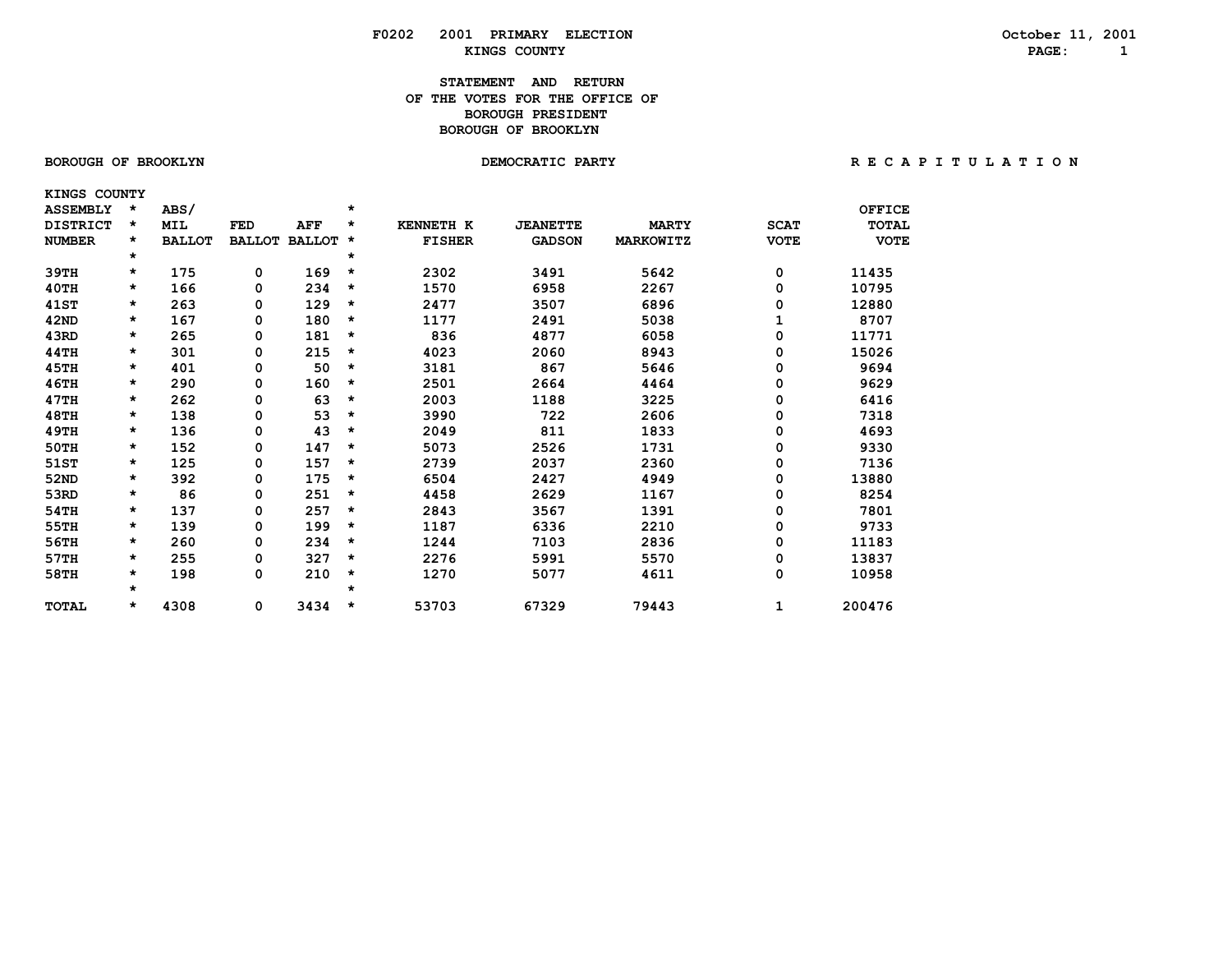### **STATEMENT AND RETURN OF THE VOTES FOR THE OFFICE OF DISTRICT ATTORNEY KINGS COUNTY**

 **KINGS COUNTY**

| <b>ASSEMBLY</b> | *       | ABS/          |               |               | *        |              |              |             | <b>OFFICE</b> |
|-----------------|---------|---------------|---------------|---------------|----------|--------------|--------------|-------------|---------------|
| <b>DISTRICT</b> | *       | <b>MIL</b>    | <b>FED</b>    | <b>AFF</b>    | *        | CHARLES J    | SANDRA E     | <b>SCAT</b> | <b>TOTAL</b>  |
| <b>NUMBER</b>   | *       | <b>BALLOT</b> | <b>BALLOT</b> | <b>BALLOT</b> | $^\star$ | <b>HYNES</b> | <b>ROPER</b> | <b>VOTE</b> | <b>VOTE</b>   |
|                 | *       |               |               |               | *        |              |              |             |               |
| 39TH            | *       | 175           | 0             | 169           | $\star$  | 7053         | 2669         | 0           | 9722          |
| 40TH            | *       | 166           | 0             | 234           | *        | 4651         | 3531         | 0           | 8182          |
| <b>41ST</b>     | *       | 263           | 0             | 129           | *        | 7652         | 2785         | 0           | 10437         |
| 42ND            | *       | 167           | 0             | 180           | *        | 4033         | 2155         | 0           | 6188          |
| 43RD            | *       | 265           | 0             | 181           | *        | 5192         | 3350         | 0           | 8542          |
| 44TH            | *       | 301           | 0             | 215           | $\star$  | 8163         | 3883         | 0           | 12046         |
| 45TH            | *       | 401           | 0             | 50            | $\star$  | 6594         | 1561         | 0           | 8155          |
| <b>46TH</b>     | *       | 290           | 0             | 160           | $\star$  | 4770         | 1973         | 0           | 6743          |
| 47TH            | *       | 262           | 0             | 63            | $\star$  | 3858         | 1290         | 0           | 5148          |
| <b>48TH</b>     | *       | 138           | 0             | 53            | *        | 4574         | 1210         | 0           | 5784          |
| <b>49TH</b>     | *       | 136           | 0             | 43            | *        | 2945         | 1015         | 0           | 3960          |
| 50TH            | *       | 152           | 0             | 147           | $\star$  | 3032         | 2548         | 0           | 5580          |
| 51ST            | *       | 125           | 0             | 157           | *        | 3147         | 2803         | 0           | 5950          |
| 52ND            | *       | 392           | 0             | 175           | $\star$  | 7978         | 3905         | 0           | 11883         |
| 53RD            | *       | 86            | 0             | 251           | *        | 3026         | 2709         | 0           | 5735          |
| 54TH            | *       | 137           | 0             | 257           | *        | 3066         | 2604         | 0           | 5670          |
| 55TH            | *       | 139           | 0             | 199           | $\star$  | 4420         | 3567         | 0           | 7987          |
| 56TH            | *       | 260           | 0             | 234           | $\star$  | 4653         | 4717         | 0           | 9370          |
| 57TH            | *       | 255           | 0             | 327           | *        | 5859         | 4916         | 0           | 10775         |
| 58TH            | *       | 198           | 0             | 210           | $\star$  | 4928         | 3292         | 0           | 8220          |
|                 | $\star$ |               |               |               | $\star$  |              |              |             |               |
| <b>TOTAL</b>    | *       | 4308          | 0             | 3434          | $\star$  | 99594        | 56483        | 0           | 156077        |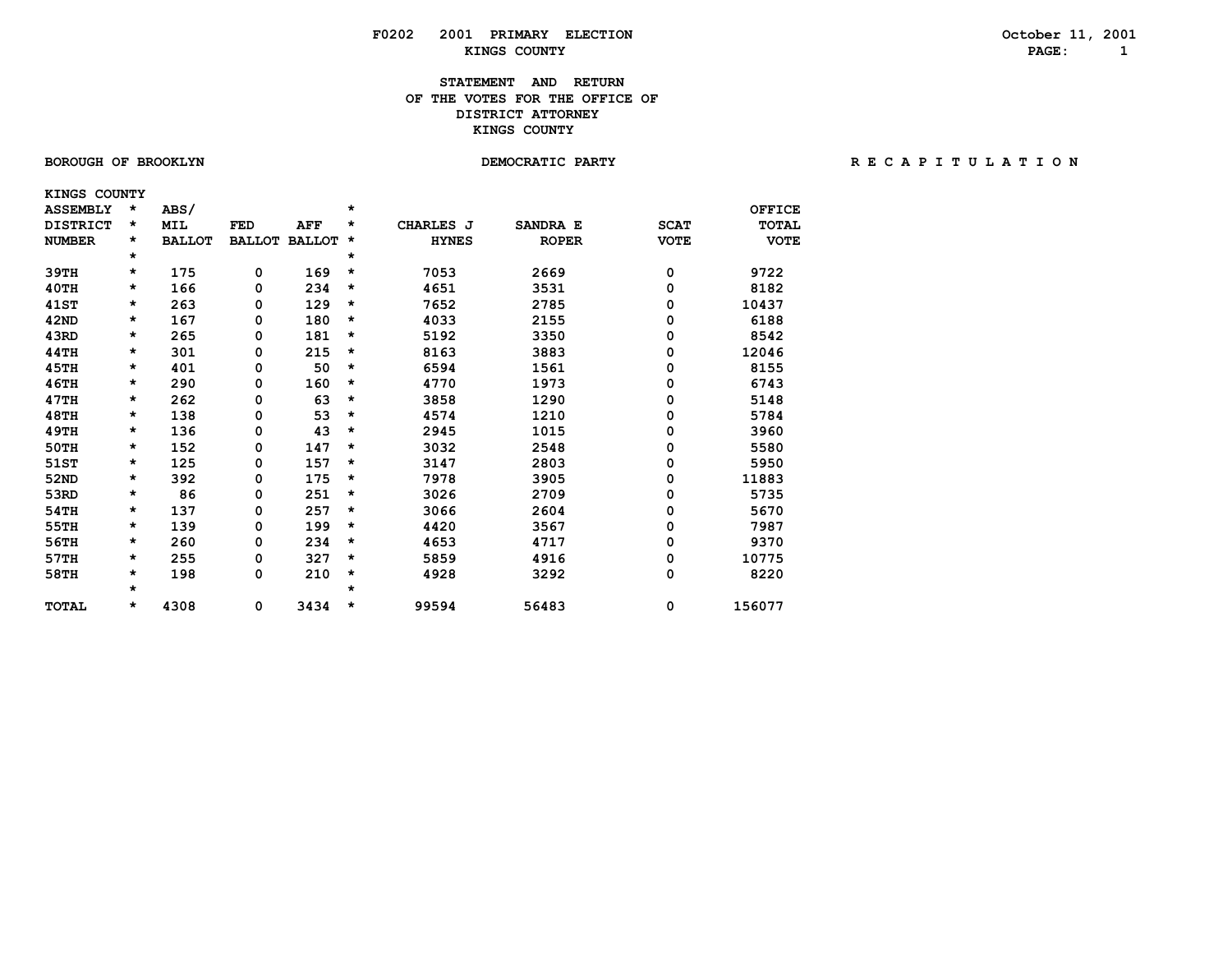### **STATEMENT AND RETURN OF THE VOTES FOR THE OFFICE OF** *JUDGE OF THE CIVIL COURT*  **KINGS COUNTY(COUNTYWIDE)**

 **KINGS COUNTY**

| <b>ASSEMBLY</b> |         | ABS/          |               |          |          |                 |                |          |                |             | <b>OFFICE</b> |
|-----------------|---------|---------------|---------------|----------|----------|-----------------|----------------|----------|----------------|-------------|---------------|
| <b>DISTRICT</b> | *       | <b>MIL</b>    | FED           | AFF      | $\star$  | EILEEN N        | <b>MARK</b>    | HOWARD A | PETER P        | <b>SCAT</b> | TOTAL         |
| <b>NUMBER</b>   |         | <b>BALLOT</b> | <b>BALLOT</b> | BALLOT * |          | <b>NADELSON</b> | <b>PARTNOW</b> | RUDITZKY | <b>SWEENEY</b> | <b>VOTE</b> | <b>VOTE</b>   |
|                 | $\star$ |               |               |          | $\star$  |                 |                |          |                |             |               |
| 39TH            | $\star$ | 175           | 0             | 169      | $^\star$ | 3062            | 4447           | 1996     | 2695           | 0           | 12200         |
| 40TH            | $\star$ | 166           | 0             | 234      | $\star$  | 3545            | 1940           | 1556     | 2971           | 0           | 10012         |
| 41ST            | $\star$ | 263           | 0             | 129      | $\star$  | 3779            | 3591           | 3568     | 2806           | 0           | 13744         |
| 42ND            | $\star$ | 167           | 0             | 180      | *        | 2285            | 1613           | 1937     | 1872           | 0           | 7707          |
| 43RD            | *       | 265           | 0             | 181      | $\star$  | 3216            | 2821           | 2751     | 2641           | 0           | 11429         |
| 44TH            | $\star$ | 301           | 0             | 215      | *        | 5124            | 3731           | 3599     | 2997           | 0           | 15451         |
| 45TH            | $\star$ | 401           | 0             | 50       | *        | 2567            | 3673           | 3840     | 1510           | Ω           | 11590         |
| 46TH            | $\star$ | 290           | 0             | 160      | *        | 2387            | 3379           | 1707     | 1918           |             | 9392          |
| 47TH            | $\star$ | 262           | 0             | 63       | *        | 1664            | 2332           | 1786     | 1479           | 0           | 7261          |
| 48TH            | $\star$ | 138           | 0             | 53       | $\star$  | 1517            | 1516           | 3638     | 1386           | 0           | 8057          |
| 49TH            | $\star$ | 136           | 0             | 43       | $\star$  | 1201            | 1059           | 1439     | 1380           | 0           | 5079          |
| 50TH            | $\star$ | 152           | 0             | 147      | $\star$  | 2583            | 2799           | 2817     | 2038           | 0           | 10237         |
| 51ST            | $\star$ | 125           | 0             | 157      | $\star$  | 2830            | 1199           | 1192     | 2277           | 0           | 7498          |
| 52ND            | $\star$ | 392           | 0             | 175      | $\star$  | 5642            | 2630           | 2775     | 3913           | 8           | 14968         |
| 53RD            | $\star$ | 86            | 0             | 251      | $\star$  | 2575            | 1275           | 1185     | 2141           | $\Omega$    | 7176          |
| 54TH            | $\star$ | 137           | 0             | 257      | $\star$  | 2619            | 1308           | 1232     | 2115           | $\Omega$    | 7274          |
| 55TH            | $\star$ | 139           | 0             | 199      | $\star$  | 3327            | 1933           | 1449     | 2782           | 0           | 9491          |
| 56TH            | $\star$ | 260           | 0             | 234      | $\star$  | 3806            | 2202           | 1703     | 3082           | 0           | 10793         |
| 57TH            | $\star$ | 255           | 0             | 327      | *        | 4941            | 2520           | 1890     | 3359           | 0           | 12710         |
| 58TH            | $\star$ | 198           | 0             | 210      | $\star$  | 3274            | 1928           | 1815     | 2907           | 0           | 9924          |
|                 | $\star$ |               |               |          | ÷        |                 |                |          |                |             |               |
| TOTAL           | *       | 4308          | 0             | 3434     | *        | 61944           | 47896          | 43875    | 48269          | 9           | 201993        |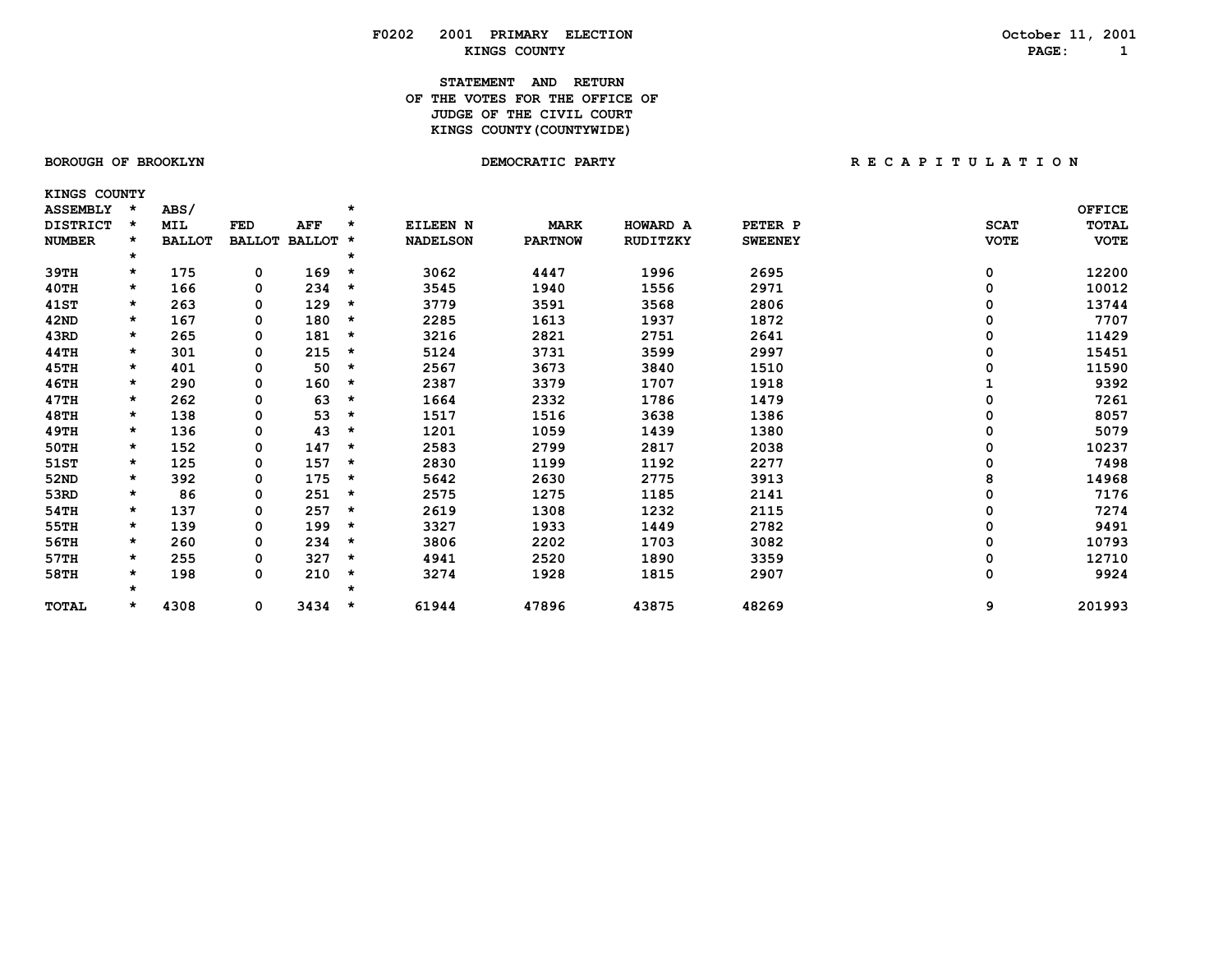#### **STATEMENT AND RETURN OF THE VOTES FOR THE OFFICE OF MAYORMAYOR OF THE CITY OF NEW YORK**

 **QUEENS COUNTY**

BOROUGH OF QUEENS **BOROUGH OF QUEENS BEACH OF A T I O N** DEMOCRATIC PARTY **RECAPITULATION** 

| <b>ASSEMBLY</b> | $\star$ | ABS/          |               |            | $\star$ |                 |              |               |                 |                |             | <b>OFFICE</b> |
|-----------------|---------|---------------|---------------|------------|---------|-----------------|--------------|---------------|-----------------|----------------|-------------|---------------|
| <b>DISTRICT</b> |         | <b>MIL</b>    | FED           | <b>AFF</b> | $\star$ | <b>FERNANDO</b> | <b>MARK</b>  | <b>ALAN G</b> | <b>GEORGE N</b> | PETER F        | <b>SCAT</b> | TOTAL         |
| <b>NUMBER</b>   |         | <b>BALLOT</b> | <b>BALLOT</b> | BALLOT *   |         | <b>FERRER</b>   | <b>GREEN</b> | <b>HEVESI</b> | <b>SPITZ</b>    | <b>VALLONE</b> | <b>VOTE</b> | <b>VOTE</b>   |
|                 | $\star$ |               |               |            | *       |                 |              |               |                 |                |             |               |
| 23RD            | $\star$ | 223           | 0             | 123        | *       | 2224            | 2920         | 1708          | 155             | 5524           | 151         | 12682         |
| 24TH            | $\star$ | 229           | 0             | 54         | $\star$ | 1488            | 4403         | 3534          | 132             | 4467           | 109         | 14133         |
| 25TH            | $\star$ | 188           | 0             | 64         | $\star$ | 1796            | 1981         | 1090          | 144             | 2441           | 53          | 7505          |
| 26TH            | $\star$ | 312           | 0             | 57         | *       | 936             | 3737         | 2903          | 158             | 5095           | 183         | 13012         |
| 27TH            | $\star$ | 271           | 0             | 102        | *       | 2169            | 3198         | 2663          | 131             | 3979           | 43          | 12183         |
| 28TH            | $\star$ | 382           | 0             | 75         | *       | 1284            | 3561         | 4013          | 157             | 3241           | 139         | 12395         |
| 29TH            | $\star$ | 159           | 0             | 133        | *       | 5958            | 4872         | 1783          | 131             | 1478           | 6           | 14228         |
| 30TH            | $\star$ | 220           | 0             | 77         | $\star$ | 2267            | 2236         | 1204          | 226             | 3846           | 81          | 9860          |
| 31ST            | $\star$ | 176           | 0             | 109        | $\star$ | 5081            | 3967         | 927           | 164             | 1391           | 14          | 11544         |
| 32ND            | $\star$ | 224           | 0             | 138        | $\star$ | 5358            | 4193         | 1432          | 136             | 1476           | 17          | 12612         |
| 33RD            | $\star$ | 118           | 0             | 90         | *       | 5884            | 4976         | 1703          | 176             | 2003           | 11          | 14753         |
| 34TH            | $\star$ | 79            | 0             | 99         | *       | 4237            | 1620         | 684           | 120             | 1825           | 42          | 8528          |
| 35TH            | $\star$ | 163           | 0             | 106        | $\star$ | 3687            | 2363         | 1092          | 134             | 1362           | 13          | 8651          |
| 36TH            | $\star$ | 142           | 0             | 122        | $\star$ | 1482            | 1894         | 750           | 230             | 5345           | 106         | 9807          |
| 37TH            | $\star$ | 99            | 0             | 176        | $\star$ | 3663            | 2238         | 771           | 150             | 2325           | 44          | 9191          |
| 38TH            | *       | 136           | 0             | 113        | *       | 1927            | 1533         | 906           | 145             | 2778           | 96          | 7385          |
|                 | $\star$ |               |               |            | *       |                 |              |               |                 |                |             |               |
| TOTAL           | *       | 3121          | 0             | 1638       | *       | 49441           | 49692        | 27163         | 2489            | 48576          | 1108        | 178469        |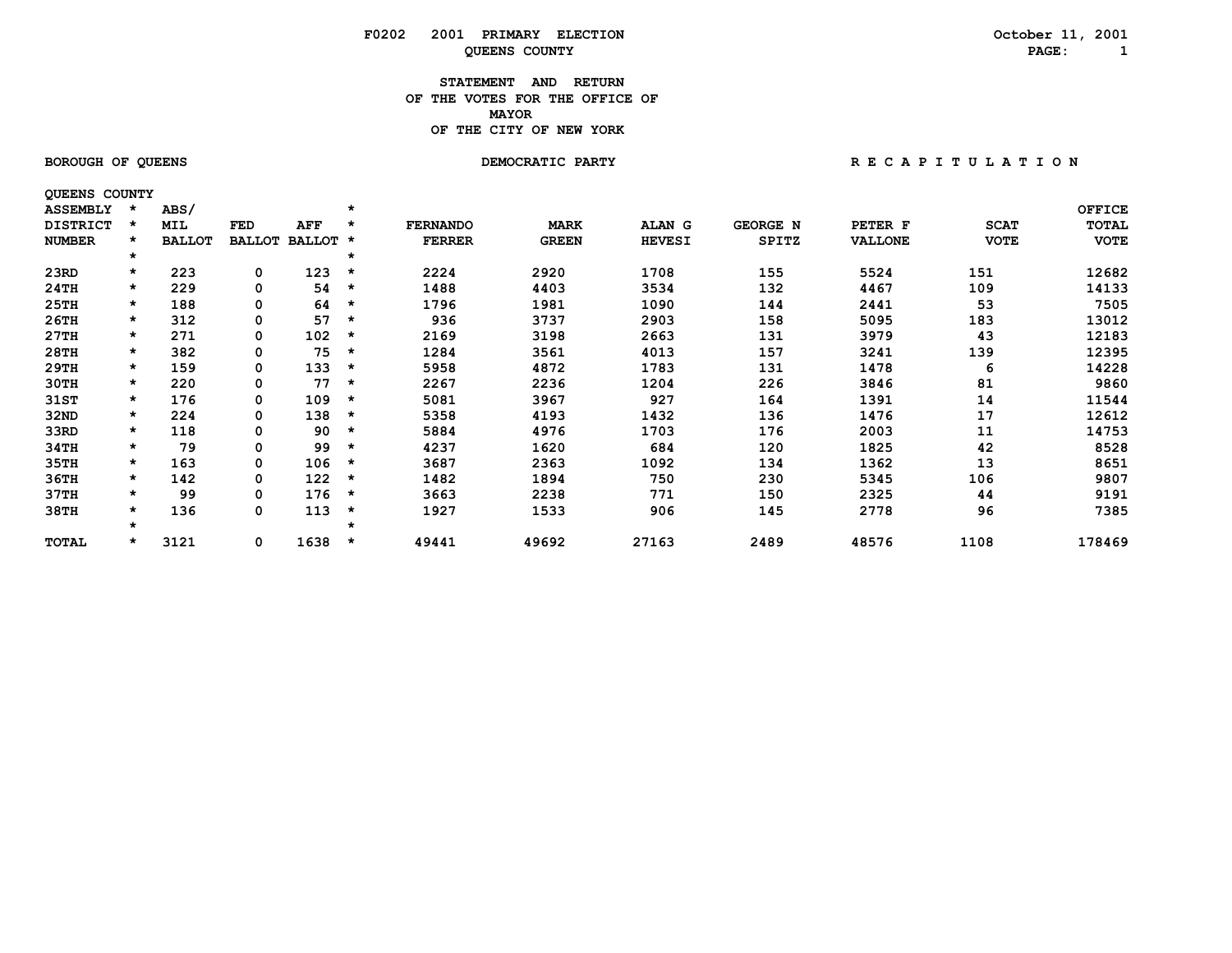### **STATEMENT AND RETURN OF THE VOTES FOR THE OFFICE OFPUBLIC ADVOCATE**

| <b>QUEENS COUNTY</b> |   |      |                        |     |            |              |
|----------------------|---|------|------------------------|-----|------------|--------------|
| ASSEMBLY *           |   | ABS/ |                        |     | *          |              |
| DISTRICT             | * | MTT. | FED                    | AFF | $^{\star}$ | WILLIF       |
| <b>NUMBER</b>        | * |      | BALLOT BALLOT BALLOT * |     |            | <b>COLON</b> |
|                      | * |      |                        |     | ×          |              |
|                      |   |      |                        |     |            |              |

| <b>DISTRICT</b> | $\star$  | MIL           | FED           | AFF           | *       | WILLIE       | <b>STEPHEN</b>   | <b>SHEILA</b>  | <b>KATHRYN E</b> | <b>BETSY F</b> |
|-----------------|----------|---------------|---------------|---------------|---------|--------------|------------------|----------------|------------------|----------------|
| <b>NUMBER</b>   | $\star$  | <b>BALLOT</b> | <b>BALLOT</b> | <b>BALLOT</b> | *       | <b>COLON</b> | <b>DIBRIENZA</b> | <b>FLAXMAN</b> | <b>FREED</b>     | <b>GOTBAUM</b> |
|                 | $\star$  |               |               |               | *       |              |                  |                |                  |                |
| 23RD            | *        | 223           | 0             | 123           | $\star$ | 1023         | 2837             | 298            | 664              | 2534           |
| 24TH            | $\star$  | 229           | 0             | 54            | $\star$ | 601          | 2255             | 373            | 738              | 4153           |
| 25TH            | $\star$  | 188           | 0             | 64            | $\star$ | 858          | 1300             | 271            | 544              | 1485           |
| 26TH            | $\star$  | 312           | 0             | 57            | $\star$ | 472          | 2509             | 295            | 663              | 3920           |
| 27TH            | $\star$  | 271           | 0             | 102           | $\star$ | 994          | 1624             | 327            | 740              | 3371           |
| 28TH            | $\star$  | 382           | 0             | 75            | *       | 612          | 1721             | 273            | 779              | 3745           |
| 29TH            | $\star$  | 159           | 0             | 133           | $\star$ | 1300         | 1014             | 524            | 916              | 3024           |
| 30TH            | $\star$  | 220           | 0             | 77            | $\star$ | 1297         | 1925             | 291            | 735              | 1783           |
| 31ST            | *        | 176           | 0             | 109           | *       | 1326         | 932              | 521            | 825              | 2043           |
| 32ND            | $\star$  | 224           | 0             | 138           | *       | 1303         | 841              | 525            | 944              | 2659           |
| 33RD            | $\star$  | 118           | 0             | 90            | $\star$ | 1302         | 1312             | 590            | 969              | 2957           |
| 34TH            | $^\star$ | 79            | 0             | 99            | *       | 2015         | 833              | 265            | 437              | 1099           |
| 35TH            | *        | 163           | 0             | 106           | *       | 1607         | 756              | 269            | 476              | 1380           |
| 36TH            | *        | 142           | 0             | 122           | $\star$ | 1015         | 1906             | 293            | 839              | 1720           |
| 37TH            | $\star$  | 99            | 0             | 176           | *       | 1766         | 1189             | 338            | 807              | 1374           |
| 38TH            | *        | 136           | 0             | 113           | *       | 1098         | 1571             | 204            | 479              | 1284           |
|                 | $\star$  |               |               |               | $\star$ |              |                  |                |                  |                |
| TOTAL           | $\star$  | 3121          | 0             | 1638          | $\star$ | 18589        | 24525            | 5657           | 11555            | 38531          |

# BOROUGH OF QUEENS **BOROUGH OF QUEENS BEACH OF A T I O N** DEMOCRATIC PARTY **RECAPITULATION**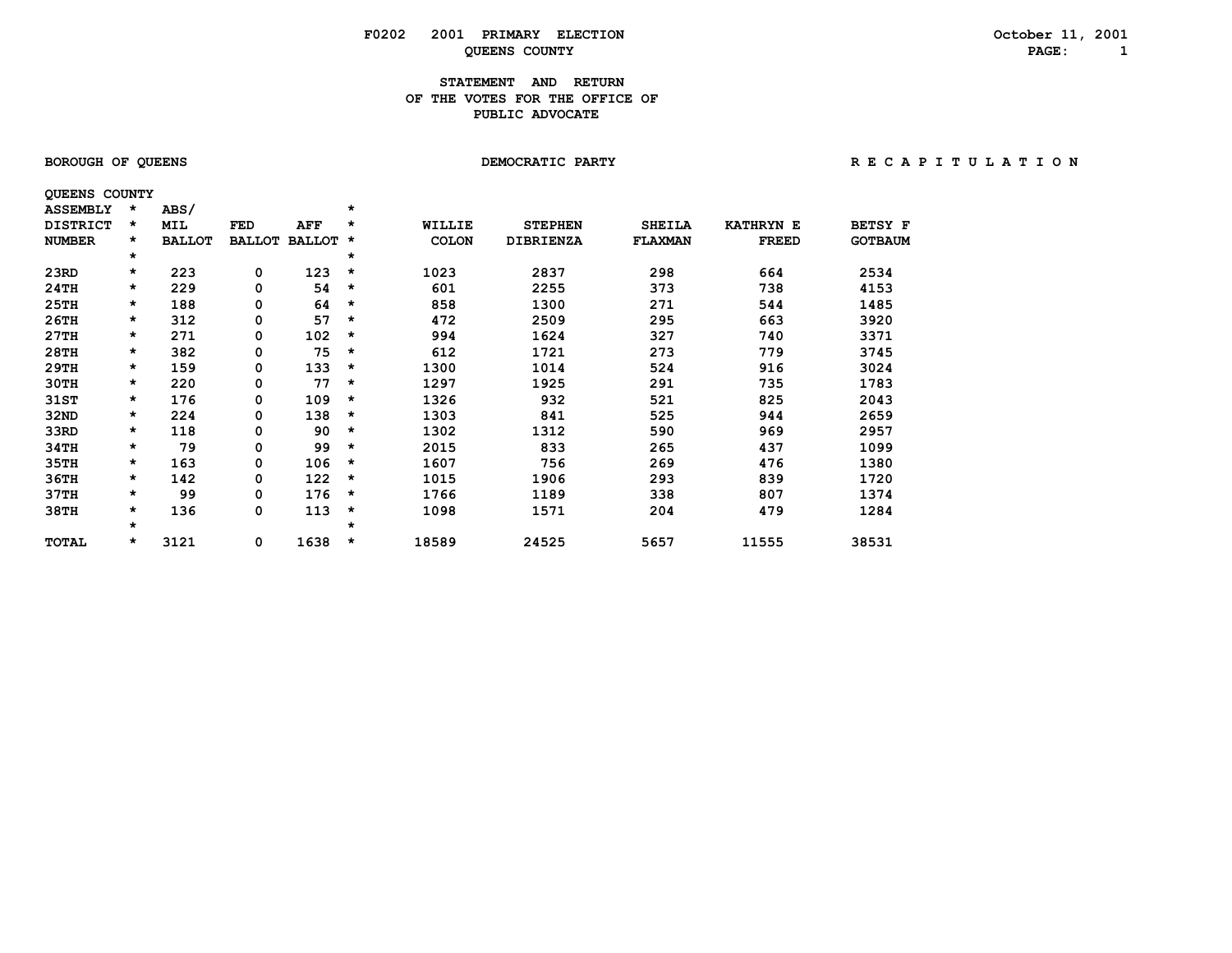### **STATEMENT AND RETURN OF THE VOTES FOR THE OFFICE OFPUBLIC ADVOCATE**

**BOROUGH OF QUEENS BOROUGH OF QUEENS** 

|                 | <b>QUEENS COUNTY</b> |               |                 |             |               |
|-----------------|----------------------|---------------|-----------------|-------------|---------------|
| <b>ASSEMBLY</b> | $\star$              |               |                 |             | <b>OFFICE</b> |
| <b>DISTRICT</b> | $\star$              | <b>NORMAN</b> | SCOTT M         | <b>SCAT</b> | <b>TOTAL</b>  |
| <b>NUMBER</b>   | $\star$              | <b>SIEGEL</b> | <b>STRINGER</b> | <b>VOTE</b> | <b>VOTE</b>   |
|                 | $\star$              |               |                 |             |               |
| 23RD            | $\star$              | 1376          | 1707            | 7           | 10446         |
| 24TH            | $\star$              | 2114          | 2030            | 2           | 12266         |
| 25TH            | $\star$              | 830           | 781             | 10          | 6079          |
| 26TH            | $\star$              | 1591          | 1667            | 1           | 11118         |
| 27TH            | $\star$              | 1518          | 1799            | 2           | 10375         |
| 28TH            | $\star$              | 1563          | 2109            | 3           | 10805         |
| 29TH            | $\star$              | 3182          | 1789            | 0           | 11749         |
| 30TH            | $\star$              | 908           | 1109            | 2           | 8050          |
| 31ST            | $\star$              | 2112          | 1452            | 0           | 9211          |
| 32ND            | $\star$              | 2318          | 2046            | 0           | 10636         |
| 33RD            | $\star$              | 3266          | 2049            | 2           | 12447         |
| 34TH            | $\star$              | 1079          | 936             | 0           | 6664          |
| 35TH            | $\star$              | 1320          | 1220            | 0           | 7028          |
| 36TH            | $\star$              | 966           | 917             | 1           | 7657          |
| 37TH            | $\star$              | 1057          | 962             | 2           | 7495          |
| 38TH            | $\star$              | 678           | 786             | 1           | 6101          |
|                 | $\star$              |               |                 |             |               |
| <b>TOTAL</b>    | *                    | 25878         | 23359           | 33          | 148127        |
|                 |                      |               |                 |             |               |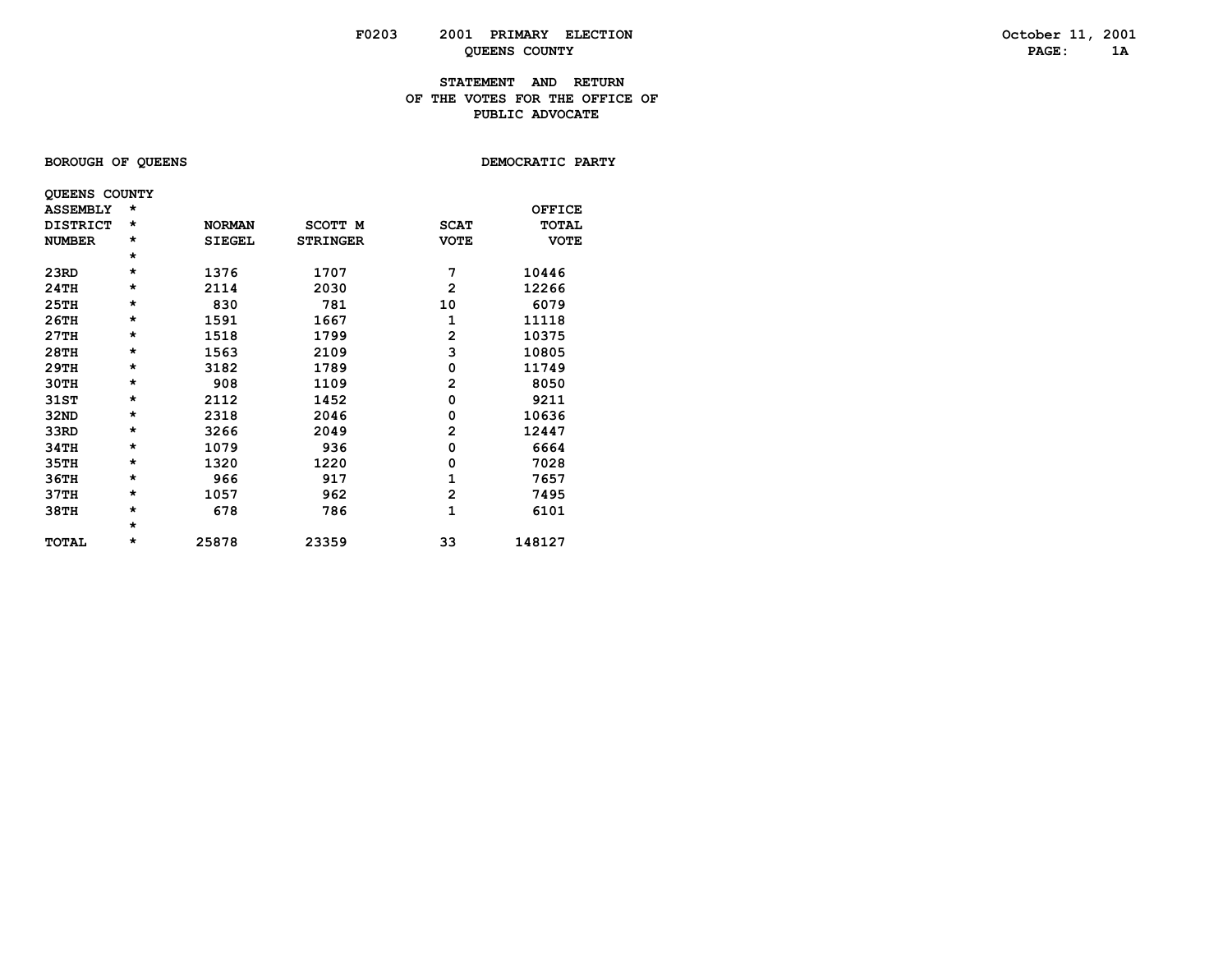# **F0202** 2001 PRIMARY ELECTION CONSIDERTY OCTOBER 11, 2001<br>
OUERNS COUNTY PAGE: 2 **QUEENS COUNTY**

### **STATEMENT AND RETURN OF THE VOTES FOR THE OFFICE OF COMPTROLLER**

| <b>BOROUGH OF QUEENS</b> |  |  |
|--------------------------|--|--|
|--------------------------|--|--|

# **DEMOCRATIC PARTY CONTRACT CONTRACT CONTRACT CONTRACT CONTRACT CONTRACT CONTRACT CONTRACT CONTRACT CONTRACT CONTRACT CONTRACT CONTRACT CONTRACT CONTRACT CONTRACT CONTRACT CONTRACT CONTRACT CONTRACT CONTRACT CONTRACT CONTRA**

| <b>QUEENS COUNTY</b> |         |               |               |               |         |               |                 |                |               |
|----------------------|---------|---------------|---------------|---------------|---------|---------------|-----------------|----------------|---------------|
| <b>ASSEMBLY</b>      | *       | ABS/          |               |               | $\star$ |               |                 |                | <b>OFFICE</b> |
| <b>DISTRICT</b>      | *       | <b>MIL</b>    | FED           | AFF           | *       | HERBERT E     | WILLIAM C       | <b>SCAT</b>    | <b>TOTAL</b>  |
| <b>NUMBER</b>        | $\star$ | <b>BALLOT</b> | <b>BALLOT</b> | <b>BALLOT</b> | *       | <b>BERMAN</b> | <b>THOMPSON</b> | <b>VOTE</b>    | <b>VOTE</b>   |
|                      | $\star$ |               |               |               | $\star$ |               |                 |                |               |
| 23RD                 | $\star$ | 223           | 0             | 123           | *       | 6334          | 3400            | 9              | 9743          |
| 24TH                 | $\star$ | 229           | 0             | 54            | $\star$ | 7520          | 4068            | 2              | 11590         |
| 25TH                 | $\star$ | 188           | 0             | 64            | $\star$ | 3056          | 2496            | 1              | 5553          |
| 26TH                 | $\star$ | 312           | 0             | 57            | $\star$ | 6897          | 3452            | 3              | 10352         |
| 27TH                 | $\star$ | 271           | 0             | 102           | *       | 6102          | 3659            | 4              | 9765          |
| 28TH                 | $\star$ | 382           | 0             | 75            | $\star$ | 6733          | 3368            | 1              | 10102         |
| 29TH                 | $\star$ | 159           | 0             | 133           | $\star$ | 2217          | 8847            | 0              | 11064         |
| 30TH                 | $\star$ | 220           | 0             | 77            | *       | 4128          | 3182            | $\overline{2}$ | 7312          |
| 31ST                 | $\star$ | 176           | 0             | 109           | $\star$ | 2276          | 6332            | 0              | 8608          |
| 32ND                 | $\star$ | 224           | 0             | 138           | $\star$ | 2291          | 7480            | 0              | 9771          |
| 33RD                 | *       | 118           | 0             | 90            | $\star$ | 2538          | 9059            | 2              | 11599         |
| 34TH                 | $\star$ | 79            | 0             | 99            | $\star$ | 2684          | 3093            | 0              | 5777          |
| 35TH                 | $\star$ | 163           | 0             | 106           | $\star$ | 2099          | 4470            | 0              | 6569          |
| 36TH                 | *       | 142           | 0             | 122           | $\star$ | 3698          | 3034            | 2              | 6734          |
| 37TH                 | *       | 99            | 0             | 176           | $\star$ | 3003          | 3563            | 0              | 6566          |
| 38TH                 | $\star$ | 136           | 0             | 113           | *       | 3190          | 2340            | 1              | 5531          |
|                      | $\star$ |               |               |               | $\star$ |               |                 |                |               |
| TOTAL                | *       | 3121          | 0             | 1638          | $\star$ | 64766         | 71843           | 27             | 136636        |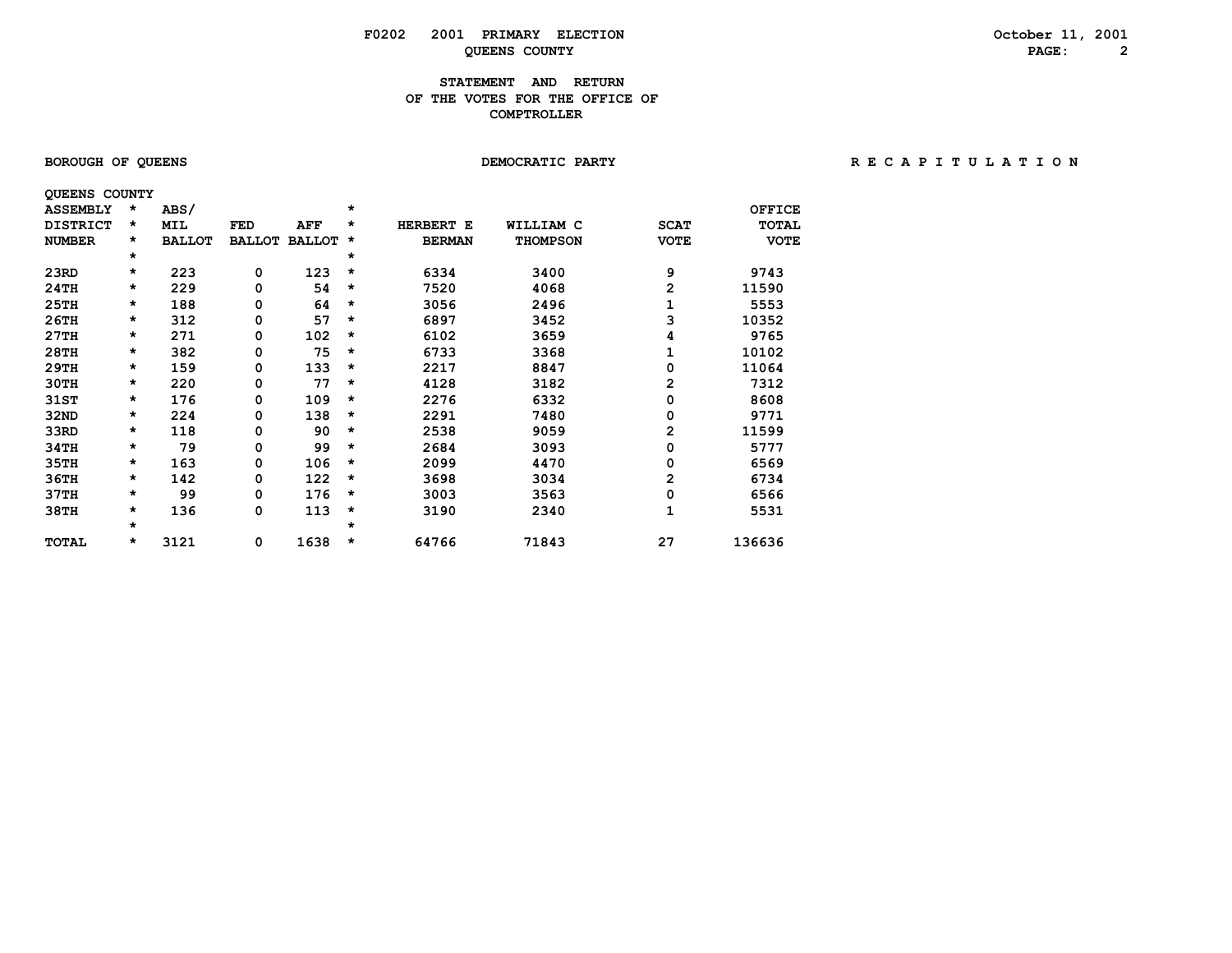### **STATEMENT AND RETURN OF THE VOTES FOR THE OFFICE OFBOROUGH PRESIDENT BOROUGH OF QUEENS**

| <b>BOROUGH OF QUEENS</b> |  |  |
|--------------------------|--|--|
|--------------------------|--|--|

 **QUEENS COUNTY**

BOROUGH OF QUEENS **BOROUGH OF QUEENS BEOROUGH OF A T I O N** DEMOCRATIC PARTY **RECAPITULATION** 

| <b>ASSEMBLY</b> | $\star$ | ABS/          |               |               | $\star$  |                |                |                 |             | <b>OFFICE</b> |
|-----------------|---------|---------------|---------------|---------------|----------|----------------|----------------|-----------------|-------------|---------------|
| <b>DISTRICT</b> | $\star$ | <b>MIL</b>    | FED           | AFF           | $\star$  | CAROL A        | SHELDON S      | HELEN M         | <b>SCAT</b> | <b>TOTAL</b>  |
| <b>NUMBER</b>   | $\star$ | <b>BALLOT</b> | <b>BALLOT</b> | <b>BALLOT</b> | $\star$  | <b>GRESSER</b> | <b>LEFFLER</b> | <b>MARSHALL</b> | <b>VOTE</b> | <b>VOTE</b>   |
|                 | $\star$ |               |               |               | *        |                |                |                 |             |               |
| 23RD            | $\star$ | 223           | 0             | 123           | $\star$  | 3935           | 1682           | 4679            | 8           | 10304         |
| 24TH            | $\star$ | 229           | 0             | 54            | $^\star$ | 4534           | 5368           | 2796            | 3           | 12701         |
| 25TH            | $\star$ | 188           | 0             | 64            | $\star$  | 2183           | 948            | 2891            | 4           | 6026          |
| 26TH            | $\star$ | 312           | 0             | 57            | $^\star$ | 5289           | 2503           | 3333            | 4           | 11129         |
| 27TH            | $\star$ | 271           | 0             | 102           | $^\star$ | 4219           | 1734           | 4564            |             | 10518         |
| 28TH            | $\star$ | 382           | 0             | 75            | $\star$  | 4774           | 1747           | 4073            | 6           | 10600         |
| 29TH            | $\star$ | 159           | 0             | 133           | $\star$  | 2240           | 1007           | 8814            |             | 12062         |
| 30TH            | $\star$ | 220           | 0             | 77            | $\star$  | 2624           | 1029           | 4387            | 4           | 8044          |
| 31ST            | *       | 176           | 0             | 109           | $\star$  | 2040           | 1109           | 6130            |             | 9280          |
| 32ND            | $\star$ | 224           | 0             | 138           | $\star$  | 2345           | 905            | 7329            |             | 10580         |
| 33RD            | *       | 118           | 0             | 90            | $\star$  | 2401           | 1996           | 8320            |             | 12718         |
| 34TH            | $\star$ | 79            | 0             | 99            | $^\star$ | 1287           | 845            | 4701            | 2           | 6835          |
| 35TH            | $\star$ | 163           | 0             | 106           | $\star$  | 1164           | 701            | 5745            | 3           | 7613          |
| 36TH            | $\star$ | 142           | 0             | 122           | $\star$  | 2513           | 913            | 4276            |             | 7706          |
| 37TH            | $\star$ | 99            | 0             | 176           | $^\star$ | 2166           | 1071           | 4103            | 8           | 7348          |
| 38TH            | *       | 136           | 0             | 113           | $\star$  | 2441           | 858            | 2512            | 0           | 5811          |
|                 | $\star$ |               |               |               | $\star$  |                |                |                 |             |               |
| TOTAL           | $\star$ | 3121          | 0             | 1638          | $\star$  | 46155          | 24416          | 78653           | 51          | 149275        |
|                 |         |               |               |               |          |                |                |                 |             |               |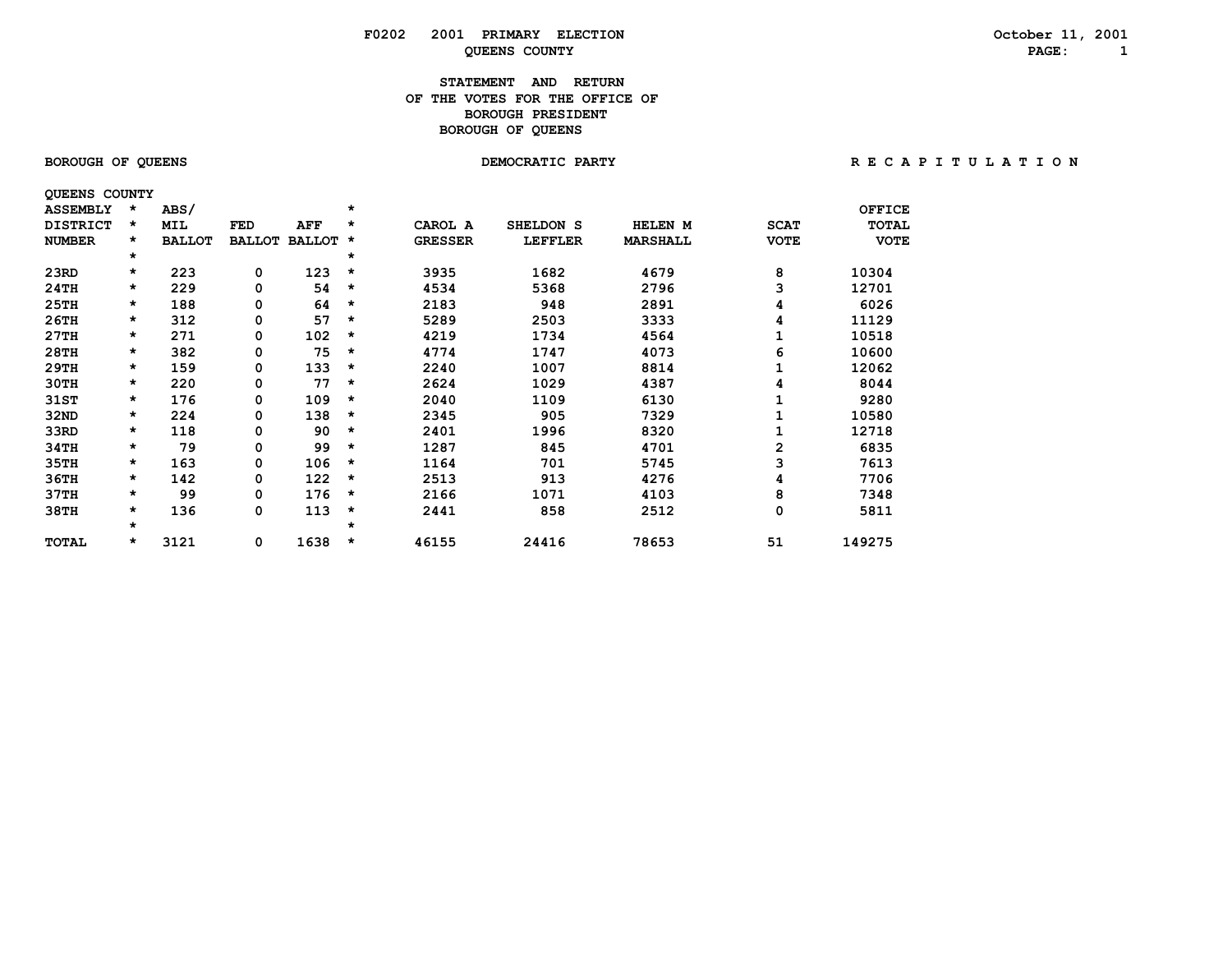**STATEMENT AND RETURN OF THE VOTES FOR THE OFFICE OF MAYORMAYOR OF THE CITY OF NEW YORK**

|                 | <b>BOROUGH OF STATEN ISLAND</b> |               |     |                 |         |                 | DEMOCRATIC PARTY |               | RECAPITULATION  |                |             |               |
|-----------------|---------------------------------|---------------|-----|-----------------|---------|-----------------|------------------|---------------|-----------------|----------------|-------------|---------------|
| RICHMOND COUNTY |                                 |               |     |                 |         |                 |                  |               |                 |                |             |               |
| <b>ASSEMBLY</b> |                                 | ABS/          |     |                 | $\star$ |                 |                  |               |                 |                |             | <b>OFFICE</b> |
| <b>DISTRICT</b> |                                 | <b>MIL</b>    | FED | AFF             | $\star$ | <b>FERNANDO</b> | <b>MARK</b>      | ALAN G        | <b>GEORGE N</b> | PETER F        | <b>SCAT</b> | TOTAL         |
| <b>NUMBER</b>   | $\star$                         | <b>BALLOT</b> |     | BALLOT BALLOT * |         | <b>FERRER</b>   | <b>GREEN</b>     | <b>HEVESI</b> | <b>SPITZ</b>    | <b>VALLONE</b> | <b>VOTE</b> | <b>VOTE</b>   |
|                 |                                 |               |     |                 | $\star$ |                 |                  |               |                 |                |             |               |
| 59TH            | $\star$                         | 377           | 0   | 176             | $\star$ | 3342            | 2951             | 1334          | 146             | 4156           | 66          | 11995         |
| 60TH            | $\star$                         | 326           | 0   | 89              | $\star$ | 1255            | 1649             | 1272          | 83              | 4011           | 92          | 8362          |
| 61ST            | $\star$                         | 150           | 0   | 62              | *       | 487             | 1104             | 898           | 54              | 3675           | 82          | 6300          |
|                 | $^\star$                        |               |     |                 | $\star$ |                 |                  |               |                 |                |             |               |
| <b>TOTAL</b>    | $\star$                         | 853           | 0   | 327             | $\star$ | 5084            | 5704             | 3504          | 283             | 11842          | 240         | 26657         |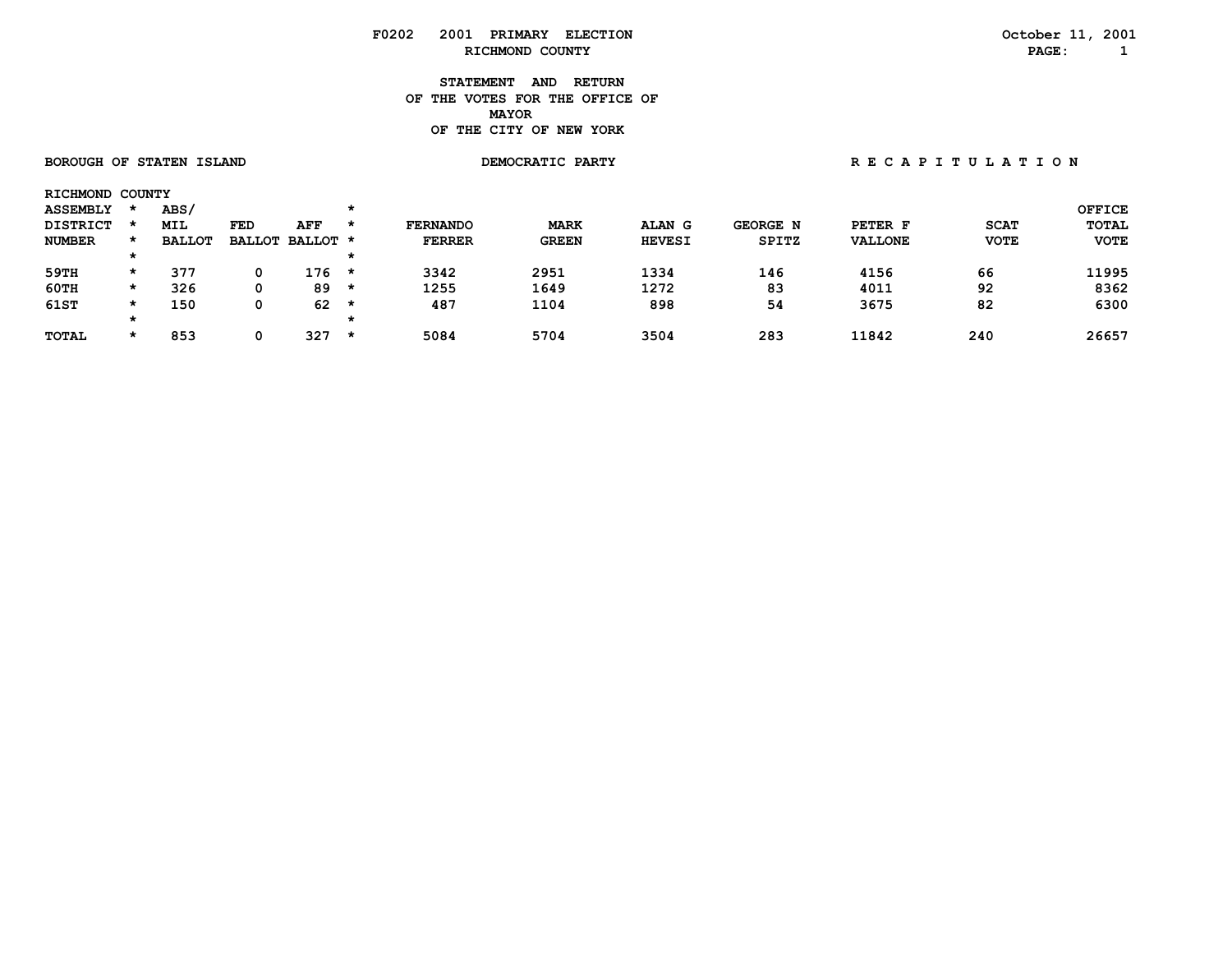### **STATEMENT AND RETURN OF THE VOTES FOR THE OFFICE OF PUBLIC ADVOCATE**

| <b>BOROUGH OF STATEN ISLAND</b> |         |               |     |                 |          |               | DEMOCRATIC PARTY | RECAPITULATION |                  |                |  |
|---------------------------------|---------|---------------|-----|-----------------|----------|---------------|------------------|----------------|------------------|----------------|--|
| RICHMOND COUNTY                 |         |               |     |                 |          |               |                  |                |                  |                |  |
| <b>ASSEMBLY</b>                 | $\star$ | <b>ABS/</b>   |     |                 | $^\star$ |               |                  |                |                  |                |  |
| <b>DISTRICT</b>                 | $\star$ | MIL           | FED | AFF             | $\star$  | <b>WILLIE</b> | <b>STEPHEN</b>   | <b>SHEILA</b>  | <b>KATHRYN E</b> | <b>BETSY F</b> |  |
| <b>NUMBER</b>                   | *       | <b>BALLOT</b> |     | BALLOT BALLOT * |          | <b>COLON</b>  | <b>DIBRIENZA</b> | FLAXMAN        | <b>FREED</b>     | <b>GOTBAUM</b> |  |
|                                 | $\star$ |               |     |                 | *        |               |                  |                |                  |                |  |
| 59TH                            | $\star$ | 377           | 0   | $176 *$         |          | 1239          | 2638             | 305            | 768              | 2355           |  |
| $60$ TH                         | $\star$ | 326           | 0   | 89              | *        | 590           | 2390             | 190            | 412              | 1840           |  |
| 61ST                            | $\star$ | 150           | 0   | 62              | *        | 297           | 2436             | 130            | 337              | 1260           |  |
|                                 | $\star$ |               |     |                 | $^\star$ |               |                  |                |                  |                |  |
| TOTAL                           | $\star$ | 853           | 0   | 327             | *        | 2126          | 7464             | 625            | 1517             | 5455           |  |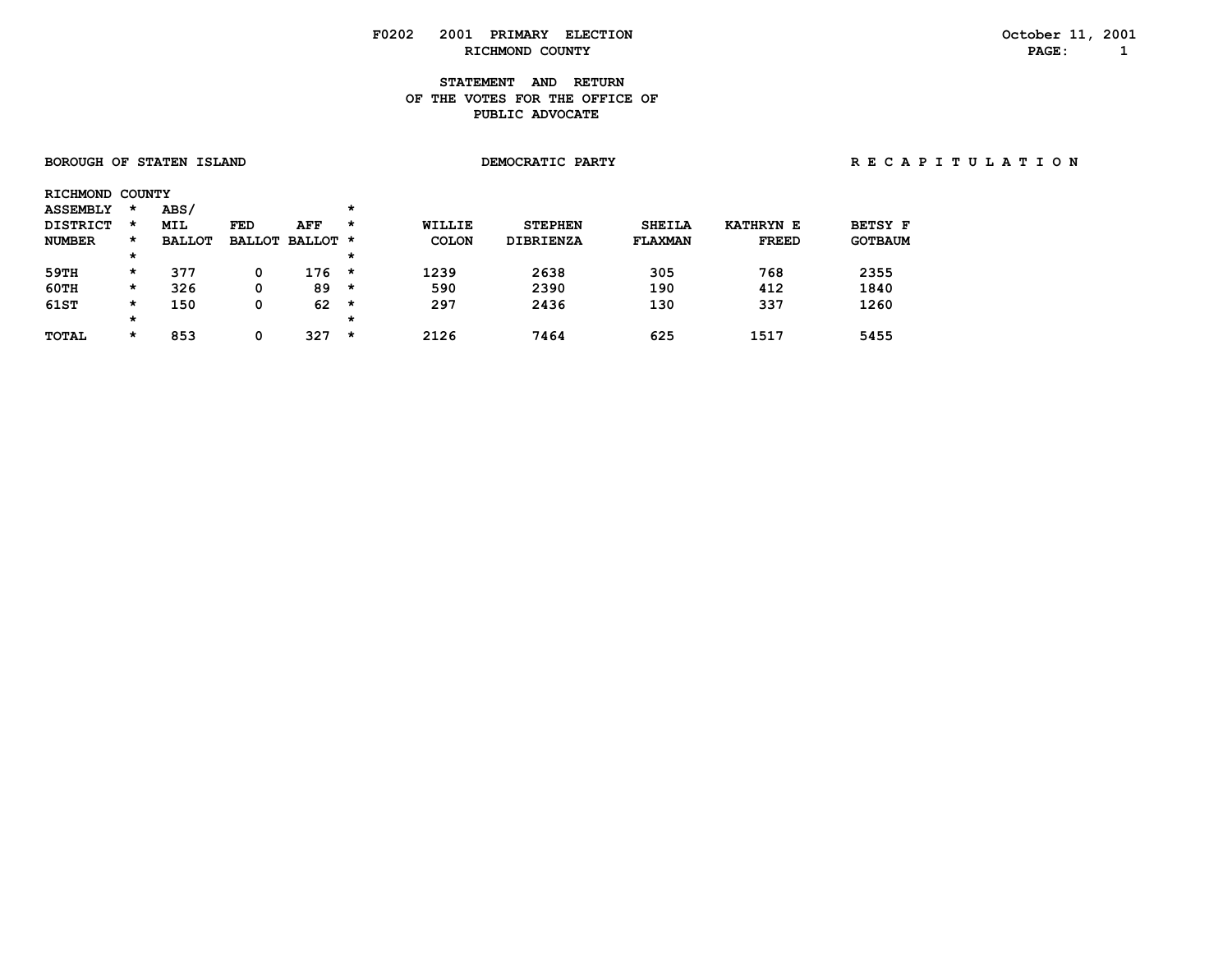### **STATEMENT AND RETURN OF THE VOTES FOR THE OFFICE OF PUBLIC ADVOCATE**

| DEMOCRATIC PARTY<br><b>BOROUGH OF STATEN ISLAND</b> |
|-----------------------------------------------------|
|-----------------------------------------------------|

| <b>RICHMOND</b> | COUNTY   |               |                 |              |              |
|-----------------|----------|---------------|-----------------|--------------|--------------|
| <b>ASSEMBLY</b> | $\star$  |               |                 |              | OFFICE       |
| <b>DISTRICT</b> | $\star$  | <b>NORMAN</b> | SCOTT M         | <b>SCAT</b>  | <b>TOTAL</b> |
| <b>NUMBER</b>   | $^\star$ | <b>SIEGEL</b> | <b>STRINGER</b> | <b>VOTE</b>  | <b>VOTE</b>  |
|                 | $\star$  |               |                 |              |              |
| 59TH            | $\star$  | 1523          | 1183            |              | 10012        |
| 60TH            | $\star$  | 892           | 774             | $\mathbf{2}$ | 7090         |
| 61ST            | $\star$  | 511           | 601             | 2            | 5574         |
|                 | $\star$  |               |                 |              |              |
| <b>TOTAL</b>    | $\star$  | 2926          | 2558            | 5            | 22676        |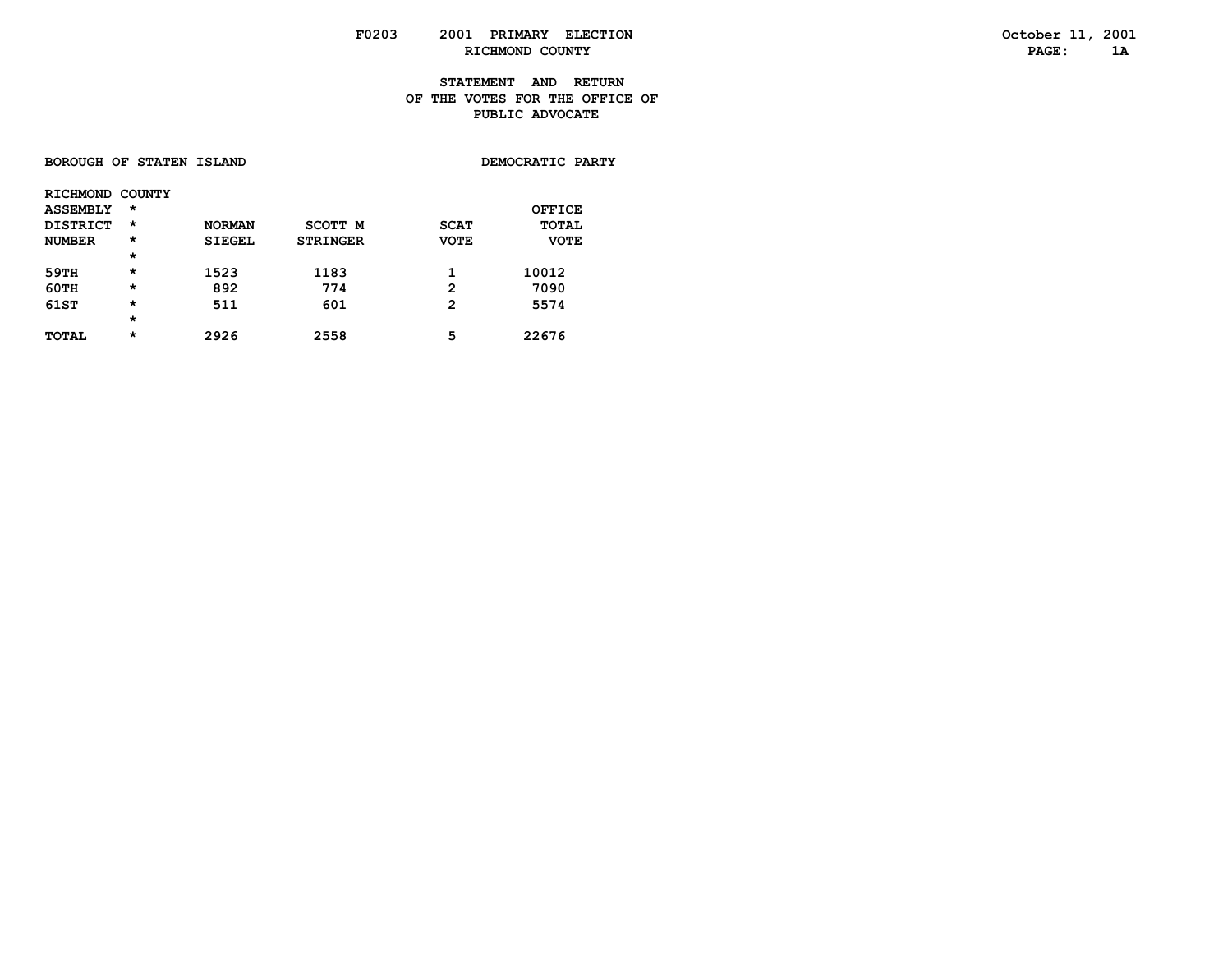### **STATEMENT AND RETURN OF THE VOTES FOR THE OFFICE OF COMPTROLLER**

| <b>BOROUGH OF STATEN ISLAND</b> |         |               |     |                 |          | DEMOCRATIC PARTY | RECAPITULATION  |             |               |  |  |  |  |  |
|---------------------------------|---------|---------------|-----|-----------------|----------|------------------|-----------------|-------------|---------------|--|--|--|--|--|
| RICHMOND COUNTY                 |         |               |     |                 |          |                  |                 |             |               |  |  |  |  |  |
| <b>ASSEMBLY</b>                 | *       | <b>ABS/</b>   |     |                 | $\star$  |                  |                 |             | <b>OFFICE</b> |  |  |  |  |  |
| <b>DISTRICT</b>                 | $\star$ | MIL           | FED | AFF             | $\star$  | HERBERT E        | WILLIAM C       | <b>SCAT</b> | <b>TOTAL</b>  |  |  |  |  |  |
| <b>NUMBER</b>                   | $\star$ | <b>BALLOT</b> |     | BALLOT BALLOT * |          | <b>BERMAN</b>    | <b>THOMPSON</b> | <b>VOTE</b> | <b>VOTE</b>   |  |  |  |  |  |
|                                 | $\star$ |               |     |                 | $^\star$ |                  |                 |             |               |  |  |  |  |  |
| 59TH                            | $\star$ | 377           | 0   | $176 *$         |          | 4064             | 5478            | 0           | 9542          |  |  |  |  |  |
| 60TH                            | $\star$ | 326           | 0   | $89 *$          |          | 3998             | 2643            | 0           | 6641          |  |  |  |  |  |
| 61ST                            | $\star$ | 150           | 0   | 62              | $\star$  | 3295             | 1980            |             | 5276          |  |  |  |  |  |
|                                 | $\star$ |               |     |                 | $\star$  |                  |                 |             |               |  |  |  |  |  |
| <b>TOTAL</b>                    | $\star$ | 853           | 0   | 327             | $\star$  | 11357            | 10101           |             | 21459         |  |  |  |  |  |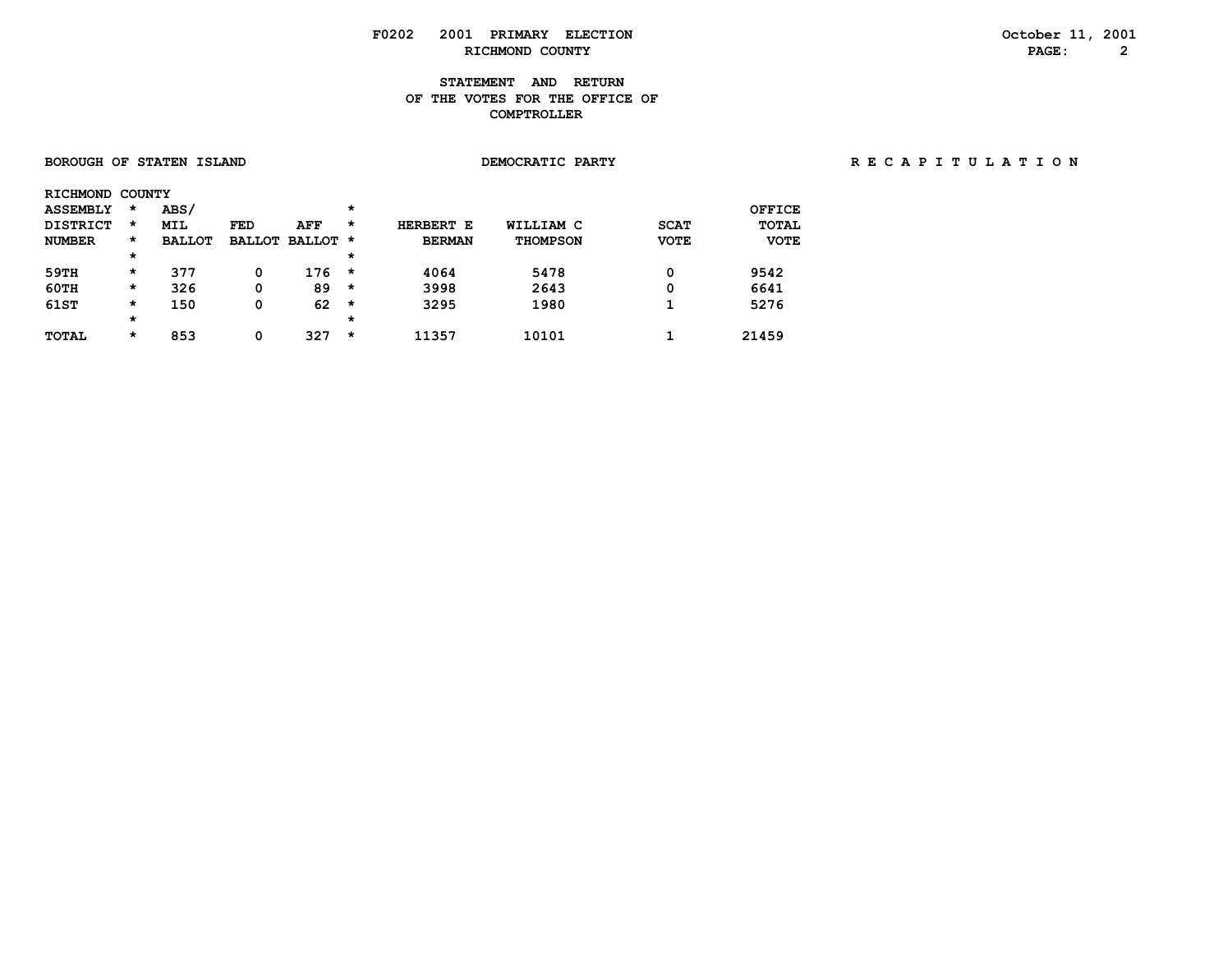# **F0202 2001 PRIMARY ELECTION October 11, 2001 CITY OF NEW YORK PAGE: 1**

### **STATEMENT AND RETURN OF THE VOTES FOR THE OFFICE OF***MAYOR*  **OF THE CITY OF NEW YORK**

#### **REPUBLICAN PARTY R E C A P I T U L A T I O N**

| <b>CITY</b><br>OF         |         | NEW YORK      |               |               |         |                |                  |             |               |
|---------------------------|---------|---------------|---------------|---------------|---------|----------------|------------------|-------------|---------------|
|                           | $\star$ | ABS/          |               |               | $\star$ |                |                  |             | <b>TOTAL</b>  |
| <b>COUNTIES</b>           | *       | <b>MIL</b>    | <b>FED</b>    | AFF           | $\star$ | <b>HERMAN</b>  | MICHAEL R        | <b>SCAT</b> | <b>VOTE</b>   |
| -----                     | $\star$ | <b>BALLOT</b> | <b>BALLOT</b> | <b>BALLOT</b> | *       | <b>BADILLO</b> | <b>BLOOMBERG</b> | <b>VOTE</b> | <b>OFFICE</b> |
|                           | $\star$ |               |               |               | $\star$ |                |                  |             |               |
| <b>YORK</b><br><b>NEW</b> | *       | 393           | 0             | 415           | $\star$ | 4161           | 10959            | 2261        | 17381         |
| <b>BRONX</b>              | *       | 308           | 0             | 55            | $\star$ | 1838           | 3230             | 181         | 5249          |
| <b>KINGS</b>              | *       | 653           | 0             | 106           | $\star$ | 4153           | 10168            | 822         | 15143         |
| <b>QUEENS</b>             | $\star$ | 673           | 0             | 142           | $\star$ | 5700           | 14543            | 2497        | 22740         |
| <b>RICHMOND</b>           | $\star$ | 516           | 0             | 119           | $\star$ | 2624           | 9155             | 669         | 12448         |
|                           | $\star$ |               |               |               | $\star$ |                |                  |             |               |
| <b>TOTAL</b>              | $\star$ | 2543          | 0             | 837           | *       | 18476          | 48055            | 6430        | 72961         |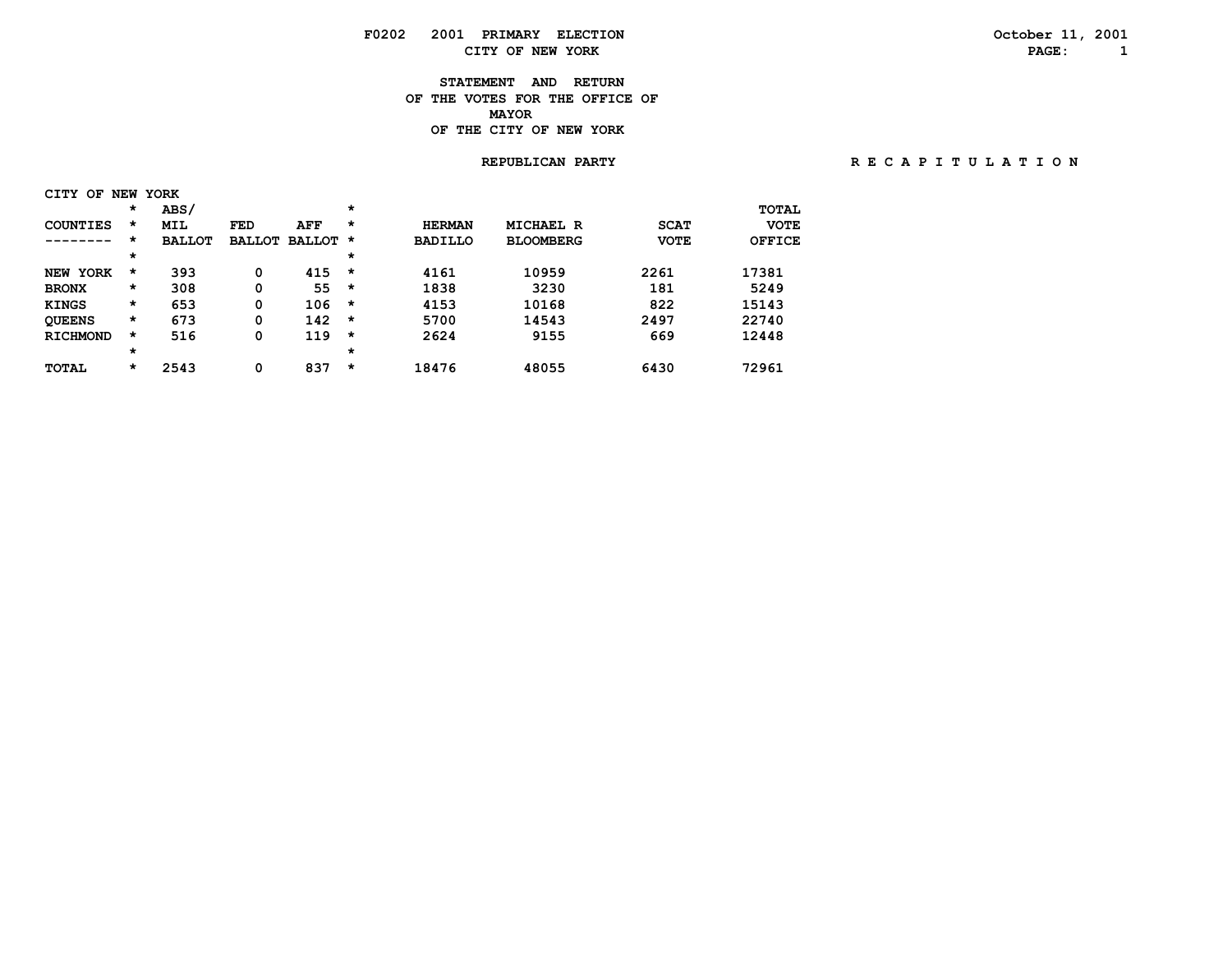**STATEMENT AND RETURN OF THE VOTES FOR THE OFFICE OF MAYORMAYOR OF THE CITY OF NEW YORK**

 **NEW YORK COUNTY**

 **BOROUGH OF MANHATTAN REPUBLICAN PARTY R E C A P I T U L A T I O N**

| <b>ASSEMBLY</b> | *       | <b>ABS/</b>   |               |               | $\star$ |                |                  |             | OFFICE      |
|-----------------|---------|---------------|---------------|---------------|---------|----------------|------------------|-------------|-------------|
| <b>DISTRICT</b> | *       | MIL           | <b>FED</b>    | AFF           | $\star$ | <b>HERMAN</b>  | <b>MICHAEL R</b> | <b>SCAT</b> | TOTAL       |
| <b>NUMBER</b>   | $\star$ | <b>BALLOT</b> | <b>BALLOT</b> | <b>BALLOT</b> | $\star$ | <b>BADILLO</b> | <b>BLOOMBERG</b> | <b>VOTE</b> | <b>VOTE</b> |
|                 | $\star$ |               |               |               | $\star$ |                |                  |             |             |
| 62ND            | $\star$ | 31            | 0             | 18            | $\star$ | 222            | 546              | 74          | 842         |
| 63RD            | *       | 42            | 0             | 33            | $\star$ | 468            | 1088             | 127         | 1683        |
| 64TH            | *       | 30            | 0             | 46            | $\star$ | 396            | 1070             | 142         | 1608        |
| 65TH            | *       | 67            | 0             | 44            | $\star$ | 678            | 1859             | 660         | 3197        |
| 66TH            | *       | 44            | 0             | 51            | $\star$ | 417            | 816              | 208         | 1441        |
| 67TH            | *       | 29            | 0             | 47            | $\star$ | 439            | 1220             | 205         | 1864        |
| 68TH            | $\star$ | 20            | 0             | 12            | $\star$ | 200            | 303              | 34          | 537         |
| 69TH            | $\star$ | 16            | 0             | 25            | $\star$ | 283            | 530              | 106         | 919         |
| <b>70TH</b>     | $\star$ | 10            | 0             | 11            | $\star$ | 55             | 129              | 6           | 190         |
| <b>71ST</b>     | $\star$ | 14            | 0             | 18            | $\star$ | 162            | 351              | 38          | 551         |
| <b>72ND</b>     | *       | 7             | 0             | 12            | $\star$ | 109            | 225              | 9           | 343         |
| 73RD            | *       | 83            | 0             | 98            | $\star$ | 732            | 2822             | 652         | 4206        |
|                 | *       |               |               |               | $\star$ |                |                  |             |             |
| <b>TOTAL</b>    | *       | 393           | 0             | 415           | $\star$ | 4161           | 10959            | 2261        | 17381       |
|                 |         |               |               |               |         |                |                  |             |             |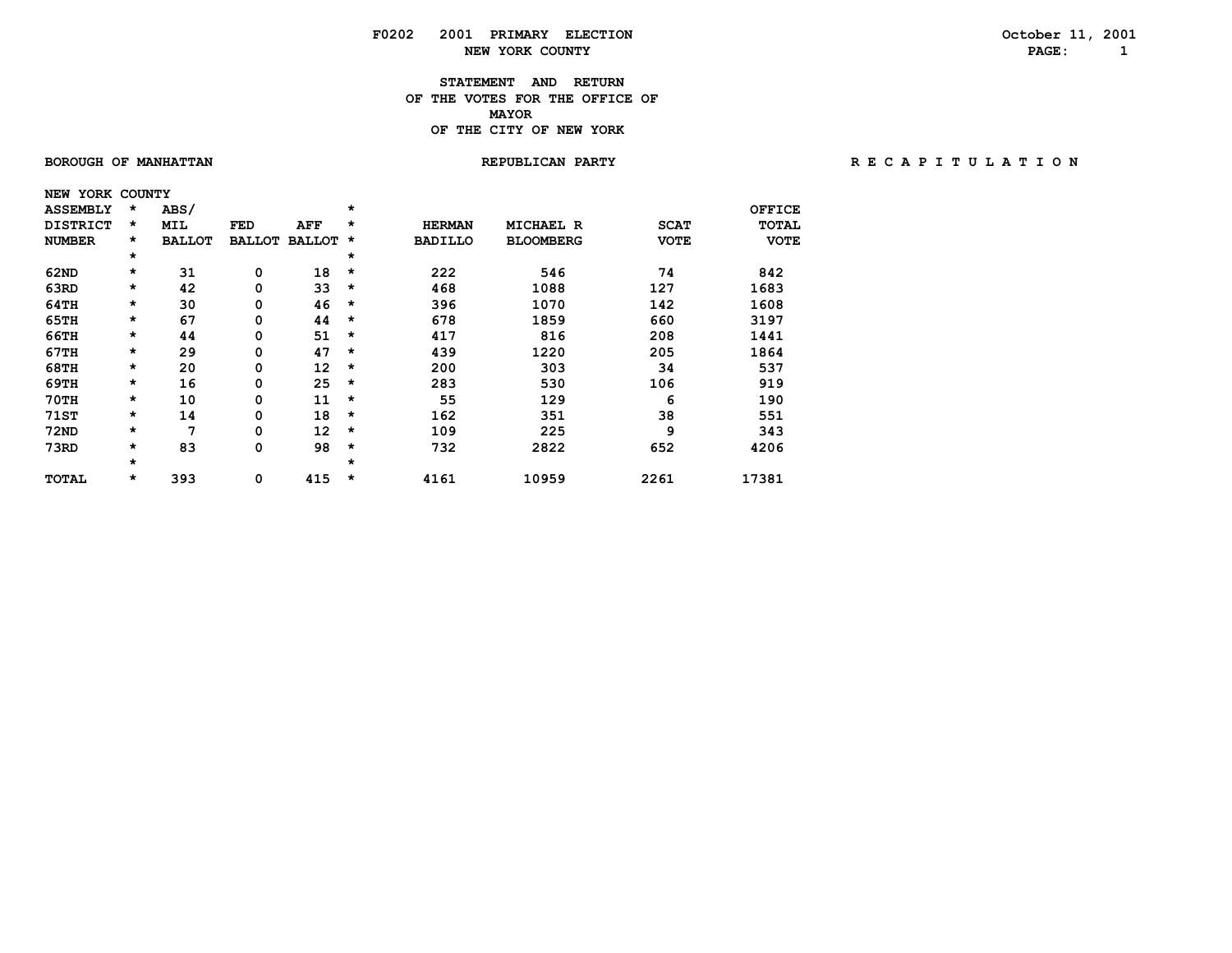#### **STATEMENT AND RETURN OF THE VOTES FOR THE OFFICE OF MAYORMAYOR OF THE CITY OF NEW YORK**

 **BRONX COUNTY**

 **BOROUGH OF BRONX REPUBLICAN PARTY R E C A P I T U L A T I O N**

| <b>ASSEMBLY</b> | $\star$ | ABS/          |               |                | $\star$  |                |                  |             | OFFICE       |
|-----------------|---------|---------------|---------------|----------------|----------|----------------|------------------|-------------|--------------|
| <b>DISTRICT</b> | $\star$ | <b>MIL</b>    | <b>FED</b>    | AFF            | $\star$  | <b>HERMAN</b>  | <b>MICHAEL R</b> | <b>SCAT</b> | <b>TOTAL</b> |
| <b>NUMBER</b>   | $\star$ | <b>BALLOT</b> | <b>BALLOT</b> | <b>BALLOT</b>  | $^\star$ | <b>BADILLO</b> | <b>BLOOMBERG</b> | <b>VOTE</b> | <b>VOTE</b>  |
|                 | $\star$ |               |               |                | $\star$  |                |                  |             |              |
| 74TH            | $\star$ | 4             | 0             | 1              | $\star$  | 57             | 59               | 4           | 120          |
| <b>75TH</b>     | $\star$ | 8             | 0             | $\overline{2}$ | $\star$  | 80             | 104              | 3           | 187          |
| $76$ TH         | $\star$ | 18            | 0             | 3              | $\star$  | 129            | 206              | 8           | 343          |
| 77TH            | $\star$ | 11            | 0             | 0              | $\star$  | 70             | 100              | 0           | 170          |
| <b>78TH</b>     | $\star$ | 10            | 0             | 3              | $\star$  | 88             | 114              | 2           | 204          |
| 79TH            | $\star$ | 13            | 0             | 0              | $\star$  | 94             | 120              | 0           | 214          |
| 80TH            | $\star$ | 79            | 0             | 6              | $\star$  | 324            | 608              | 47          | 979          |
| 81ST            | $\star$ | 71            | 0             | 16             | $\star$  | 416            | 773              | 37          | 1226         |
| <b>82ND</b>     | $\star$ | 58            | 0             | 19             | $\star$  | 462            | 953              | 79          | 1494         |
| 83RD            | $\star$ | 36            | 0             | 5              | $\star$  | 118            | 193              | 1           | 312          |
|                 | $\star$ |               |               |                | $\star$  |                |                  |             |              |
| <b>TOTAL</b>    | $\star$ | 308           | 0             | 55             | $\star$  | 1838           | 3230             | 181         | 5249         |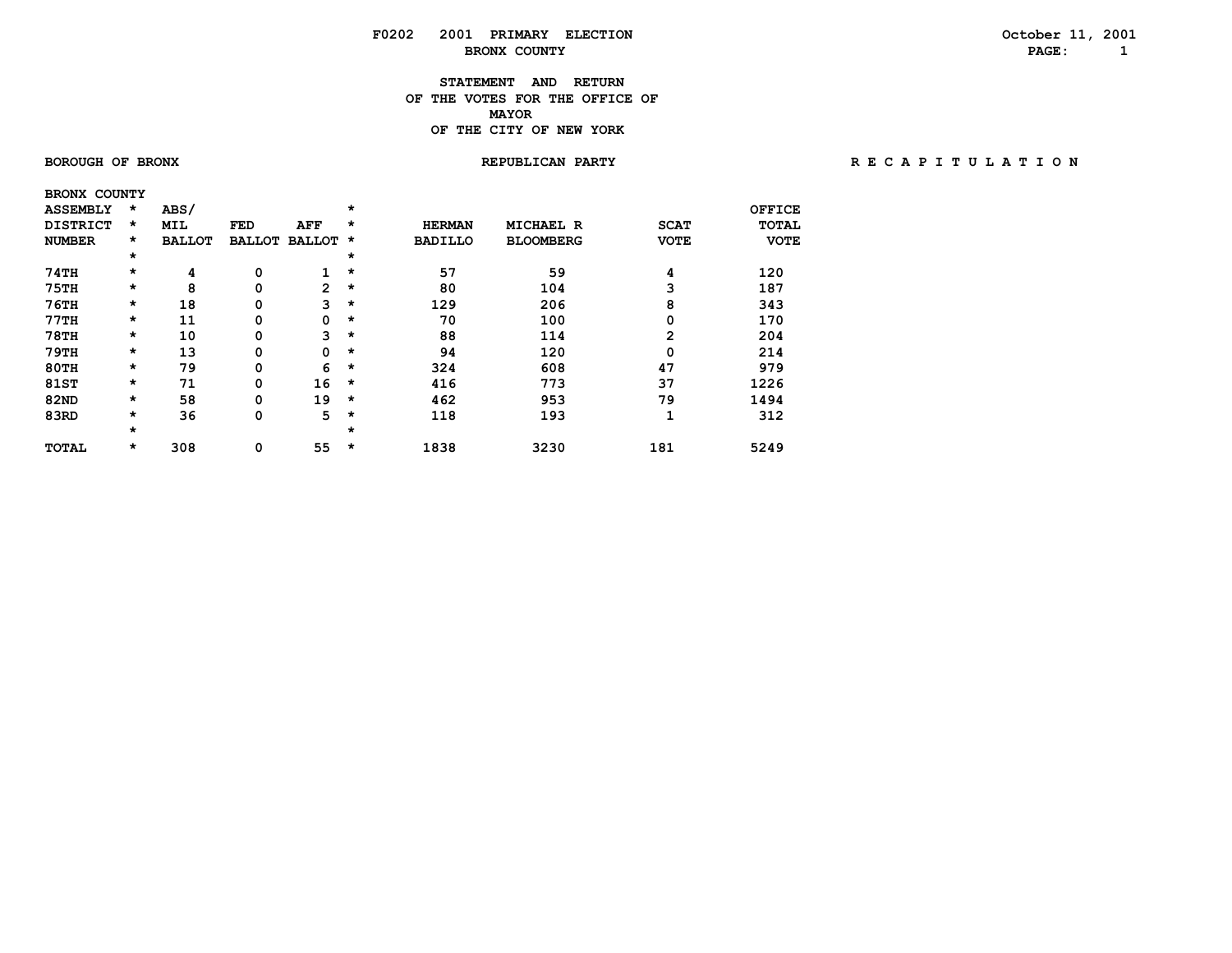#### **STATEMENT AND RETURN OF THE VOTES FOR THE OFFICE OF MAYORMAYOR OF THE CITY OF NEW YORK**

 **KINGS COUNTY**

#### **BOROUGH OF BROOKLYN REPUBLICAN PARTY R E C A P I T U L A T I O N**

| <b>ASSEMBLY</b> | $\star$ | ABS/          |               |                | $\star$ |                |                  |             | <b>OFFICE</b> |
|-----------------|---------|---------------|---------------|----------------|---------|----------------|------------------|-------------|---------------|
| <b>DISTRICT</b> | $\star$ | <b>MIL</b>    | <b>FED</b>    | <b>AFF</b>     | *       | <b>HERMAN</b>  | <b>MICHAEL R</b> | <b>SCAT</b> | <b>TOTAL</b>  |
| <b>NUMBER</b>   | $\star$ | <b>BALLOT</b> | <b>BALLOT</b> | <b>BALLOT</b>  | *       | <b>BADILLO</b> | <b>BLOOMBERG</b> | <b>VOTE</b> | <b>VOTE</b>   |
|                 | $\star$ |               |               |                | $\star$ |                |                  |             |               |
| 39TH            | $\star$ | 34            | 0             | 4              | $\star$ | 322            | 876              | 68          | 1266          |
| 40TH            | $\star$ | 14            | 0             | 5              | *       | 54             | 90               | $\mathbf 0$ | 144           |
| <b>41ST</b>     | $\star$ | 35            | 0             | 8              | *       | 219            | 497              | 28          | 744           |
| 42ND            | $\star$ | 15            | 0             | 2              | *       | 59             | 120              | 6           | 185           |
| 43RD            | $\star$ | 20            | 0             | 1              | *       | 55             | 119              | 19          | 193           |
| 44TH            | $\star$ | 50            | 0             | 23             | $\star$ | 340            | 732              | 41          | 1113          |
| 45TH            | $\star$ | 38            | 0             | 0              | *       | 274            | 778              | 77          | 1129          |
| <b>46TH</b>     | $\star$ | 78            | 0             | 0              | $\star$ | 308            | 1123             | 44          | 1475          |
| 47TH            | $\star$ | 46            | 0             | 13             | $\star$ | 339            | 965              | 98          | 1402          |
| <b>48TH</b>     | $\star$ | 42            | 0             | 10             | *       | 320            | 851              | 60          | 1231          |
| <b>49TH</b>     | $\star$ | 67            | 0             | 0              | $\star$ | 434            | 1098             | 109         | 1641          |
| <b>50TH</b>     | $\star$ | 20            | 0             | 7              | $\star$ | 182            | 389              | 23          | 594           |
| 51ST            | $\star$ | 24            | 0             | 10             | $\star$ | 211            | 353              | 16          | 580           |
| <b>52ND</b>     | $\star$ | 102           | 0             | 0              | $\star$ | 597            | 1450             | 183         | 2230          |
| 53RD            | $\star$ | 9             | 0             | 4              | *       | 100            | 169              | 13          | 282           |
| 54TH            | $\star$ | 13            | 0             | 6              | $\star$ | 128            | 169              | 3           | 300           |
| 55TH            | $\star$ | 6             | 0             | 0              | $\star$ | 38             | 58               | 1           | 97            |
| 56TH            | $\star$ | 10            | 0             | $\overline{2}$ | $\star$ | 49             | 93               | 3           | 145           |
| 57TH            | $\star$ | 16            | 0             | 7              | *       | 74             | 146              | 28          | 248           |
| 58TH            | $\star$ | 14            | 0             | 4              | $\star$ | 50             | 92               | 2           | 144           |
|                 | $\star$ |               |               |                | $\star$ |                |                  |             |               |
| <b>TOTAL</b>    | $\star$ | 653           | 0             | 106            | *       | 4153           | 10168            | 822         | 15143         |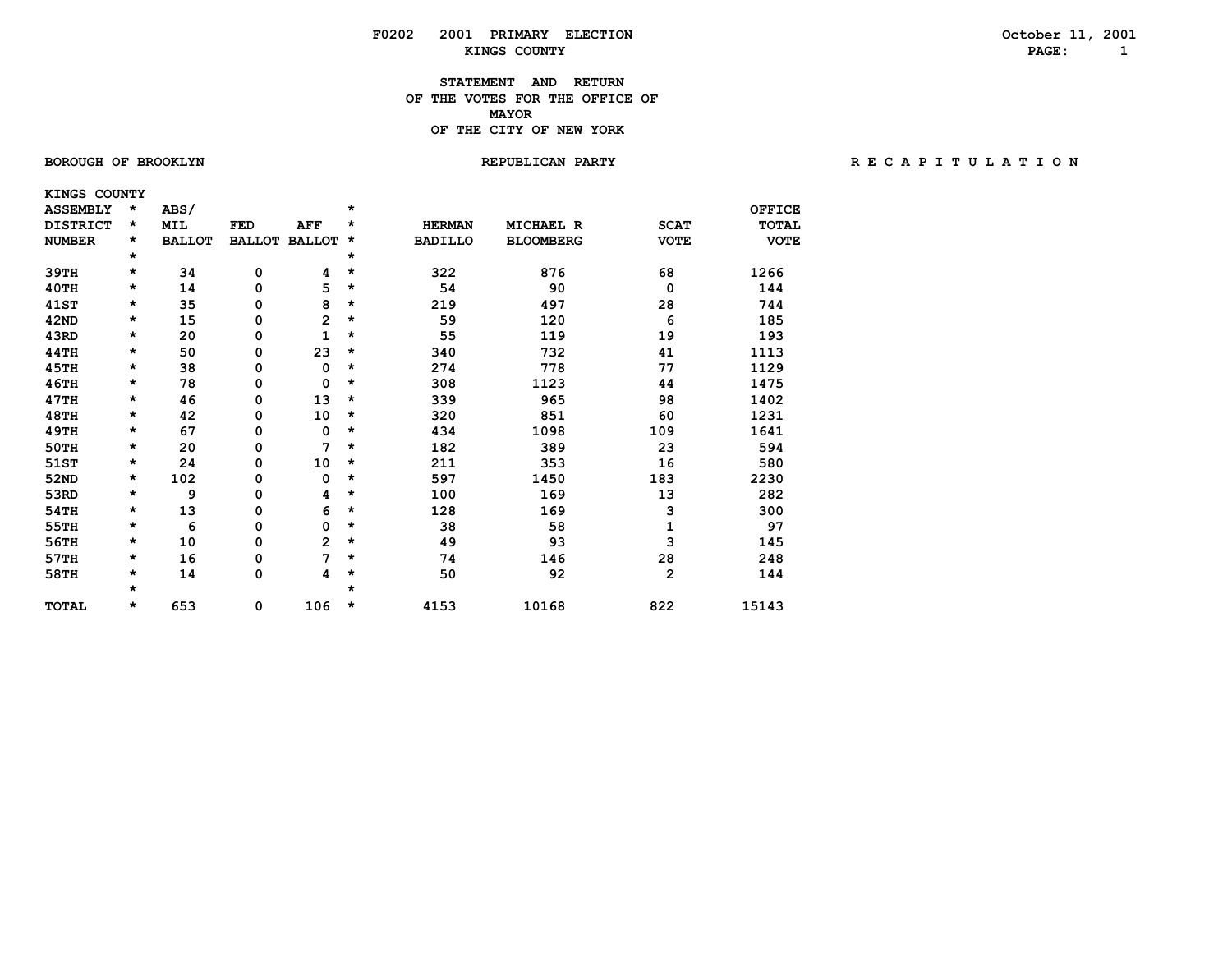#### **STATEMENT AND RETURN OF THE VOTES FOR THE OFFICE OF MAYORMAYOR OF THE CITY OF NEW YORK**

 **QUEENS COUNTY**

 **BOROUGH OF QUEENS REPUBLICAN PARTY R E C A P I T U L A T I O N**

| <b>ASSEMBLY</b> | *       | ABS/          |               |               | $\star$ |                |                  |             | <b>OFFICE</b> |
|-----------------|---------|---------------|---------------|---------------|---------|----------------|------------------|-------------|---------------|
| <b>DISTRICT</b> | *       | MIL           | FED           | AFF           | $\star$ | <b>HERMAN</b>  | <b>MICHAEL R</b> | <b>SCAT</b> | TOTAL         |
| <b>NUMBER</b>   | *       | <b>BALLOT</b> | <b>BALLOT</b> | <b>BALLOT</b> | $\star$ | <b>BADILLO</b> | <b>BLOOMBERG</b> | <b>VOTE</b> | <b>VOTE</b>   |
|                 | *       |               |               |               | *       |                |                  |             |               |
| 23RD            | *       | 87            | 0             | 21            | $\star$ | 517            | 1520             | 288         | 2325          |
| 24TH            | *       | 51            | 0             | 7             | $\star$ | 565            | 1412             | 261         | 2238          |
| 25TH            | *       | 52            | 0             | 4             | $\star$ | 354            | 878              | 131         | 1363          |
| 26TH            | *       | 0             | 0             | 0             | $\star$ | 565            | 1685             | 400         | 2650          |
| 27TH            | *       | 40            | 0             | 17            | $\star$ | 387            | 997              | 182         | 1566          |
| <b>28TH</b>     | *       | 55            | 0             | 19            | $\star$ | 629            | 1504             | 345         | 2478          |
| 29TH            | $\star$ | 21            | 0             | 0             | $\star$ | 115            | 295              | 35          | 445           |
| 30TH            | *       | 78            | 0             | 24            | $\star$ | 529            | 1251             | 218         | 1998          |
| 31ST            | *       | 30            | 0             | 0             | $\star$ | 132            | 268              | 28          | 428           |
| 32ND            | *       | 23            | 0             | 3             | $\star$ | 122            | 296              | 34          | 452           |
| 33RD            | *       | 26            | 0             | 5             | $\star$ | 223            | 536              | 35          | 794           |
| 34TH            | *       | 26            | 0             | 4             | $\star$ | 261            | 503              | 46          | 810           |
| 35TH            | *       | 39            | 0             | 5             | $\star$ | 185            | 442              | 22          | 649           |
| 36TH            | *       | 36            | 0             | 13            | *       | 307            | 818              | 132         | 1257          |
| 37TH            | *       | 39            | 0             | 3             | $\star$ | 298            | 622              | 120         | 1040          |
| 38TH            | *       | 70            | 0             | 17            | $\star$ | 511            | 1516             | 220         | 2247          |
|                 | *       |               |               |               | $\star$ |                |                  |             |               |
| <b>TOTAL</b>    | $\star$ | 673           | 0             | 142           | $\star$ | 5700           | 14543            | 2497        | 22740         |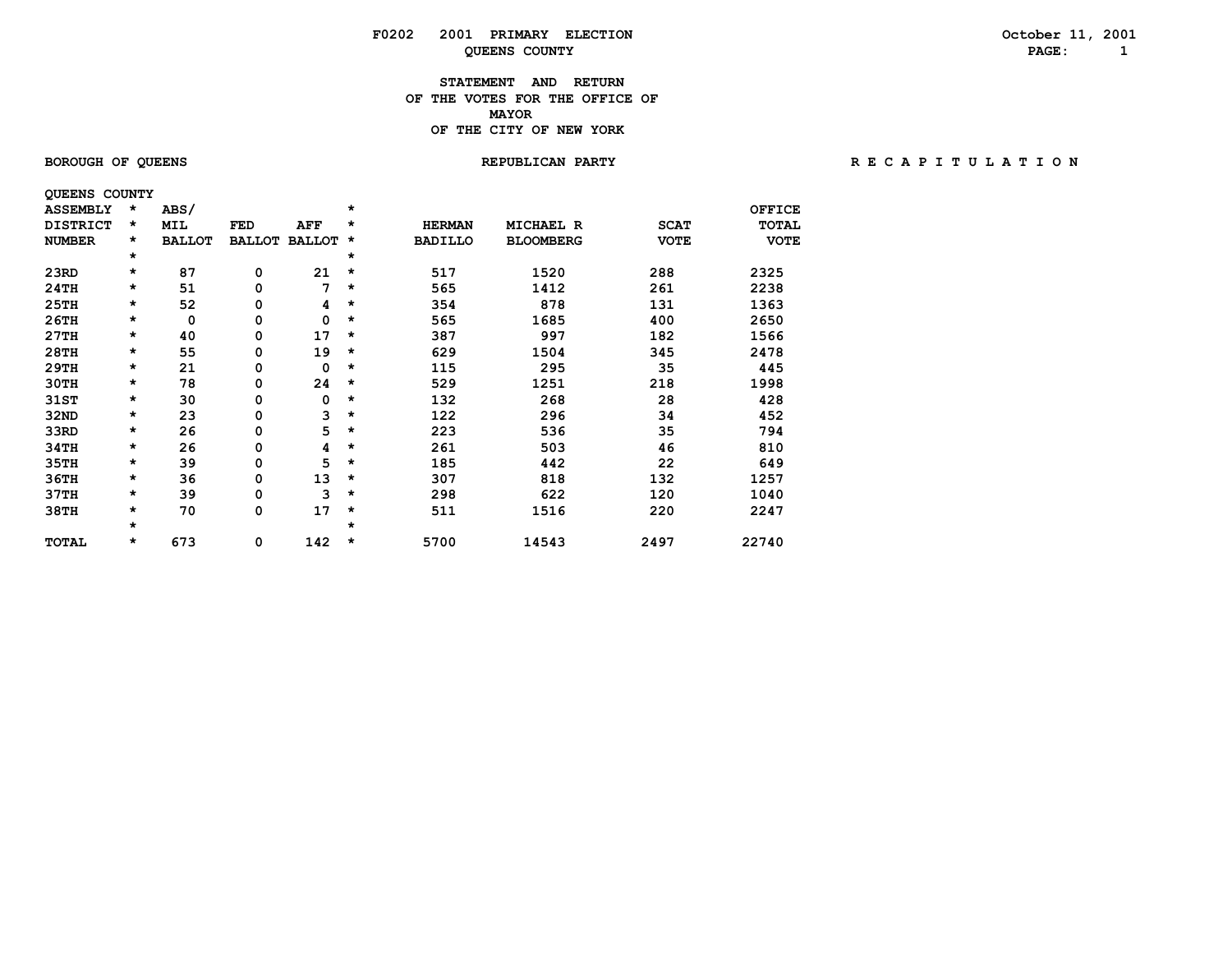**STATEMENT AND RETURN OF THE VOTES FOR THE OFFICE OF MAYORMAYOR OF THE CITY OF NEW YORK**

#### **BOROUGH OF STATEN ISLAND REPUBLICAN PARTY R E C A P I T U L A T I O N**

| <b>RICHMOND</b> | <b>COUNTY</b> |               |            |                 |         |                |                  |             |               |
|-----------------|---------------|---------------|------------|-----------------|---------|----------------|------------------|-------------|---------------|
| <b>ASSEMBLY</b> | $\star$       | ABS/          |            |                 | $\star$ |                |                  |             | <b>OFFICE</b> |
| <b>DISTRICT</b> | *             | <b>MIL</b>    | <b>FED</b> | <b>AFF</b>      | $\star$ | <b>HERMAN</b>  | <b>MICHAEL R</b> | <b>SCAT</b> | <b>TOTAL</b>  |
| <b>NUMBER</b>   | $\star$       | <b>BALLOT</b> |            | BALLOT BALLOT * |         | <b>BADILLO</b> | <b>BLOOMBERG</b> | <b>VOTE</b> | <b>VOTE</b>   |
|                 | $\star$       |               |            |                 | $\star$ |                |                  |             |               |
| 59TH            | $\star$       | 148           | 0          | 30              | *       | 655            | 2013             | 100         | 2768          |
| 60TH            | $\star$       | 207           | 0          | 32              | *       | 818            | 2925             | 245         | 3988          |
| 61ST            | $\star$       | 161           | 0          | 57              | *       | 1151           | 4217             | 324         | 5692          |
|                 | $\star$       |               |            |                 | $\star$ |                |                  |             |               |
| <b>TOTAL</b>    | *             | 516           | 0          | 119             | *       | 2624           | 9155             | 669         | 12448         |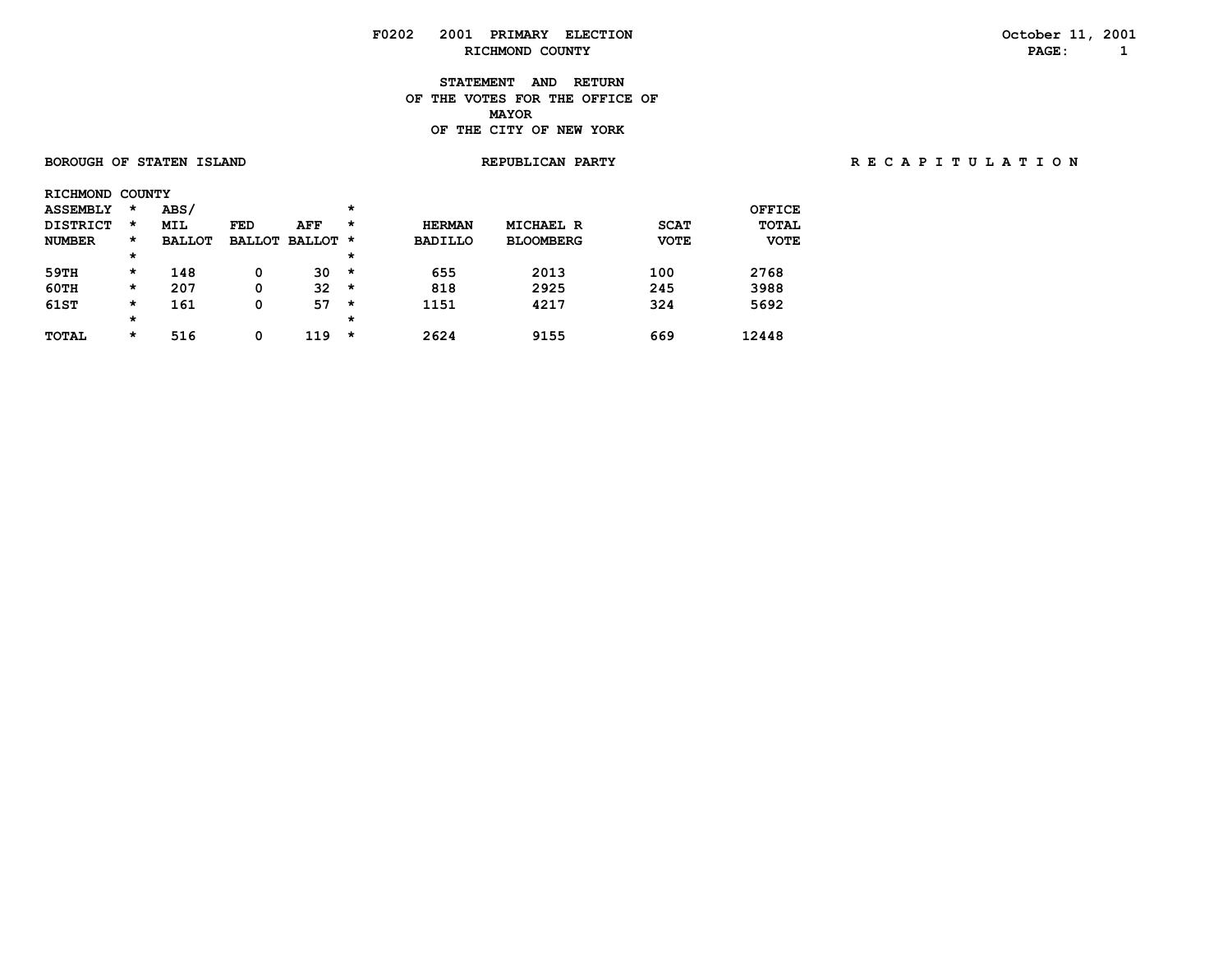# **F0202 2001 PRIMARY ELECTION October 11, 2001**

#### **STATEMENT AND RETURN OF THE VOTES FOR THE OFFICE OFBOROUGH PRESIDENT BOROUGH OF STATEN ISLAND**

| <b>BOROUGH OF STATEN ISLAND</b> |         |               |                 |     |                | <b>REPUBLICAN PARTY</b> |             |               | RECAPITULATION |
|---------------------------------|---------|---------------|-----------------|-----|----------------|-------------------------|-------------|---------------|----------------|
| RICHMOND COUNTY                 |         |               |                 |     |                |                         |             |               |                |
| <b>ASSEMBLY</b>                 | *       | ABS/          |                 |     |                |                         |             | <b>OFFICE</b> |                |
| <b>DISTRICT</b>                 | $\star$ | MIL           | FED             | AFF | <b>JAMES P</b> | ROBERT A                | <b>SCAT</b> | TOTAL         |                |
| <b>NUMBER</b>                   |         | <b>BALLOT</b> | BALLOT BALLOT * |     | MOLINARO       | <b>STRANIERE</b>        | <b>VOTE</b> | <b>VOTE</b>   |                |
|                                 |         |               |                 |     |                |                         |             |               |                |
|                                 |         |               |                 |     |                |                         |             |               |                |

 **\* \***

 **59TH \* 148 0 30 \* 1831 994 1 2826 60TH \* 207 0 32 \* 2858 1278 1 4137 61ST \* 161 0 57 \* 3823 2142 0 5965**

 **TOTAL \* 516 0 119 \* 8512 4414 2 12928**

| PAGE: |
|-------|
|       |
|       |

 **RICHMOND COUNTY PAGE: 1**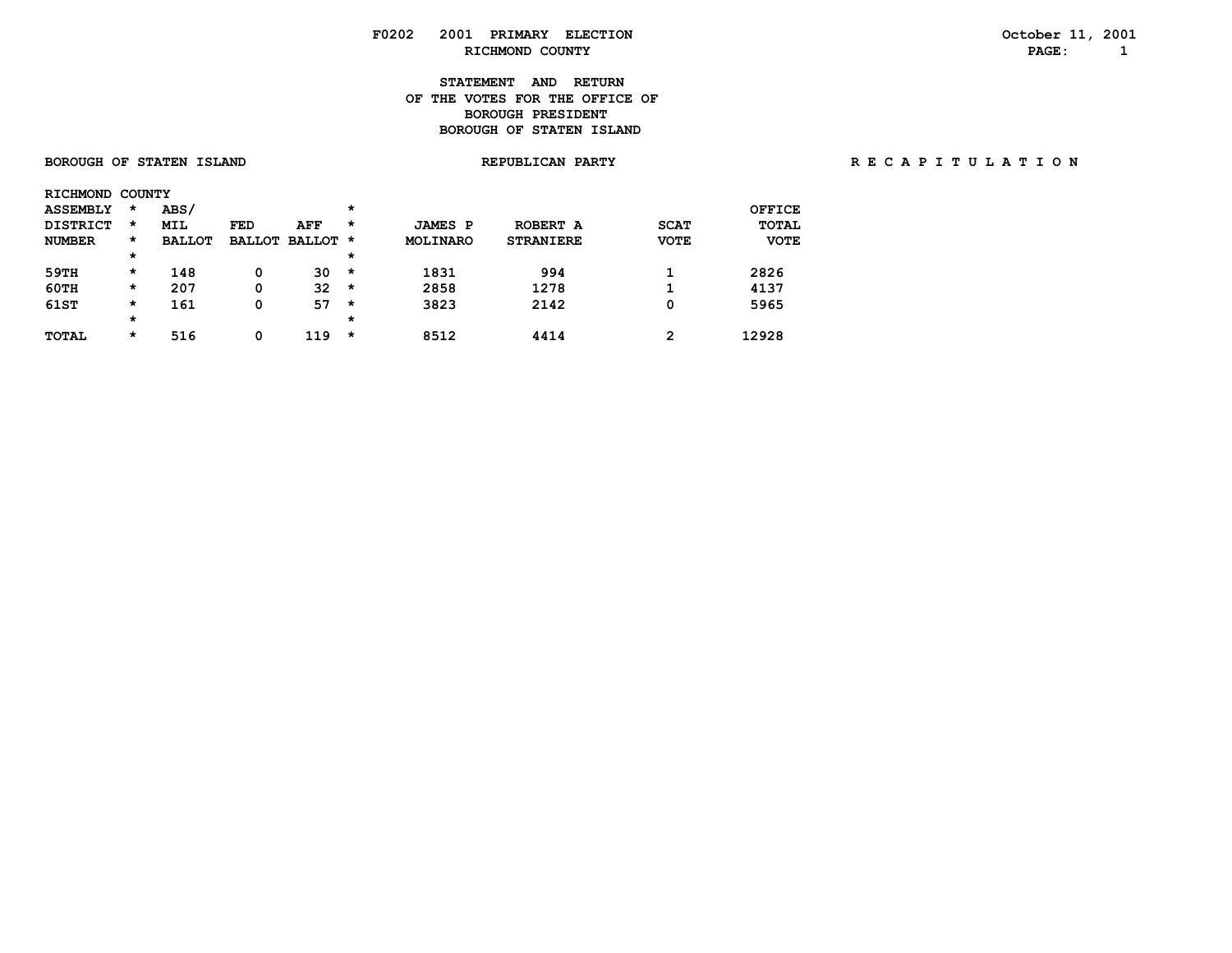# **F0202 2001 PRIMARY ELECTION October 11, 2001 CITY OF NEW YORK PAGE: 1**

### **STATEMENT AND RETURN OF THE VOTES FOR THE OFFICE OF MAYORMAYOR OF THE CITY OF NEW YORK**

## **GREEN PARTY R E C A P I T U L A T I O N**

| CITY OF            |         | NEW YORK      |            |                      |          |                    |              |             |              |
|--------------------|---------|---------------|------------|----------------------|----------|--------------------|--------------|-------------|--------------|
|                    | $\star$ | ABS/          |            |                      | *        |                    |              |             | <b>TOTAL</b> |
| <b>COUNTIES</b>    | $\star$ | <b>MIL</b>    | <b>FED</b> | AFF                  | *        | <b>CHRISTOPHER</b> | <b>JULIA</b> | <b>SCAT</b> | <b>VOTE</b>  |
|                    | *       | <b>BALLOT</b> |            | <b>BALLOT BALLOT</b> | *        | <b>BRODEUR</b>     | WILLEBRAND   | <b>VOTE</b> | OFFICE       |
|                    | $\star$ |               |            |                      | *        |                    |              |             |              |
| YORK<br><b>NEW</b> | *       | 0             | 0          | 0                    | $\star$  | 41                 | 237          | 94          | 372          |
| <b>BRONX</b>       | $\star$ | 0             | 0          | 0                    | *        | 0                  | 33           | 9           | 42           |
| <b>KINGS</b>       | $\star$ | 0             | 0          | 0                    | *        |                    |              | 76          | 84           |
| <b>QUEENS</b>      | *       | 0             | 0          | 0                    | $\star$  | 17                 | 98           | 49          | 164          |
| <b>RICHMOND</b>    | $\star$ | 0             | 0          | 0                    | $\star$  | 0                  |              | 22          | 25           |
|                    | $\star$ |               |            |                      | $^\star$ |                    |              |             |              |
| <b>TOTAL</b>       | *       | 0             |            | 0                    | *        | 59                 | 378          | 250         | 687          |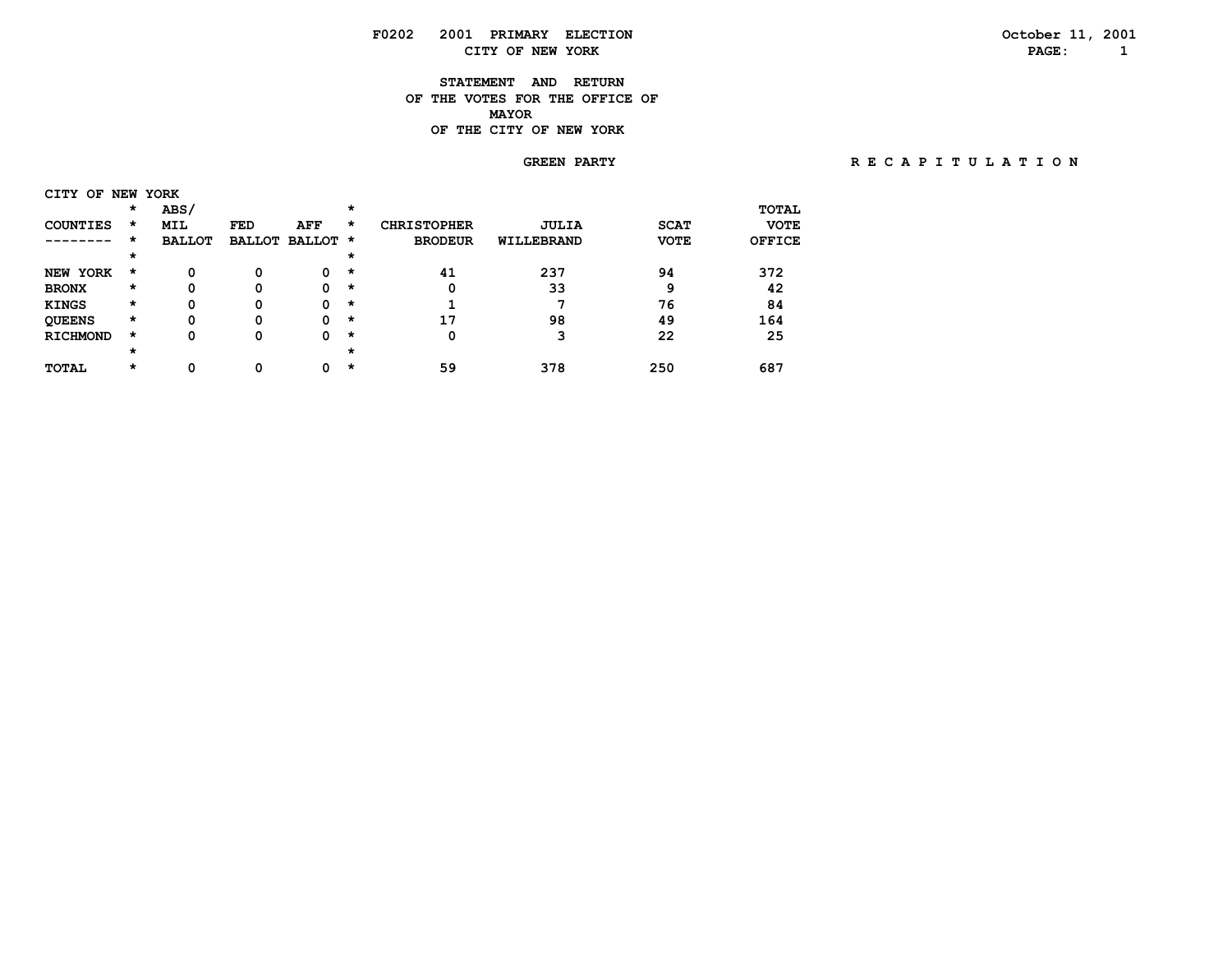### **STATEMENT AND RETURN OF THE VOTES FOR THE OFFICE OF MAYORMAYOR OF THE CITY OF NEW YORK**

### **BOROUGH OF MANHATTAN GREEN PARTY R E C A P I T U L A T I O N**

| NEW YORK COUNTY |   |               |               |               |          |                    |              |             |             |
|-----------------|---|---------------|---------------|---------------|----------|--------------------|--------------|-------------|-------------|
| <b>ASSEMBLY</b> | * | ABS/          |               |               | $\star$  |                    |              |             | OFFICE      |
| <b>DISTRICT</b> | * | MIL           | FED           | AFF           | *        | <b>CHRISTOPHER</b> | <b>JULIA</b> | <b>SCAT</b> | TOTAL       |
| <b>NUMBER</b>   | * | <b>BALLOT</b> | <b>BALLOT</b> | <b>BALLOT</b> | *        | <b>BRODEUR</b>     | WILLEBRAND   | <b>VOTE</b> | <b>VOTE</b> |
|                 | * |               |               |               | $^\star$ |                    |              |             |             |
| <b>62ND</b>     | * | O             | O             | ŋ             | *        | 8                  | 19           | 11          | 38          |
| 63RD            | * |               |               | n             | *        |                    | 30           | 12          | 46          |
| 64TH            | * |               | 0             | n             | *        |                    | 22           | 10          | 39          |
| <b>65TH</b>     | * |               |               | n             | *        | 2                  | 13           | 10          | 25          |
| 66TH            | * |               |               | n             | *        | 10                 | 34           | 14          | 58          |
| 67TH            | * |               |               | n             | *        | 2                  | 24           |             | 33          |
| <b>68TH</b>     | * |               |               | O             | *        |                    |              |             | 11          |
| 69TH            | * |               |               | n             | *        |                    | 45           | 14          | 63          |
| <b>70TH</b>     | * |               |               |               | *        |                    | 8            |             | 10          |
| <b>71ST</b>     | * |               |               | n             | *        |                    | 15           |             | 21          |
| <b>72ND</b>     | * |               |               | O             | $^\star$ |                    |              |             |             |
| 73RD            | * | 0             | 0             | O             | *        | 2                  | 14           | 5           | 21          |
|                 | × |               |               |               |          |                    |              |             |             |
| <b>TOTAL</b>    | × | 0             | 0             |               | ×        | 41                 | 237          | 94          | 372         |
|                 |   |               |               |               |          |                    |              |             |             |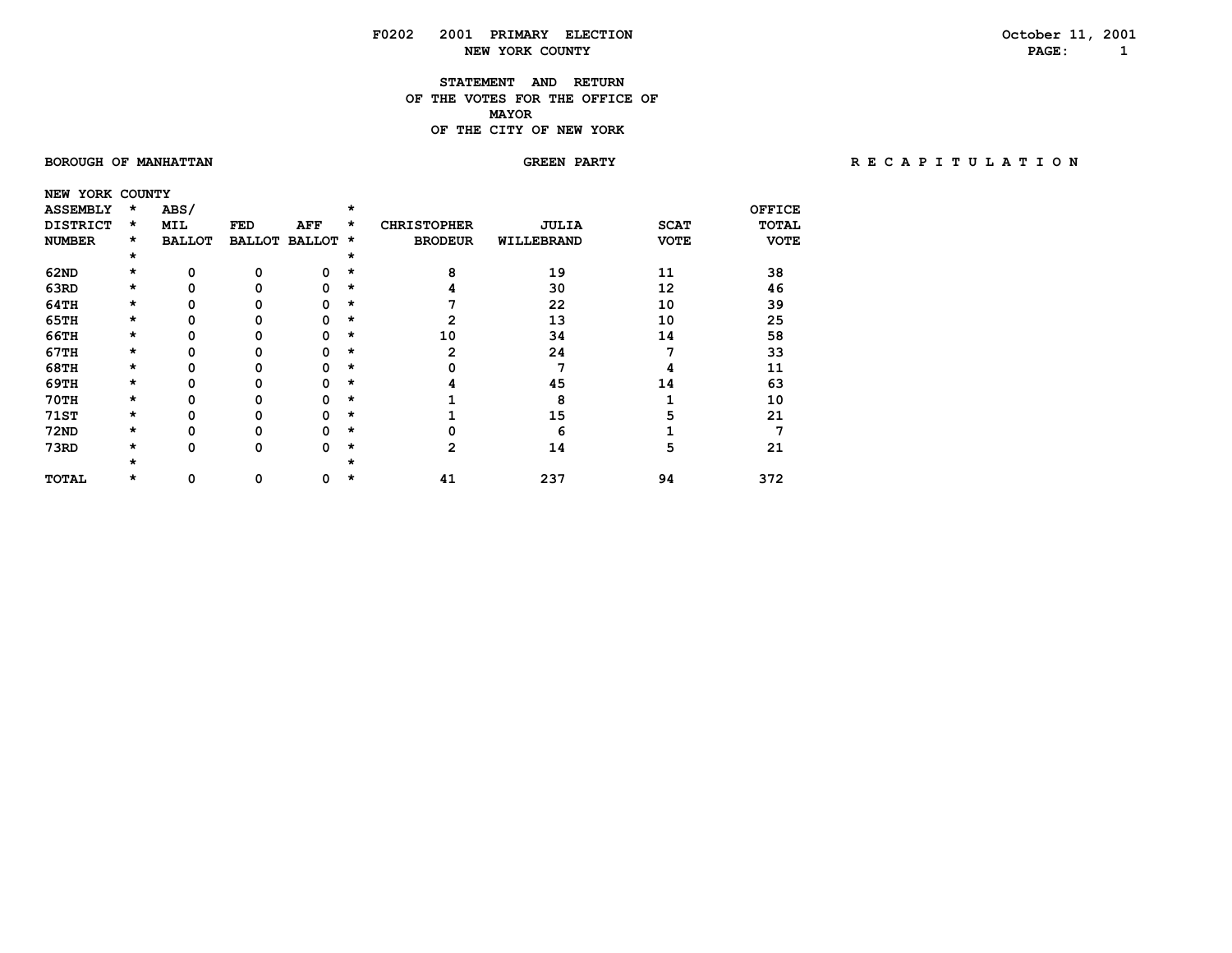### **STATEMENT AND RETURN OF THE VOTES FOR THE OFFICE OF MAYORMAYOR OF THE CITY OF NEW YORK**

 **BRONX COUNTY**

### **BOROUGH OF BRONX GREEN PARTY R E C A P I T U L A T I O N**

| <b>ASSEMBLY</b> | $\star$ | ABS/          |     |                      |   |                    |              |             | <b>OFFICE</b> |
|-----------------|---------|---------------|-----|----------------------|---|--------------------|--------------|-------------|---------------|
| <b>DISTRICT</b> | $\star$ | MIL           | FED | AFF                  | * | <b>CHRISTOPHER</b> | <b>JULIA</b> | <b>SCAT</b> | <b>TOTAL</b>  |
| <b>NUMBER</b>   | $\star$ | <b>BALLOT</b> |     | <b>BALLOT BALLOT</b> | * | <b>BRODEUR</b>     | WILLEBRAND   | <b>VOTE</b> | <b>VOTE</b>   |
|                 | $\star$ |               |     |                      |   |                    |              |             |               |
| 74TH            | $\star$ |               |     |                      |   |                    |              |             |               |
| <b>75TH</b>     | $\star$ |               |     |                      | * |                    |              |             |               |
| <b>76TH</b>     | *       |               |     |                      | * |                    |              |             |               |
| 77TH            | *       |               |     |                      | * |                    |              |             |               |
| <b>78TH</b>     | *       |               |     |                      | × |                    |              |             |               |
| <b>79TH</b>     | *       |               |     |                      | * |                    |              |             |               |
| <b>80TH</b>     | *       |               |     |                      | * |                    |              |             |               |
| <b>81ST</b>     | $\star$ |               |     |                      | × |                    |              |             | 20            |
| <b>82ND</b>     | *       |               |     |                      | * |                    |              |             |               |
| 83RD            | $\star$ |               |     |                      |   |                    |              |             |               |
|                 |         |               |     |                      |   |                    |              |             |               |
| <b>TOTAL</b>    |         |               |     |                      |   |                    | 33           |             | 42            |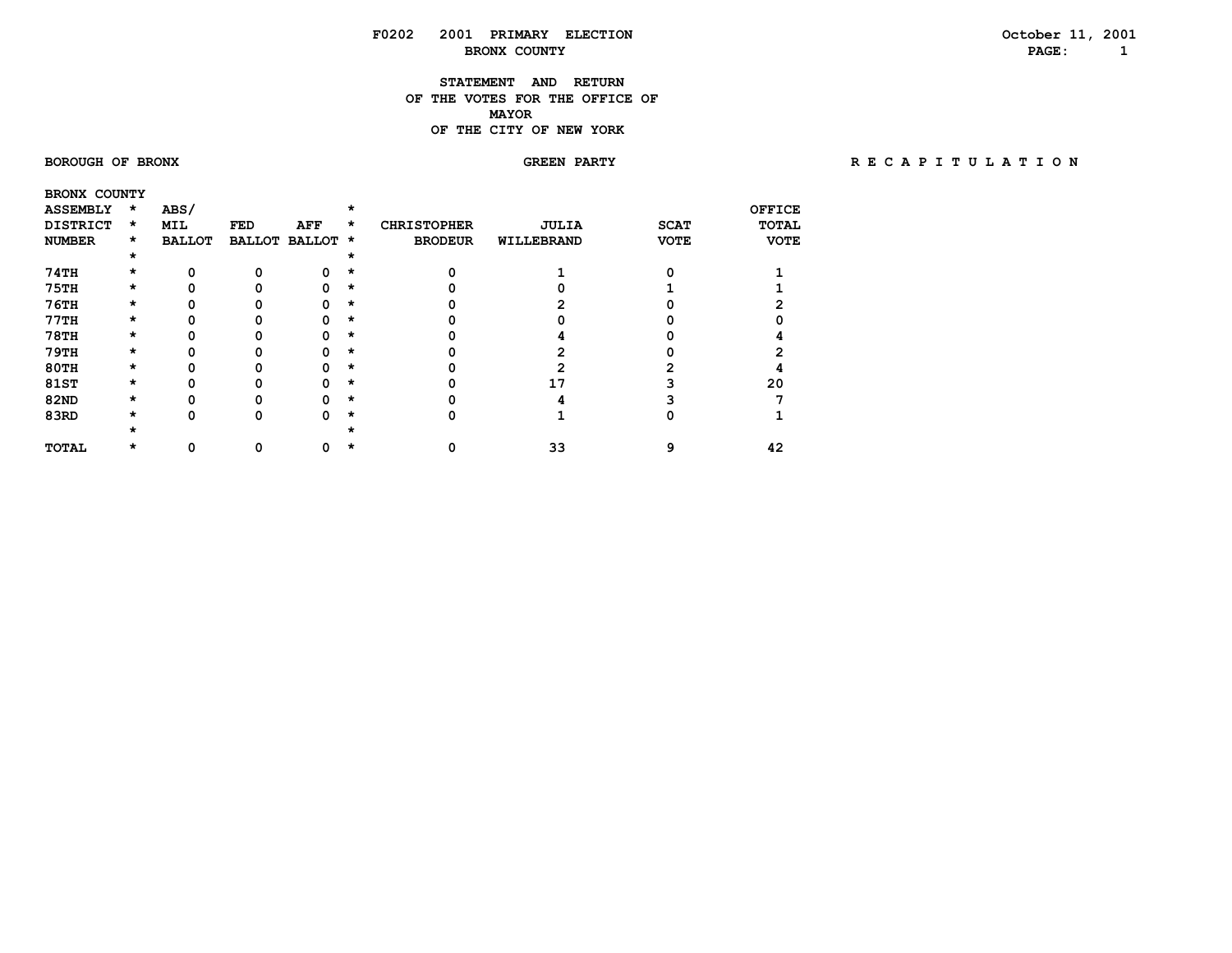### **STATEMENT AND RETURN OF THE VOTES FOR THE OFFICE OF MAYORMAYOR OF THE CITY OF NEW YORK**

 **KINGS COUNTY**

### BOROUGH OF BROOKLYN **GREEN PARTY BROOKLYN BROOKLYN GREEN FARTY** BE CAPITULATION

| <b>ASSEMBLY</b> | $\star$ | ABS/          |               |               |   |                    |              |             | <b>OFFICE</b> |
|-----------------|---------|---------------|---------------|---------------|---|--------------------|--------------|-------------|---------------|
| <b>DISTRICT</b> | *       | MIL           | <b>FED</b>    | <b>AFF</b>    | * | <b>CHRISTOPHER</b> | <b>JULIA</b> | <b>SCAT</b> | TOTAL         |
| <b>NUMBER</b>   | *       | <b>BALLOT</b> | <b>BALLOT</b> | <b>BALLOT</b> | * | <b>BRODEUR</b>     | WILLEBRAND   | <b>VOTE</b> | <b>VOTE</b>   |
|                 | *       |               |               |               |   |                    |              |             |               |
| 39TH            | *       | 0             | 0             | 0             | * | O                  | O            | O           |               |
| 40TH            | *       | $\Omega$      | O             | n             | * |                    |              |             |               |
| <b>41ST</b>     | $\star$ | 0             | 0             | n             | * |                    |              |             |               |
| 42ND            | *       | 0             | 0             | n             | * |                    |              |             |               |
| 43RD            | *       | 0             | 0             | o             | * |                    |              |             |               |
| 44TH            | *       | 0             | ი             |               | * |                    |              | 16          | 17            |
| <b>45TH</b>     | *       | 0             | n             |               | * |                    |              |             |               |
| <b>46TH</b>     | *       | 0             | n             |               | * |                    |              |             |               |
| 47TH            | *       | 0             | ი             |               | * |                    |              |             |               |
| <b>48TH</b>     | *       | 0             | 0             |               | * |                    |              |             |               |
| <b>49TH</b>     | *       | 0             | 0             |               | * |                    |              |             |               |
| 50TH            | $\star$ | 0             | 0             | n             | * |                    |              |             |               |
| 51ST            | *       | 0             | U             |               | * |                    |              |             |               |
| 52ND            | *       | 0             | ი             |               | * |                    |              |             |               |
| 53RD            | *       | 0             | 0             |               | * |                    |              |             | 10            |
| 54TH            | *       | O             | n             |               |   |                    |              |             | 3             |
| 55TH            | *       | 0             | 0             | n             | * |                    |              |             |               |
| 56TH            | *       | 0             | 0             | n             | * |                    |              | 2           |               |
| 57TH            | *       | 0             | 0             | 0             | * |                    |              | 13          | 13            |
| 58TH            | $\star$ | 0             | 0             | 0             |   | o                  | n            |             |               |
|                 |         |               |               |               |   |                    |              |             |               |
| <b>TOTAL</b>    | *       | 0             | 0             | 0             |   |                    |              | 76          | 84            |
|                 |         |               |               |               |   |                    |              |             |               |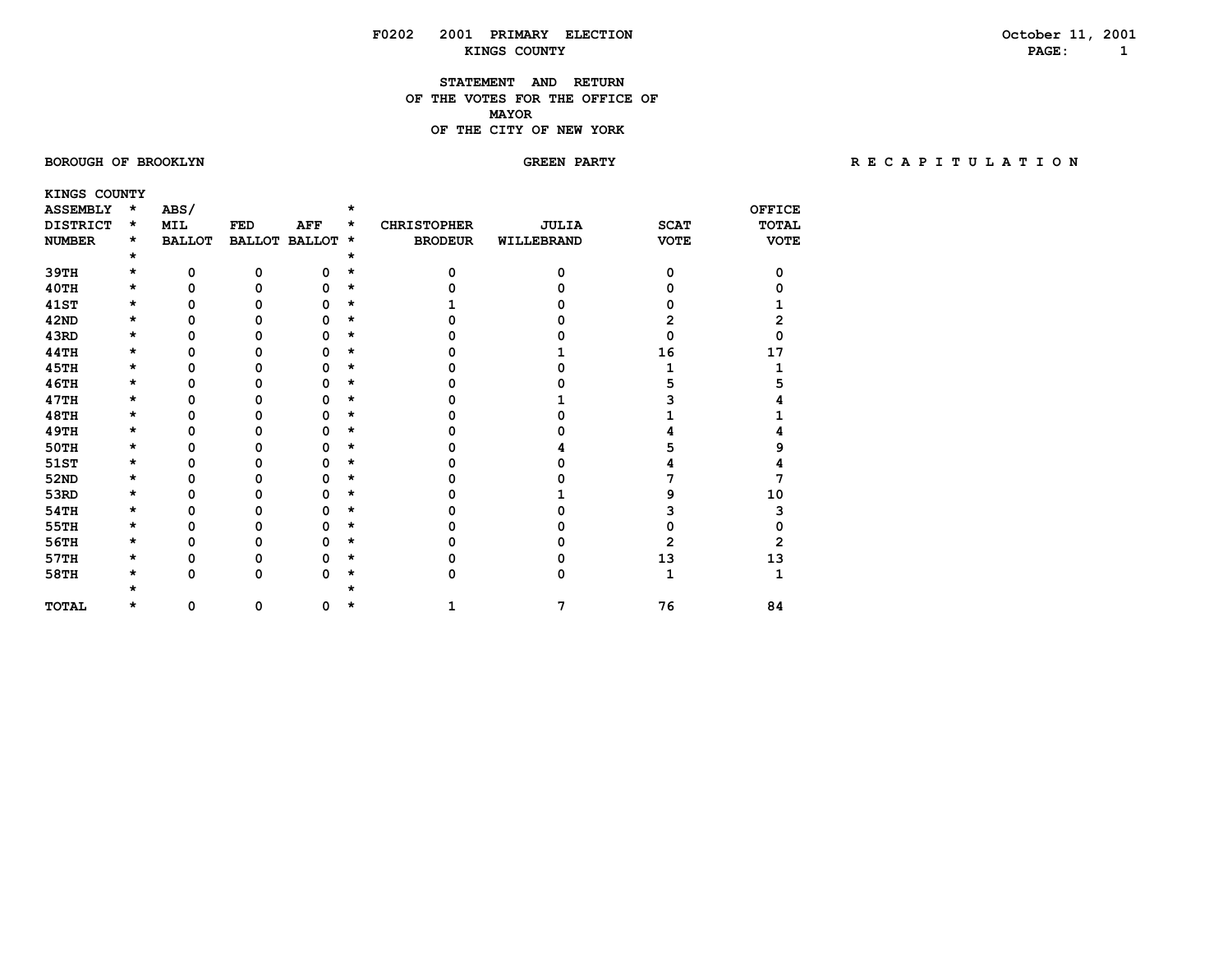### **STATEMENT AND RETURN OF THE VOTES FOR THE OFFICE OF MAYORMAYOR OF THE CITY OF NEW YORK**

# BOROUGH OF QUEENS **BOROUGH OF QUEENS** SORE A PARTY **REARTY RECAPITULATION**

| <b>QUEENS COUNTY</b> |         |               |               |               |         |                    |              |             |               |
|----------------------|---------|---------------|---------------|---------------|---------|--------------------|--------------|-------------|---------------|
| <b>ASSEMBLY</b>      | $\star$ | ABS/          |               |               | ÷       |                    |              |             | <b>OFFICE</b> |
| <b>DISTRICT</b>      | $\star$ | MIL           | FED           | AFF           | *       | <b>CHRISTOPHER</b> | <b>JULIA</b> | <b>SCAT</b> | <b>TOTAL</b>  |
| <b>NUMBER</b>        | $\star$ | <b>BALLOT</b> | <b>BALLOT</b> | <b>BALLOT</b> | $\star$ | <b>BRODEUR</b>     | WILLEBRAND   | <b>VOTE</b> | <b>VOTE</b>   |
|                      | *       |               |               |               |         |                    |              |             |               |
| 23RD                 | *       | 0             | ი             | O             | *       |                    |              |             | 10            |
| 24TH                 | *       | ŋ             |               | n             | *       |                    |              |             | 4             |
| 25TH                 | $\star$ | ŋ             |               |               | $\star$ |                    | 18           |             | 20            |
| 26TH                 | *       |               |               |               | $\star$ |                    |              |             | 10            |
| 27TH                 | *       |               |               |               | *       |                    |              |             | 11            |
| 28TH                 | *       |               |               |               | *       |                    | 17           |             | 23            |
| 29TH                 | *       | ŋ             |               |               | $\star$ |                    |              |             | 5             |
| 30TH                 | *       |               |               | n             | $\star$ |                    |              |             | 15            |
| 31ST                 | *       |               |               |               | $\star$ |                    |              |             |               |
| <b>32ND</b>          | *       |               |               |               | $\star$ |                    |              |             |               |
| 33RD                 | *       | n             |               |               | $\star$ |                    |              |             |               |
| 34TH                 | *       | n             |               |               | $\star$ |                    |              |             |               |
| 35TH                 | *       |               |               |               | *       |                    |              |             |               |
| 36TH                 | *       |               |               |               | $\star$ |                    | 18           | 12          | 31            |
| 37TH                 | *       | ŋ             |               |               | $\star$ |                    |              |             | 18            |
| 38TH                 | *       | 0             | 0             | ŋ             | *       |                    |              |             | 5             |
|                      |         |               |               |               |         |                    |              |             |               |
| TOTAL                | *       | 0             | 0             | 0             | *       | 17                 | 98           | 49          | 164           |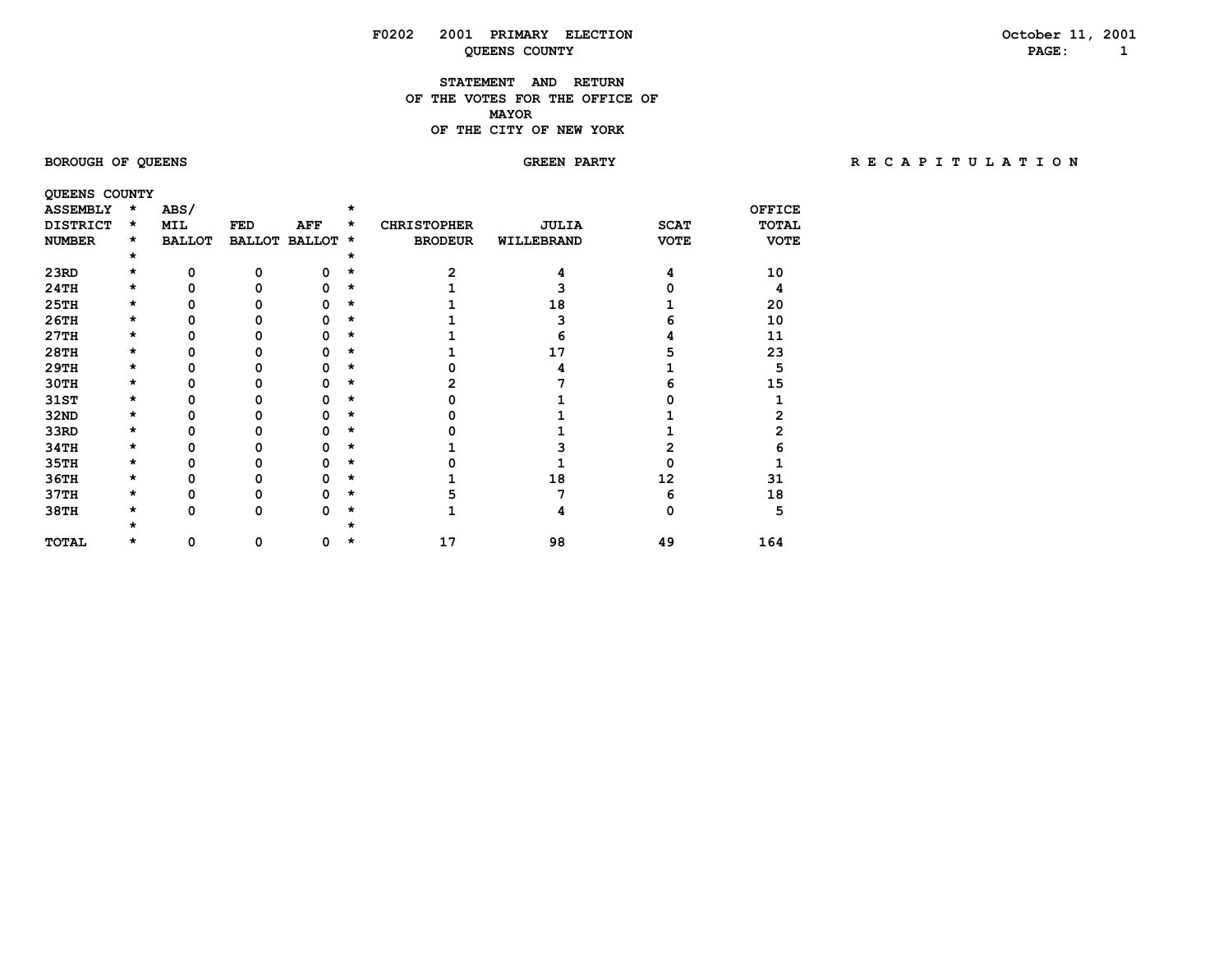# **F0202 2001 PRIMARY ELECTION October 11, 2001 QUEENS COUNTY**

# **STATEMENT AND RETURN OF THE VOTES FOR THE OFFICE OFBOROUGH PRESIDENT BOROUGH OF QUEENS**

BOROUGH OF QUEENS **BOROUGH OF QUEENS** SORE A PARTY **REARTY RECAPITULATION** 

| QUEENS COUNTY   |         |               |               |               |          |                    |              |             |               |
|-----------------|---------|---------------|---------------|---------------|----------|--------------------|--------------|-------------|---------------|
| <b>ASSEMBLY</b> | $\star$ | ABS/          |               |               | $\star$  |                    |              |             | <b>OFFICE</b> |
| <b>DISTRICT</b> | $\star$ | <b>MIL</b>    | FED           | AFF           | *        | <b>CHRISTOPHER</b> | <b>JULIA</b> | <b>SCAT</b> | <b>TOTAL</b>  |
| <b>NUMBER</b>   | $\star$ | <b>BALLOT</b> | <b>BALLOT</b> | <b>BALLOT</b> | $\star$  | <b>BRODEUR</b>     | WILLEBRAND   | <b>VOTE</b> | <b>VOTE</b>   |
|                 | $\star$ |               |               |               |          |                    |              |             |               |
| 23RD            | *       | 0             |               |               |          |                    |              |             |               |
| 24TH            | *       | U             |               |               | $\star$  |                    |              |             |               |
| <b>25TH</b>     | *       |               |               |               | $\star$  |                    |              | 11          | 11            |
| 26TH            | $\star$ |               |               |               | *        |                    |              |             |               |
| 27TH            | $\star$ |               |               |               | $^\star$ |                    |              |             |               |
| 28TH            | *       |               |               |               | $\star$  |                    |              | 10          | 10            |
| 29TH            | *       |               |               |               | $\star$  |                    |              |             |               |
| 30TH            | $\star$ |               |               |               | $\star$  |                    |              |             |               |
| 31ST            | *       |               |               |               | $\star$  |                    |              |             |               |
| <b>32ND</b>     | $\star$ |               |               |               | $^\star$ |                    |              |             |               |
| 33RD            | *       |               |               |               | $\star$  |                    |              |             |               |
| 34TH            | *       |               |               |               | *        |                    |              |             |               |
| 35TH            | $\star$ |               |               |               | $^\star$ |                    |              |             |               |
| 36TH            | *       |               |               |               | $\star$  |                    |              | 21          | 21            |
| 37TH            | *       |               |               |               |          |                    |              |             | 5             |
| 38TH            | $\star$ | n             | ი             | n             | $\star$  |                    |              |             |               |
|                 |         |               |               |               |          |                    |              |             |               |
| TOTAL           | *       | 0             | 0             | o             |          |                    | 0            | 69          | 69            |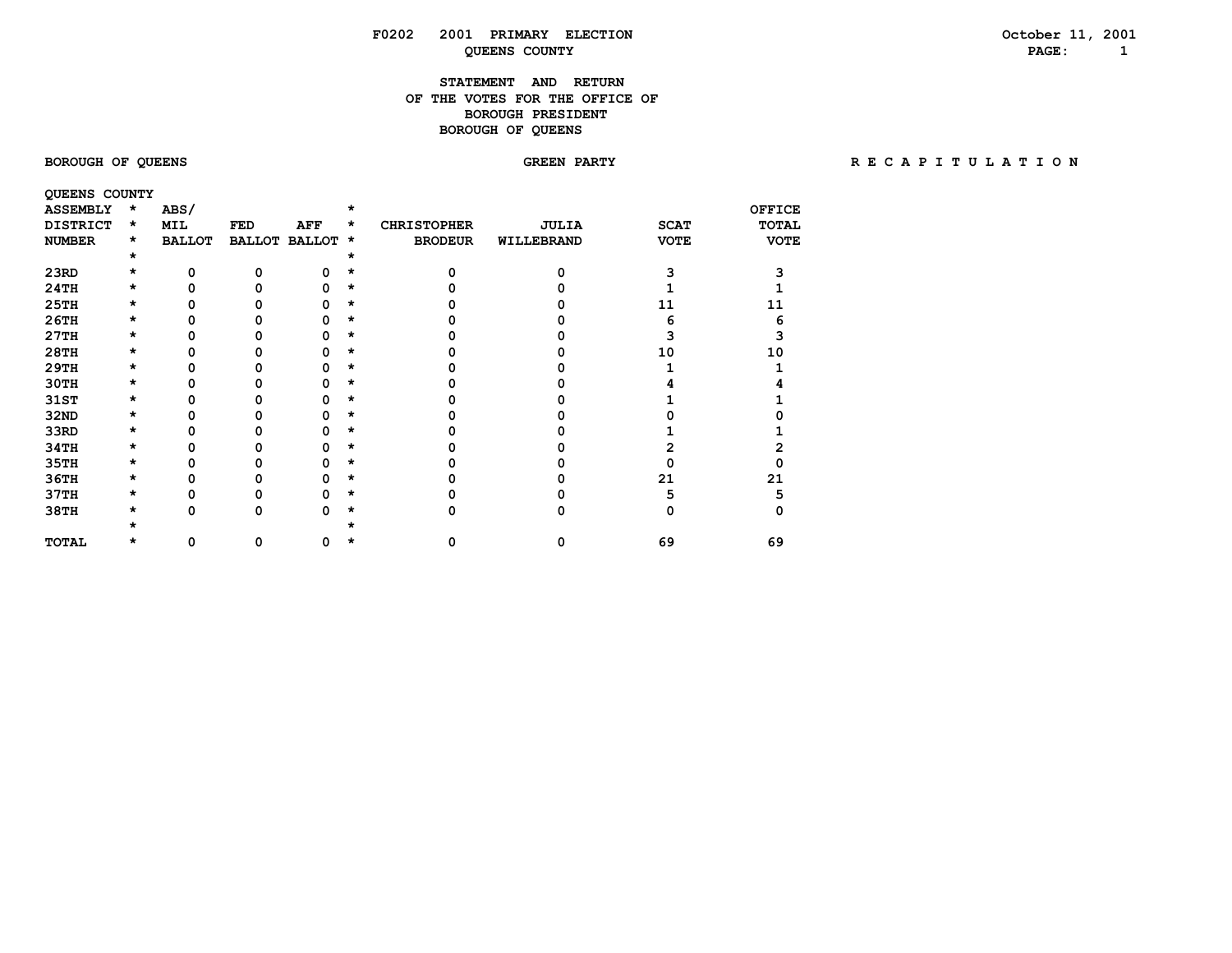**STATEMENT AND RETURN OF THE VOTES FOR THE OFFICE OF MAYORMAYOR OF THE CITY OF NEW YORK**

 **BOROUGH OF STATEN ISLAND GREEN PARTY R E C A P I T U L A T I O N**

| RICHMOND COUNTY |         |               |            |                 |          |                    |              |             |              |
|-----------------|---------|---------------|------------|-----------------|----------|--------------------|--------------|-------------|--------------|
| <b>ASSEMBLY</b> | $\star$ | ABS/          |            |                 | $\star$  |                    |              |             | OFFICE       |
| <b>DISTRICT</b> | $\star$ | <b>MIL</b>    | <b>FED</b> | AFF             | *        | <b>CHRISTOPHER</b> | <b>JULIA</b> | <b>SCAT</b> | <b>TOTAL</b> |
| <b>NUMBER</b>   | $\star$ | <b>BALLOT</b> |            | BALLOT BALLOT * |          | <b>BRODEUR</b>     | WILLEBRAND   | <b>VOTE</b> | <b>VOTE</b>  |
|                 | $\star$ |               |            |                 | $\star$  |                    |              |             |              |
| 59TH            | $\star$ | 0             | 0          | 0               | $\star$  | 0                  |              | 20          | 23           |
| 60TH            | *       | 0             | 0          | 0               | $\star$  | 0                  |              |             |              |
| 61ST            | *       | 0             | 0          | 0               | $\star$  | 0                  |              |             |              |
|                 | $\star$ |               |            |                 | $^\star$ |                    |              |             |              |
| TOTAL           | *       | Ω             |            | n               | *        | 0                  |              | 22          | 25           |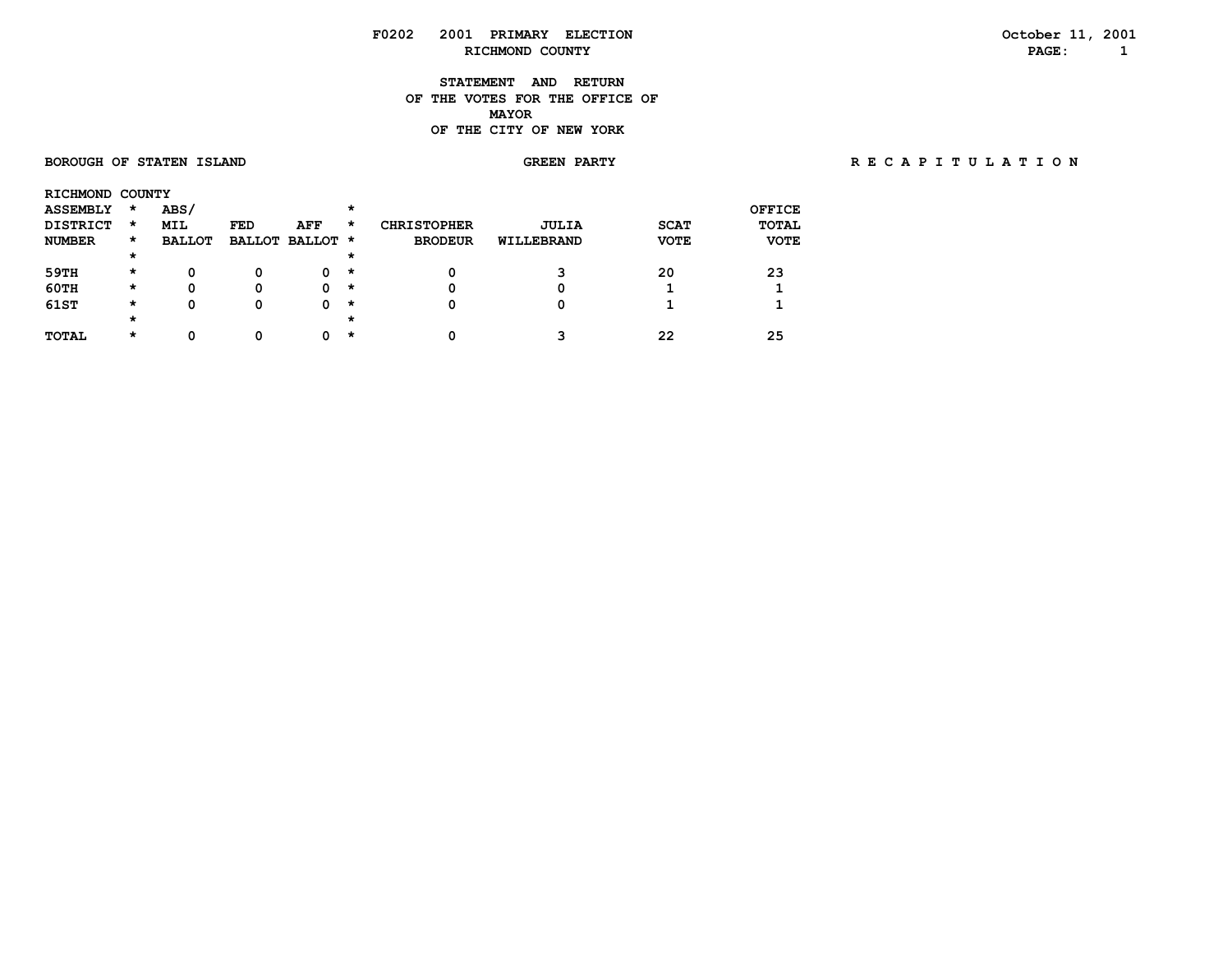# **STATEMENT AND RETURN OF THE VOTES FOR THE OFFICE OFMEMBER OF THE CITY COUNCIL 1ST COUNCILMANIC DISTRICT**

| BOROUGH OF MANHATTAN |                           |         |               |     |                 |         |                   | DEMOCRATIC PARTY |               | RECAPITULATION |         |  |
|----------------------|---------------------------|---------|---------------|-----|-----------------|---------|-------------------|------------------|---------------|----------------|---------|--|
|                      | 1ST COUNCILMANIC DISTRICT |         |               |     |                 |         |                   |                  |               |                |         |  |
|                      | <b>ASSEMBLY</b>           | *       | ABS/          |     |                 | *       |                   |                  |               |                |         |  |
|                      | <b>DISTRICT</b>           | *       | MIL           | FED | AFF             | $\star$ | <b>MARGARET S</b> | <b>ROCKY</b>     | JOHN A        | <b>ALAN J</b>  | BRAD M  |  |
|                      | <b>NUMBER</b>             | $\star$ | <b>BALLOT</b> |     | BALLOT BALLOT * |         | <b>CHIN</b>       | <b>CHIN</b>      | <b>FRATTA</b> | <b>GERSON</b>  | HOYLMAN |  |
|                      |                           | $\star$ |               |     |                 | *       |                   |                  |               |                |         |  |
|                      | 62ND                      | $\star$ | 220           | 0   | 224             | $\star$ | 2218              | 2125             | 1864          | 1250           | 1252    |  |
|                      | 63RD                      | $\star$ | 0             | 0   | $5 *$           |         | 10                | 13               |               | 12             | 15      |  |
|                      | 66TH                      | $\star$ | 144           | 0   | 60              | $\star$ | 326               | 480              | 184           | 2048           | 1373    |  |
|                      |                           | $\star$ |               |     |                 | $\star$ |                   |                  |               |                |         |  |
|                      | TOTAL                     | *       | 364           | 0   | 289             | *       | 2554              | 2618             | 2055          | 3310           | 2640    |  |
|                      |                           |         |               |     |                 |         |                   |                  |               |                |         |  |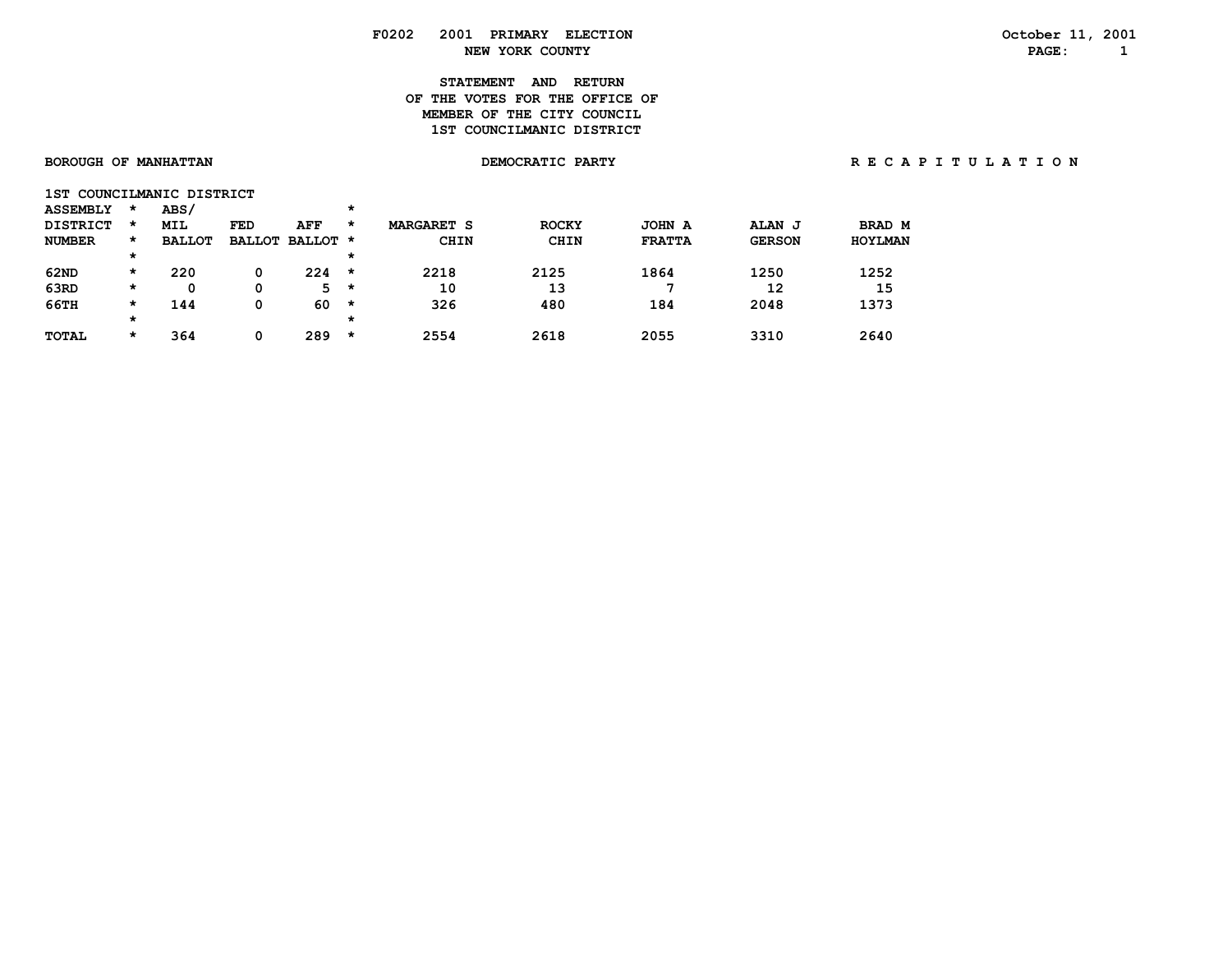**STATEMENT AND RETURN OF THE VOTES FOR THE OFFICE OFMEMBER OF THE CITY COUNCIL** 1ST COUNCILMANIC DISTRICT

| BOROUGH OF MANHATTAN | DEMOCRATIC PARTY |
|----------------------|------------------|
|----------------------|------------------|

| 1ST COUNCILMANIC DISTRICT |          |                      |               |             |              |
|---------------------------|----------|----------------------|---------------|-------------|--------------|
| <b>ASSEMBLY</b>           | $^\star$ |                      |               |             | OFFICE       |
| <b>DISTRICT</b>           | $^\star$ | KWONG T ELANA WAKSAL |               | <b>SCAT</b> | <b>TOTAL</b> |
| <b>NUMBER</b>             | $^\star$ | HUI                  | <b>POSNER</b> | <b>VOTE</b> | <b>VOTE</b>  |
|                           | $\star$  |                      |               |             |              |
| 62ND                      | $\star$  | 744                  | 785           | 66          | 10304        |
| 63RD                      | $\star$  | 5                    | 16            | 0           | 78           |
| 66TH                      | $\star$  | 177                  | 510           | 3           | 5101         |
|                           | $\star$  |                      |               |             |              |
| TOTAL                     | $^\star$ | 926                  | 1311          | 69          | 15483        |
|                           |          |                      |               |             |              |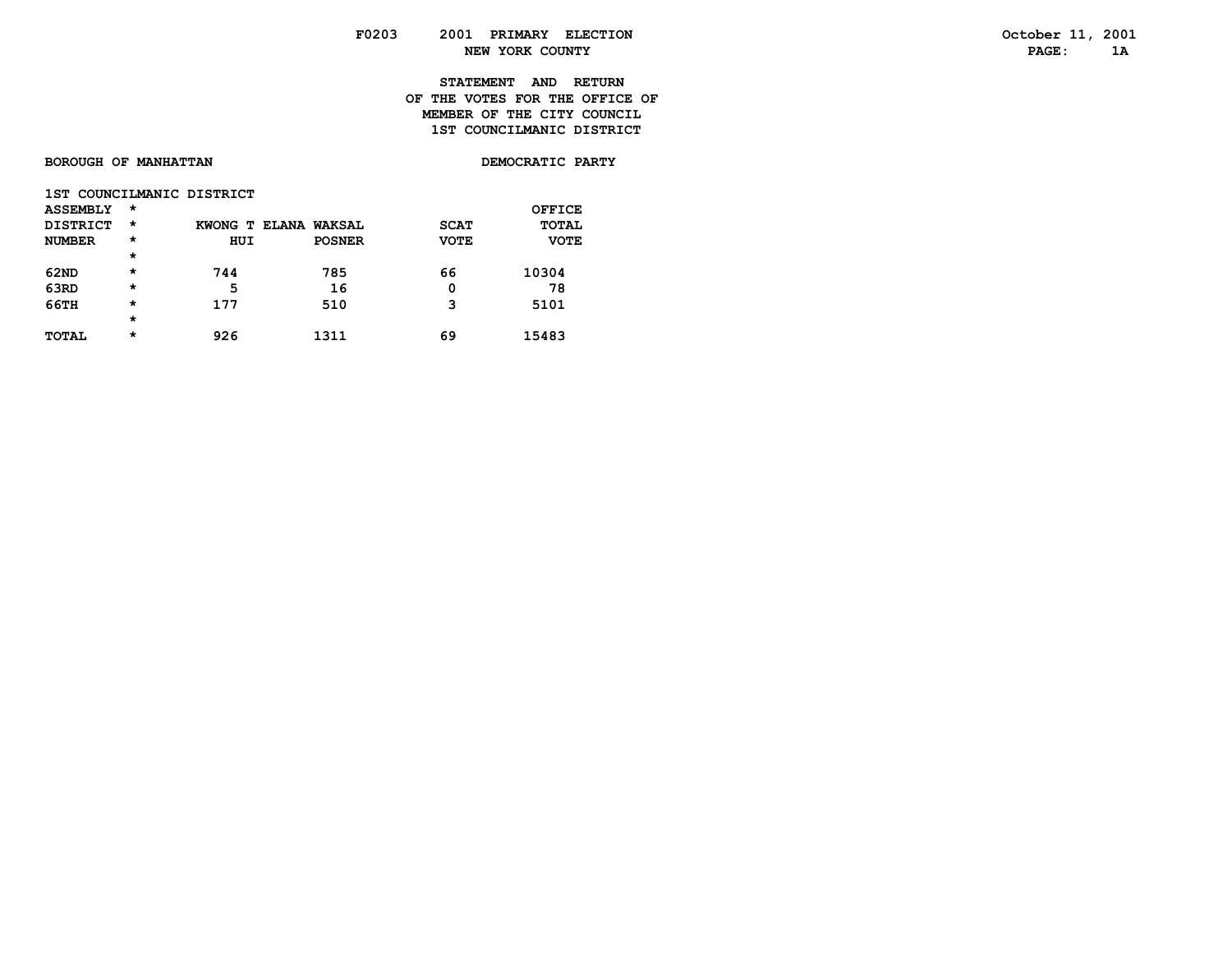# **STATEMENT AND RETURN OF THE VOTES FOR THE OFFICE OFMEMBER OF THE CITY COUNCIL** 2ND COUNCILMANIC DISTRICT

| 2ND             |          | COUNCILMANIC DISTRICT |               |               |         |                  |               |             |              |
|-----------------|----------|-----------------------|---------------|---------------|---------|------------------|---------------|-------------|--------------|
| <b>ASSEMBLY</b> | $\star$  | ABS/                  |               |               | $\star$ |                  |               |             | OFFICE       |
| <b>DISTRICT</b> | $\star$  | <b>MIL</b>            | <b>FED</b>    | AFF           | *       | <b>MARGARITA</b> | <b>JAY R</b>  | <b>SCAT</b> | <b>TOTAL</b> |
| <b>NUMBER</b>   | $\star$  | <b>BALLOT</b>         | <b>BALLOT</b> | <b>BALLOT</b> | *       | <b>LOPEZ</b>     | <b>WILSON</b> | <b>VOTE</b> | <b>VOTE</b>  |
|                 | $^\star$ |                       |               |               | $\star$ |                  |               |             |              |
| 62ND            | $\star$  | 38                    | 0             | 29            | *       | 1682             | 680           | 31          | 2393         |
| 63RD            | $\star$  | 151                   | 0             | 166           | $\star$ | 8364             | 1458          | 37          | 9859         |
| 64TH            | $\star$  | 23                    | 0             | 19            | $\star$ | 739              | 257           | 3           | 999          |
| 66TH            | $\star$  | 58                    | 0             | 63            | $\star$ | 2723             | 686           | 1           | 3410         |
|                 | $^\star$ |                       |               |               | $\star$ |                  |               |             |              |
| <b>TOTAL</b>    | $\star$  | 270                   | 0             | 277           | *       | 13508            | 3081          | 72          | 16661        |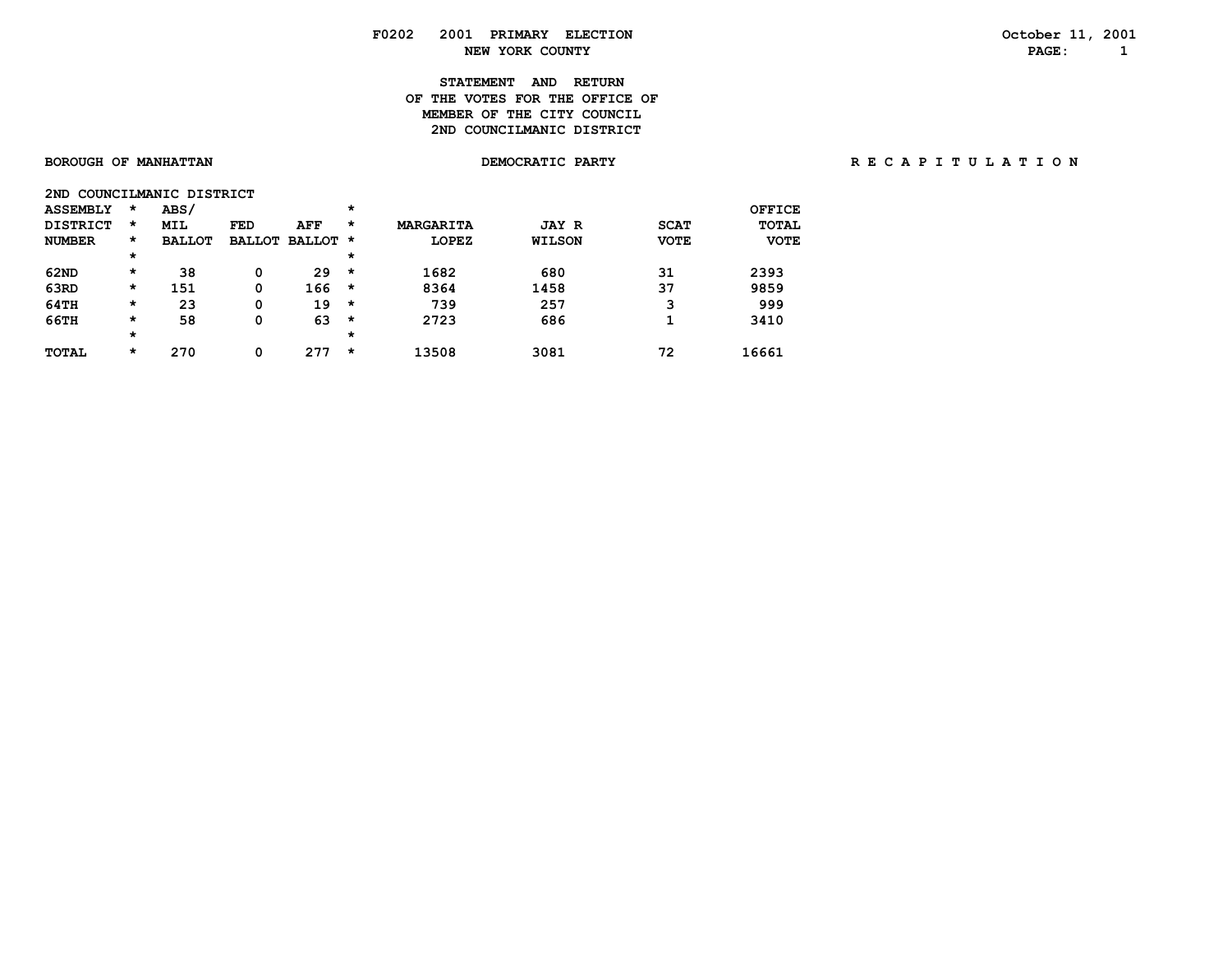# **STATEMENT AND RETURN OF THE VOTES FOR THE OFFICE OFMEMBER OF THE CITY COUNCIL 4TH COUNCILMANIC DISTRICT**

|  | SOROUGH OF MANHATTAN |  |
|--|----------------------|--|
|  |                      |  |

| 4TH COUNCILMANIC DISTRICT |         |               |               |               |          |               |                  |             |              |
|---------------------------|---------|---------------|---------------|---------------|----------|---------------|------------------|-------------|--------------|
| <b>ASSEMBLY</b>           | $\star$ | ABS/          |               |               | *        |               |                  |             | OFFICE       |
| <b>DISTRICT</b>           | $\star$ | <b>MIL</b>    | <b>FED</b>    | <b>AFF</b>    | $\star$  | PETER G       | EVA S            | <b>SCAT</b> | <b>TOTAL</b> |
| <b>NUMBER</b>             | $\star$ | <b>BALLOT</b> | <b>BALLOT</b> | <b>BALLOT</b> | *        | <b>DOUKAS</b> | <b>MOSKOWITZ</b> | <b>VOTE</b> | <b>VOTE</b>  |
|                           | $\star$ |               |               |               | $\star$  |               |                  |             |              |
| 63RD                      | $\star$ | 119           | 0             | 54            | $\star$  | 1456          | 3521             | 0           | 4977         |
| 64TH                      | $\star$ | 30            | 0             | 6             | $\star$  | 154           | 833              | 18          | 1005         |
| 65TH                      | $\star$ | 20            | 0             | 14            | $\star$  | 107           | 706              | 16          | 829          |
| <b>68TH</b>               | $\star$ | 17            | 0             | 10            | $\star$  | 120           | 588              | 0           | 708          |
| 73RD                      | $\star$ | 239           | 0             | 106           | $\star$  | 1208          | 6377             | 89          | 7674         |
|                           | $\star$ |               |               |               | $^\star$ |               |                  |             |              |
| <b>TOTAL</b>              | $\star$ | 425           | 0             | 190           | $\star$  | 3045          | 12025            | 123         | 15193        |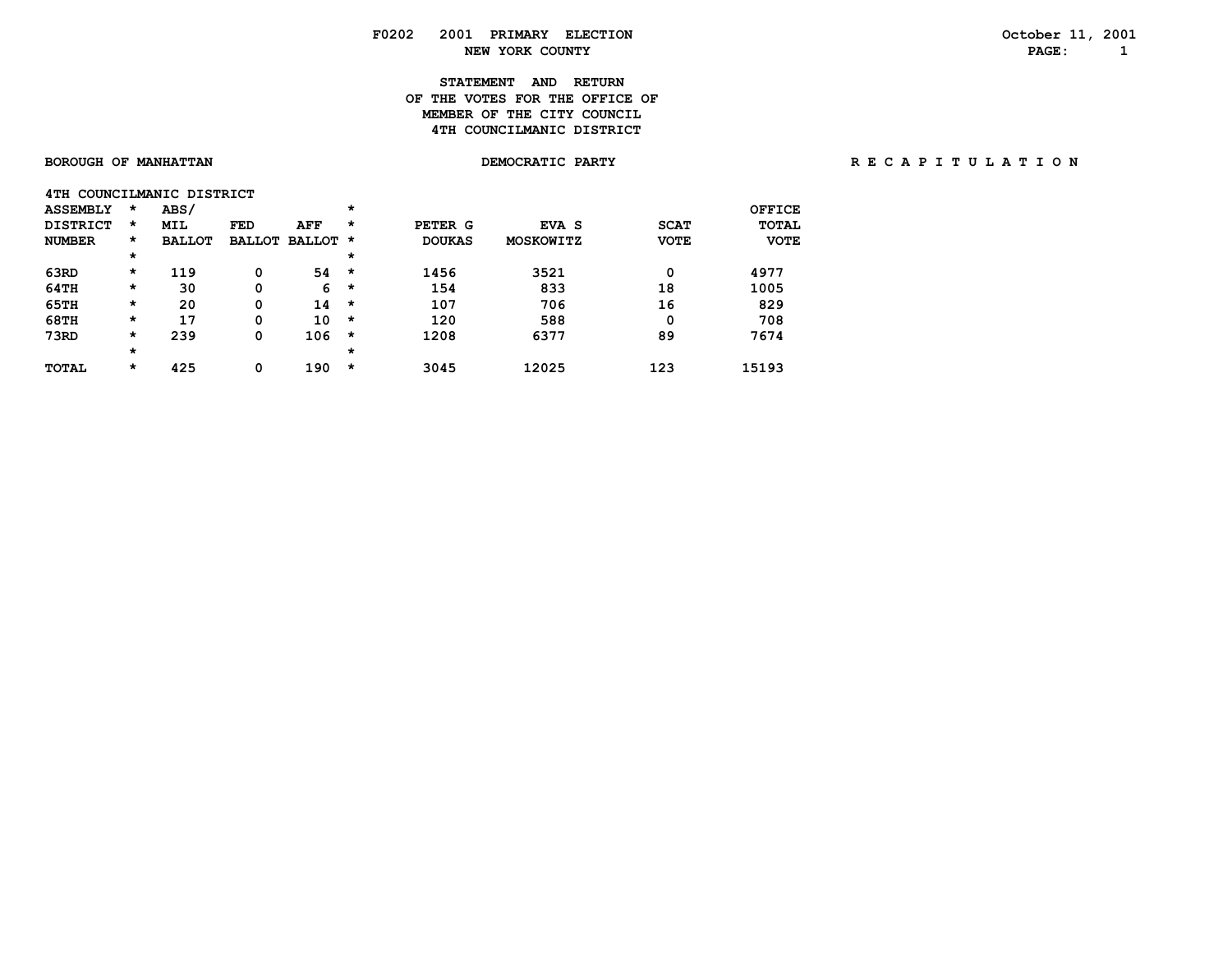# **STATEMENT AND RETURN OF THE VOTES FOR THE OFFICE OFMEMBER OF THE CITY COUNCIL 6TH COUNCILMANIC DISTRICT**

|  | <b>SOROUGH OF MANHATTAN</b> |  |
|--|-----------------------------|--|

**6TH COUNCILMANIC DISTRICT** 

| <b>ASSEMBLY</b> | *       | ABS/          |     |                 | $\star$ |               |                  |              |                |              |
|-----------------|---------|---------------|-----|-----------------|---------|---------------|------------------|--------------|----------------|--------------|
| <b>DISTRICT</b> | $\star$ | <b>MIL</b>    | FED | AFF             | *       | <b>GALE A</b> | <b>MICHAEL E</b> | <b>RON</b>   | <b>JASON S</b> | ANNA R       |
| <b>NUMBER</b>   | *       | <b>BALLOT</b> |     | BALLOT BALLOT * |         | <b>BREWER</b> | <b>BROWN</b>     | <b>FOLEY</b> | <b>HABER</b>   | <b>LEWIS</b> |
|                 | $\star$ |               |     |                 | $\star$ |               |                  |              |                |              |
| 64TH            | $\star$ | 45            |     | 14              | *       | 885           | 115              | 65           | 107            | 253          |
| 67TH            | $\star$ | 362           |     | 211             | $\star$ | 9727          | 1076             | 339          | 1049           | 2980         |
| 69TH            | $\star$ | 89            |     | 47              | *       | 2900          | 457              | 84           | 178            | 1240         |
|                 | $\star$ |               |     |                 | $\star$ |               |                  |              |                |              |
| <b>TOTAL</b>    | *       | 496           |     | 272             | *       | 13512         | 1648             | 488          | 1334           | 4473         |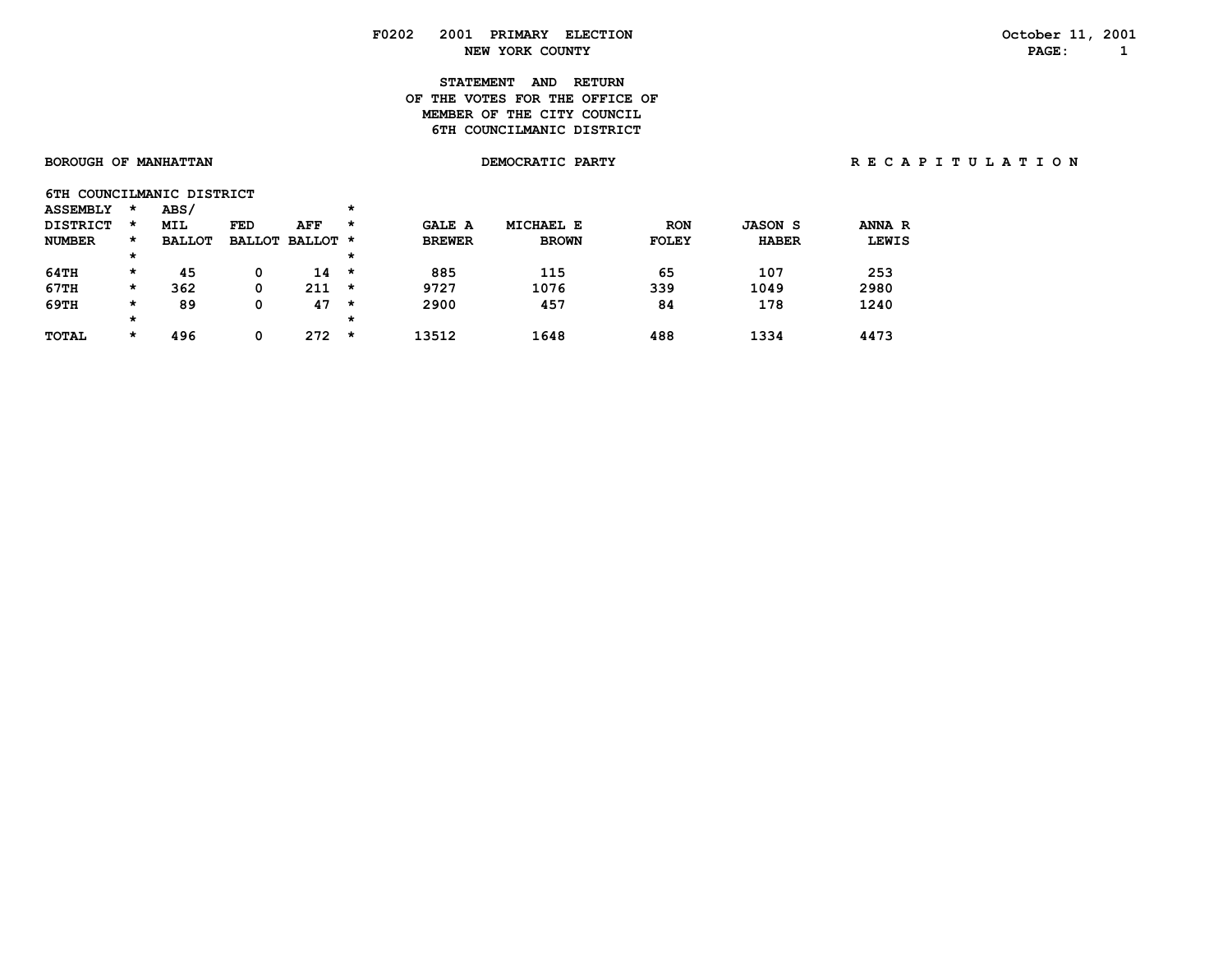**STATEMENT AND RETURN OF THE VOTES FOR THE OFFICE OF**

**MEMBER OF THE CITY COUNCIL 6TH COUNCILMANIC DISTRICT** 

# BOROUGH OF MANHATTAN

DEMOCRATIC PARTY

|                 |          | 6TH COUNCILMANIC DISTRICT |             |              |
|-----------------|----------|---------------------------|-------------|--------------|
| <b>ASSEMBLY</b> | $\star$  |                           |             | OFFICE       |
| DISTRICT        | $^\star$ | <b>LARRY</b>              | <b>SCAT</b> | <b>TOTAL</b> |
| <b>NUMBER</b>   | $\star$  | <b>SAUER</b>              | <b>VOTE</b> | <b>VOTE</b>  |
|                 | $\star$  |                           |             |              |
| 64TH            | $\star$  | 124                       | 16          | 1565         |
| 67TH            | $\star$  | 1253                      | 94          | 16518        |
| 69TH            | $\star$  | 264                       | 27          | 5150         |
|                 | $\star$  |                           |             |              |
| <b>TOTAL</b>    | $\star$  | 1641                      | 137         | 23233        |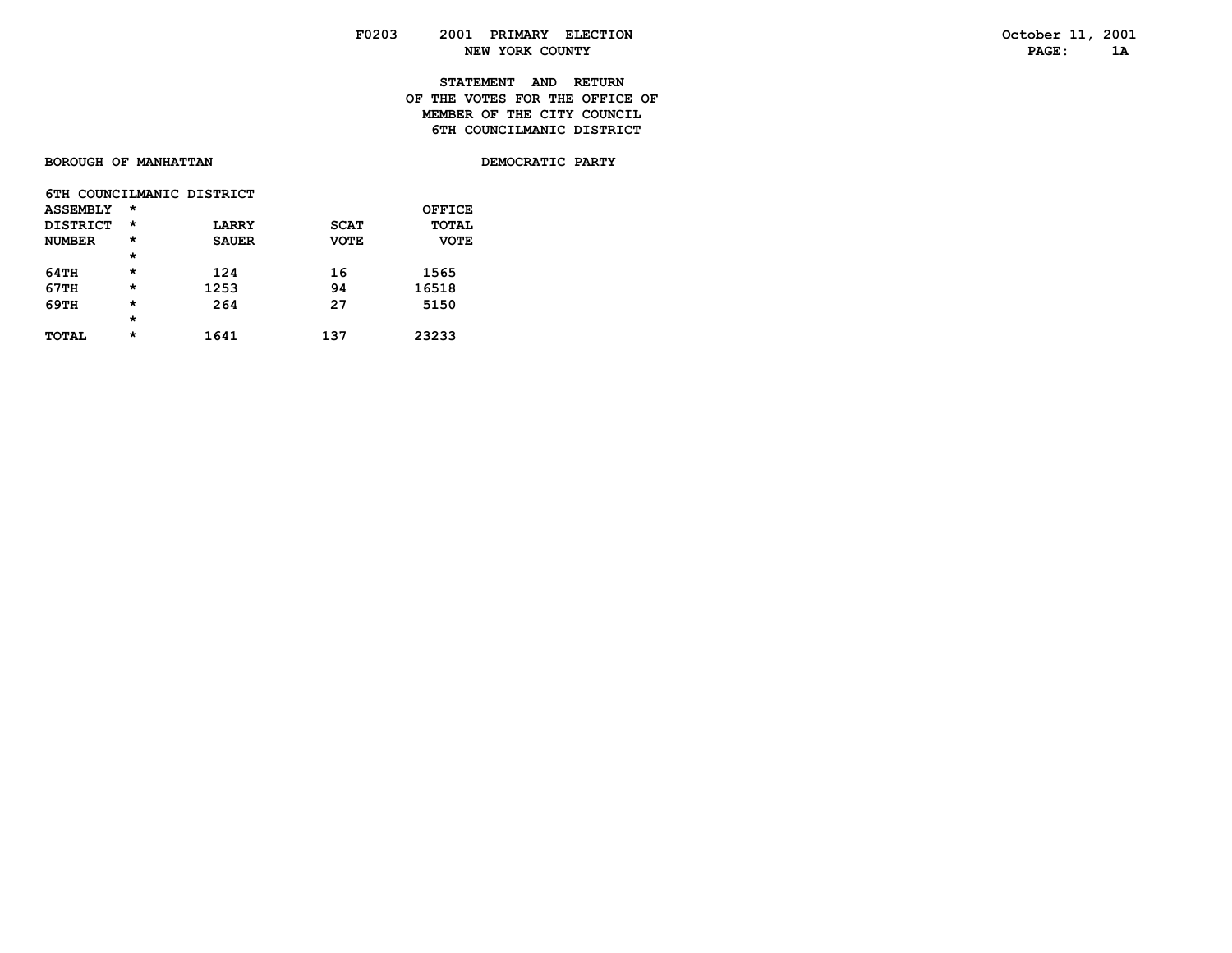# **STATEMENT AND RETURN OF THE VOTES FOR THE OFFICE OFMEMBER OF THE CITY COUNCIL 7TH COUNCILMANIC DISTRICT**

 **\* \***

\* 215 0 400 \*

BOROUGH OF MANHATTAN **DEMOCRATIC PARTY REGAPITULATION** 

|                 |         | 7TH COUNCILMANIC DISTRICT |     |                 |         |                    |                |                 |                |               |
|-----------------|---------|---------------------------|-----|-----------------|---------|--------------------|----------------|-----------------|----------------|---------------|
| <b>ASSEMBLY</b> | $\star$ | ABS/                      |     |                 | *       |                    |                |                 |                |               |
| <b>DISTRICT</b> | $\star$ | <b>MIL</b>                | FED | AFF             | *       | <b>JACKIE ROWE</b> | VICTOR A       | DARYL G         | <b>HEYWARD</b> | MICHAEL B     |
| <b>NUMBER</b>   | $\star$ | <b>BALLOT</b>             |     | BALLOT BALLOT * |         | <b>ADAMS</b>       | <b>BERNACE</b> | <b>BLOODSAW</b> | <b>DOTSON</b>  | <b>HUGHES</b> |
|                 | $\star$ |                           |     |                 | $\star$ |                    |                |                 |                |               |
| 69TH            | *       | 20                        |     | 17              | *       | 188                | 44             | 94              | 12             | 47            |
| 70TH            | *       | 60                        |     | 98              | *       | 480                | 227            | 565             | 95             | 170           |
| <b>71ST</b>     | *       | 120                       | 0   | 236             | *       | 578                | 277            | 855             | 95             | 276           |
| <b>72ND</b>     | *       | 15                        |     | 49              | *       | 50                 | 48             | 27              | q              | 56            |

 **TOTAL \* 215 0 400 \* 1296 596 1541 211 549**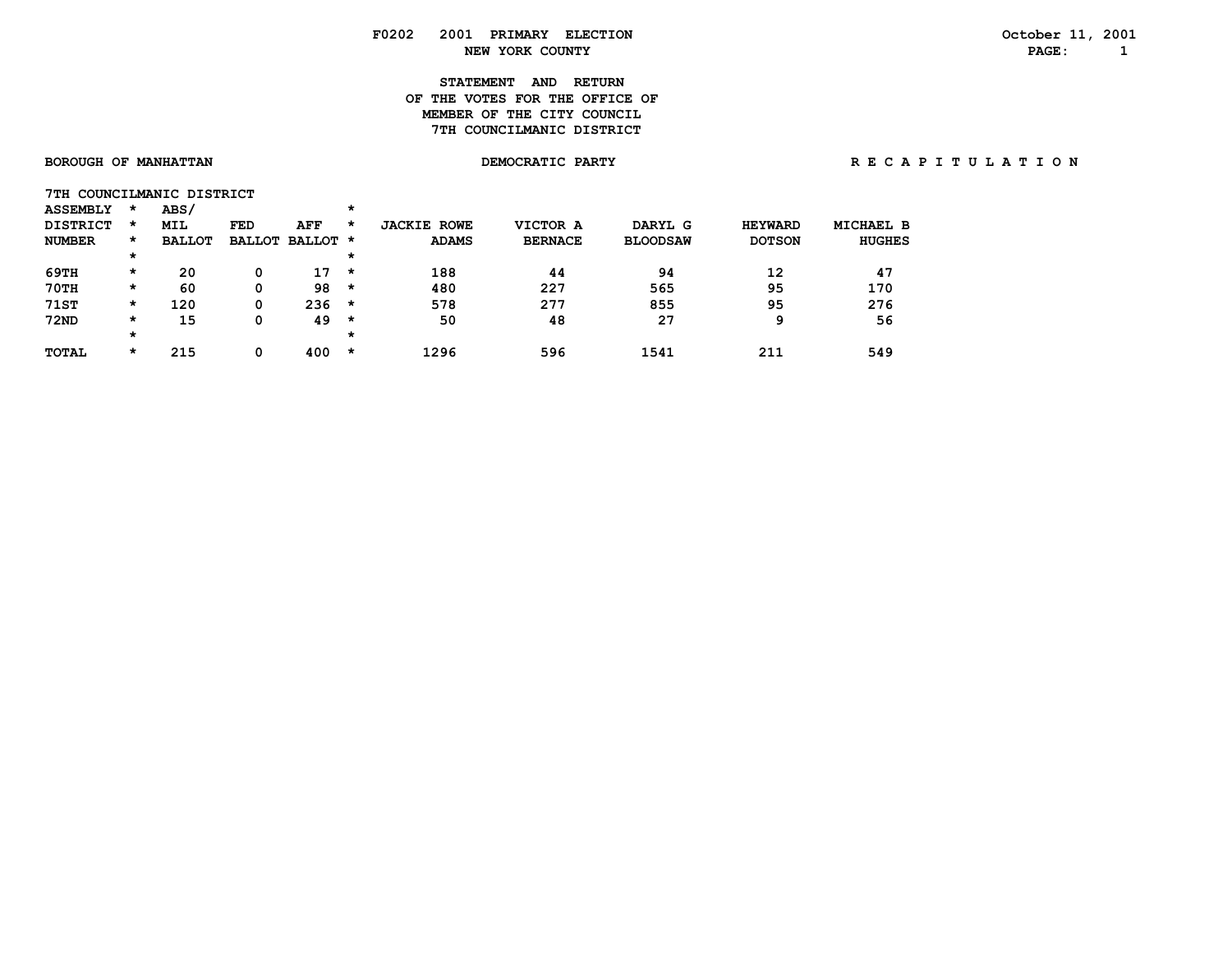# **STATEMENT AND RETURN OF THE VOTES FOR THE OFFICE OFMEMBER OF THE CITY COUNCIL 7TH COUNCILMANIC DISTRICT**

# BOROUGH OF MANHATTAN

DEMOCRATIC PARTY

|                 |          | 7TH COUNCILMANIC DISTRICT |               |              |                |               |             |               |
|-----------------|----------|---------------------------|---------------|--------------|----------------|---------------|-------------|---------------|
| <b>ASSEMBLY</b> | $\star$  |                           |               |              |                |               |             | <b>OFFICE</b> |
| <b>DISTRICT</b> | $\star$  | <b>ROBERT</b>             | MARK D        | <b>PEDRO</b> | <b>TONY</b>    | MARIO A       | <b>SCAT</b> | <b>TOTAL</b>  |
| <b>NUMBER</b>   | $\star$  | <b>JACKSON</b>            | <b>LEVINE</b> | MORILLO      | <b>SPENCER</b> | <b>TORRES</b> | <b>VOTE</b> | <b>VOTE</b>   |
|                 | $\star$  |                           |               |              |                |               |             |               |
| 69TH            | $\star$  | 478                       | 634           | 54           | 78             | 155           | 0           | 1784          |
| 70TH            | $^\star$ | 1209                      | 832           | 764          | 734            | 905           | ີ           | 5984          |
| <b>71ST</b>     | $\star$  | 3438                      | 2113          | 580          | 422            | 743           | 39          | 9416          |
| <b>72ND</b>     | $\star$  | 508                       | 337           | 113          | 33             | 171           | 27          | 1379          |
|                 | $\star$  |                           |               |              |                |               |             |               |
| <b>TOTAL</b>    | $\star$  | 5633                      | 3916          | 1511         | 1267           | 1974          | 69          | 18563         |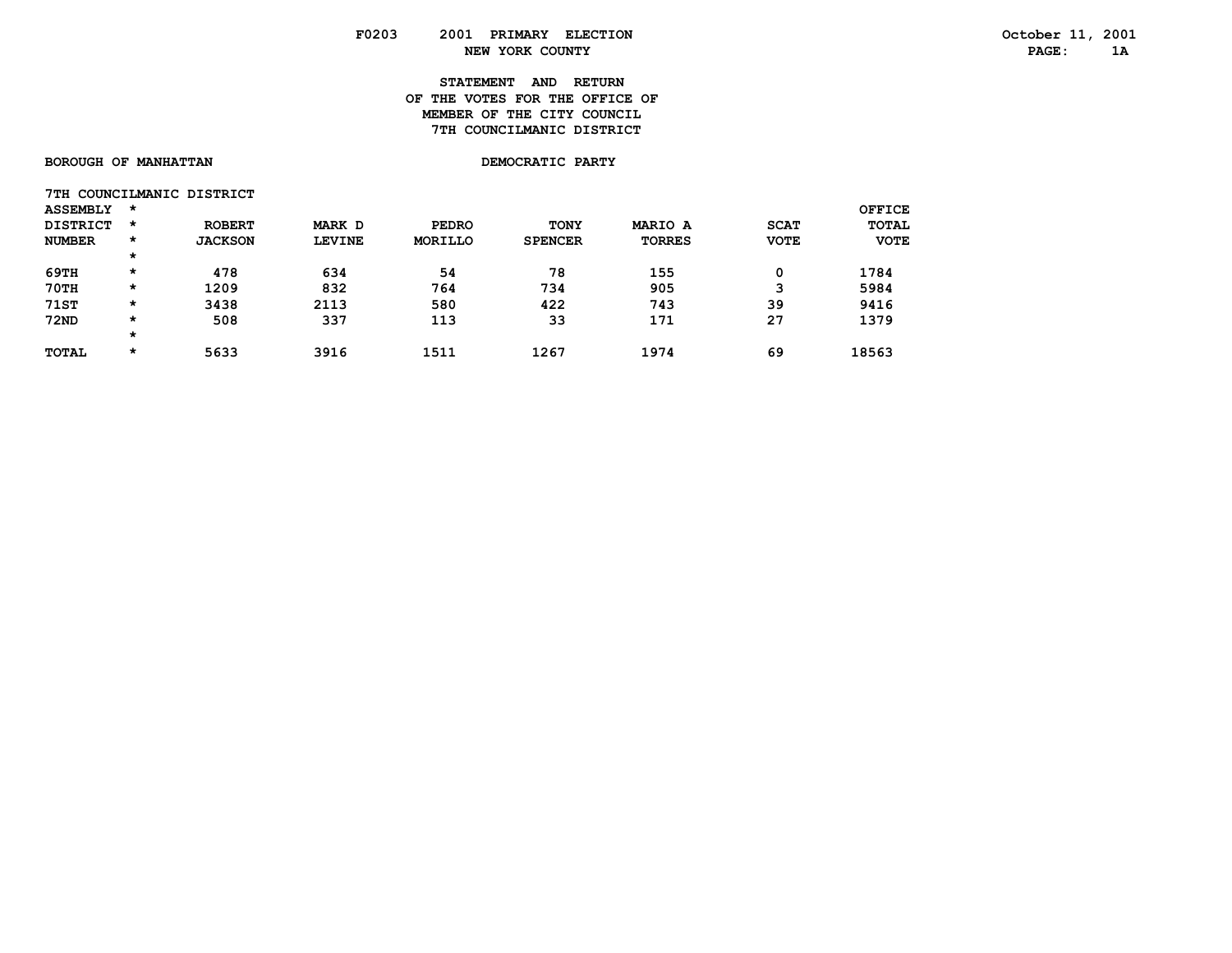# **STATEMENT AND RETURN OF THE VOTES FOR THE OFFICE OFMEMBER OF THE CITY COUNCIL 8TH COUNCILMANIC DISTRICT**

| 8TH COUNCILMANIC DISTRICT |          |               |               |          |         |               |             |             |               |
|---------------------------|----------|---------------|---------------|----------|---------|---------------|-------------|-------------|---------------|
| <b>ASSEMBLY</b>           | $\star$  | ABS/          |               |          | $\star$ |               |             |             | <b>OFFICE</b> |
| <b>DISTRICT</b>           | *        | <b>MIL</b>    | <b>FED</b>    | AFF      | $\star$ | <b>FELIPE</b> | PHILIP      | <b>SCAT</b> | <b>TOTAL</b>  |
| <b>NUMBER</b>             | *        | <b>BALLOT</b> | <b>BALLOT</b> | BALLOT * |         | LUCIANO       | <b>REED</b> | <b>VOTE</b> | <b>VOTE</b>   |
|                           | $^\star$ |               |               |          | $\star$ |               |             |             |               |
| <b>68TH</b>               | *        | 119           | 0             | 192      | $\star$ | 5720          | 4693        | ヮ           | 10420         |
| 69TH                      | $\star$  | 90            | 0             | 68       | $\star$ | 1784          | 3872        | 30          | 5686          |
| 70TH                      | *        | 0             | 0             | 0        | $\star$ | 0             | 0           | 0           | 0             |
| 73RD                      | *        | ٠             | 0             | 4        | $\star$ | 49            | 34          |             | 84            |
|                           | *        |               |               |          | $\star$ |               |             |             |               |
| <b>TOTAL</b>              | *        | 210           | 0             | 264      | $\star$ | 7553          | 8599        | 38          | 16190         |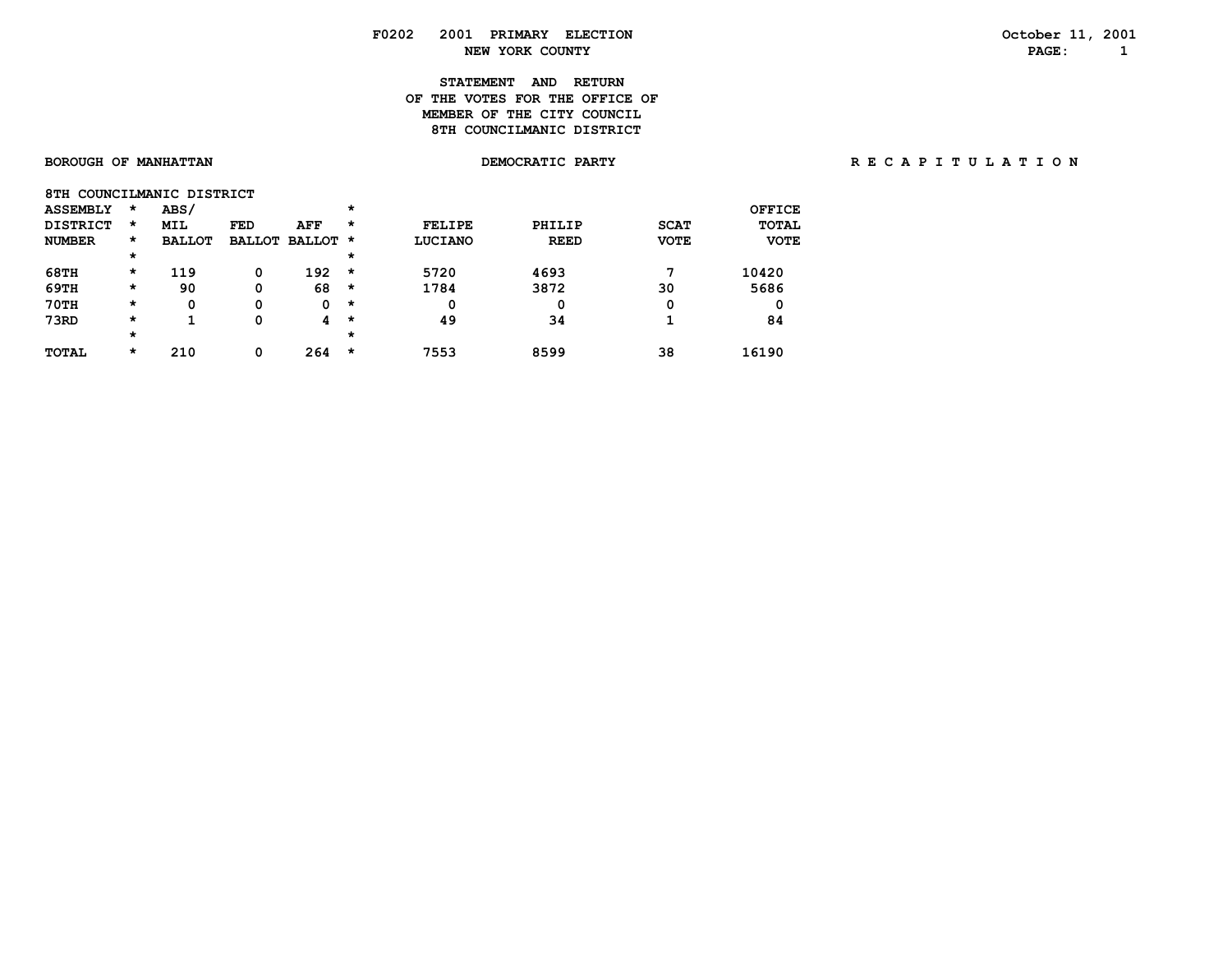# **STATEMENT AND RETURN OF THE VOTES FOR THE OFFICE OFMEMBER OF THE CITY COUNCIL 9TH COUNCILMANIC DISTRICT**

| <b>SOROUGH OF MANHATTAN</b> |  |
|-----------------------------|--|
|-----------------------------|--|

**9TH COUNCILMANIC DISTRICT** 

| <b>ASSEMBLY</b> |         | ABS/          |            |                 |         |              |                   |                |               |             | <b>OFFICE</b> |
|-----------------|---------|---------------|------------|-----------------|---------|--------------|-------------------|----------------|---------------|-------------|---------------|
| <b>DISTRICT</b> |         | <b>MIL</b>    | <b>FED</b> | AFF             | $\star$ | WILLIAM A    | <b>GEOFFREY G</b> | <b>BILL</b>    | <b>WILLIE</b> | <b>SCAT</b> | <b>TOTAL</b>  |
| <b>NUMBER</b>   |         | <b>BALLOT</b> |            | BALLOT BALLOT * |         | <b>ALLEN</b> | <b>JOHNSON</b>    | <b>PERKINS</b> | <b>WALKER</b> | <b>VOTE</b> | <b>VOTE</b>   |
|                 | $\star$ |               |            |                 |         |              |                   |                |               |             |               |
| 67TH            | *       | 29            | 0          | 28              | $\star$ | 151          | 61                | 532            | 53            |             | 797           |
| 68TH            | *       | 31            | 0          | 34              | *       | 225          | 153               | 1262           | 130           |             | 1770          |
| 69TH            | $\star$ | 124           | 0          | 88              | *       | 664          | 301               | 3747           | 282           | 22          | 5016          |
| $70$ TH         | $\star$ | 180           | 0          | 315             | *       | 1643         | 685               | 5872           | 1051          |             | 9254          |
| <b>71ST</b>     | $\star$ | 38            | 0          | 61              | *       | 433          | 192               | 1518           | 201           |             | 2349          |
|                 |         |               |            |                 | *       |              |                   |                |               |             |               |
| <b>TOTAL</b>    |         | 402           | 0          | 526             | $\star$ | 3116         | 1392              | 12931          | 1717          | 30          | 19186         |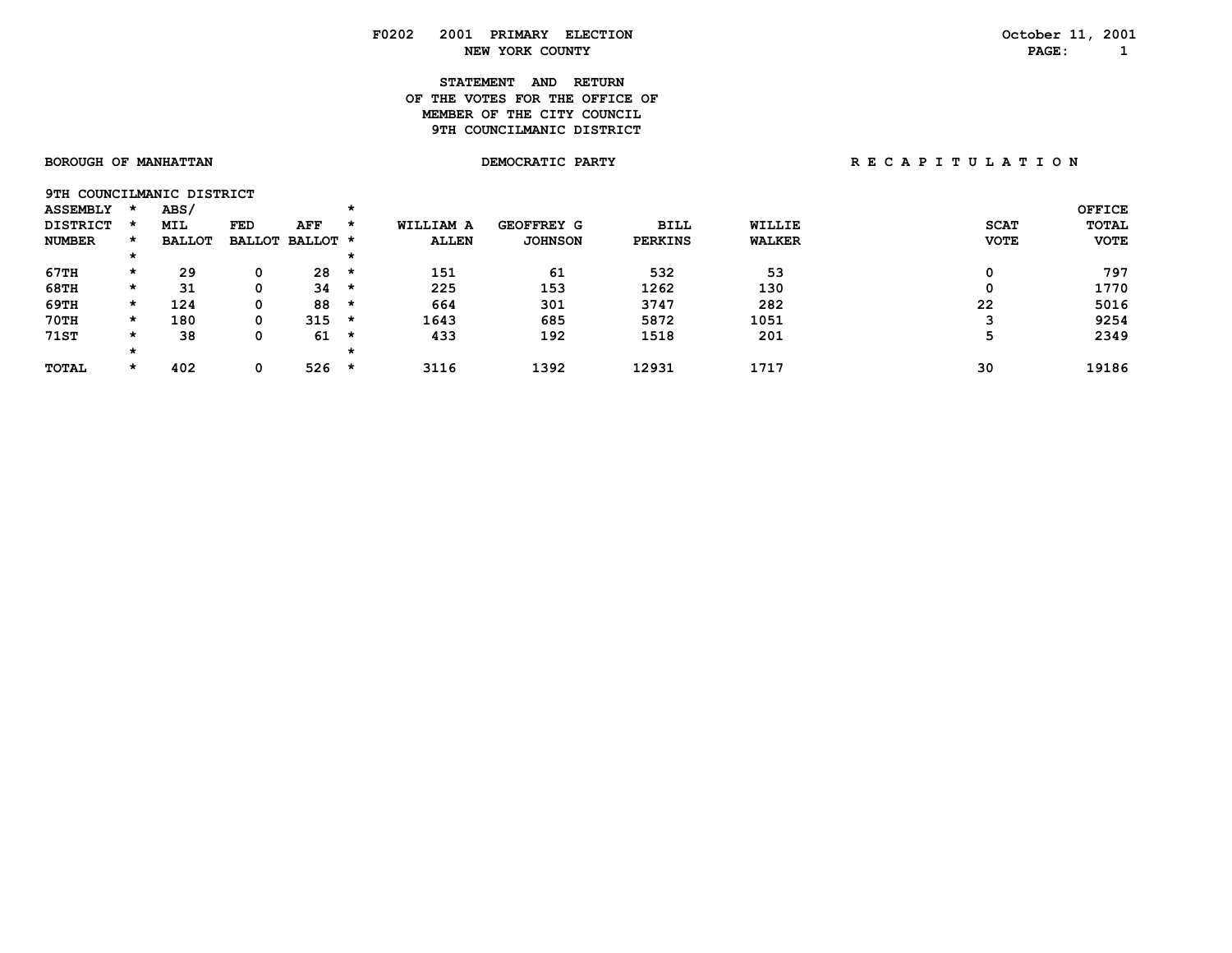# **STATEMENT AND RETURN OF THE VOTES FOR THE OFFICE OFMEMBER OF THE CITY COUNCIL 10TH COUNCILMANIC DISTRICT**

| <b>ASSEMBLY</b> | $\star$ | ABS/          |     |                 | $\star$ |                    |                |               |                       |                     |
|-----------------|---------|---------------|-----|-----------------|---------|--------------------|----------------|---------------|-----------------------|---------------------|
| <b>DISTRICT</b> | *       | <b>MIL</b>    | FED | AFF             | $\star$ | <b>FRANCESCA</b>   | <b>ROBERTO</b> | <b>MIGUEL</b> |                       | VICTOR TIRSO SANTIA |
| <b>NUMBER</b>   | *       | <b>BALLOT</b> |     | BALLOT BALLOT * |         | <b>CASTELLANOS</b> | LIZARDO        |               | MARTINEZ MORISETE-ROM | <b>PINA</b>         |
|                 | $\star$ |               |     |                 | $\star$ |                    |                |               |                       |                     |
| 71ST            | $\star$ | 18            | 0   | 95.             | *       | 131                | 773            | 714           | 471                   | 127                 |
| <b>72ND</b>     | *       | 62            | 0   | 309             | *       | 416                | 3000           | 3402          | 1796                  | 266                 |
|                 | $\star$ |               |     |                 | $\star$ |                    |                |               |                       |                     |
| <b>TOTAL</b>    | $\star$ | 80            |     | 404             | *       | 547                | 3773           | 4116          | 2267                  | 393                 |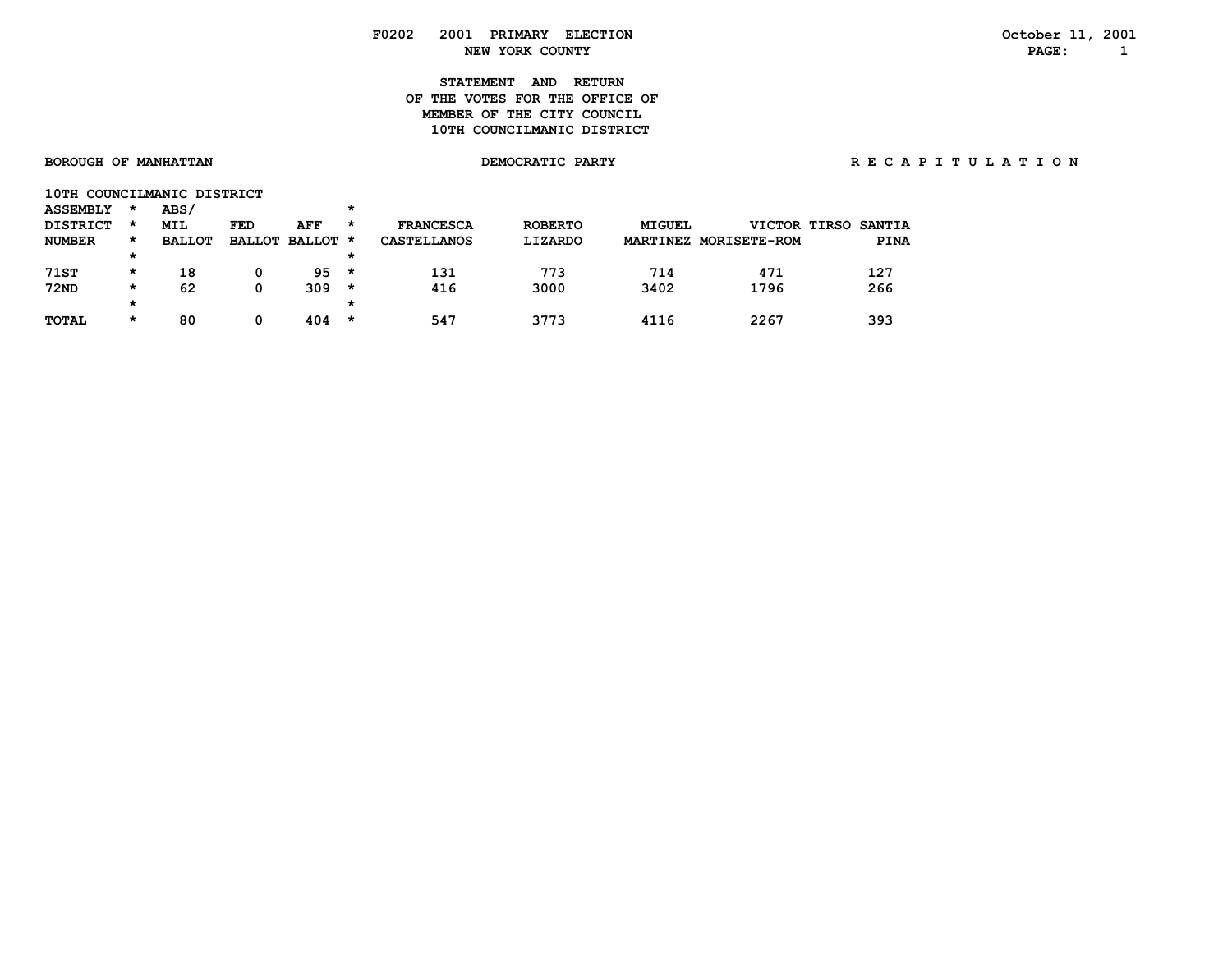# **STATEMENT AND RETURN OF THE VOTES FOR THE OFFICE OF MEMBER OF THE CITY COUNCIL10TH COUNCILMANIC DISTRICT**

|  |  | <b>BOROUGH OF MANHATTAN</b> |
|--|--|-----------------------------|
|--|--|-----------------------------|

**DEMOCRATIC PARTY** 

|  | 10TH COUNCILMANIC DISTRICT |  |
|--|----------------------------|--|
|--|----------------------------|--|

| <b>ASSEMBLY</b> | *        |            |                  |                    |             | OFFICE      |
|-----------------|----------|------------|------------------|--------------------|-------------|-------------|
| <b>DISTRICT</b> | *        | GIOVANNI A | YDANIS A         | <b>RUBEN DARIO</b> | <b>SCAT</b> | TOTAL       |
| <b>NUMBER</b>   | $^\star$ | PUELLO     | <b>RODRIGUEZ</b> | <b>VARGAS</b>      | <b>VOTE</b> | <b>VOTE</b> |
|                 | $^\star$ |            |                  |                    |             |             |
| <b>71ST</b>     | $^\star$ | 80         | 825              | 98                 | 7           | 3226        |
| <b>72ND</b>     | $^\star$ | 310        | 2285             | 175                | 6           | 11656       |
|                 | $^\star$ |            |                  |                    |             |             |
| <b>TOTAL</b>    | $^\star$ | 390        | 3110             | 273                | 13          | 14882       |
|                 |          |            |                  |                    |             |             |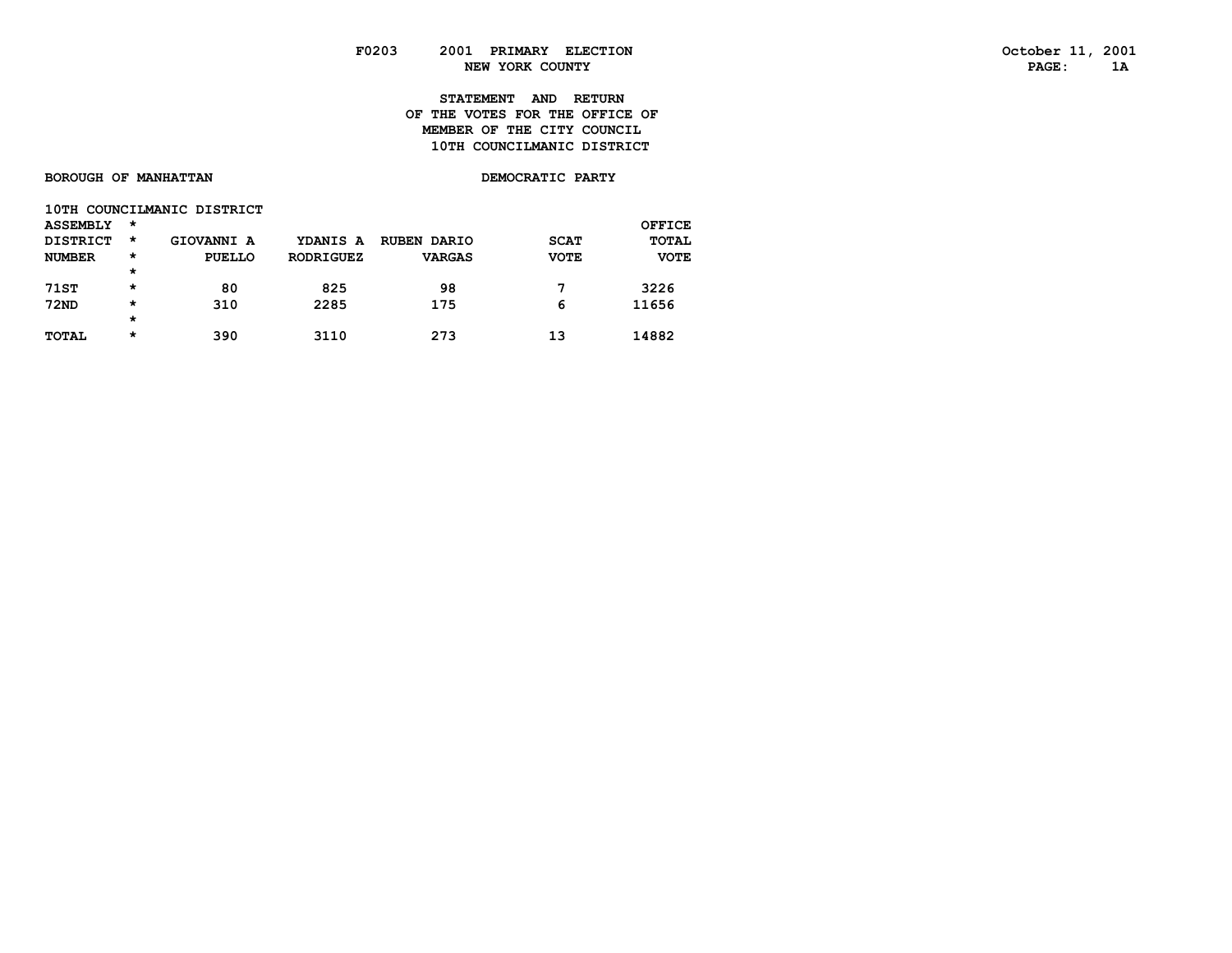**STATEMENT AND RETURN OF THE VOTES FOR THE OFFICE OFMEMBER OF THE CITY COUNCIL 22ND COUNCILMANIC DISTRICT** 

| 22ND            |         | COUNCILMANIC DISTRICT |     |                 |              |                  |                |             |             |               |
|-----------------|---------|-----------------------|-----|-----------------|--------------|------------------|----------------|-------------|-------------|---------------|
| <b>ASSEMBLY</b> | *       | <b>ABS/</b>           |     |                 | *            |                  |                |             |             | <b>OFFICE</b> |
| <b>DISTRICT</b> | $\star$ | <b>MIL</b>            | FED | AFF             | *            | <b>JOHN</b><br>J | PETER F        | <b>MIKE</b> | <b>SCAT</b> | <b>TOTAL</b>  |
| <b>NUMBER</b>   | $\star$ | <b>BALLOT</b>         |     | BALLOT BALLOT * |              | <b>CIAFONE</b>   | <b>VALLONE</b> | ZAPITI      | <b>VOTE</b> | <b>VOTE</b>   |
|                 | $\star$ |                       |     |                 | *            |                  |                |             |             |               |
| <b>68TH</b>     | $\star$ |                       |     |                 | *            |                  |                |             |             | 11            |
|                 | *       |                       |     |                 | *            |                  |                |             |             |               |
| <b>TOTAL</b>    | $\star$ |                       |     |                 | $\pmb{\ast}$ |                  |                |             |             | 11            |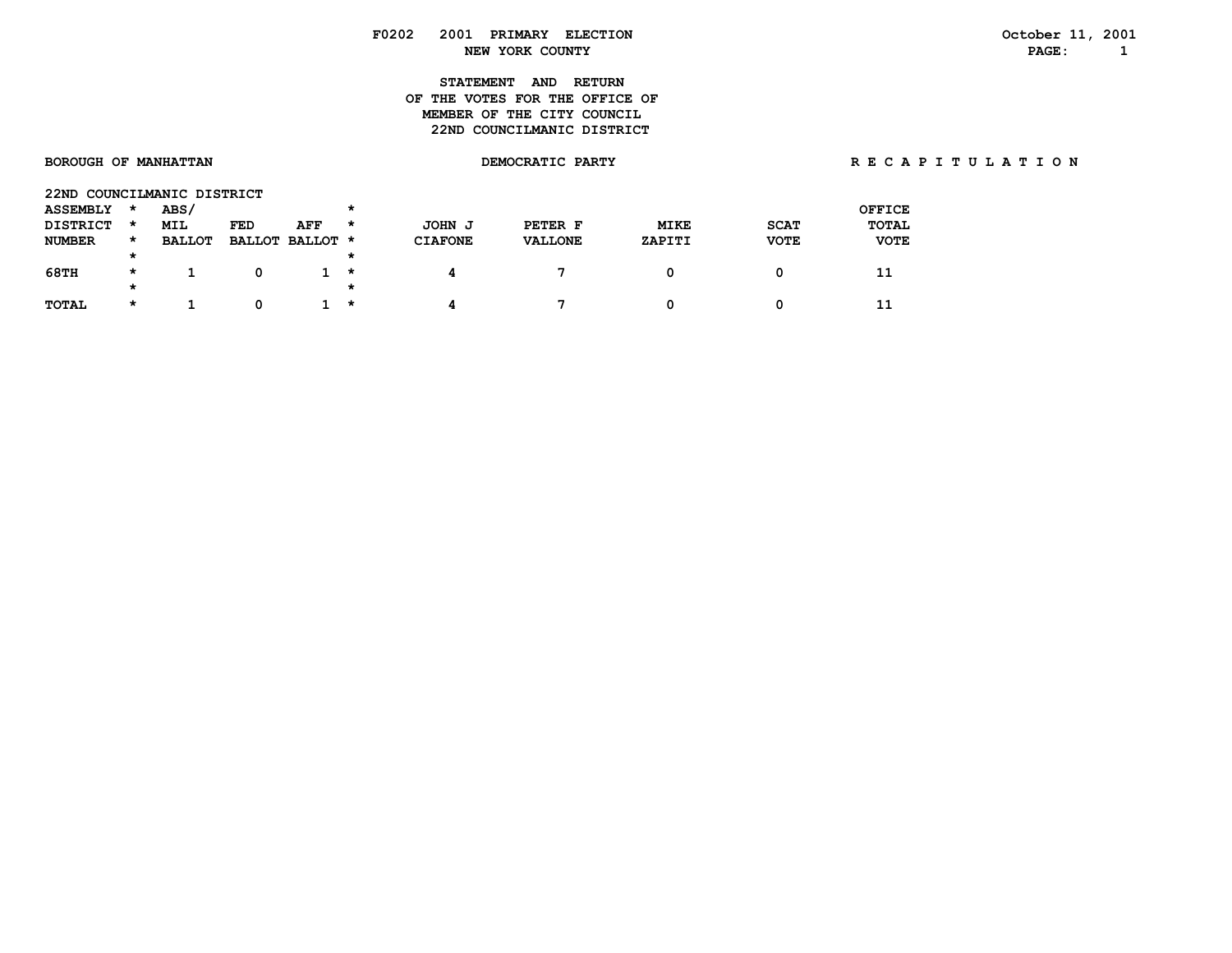# **STATEMENT AND RETURN OF THE VOTES FOR THE OFFICE OFMEMBER OF THE CITY COUNCIL 8TH COUNCILMANIC DISTRICT**

| 8TH COUNCILMANIC DISTRICT |   |               |     |                 |   |         |             |             |               |
|---------------------------|---|---------------|-----|-----------------|---|---------|-------------|-------------|---------------|
| <b>ASSEMBLY</b>           | * | ABS/          |     |                 | * |         |             |             | <b>OFFICE</b> |
| <b>DISTRICT</b>           | * | <b>MIL</b>    | FED | AFF             | * | FELIPE  | PHILIP      | <b>SCAT</b> | <b>TOTAL</b>  |
| <b>NUMBER</b>             | * | <b>BALLOT</b> |     | BALLOT BALLOT * |   | LUCIANO | <b>REED</b> | <b>VOTE</b> | <b>VOTE</b>   |
|                           | * |               |     |                 | * |         |             |             |               |
| 74TH                      | * | 6             | 0   | 32              | * | 868     | 439         | 0           | 1307          |
|                           | * |               |     |                 | * |         |             |             |               |
| <b>TOTAL</b>              | * | 6             | 0   | 32              | * | 868     | 439         | 0           | 1307          |
|                           |   |               |     |                 |   |         |             |             |               |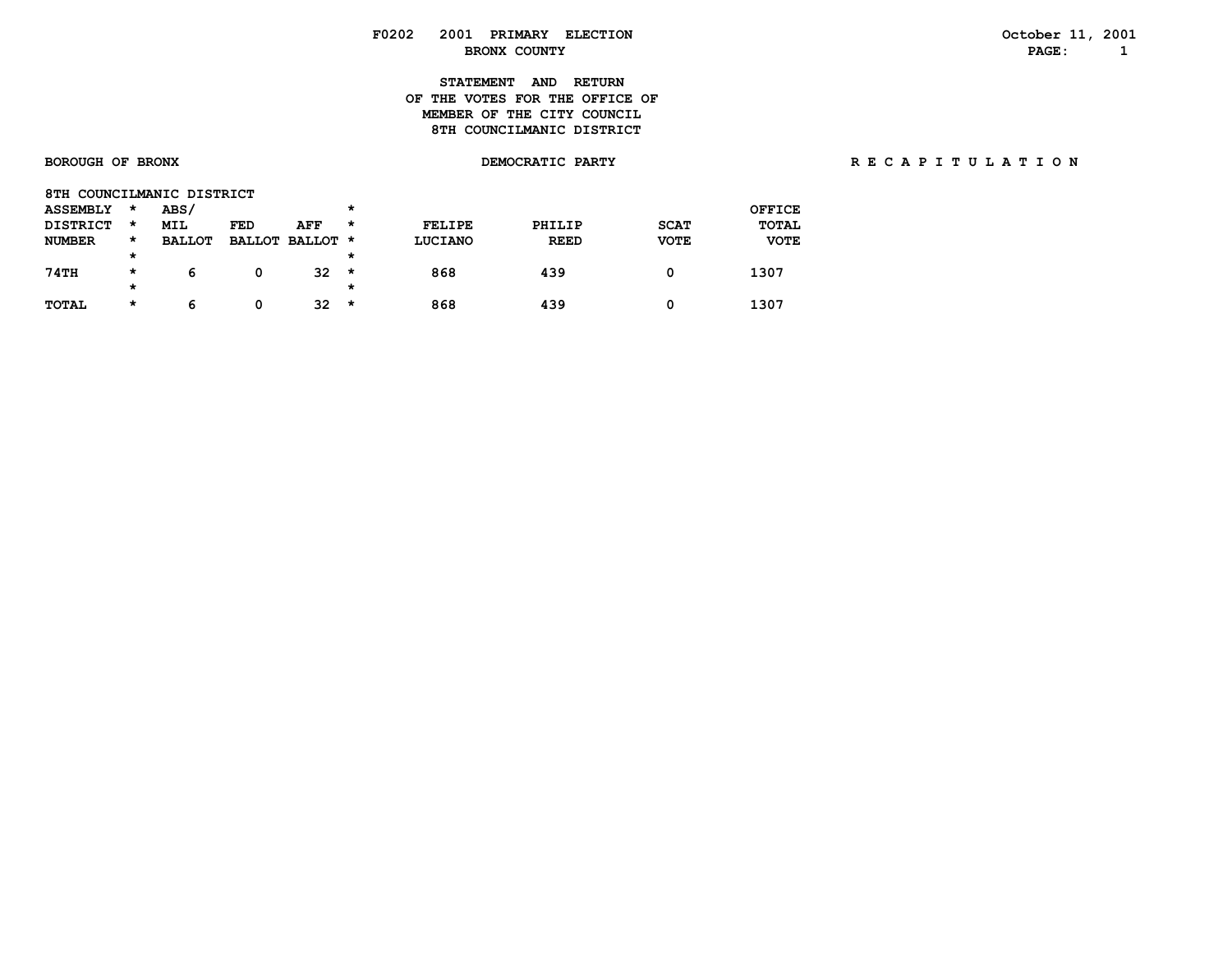# **STATEMENT AND RETURN OF THE VOTES FOR THE OFFICE OFMEMBER OF THE CITY COUNCIL 11TH COUNCILMANIC DISTRICT**

| 11TH COUNCILMANIC DISTRICT |         |               |     |                 |         |                   |                 |                |               |             |               |
|----------------------------|---------|---------------|-----|-----------------|---------|-------------------|-----------------|----------------|---------------|-------------|---------------|
| <b>ASSEMBLY</b>            |         | ABS/          |     |                 | $\star$ |                   |                 |                |               |             | <b>OFFICE</b> |
| <b>DISTRICT</b>            |         | <b>MIL</b>    | FED | AFF             | ×       | <b>TERRY ANNE</b> | <b>G OLIVER</b> | LAURA          | <b>MARK H</b> | <b>SCAT</b> | <b>TOTAL</b>  |
| <b>NUMBER</b>              | *       | <b>BALLOT</b> |     | BALLOT BALLOT * |         | <b>BASTONE</b>    | KOPPELL         | <b>SPALTER</b> | <b>VOGEL</b>  | <b>VOTE</b> | <b>VOTE</b>   |
|                            |         |               |     |                 | *       |                   |                 |                |               |             |               |
| 76TH                       | *       |               |     |                 | $\star$ | 14                | 11              | 11             | h             |             | 42            |
| <b>78TH</b>                | *       | <u>ົ</u>      |     | $\overline{2}$  | $\star$ | 17                | 28              | 29             | n             |             | 80            |
| 79TH                       | $\star$ | Ω             | 0   | 0               | $\star$ | 10                | 8               | 10             |               |             | 30            |
| <b>80TH</b>                | $\star$ | 103           |     | 59              | $\star$ | 607               | 1630            | 825            | 304           |             | 3368          |
| <b>81ST</b>                | $\star$ | 535           | 0   | 254             | $\star$ | 1309              | 8460            | 2795           | 724           |             | 13290         |
| 83RD                       | *       |               | 0   | 9               | *       | 30                | 54              | 46             | 13            |             | 143           |
|                            |         |               |     |                 |         |                   |                 |                |               |             |               |
| <b>TOTAL</b>               | *       | 648           | 0   | 325             | $\star$ | 1987              | 10191           | 3716           | 1055          |             | 16953         |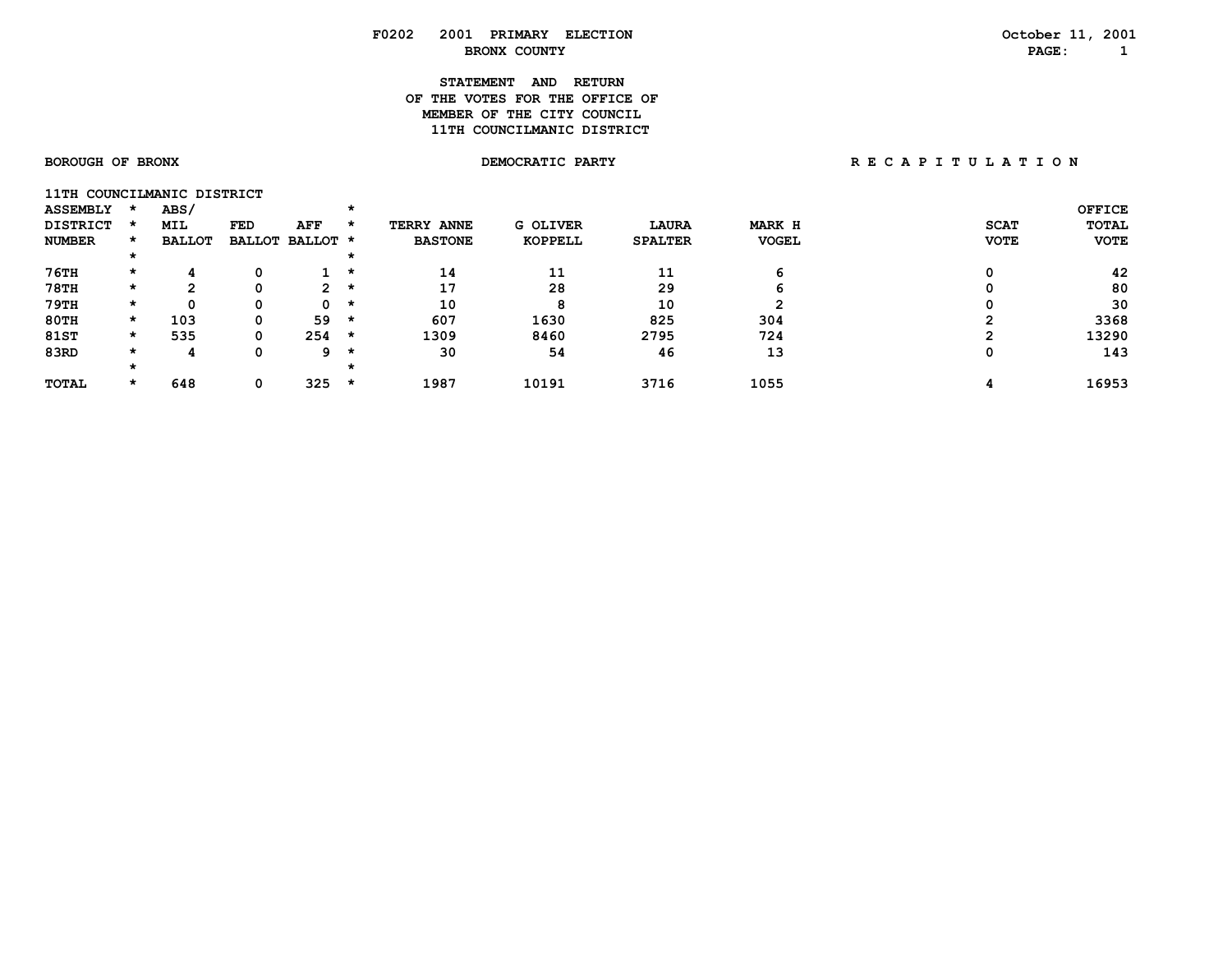# **STATEMENT AND RETURN OF THE VOTES FOR THE OFFICE OFMEMBER OF THE CITY COUNCIL 12TH COUNCILMANIC DISTRICT**

| 12TH            |         | COUNCILMANIC DISTRICT |               |            |         |                 |                 |              |             |              |
|-----------------|---------|-----------------------|---------------|------------|---------|-----------------|-----------------|--------------|-------------|--------------|
| <b>ASSEMBLY</b> | $\star$ | ABS/                  |               |            | $\star$ |                 |                 |              |             | OFFICE       |
| <b>DISTRICT</b> | $\star$ | <b>MIL</b>            | FED           | <b>AFF</b> | *       | SHIRLEY J       | <b>LARRY B</b>  | <b>ROGER</b> | <b>SCAT</b> | <b>TOTAL</b> |
| <b>NUMBER</b>   | $\star$ | <b>BALLOT</b>         | <b>BALLOT</b> | BALLOT *   |         | <b>SAUNDERS</b> | <b>SEABROOK</b> | TOPPIN       | <b>VOTE</b> | <b>VOTE</b>  |
|                 | $\star$ |                       |               |            | $\star$ |                 |                 |              |             |              |
| $80$ TH         | $\star$ | 3                     | 0             | 10         | $\star$ | 211             | 218             | 17           |             | 447          |
| <b>81ST</b>     | $\star$ | 0                     | 0             | 4          | $\star$ | 26              | 62              | 4            | 0           | 92           |
| <b>82ND</b>     | $\star$ | 105                   | 0             | 92         | $\star$ | 4440            | 2154            | 398          | 0           | 6992         |
| 83RD            | $\star$ | 201                   | 0             | 159        | $\star$ | 3957            | 6302            | 312          | 0           | 10571        |
|                 | $\star$ |                       |               |            | $\star$ |                 |                 |              |             |              |
| <b>TOTAL</b>    | $\star$ | 309                   | 0             | 265        | $\star$ | 8634            | 8736            | 731          |             | 18102        |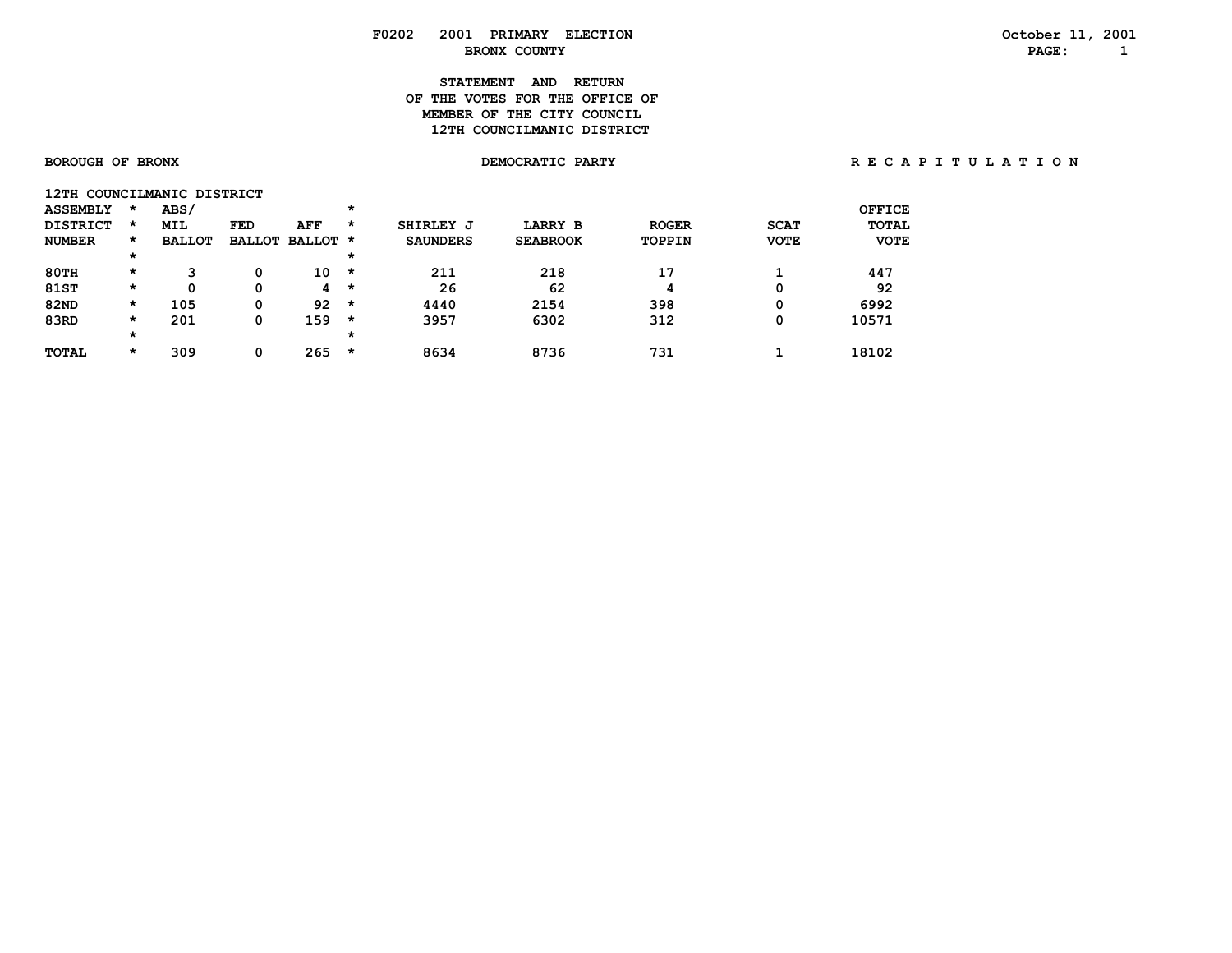# **STATEMENT AND RETURN OF THE VOTES FOR THE OFFICE OFMEMBER OF THE CITY COUNCIL**

# **13TH COUNCILMANIC DISTRICT**

| 13TH COUNCILMANIC DISTRICT |         |               |            |                 |         |                   |                   |             |              |
|----------------------------|---------|---------------|------------|-----------------|---------|-------------------|-------------------|-------------|--------------|
| <b>ASSEMBLY</b>            | $\star$ | ABS/          |            |                 | $\star$ |                   |                   |             | OFFICE       |
| <b>DISTRICT</b>            | $\star$ | <b>MIL</b>    | <b>FED</b> | AFF             | *       | <b>MADELINE</b>   | <b>EGIDIO</b>     | <b>SCAT</b> | <b>TOTAL</b> |
| <b>NUMBER</b>              | *       | <b>BALLOT</b> |            | BALLOT BALLOT * |         | <b>PROVENZANO</b> | <b>SEMENTILLI</b> | <b>VOTE</b> | <b>VOTE</b>  |
|                            | *       |               |            |                 | $\star$ |                   |                   |             |              |
| 80TH                       | *       | 158           | 0          | 90              | $\star$ | 2883              | 1162              | 0           | 4045         |
| <b>82ND</b>                | *       | 82            | 0          | 92              | $\star$ | 2994              | 1208              | 5           | 4207         |
| 83RD                       | *       | 25            | 0          | 18              | $\star$ | 357               | 125               | 0           | 482          |
|                            | *       |               |            |                 | $\star$ |                   |                   |             |              |
| <b>TOTAL</b>               | *       | 265           | 0          | 200             | $\star$ | 6234              | 2495              | 5           | 8734         |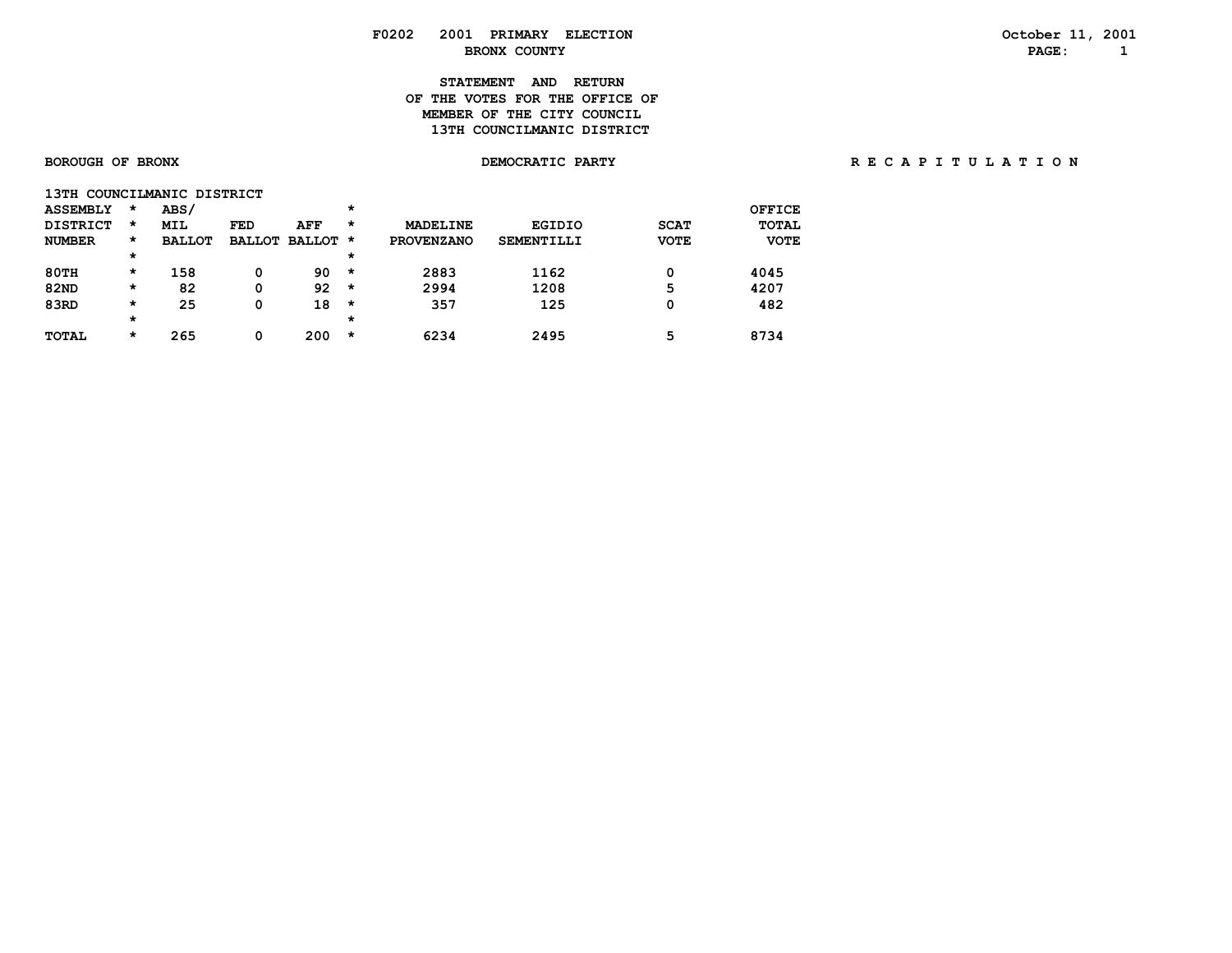# **STATEMENT AND RETURN OF THE VOTES FOR THE OFFICE OFMEMBER OF THE CITY COUNCIL 14TH COUNCILMANIC DISTRICT**

**14TH COUNCILMANIC DISTRICT** 

| <b>ASSEMBLY</b> |         | ABS/          |            |                 |         |                |              |               |                   |                |             | <b>OFFICE</b> |
|-----------------|---------|---------------|------------|-----------------|---------|----------------|--------------|---------------|-------------------|----------------|-------------|---------------|
| <b>DISTRICT</b> |         | <b>MIL</b>    | <b>FED</b> | AFF             | $\star$ | <b>AGUSTIN</b> | <b>MARIA</b> | <b>ISRAEL</b> | <b>SERGIO</b>     | <b>CHARLES</b> | <b>SCAT</b> | <b>TOTAL</b>  |
| <b>NUMBER</b>   |         | <b>BALLOT</b> |            | BALLOT BALLOT * |         | <b>ALAMO</b>   | <b>BAEZ</b>  | <b>RUIZ</b>   | <b>VILLAVERDE</b> | WILLIAMS       | <b>VOTE</b> | <b>VOTE</b>   |
|                 |         |               |            |                 |         |                |              |               |                   |                |             |               |
| 74TH            | *       | 15            | 0          | 11              | *       | 84             | 293          | 187           | 28                | 102            |             | 700           |
| 77TH            | $\star$ | 43            |            | 94              | $\star$ | 228            | 999          | 684           | 202               | 465            | ົ           | 2580          |
| <b>78TH</b>     | *       | 109           | 0          | 240             | $\star$ | 305            | 2787         | 1910          | 669               | 1147           |             | 6819          |
| <b>79TH</b>     | $\star$ | 0             | Ω          | -2              | $\star$ |                | 16           |               |                   | 11             | 0           | 38            |
| <b>81ST</b>     | *       | 24            | 0          | 42              | $\star$ | 42             | 365          | 348           | 320               | 229            |             | 1305          |
|                 |         |               |            |                 |         |                |              |               |                   |                |             |               |
| <b>TOTAL</b>    | $\star$ | 191           | 0          | 390             | *       | 660            | 4460         | 3138          | 1220              | 1954           | 10          | 11442         |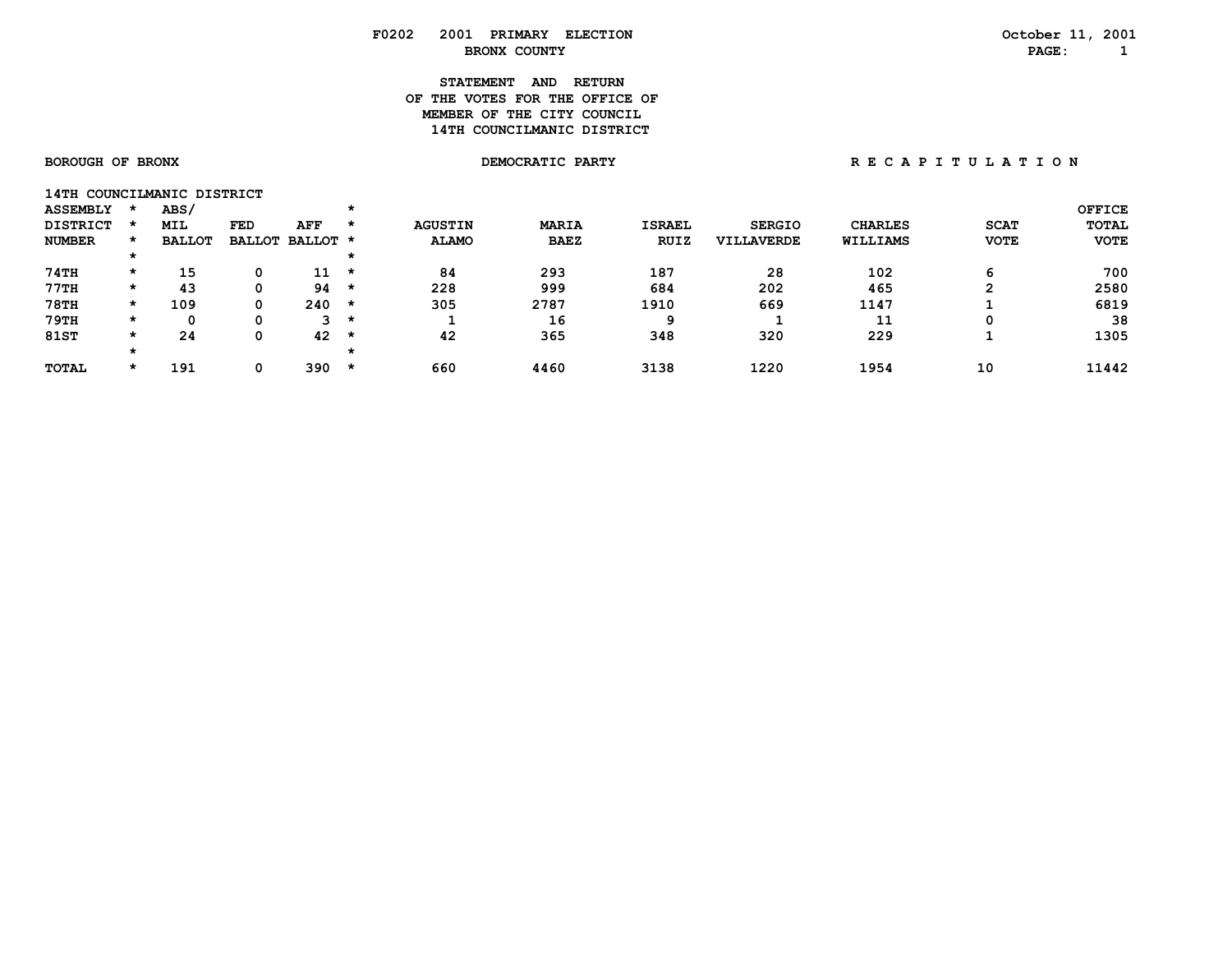# **STATEMENT AND RETURN OF THE VOTES FOR THE OFFICE OFMEMBER OF THE CITY COUNCIL 15TH COUNCILMANIC DISTRICT**

| 15TH COUNCILMANIC DISTRICT |         |               |               |               |         |              |               |             |              |
|----------------------------|---------|---------------|---------------|---------------|---------|--------------|---------------|-------------|--------------|
| <b>ASSEMBLY</b>            | $\star$ | ABS/          |               |               | $\star$ |              |               |             | OFFICE       |
| <b>DISTRICT</b>            | $\star$ | <b>MIL</b>    | <b>FED</b>    | <b>AFF</b>    | $\star$ | EDWIN O      | <b>JOEL</b>   | <b>SCAT</b> | <b>TOTAL</b> |
| <b>NUMBER</b>              | *       | <b>BALLOT</b> | <b>BALLOT</b> | <b>BALLOT</b> | $\star$ | <b>ORTIZ</b> | <b>RIVERA</b> | <b>VOTE</b> | <b>VOTE</b>  |
|                            | *       |               |               |               | $\star$ |              |               |             |              |
| <b>75TH</b>                | $\star$ |               | 0             |               | $\star$ | 54           | 87            | 0           | 141          |
| $76$ TH                    | *       | 54            | 0             | 98            | $\star$ | 1095         | 2854          | ٠           | 3950         |
| <b>78TH</b>                | $\star$ | 33            | 0             | 57            | $\star$ | 761          | 1410          | 0           | 2171         |
| 79TH                       | $\star$ | 70            | 0             | 171           | $\star$ | 1824         | 3547          | 0           | 5371         |
| 80TH                       | *       | 3             | 0             | 5             | $\star$ | 36           | 93            | 0           | 129          |
|                            | $\star$ |               |               |               | $\star$ |              |               |             |              |
| <b>TOTAL</b>               | *       | 161           | 0             | 332           | $\star$ | 3770         | 7991          |             | 11762        |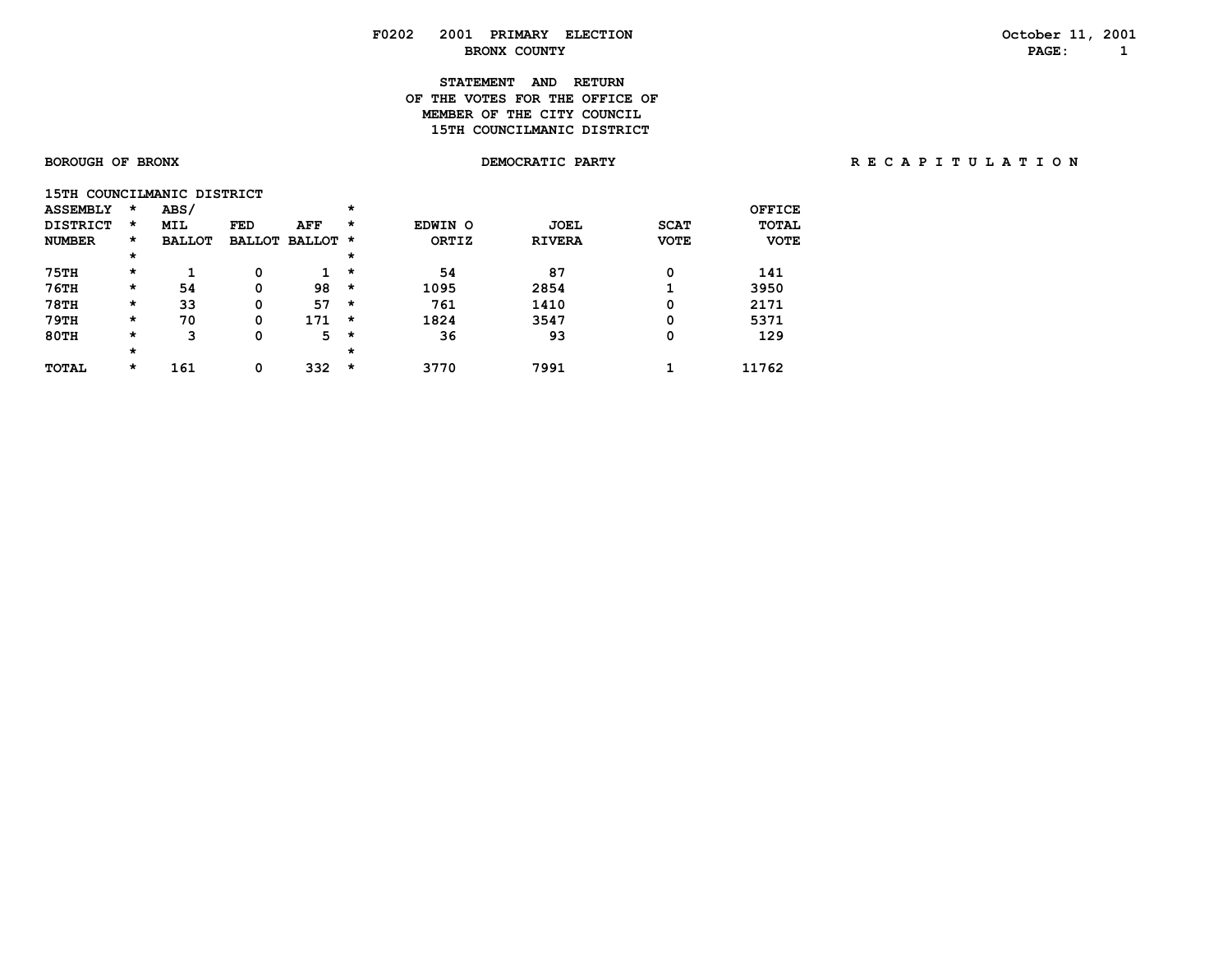# **F0202 2001 PRIMARY ELECTION October 11, 2001**

# **STATEMENT AND RETURN OF THE VOTES FOR THE OFFICE OFMEMBER OF THE CITY COUNCIL 16TH COUNCILMANIC DISTRICT**

 **BOROUGH OF BRONX DEMOCRATIC PARTY R E C A P I T U L A T I O N**

| 16TH COUNCILMANIC DISTRICT |         |               |     |                 |         |                 |                |               |             |             |
|----------------------------|---------|---------------|-----|-----------------|---------|-----------------|----------------|---------------|-------------|-------------|
| <b>ASSEMBLY</b>            | $\star$ | ABS/          |     |                 | $\star$ |                 |                |               |             | OFFICE      |
| <b>DISTRICT</b>            | $\star$ | <b>MIL</b>    | FED | AFF             | $\star$ | <b>MICHAEL</b>  | <b>ANTHONY</b> | HELEN D       | <b>SCAT</b> | TOTAL       |
| <b>NUMBER</b>              | $\star$ | <b>BALLOT</b> |     | BALLOT BALLOT * |         | <b>BENJAMIN</b> | <b>CURRY</b>   | <b>FOSTER</b> | <b>VOTE</b> | <b>VOTE</b> |
|                            | $\star$ |               |     |                 | $\star$ |                 |                |               |             |             |
| 74TH                       | $\star$ | 12            | 0   | 24              | $\star$ | 171             | 198            | 341           | 0           | 710         |
| 77TH                       | $\star$ | 145           | 0   | 190             | *       | 2479            | 1521           | 3803          | 0           | 7803        |
| <b>78TH</b>                | $\star$ | 0             | 0   |                 | *       | 3               |                | 14            | 0           | 18          |
| 79TH                       | $\star$ | 82            | 0   | 134             | *       | 1573            | 703            | 2758          | 0           | 5034        |
|                            | $\star$ |               |     |                 | $\star$ |                 |                |               |             |             |
| <b>TOTAL</b>               | $\star$ | 239           | 0   | 349             | *       | 4226            | 2423           | 6916          | 0           | 13565       |

 **BRONX COUNTY PAGE: 1**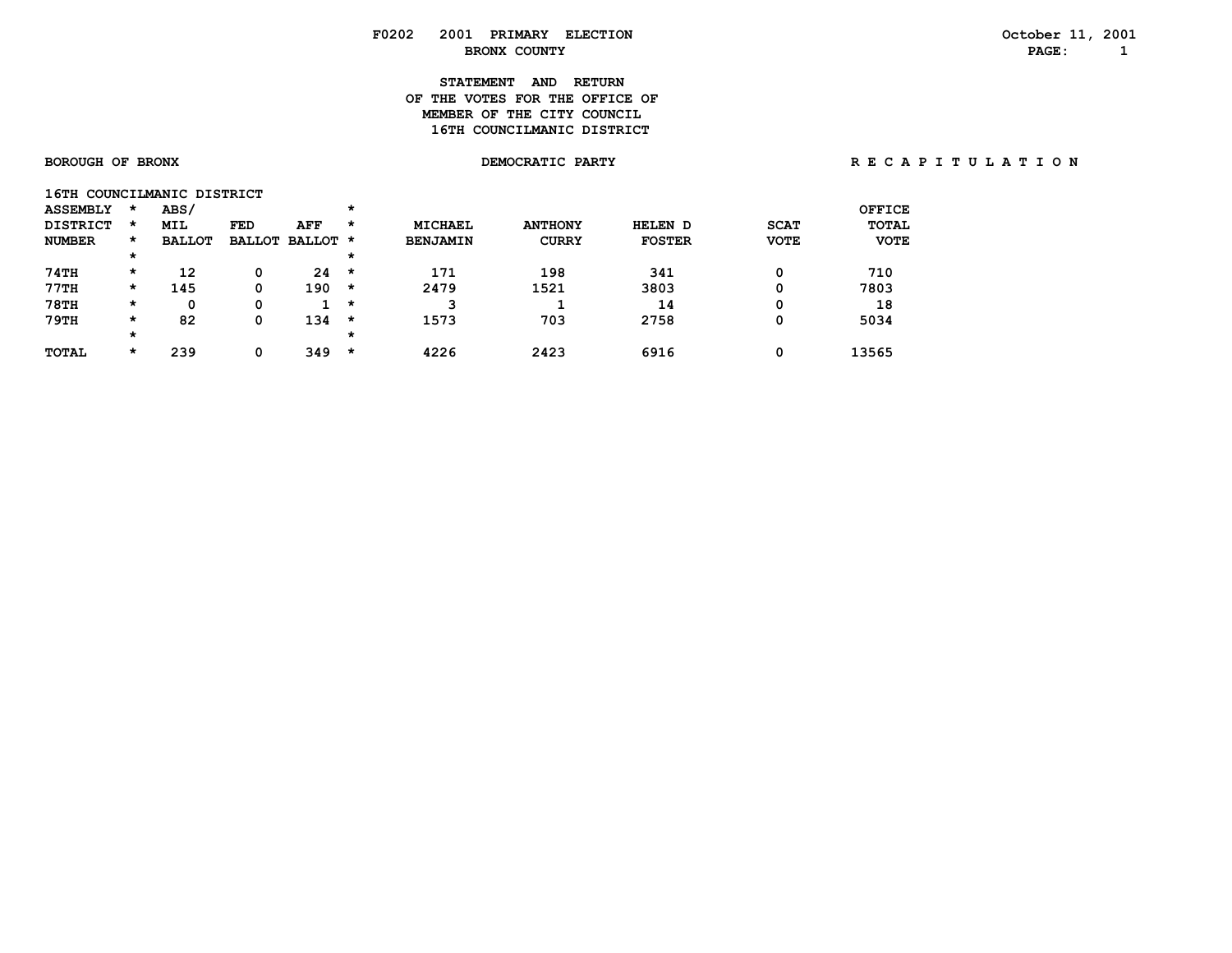# **STATEMENT AND RETURN OF THE VOTES FOR THE OFFICE OFMEMBER OF THE CITY COUNCIL 17TH COUNCILMANIC DISTRICT**

| 17TH COUNCILMANIC DISTRICT |         |               |               |               |          |               |                |             |               |
|----------------------------|---------|---------------|---------------|---------------|----------|---------------|----------------|-------------|---------------|
| <b>ASSEMBLY</b>            | $\star$ | ABS/          |               |               | $\star$  |               |                |             | <b>OFFICE</b> |
| <b>DISTRICT</b>            | $\star$ | <b>MIL</b>    | <b>FED</b>    | <b>AFF</b>    | $\star$  | PEDRO G       | <b>JOSE</b>    | <b>SCAT</b> | <b>TOTAL</b>  |
| <b>NUMBER</b>              | *       | <b>BALLOT</b> | <b>BALLOT</b> | <b>BALLOT</b> | $\star$  | <b>ESPADA</b> | <b>SERRANO</b> | <b>VOTE</b> | <b>VOTE</b>   |
|                            | *       |               |               |               | $\star$  |               |                |             |               |
| 74TH                       | *       | 94            | 0             | 224           | $\star$  | 3373          | 5917           |             | 9291          |
| <b>75TH</b>                | *       | 61            | 0             | 117           | *        | 2025          | 2460           | 2           | 4487          |
| <b>76TH</b>                | *       | ٠             | 0             |               | $^\star$ | 51            | 72             | 2           | 125           |
| 77TH                       | *       |               | 0             | 3             | $\star$  | 88            | 166            | 0           | 254           |
| 79TH                       | *       | 12            | 0             | 29            | $^\star$ | 440           | 652            | 0           | 1092          |
|                            | *       |               |               |               | $\star$  |               |                |             |               |
| <b>TOTAL</b>               | $\star$ | 169           | 0             | 374           | *        | 5977          | 9267           | 5           | 15249         |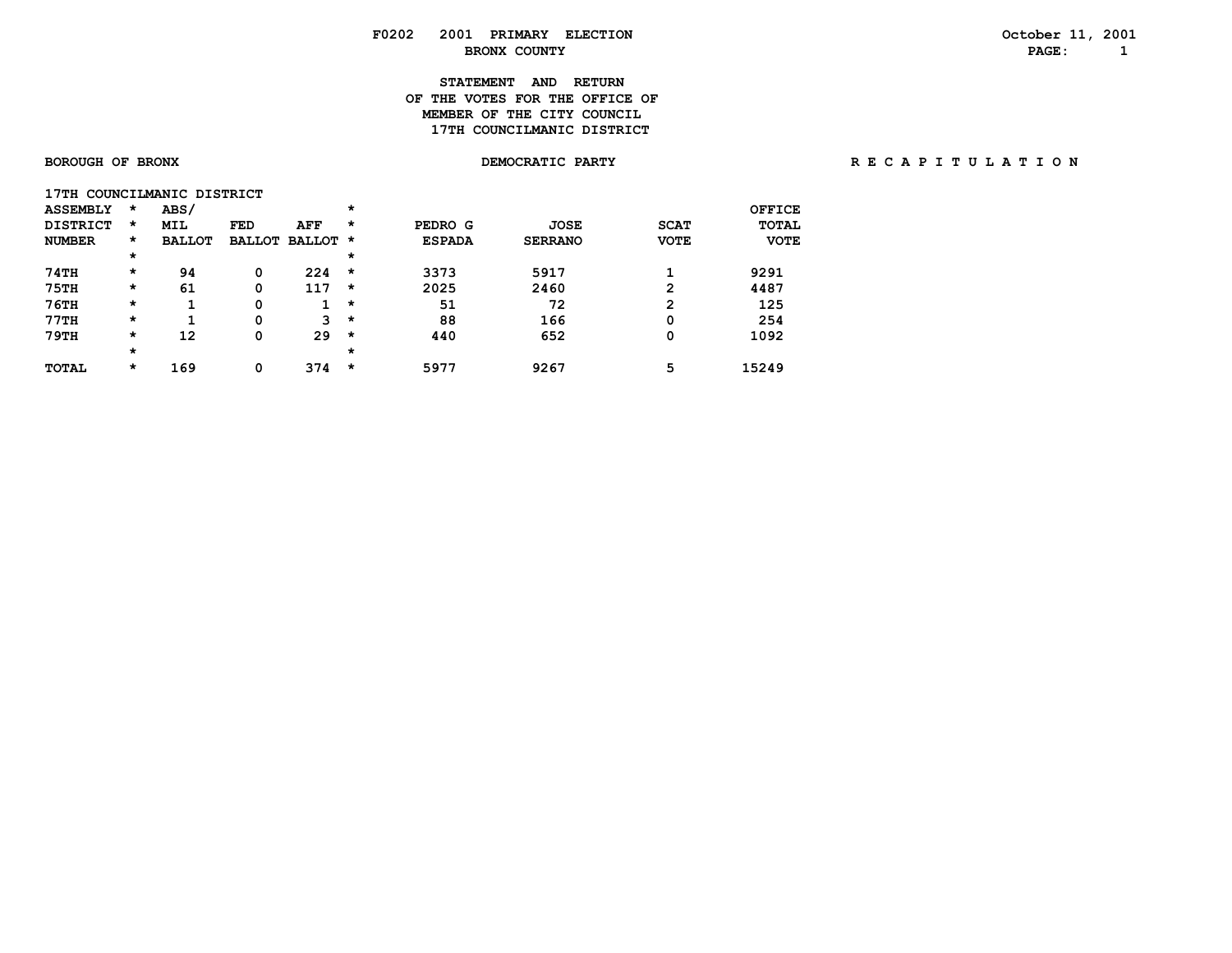# **STATEMENT AND RETURN OF THE VOTES FOR THE OFFICE OFMEMBER OF THE CITY COUNCIL** 18TH COUNCILMANIC DISTRICT

| 18TH            |         | COUNCILMANIC DISTRICT |            |                      |   |              |                |                  |             |               |
|-----------------|---------|-----------------------|------------|----------------------|---|--------------|----------------|------------------|-------------|---------------|
| <b>ASSEMBLY</b> | *       | ABS/                  |            |                      | * |              |                |                  |             | <b>OFFICE</b> |
| <b>DISTRICT</b> | $\star$ | <b>MIL</b>            | <b>FED</b> | AFF                  | * | <b>RUBEN</b> | <b>ARMANDO</b> | <b>ELIZABETH</b> | <b>SCAT</b> | <b>TOTAL</b>  |
| <b>NUMBER</b>   | $\star$ | <b>BALLOT</b>         |            | <b>BALLOT BALLOT</b> | * | <b>DIAZ</b>  | <b>MONTANO</b> | <b>RODRIGUEZ</b> | <b>VOTE</b> | <b>VOTE</b>   |
|                 | $\star$ |                       |            |                      | * |              |                |                  |             |               |
| <b>75TH</b>     | $\star$ | 54                    | 0          | 205                  | * | 4474         | 963            | 826              | ¬           | 6270          |
| 76TH            | $\star$ | 75                    | 0          | 170                  | * | 4496         | 1620           | 1794             | 91          | 8001          |
| 79TH            | $\star$ | 4                     | Ω          | 5                    | * | 108          | 17             | 49               | 0           | 174           |
| 80TH            | $\star$ | 2                     | 0          | 5                    | * | 82           | 22             | 41               | 0           | 145           |
| <b>82ND</b>     | $\star$ | 13                    | 0          | 30                   | * | 448          | 271            | 149              |             | 869           |
|                 | $\star$ |                       |            |                      | * |              |                |                  |             |               |
| <b>TOTAL</b>    | *       | 148                   | 0          | 415                  | * | 9608         | 2893           | 2859             | 99          | 15459         |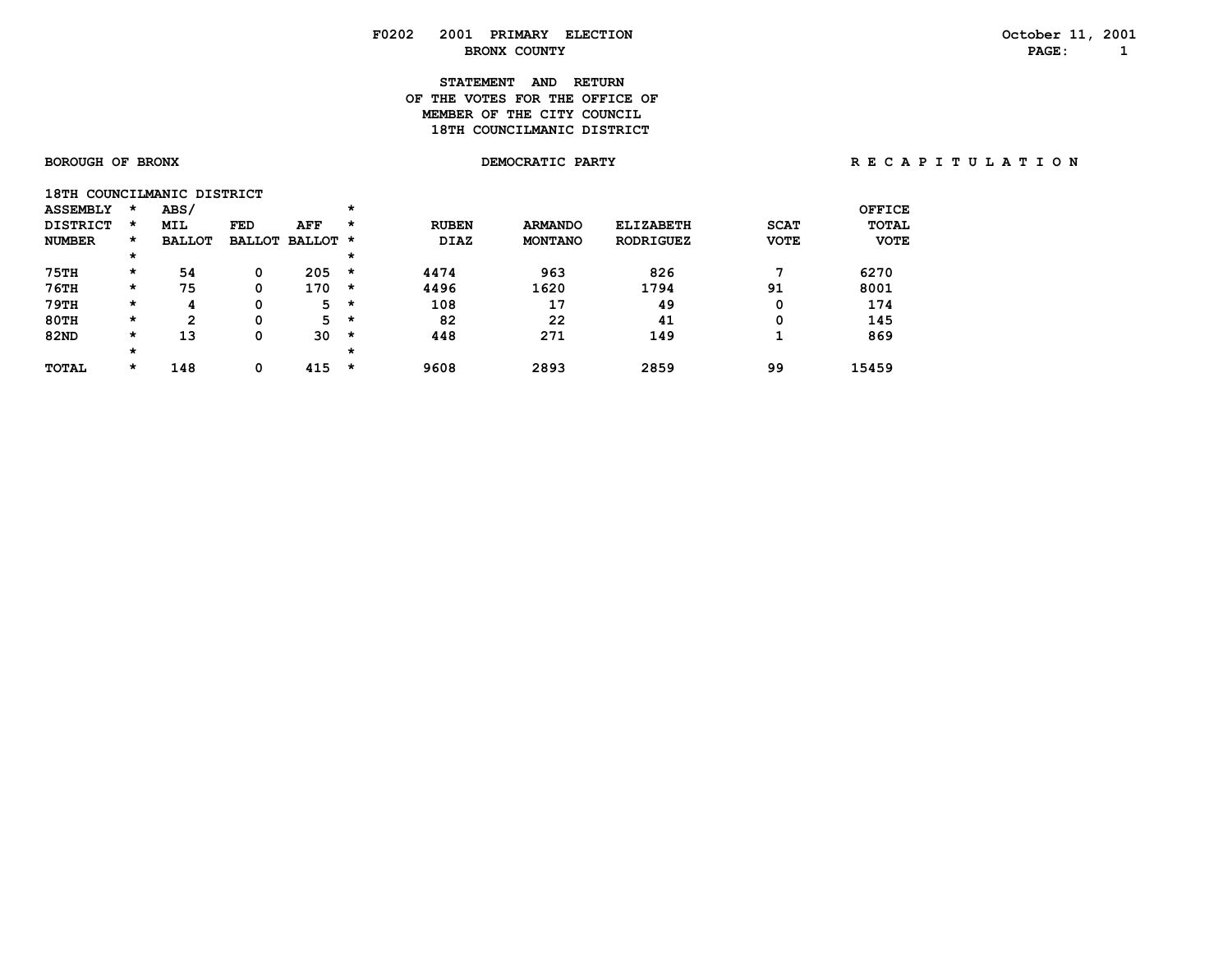# **STATEMENT AND RETURN OF THE VOTES FOR THE OFFICE OF JUDGE OF THE CIVIL COURT** 2ND DISTRICT, BRONX COUNTY

| CIVIL<br>2ND.   |          | <b>DISTRICT</b><br><b>COURT</b> |               |               |         |                |                  |             |              |
|-----------------|----------|---------------------------------|---------------|---------------|---------|----------------|------------------|-------------|--------------|
| <b>ASSEMBLY</b> | $\star$  | ABS/                            |               |               | $\star$ |                |                  |             | OFFICE       |
| <b>DISTRICT</b> | $\star$  | <b>MIL</b>                      | <b>FED</b>    | AFF           | $\star$ | <b>CARLOS</b>  | <b>LARRY</b>     | <b>SCAT</b> | <b>TOTAL</b> |
| <b>NUMBER</b>   | *        | <b>BALLOT</b>                   | <b>BALLOT</b> | <b>BALLOT</b> | *       | <b>JENKINS</b> | <b>SCHACHNER</b> | <b>VOTE</b> | <b>VOTE</b>  |
|                 | $^\star$ |                                 |               |               | $\star$ |                |                  |             |              |
| 74TH            | $\star$  | 119                             | 0             | 227           | $\star$ | 5481           | 2486             | 0           | 7967         |
| $76$ TH         | $\star$  | 37                              | 0             | 61            | $\star$ | 1172           | 617              | 0           | 1789         |
| 77TH            | $\star$  | 189                             | 0             | 287           | $\star$ | 5994           | 2675             | 0           | 8669         |
| <b>78TH</b>     | $\star$  | 144                             | 0             | 300           | $\star$ | 4354           | 2806             | 0           | 7160         |
| 79TH            | $\star$  | 148                             | 0             | 274           | $\star$ | 5674           | 2223             | 0           | 7897         |
| $80$ TH         | *        | 86                              | 0             | 53            | $\star$ | 1047           | 1153             | 0           | 2200         |
| <b>81ST</b>     | *        | 552                             | 0             | 286           | $\star$ | 3237           | 8675             | 0           | 11912        |
|                 | $\star$  |                                 |               |               | $\star$ |                |                  |             |              |
| <b>TOTAL</b>    | *        | 1275                            | 0             | 1488          | $\star$ | 26959          | 20635            | 0           | 47594        |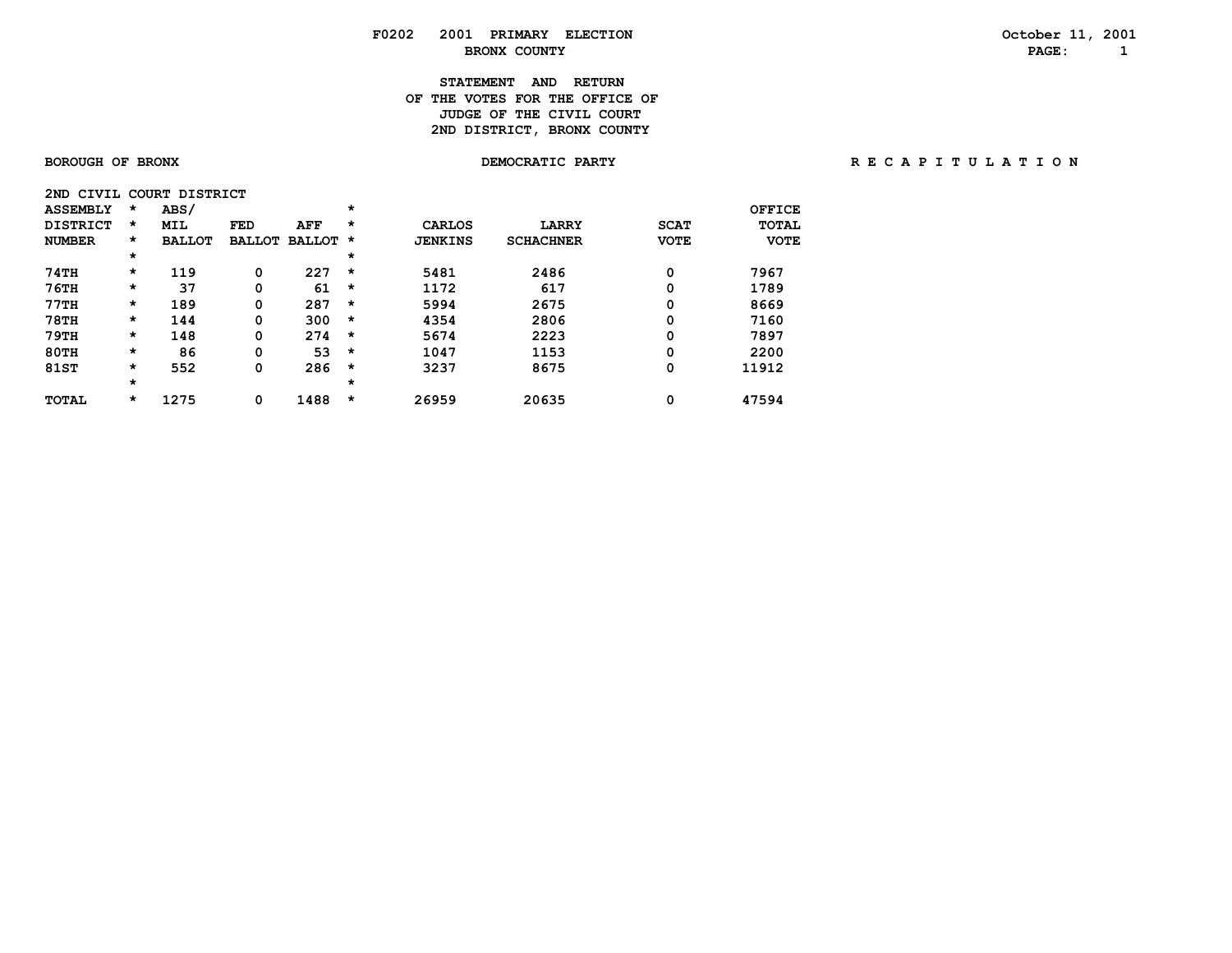# **STATEMENT AND RETURN OF THE VOTES FOR THE OFFICE OFMEMBER OF THE CITY COUNCIL 33RD COUNCILMANIC DISTRICT**

|  |  | <b>SOROUGH OF BROOKLYN</b> |
|--|--|----------------------------|
|--|--|----------------------------|

**33RD COUNCILMANIC DISTRICT** 

| <b>ASSEMBLY</b> |         | ABS/          |     |                 |         |          |                   |              |              |             | <b>OFFICE</b> |
|-----------------|---------|---------------|-----|-----------------|---------|----------|-------------------|--------------|--------------|-------------|---------------|
| <b>DISTRICT</b> |         | <b>MIL</b>    | FED | <b>AFF</b>      | $\star$ | STEVEN D | <b>KENNETH</b>    | <b>DAVID</b> | <b>DAVID</b> | <b>SCAT</b> | <b>TOTAL</b>  |
| <b>NUMBER</b>   |         | <b>BALLOT</b> |     | BALLOT BALLOT * |         |          | COHN DIAMONDSTONE | <b>REISS</b> | YASSKY       | <b>VOTE</b> | <b>VOTE</b>   |
|                 | *       |               |     |                 |         |          |                   |              |              |             |               |
| 44TH            | $\star$ | 42            |     | 26              | $\star$ | 210      | 406               | 367          | 1831         |             | 2814          |
| 50TH            | *       | 80            | 0   | 80              | $\star$ | 3345     | 505               | 491          | 947          |             | 5288          |
| 52ND            | *       | 158           | 0   | 64              | $\star$ | 951      | 1114              | 509          | 3181         |             | 5755          |
| 53RD            | $\star$ | 10            | 0   | 11              | $\star$ | 216      | 137               | 113          | 202          |             | 668           |
| 57TH            | *       | 22            | 0   | 39              | *       | 88       | 209               | 172          | 655          |             | 1124          |
|                 | *       |               |     |                 |         |          |                   |              |              |             |               |
| <b>TOTAL</b>    | *       | 312           |     | 220             | *       | 4810     | 2371              | 1652         | 6816         |             | 15649         |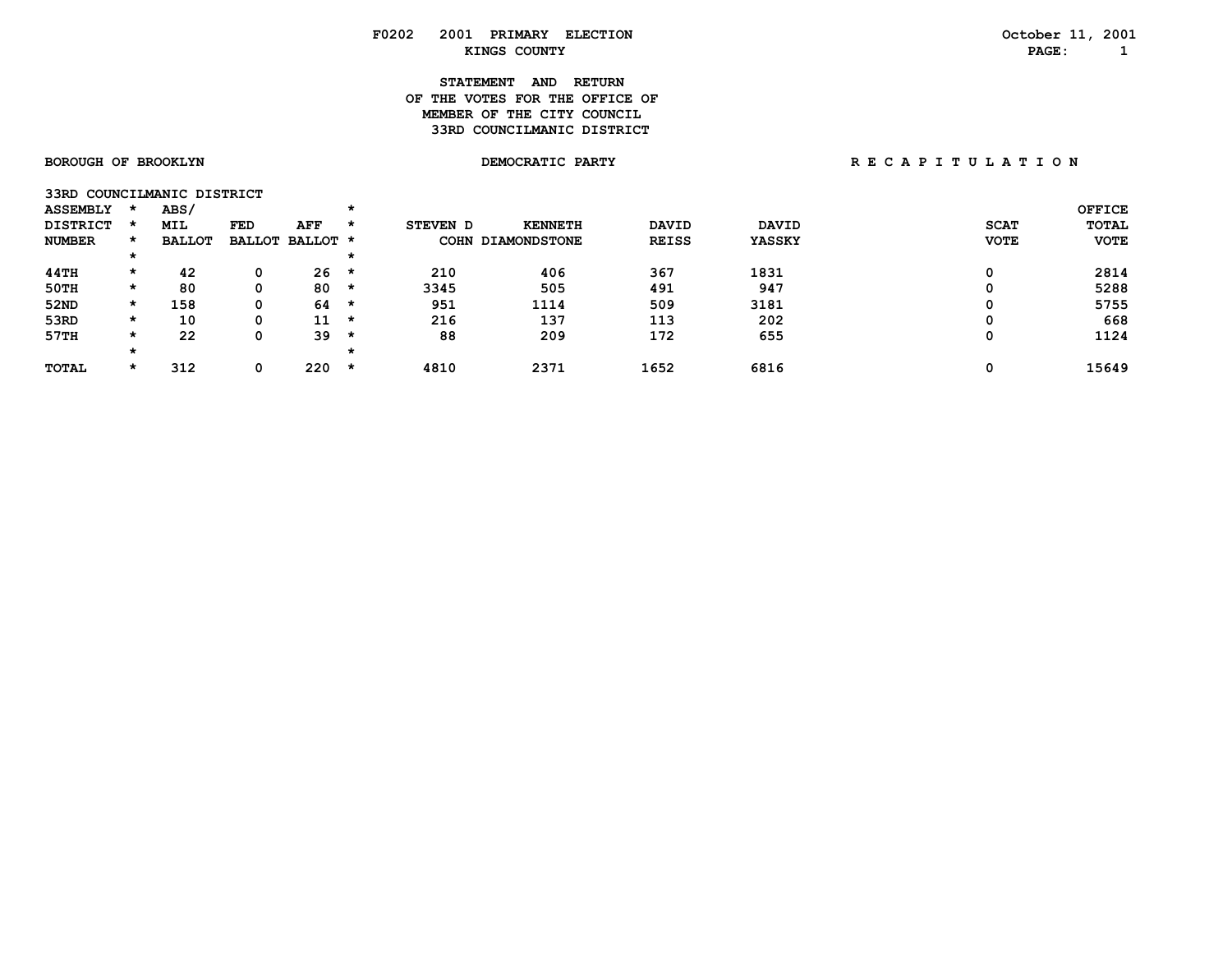# **STATEMENT AND RETURN OF THE VOTES FOR THE OFFICE OFMEMBER OF THE CITY COUNCIL 34TH COUNCILMANIC DISTRICT**

| 34TH            |         | COUNCILMANIC DISTRICT |               |                      |         |                 |               |              |             |               |
|-----------------|---------|-----------------------|---------------|----------------------|---------|-----------------|---------------|--------------|-------------|---------------|
| <b>ASSEMBLY</b> | *       | ABS/                  |               |                      | $\star$ |                 |               |              |             | <b>OFFICE</b> |
| <b>DISTRICT</b> | $\star$ | MIL                   | <b>FED</b>    | AFF                  | *       | JUAN D          | <b>EDWARD</b> | <b>DIANA</b> | <b>SCAT</b> | <b>TOTAL</b>  |
| <b>NUMBER</b>   | $\star$ | <b>BALLOT</b>         | <b>BALLOT</b> | <b>BALLOT</b>        | $\star$ | <b>MARTINEZ</b> | <b>NORMAN</b> | <b>REYNA</b> | <b>VOTE</b> | <b>VOTE</b>   |
|                 | $\star$ |                       |               |                      | *       |                 |               |              |             |               |
| 50TH            | $\star$ | 22                    | 0             | 13                   | $\star$ | 312             | 70            | 289          | 0           | 671           |
| 53RD            | $\star$ | 68                    | 0             | 187                  | *       | 3024            | 631           | 4250         | 0           | 7905          |
| 54TH            | $\star$ | 99                    | 0             | 78                   | *       | 1731            | 472           | 1105         | 0           | 3308          |
| 55TH            | $\star$ | 8                     | 0             | 27                   | *       | 271             | 377           | 255          | 0           | 903           |
| 56TH            | $\star$ | 19                    | 0             | 19                   | *       | 437             | 213           | 444          | 0           | 1094          |
| 57TH            | $\star$ | 0                     | 0             | $\mathbf{2}^{\circ}$ | *       | 5               | 4             | 8            | 0           | 17            |
|                 | $\star$ |                       |               |                      | *       |                 |               |              |             |               |
| <b>TOTAL</b>    | $\star$ | 216                   | 0             | 326                  | *       | 5780            | 1767          | 6351         | 0           | 13898         |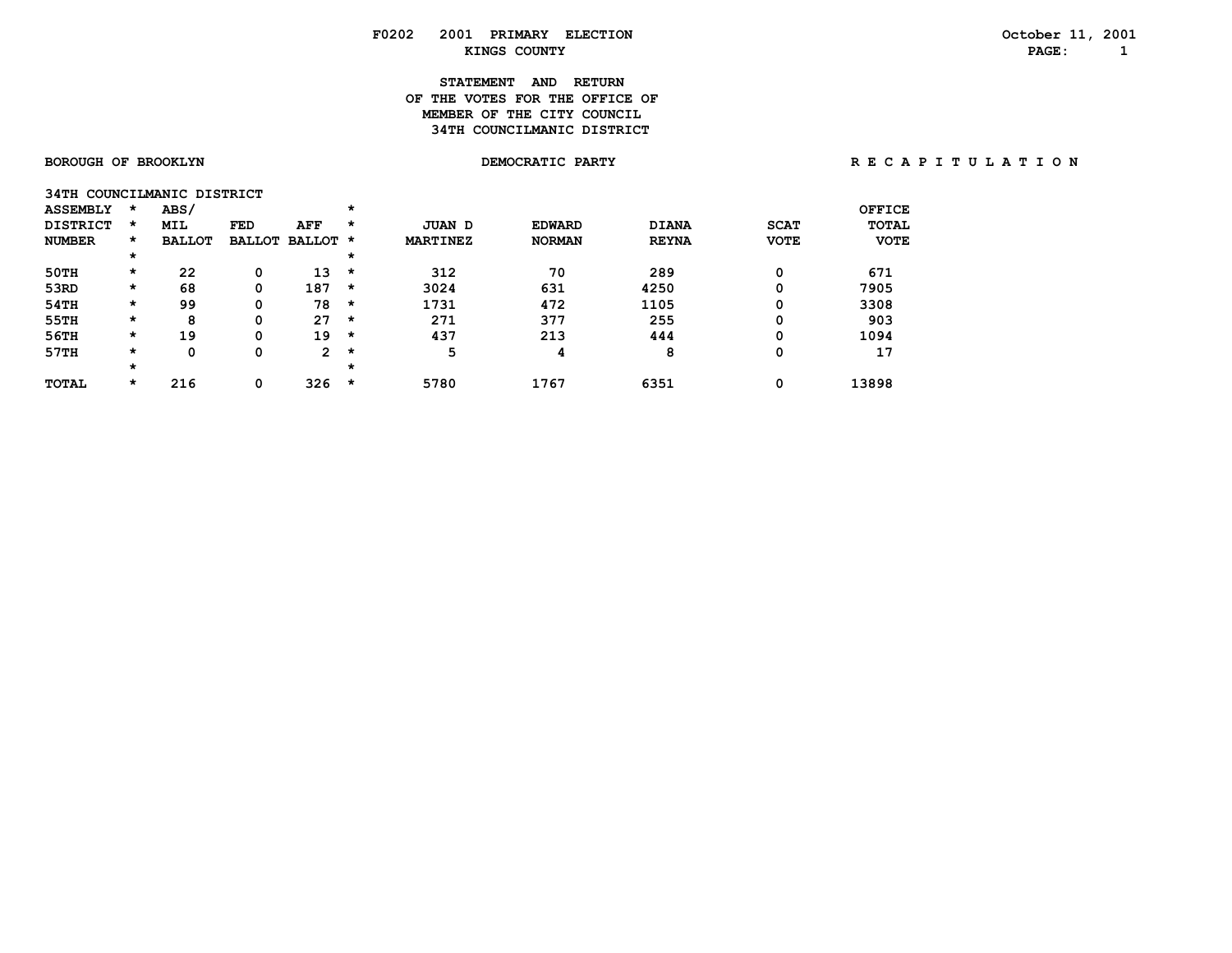# **STATEMENT AND RETURN OF THE VOTES FOR THE OFFICE OFMEMBER OF THE CITY COUNCIL 35TH COUNCILMANIC DISTRICT**

|                 |      | 35TH COUNCILMANIC DISTRICT |  |
|-----------------|------|----------------------------|--|
| <b>ASSEMBLY</b> | ARS/ |                            |  |

| .               |         |               |     |                      |   |                |               |                |                 |                |
|-----------------|---------|---------------|-----|----------------------|---|----------------|---------------|----------------|-----------------|----------------|
| <b>DISTRICT</b> | *       | <b>MIL</b>    | FED | AFF                  | * | <b>JAMES E</b> | ROBERT A      | <b>LETITIA</b> | WILLIAM J       | <b>SIDIQUE</b> |
| <b>NUMBER</b>   | $\star$ | <b>BALLOT</b> |     | <b>BALLOT BALLOT</b> | * | <b>DAVIS</b>   | <b>HUNTER</b> | <b>JAMES</b>   | <b>SAUNDERS</b> | WAI            |
|                 | $\star$ |               |     |                      | * |                |               |                |                 |                |
| 43RD            | $\star$ | 75            | 0   | 40                   | * | 1217           | 91            | 444            | 61              | 89             |
| 44TH            | $\star$ | 0             | 0   | 5.                   | * | 62             | 5             | 236            |                 | 10             |
| 50TH            | $\star$ | 50            | 0   | 54                   | * | 1423           | 104           | 1241           | 133             | 90             |
| 52ND            | $\star$ | 0             | 0   | 0                    | * | 0              | 0             |                |                 |                |
| 54TH            | $\star$ | 0             | 0   | $\mathbf 1$          | * | 20             | 4             | 10             | ົ               |                |
| 56TH            | $\star$ | 25            | 0   | 4                    | * | 108            | 8             | 66             |                 | 6              |
| 57TH            | $\star$ | 173           | 0   | 202                  | * | 3861           | 250           | 3747           | 671             | 361            |
|                 | $\star$ |               |     |                      | × |                |               |                |                 |                |
| <b>TOTAL</b>    | $\star$ | 323           | 0   | 306                  | * | 6691           | 462           | 5746           | 875             | 556            |
|                 |         |               |     |                      |   |                |               |                |                 |                |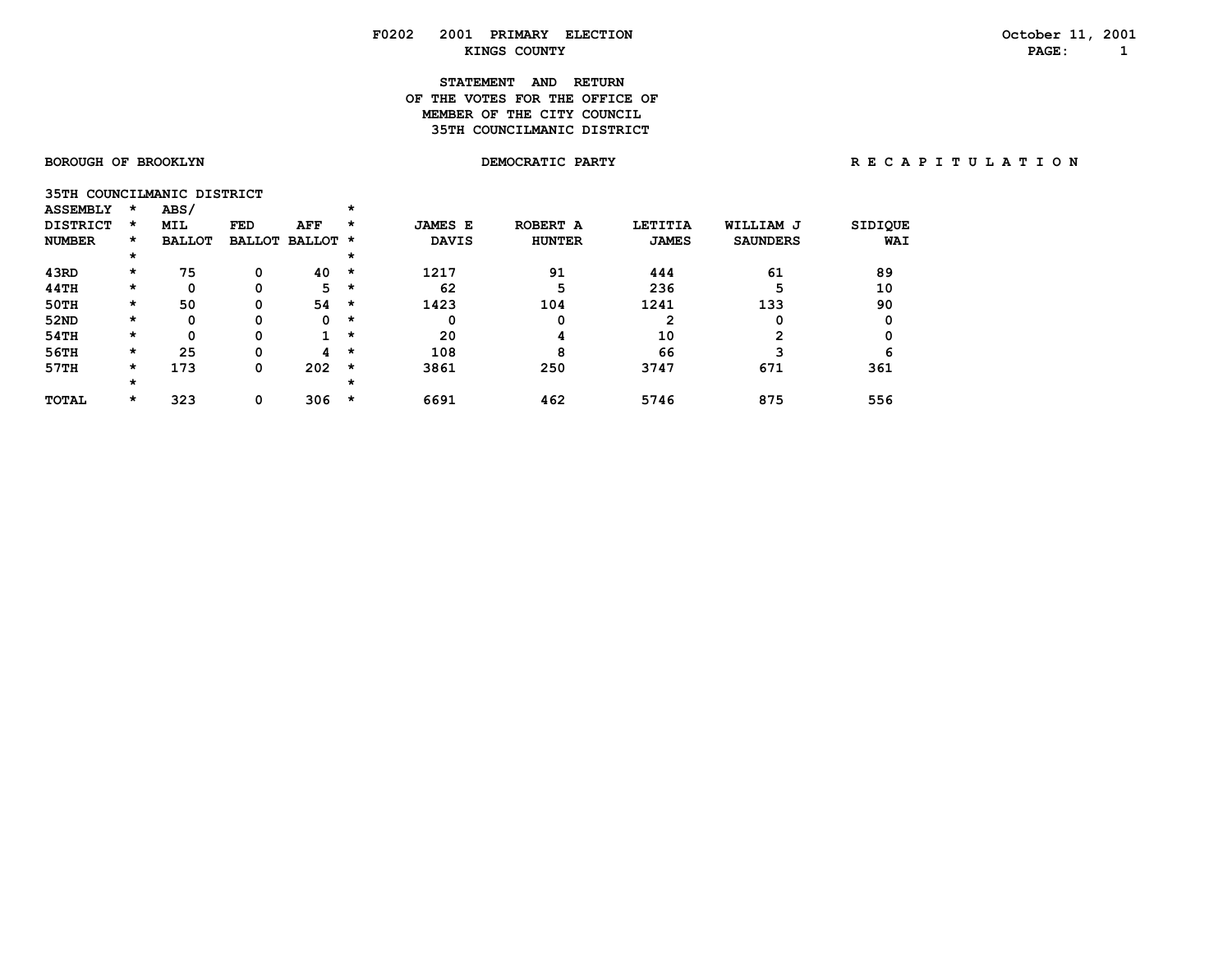# **STATEMENT AND RETURN OF THE VOTES FOR THE OFFICE OFMEMBER OF THE CITY COUNCIL 35TH COUNCILMANIC DISTRICT**

**BOROUGH OF BROOKLYN** 

DEMOCRATIC PARTY

|                 |          | 35TH COUNCILMANIC DISTRICT |              |             |             |
|-----------------|----------|----------------------------|--------------|-------------|-------------|
| <b>ASSEMBLY</b> | $^\star$ |                            |              |             | OFFICE      |
| <b>DISTRICT</b> | $^\star$ | <b>ABRAHAM E</b>           | <b>PETER</b> | <b>SCAT</b> | TOTAL       |
| <b>NUMBER</b>   | $^\star$ | <b>WASSERMAN</b>           | WILLIAMS     | <b>VOTE</b> | <b>VOTE</b> |
|                 | $\star$  |                            |              |             |             |
| 43RD            | $\star$  | 1425                       | 248          | 0           | 3575        |
| 44TH            | $^\star$ | 10                         | 19           | 0           | 347         |
| 50TH            | $\star$  | 105                        | 423          | 0           | 3519        |
| 52ND            | $\star$  | 0                          | 0            | 0           | 2           |
| 54TH            | $\star$  | 22                         | 6            | 0           | 64          |
| 56TH            | $\star$  | 2                          | 12           | 0           | 205         |
| 57TH            | $^\star$ | 190                        | 1115         | 0           | 10195       |
|                 | $\star$  |                            |              |             |             |
| <b>TOTAL</b>    | $\star$  | 1754                       | 1823         | 0           | 17907       |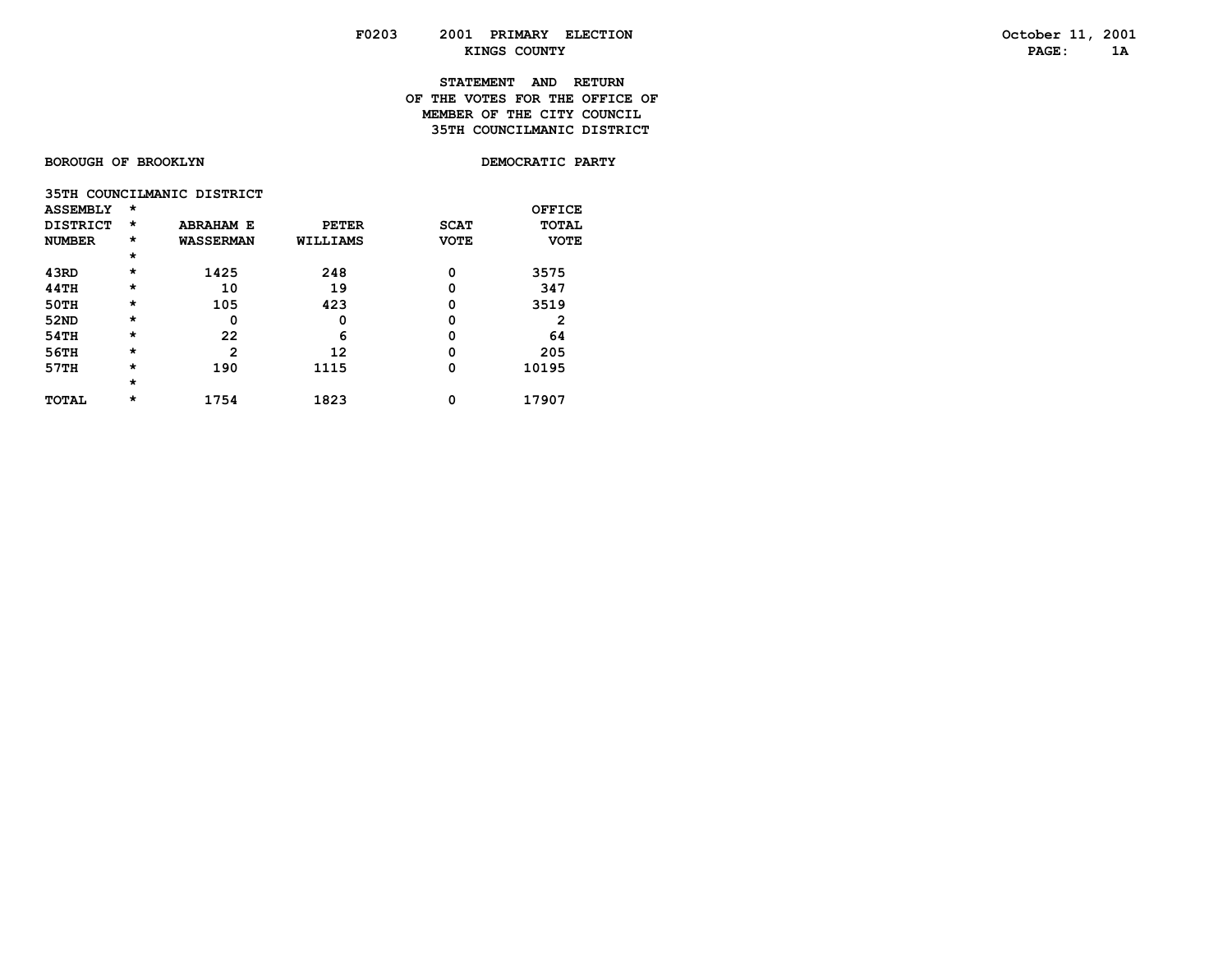# **STATEMENT AND RETURN OF THE VOTES FOR THE OFFICE OFMEMBER OF THE CITY COUNCIL 36TH COUNCILMANIC DISTRICT**

**36TH COUNCILMANIC DISTOR** 

| JUIN COONCILEMENTO DIDINICI |          |               |               |          |          |                |               |             |               |
|-----------------------------|----------|---------------|---------------|----------|----------|----------------|---------------|-------------|---------------|
| <b>ASSEMBLY</b>             | $\star$  | ABS/          |               |          | $^\star$ |                |               |             | <b>OFFICE</b> |
| <b>DISTRICT</b>             | $\star$  | <b>MIL</b>    | <b>FED</b>    | AFF      | $\star$  | <b>RICHARD</b> | <b>ALBERT</b> | <b>SCAT</b> | <b>TOTAL</b>  |
| <b>NUMBER</b>               | *        | <b>BALLOT</b> | <b>BALLOT</b> | BALLOT * |          | <b>TAYLOR</b>  | <b>VANN</b>   | <b>VOTE</b> | <b>VOTE</b>   |
|                             | $^\star$ |               |               |          | $\star$  |                |               |             |               |
| 43RD                        | *        | 71            | 0             | 47       | $\star$  | 658            | 1447          | 0           | 2105          |
| 54TH                        | *        |               | 0             | 5        | $\star$  | 69             | 77            | 0           | 146           |
| 55TH                        | *        | 8             | 0             | 3        | $\star$  | 78             | 117           | 0           | 195           |
| 56TH                        | $\star$  | 141           | 0             | 180      | $\star$  | 2442           | 6231          | 0           | 8673          |
| 57TH                        | *        | 30            | 0             | 40       | $\star$  | 498            | 1230          | 0           | 1728          |
|                             | *        |               |               |          | $\star$  |                |               |             |               |
| <b>TOTAL</b>                | *        | 251           | 0             | 275      | *        | 3745           | 9102          | 0           | 12847         |
|                             |          |               |               |          |          |                |               |             |               |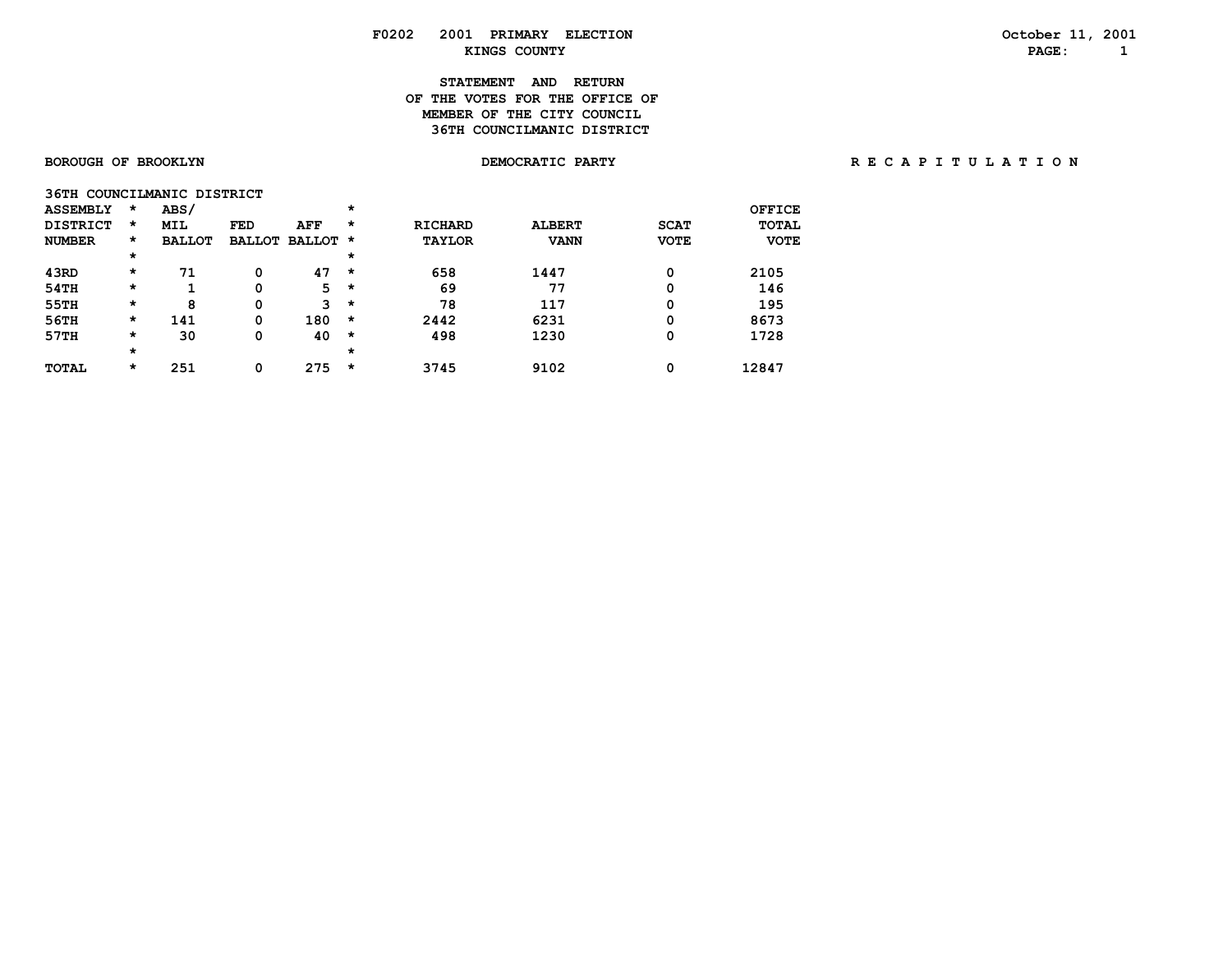# **STATEMENT AND RETURN OF THE VOTES FOR THE OFFICE OFMEMBER OF THE CITY COUNCIL 37TH COUNCILMANIC DISTRICT**

|                 | 37TH COUNCILMANIC DISTRICT |  |
|-----------------|----------------------------|--|
| <b>ASSEMBLY</b> | <b>ABS/</b>                |  |

| <b>DISTRICT</b> | *       | <b>MIL</b>    | FED           | <b>AFF</b> | $\star$ | <b>MIGUEL</b> | LUIS         | <b>ERIK MARTIN</b> | LOUIS            | <b>HERIBERTO</b> |
|-----------------|---------|---------------|---------------|------------|---------|---------------|--------------|--------------------|------------------|------------------|
| <b>NUMBER</b>   | *       | <b>BALLOT</b> | <b>BALLOT</b> | BALLOT *   |         | <b>ALONSO</b> | <b>BOOTH</b> | <b>DILAN</b>       | <b>HERNANDEZ</b> | <b>MATEO</b>     |
|                 | $\star$ |               |               |            | *       |               |              |                    |                  |                  |
| 40TH            | *       | 33            | 0             | 27         | *       | 110           | 104          | 415                | 303              | 342              |
| 53RD            | *       | 8             | 0             | 53         | *       | 92            | 105          | 703                | 228              | 172              |
| 54TH            | *       | 35            | 0             | 172        | *       | 271           | 288          | 1707               | 701              | 1428             |
| 55TH            | *       | 13            | 0             | 26         | *       | 62            | 60           | 395                | 145              | 124              |
|                 | *       |               |               |            | *       |               |              |                    |                  |                  |
| <b>TOTAL</b>    | $\star$ | 89            | 0             | 278        | $\star$ | 535           | 557          | 3220               | 1377             | 2066             |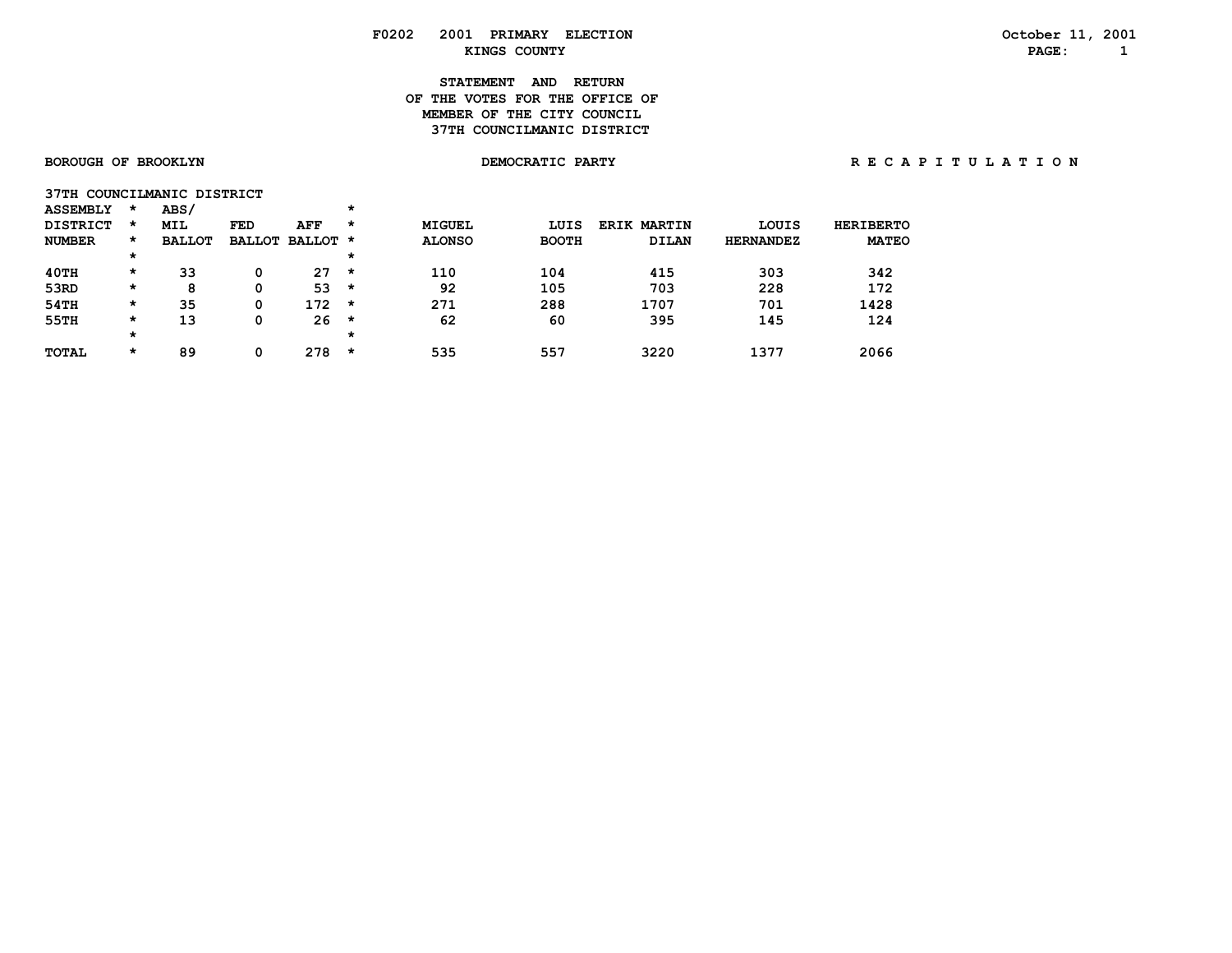# **STATEMENT AND RETURN OF THE VOTES FOR THE OFFICE OFMEMBER OF THE CITY COUNCIL 37TH COUNCILMANIC DISTRICT**

**BOROUGH OF BROOKLYN** 

DEMOCRATIC PARTY

| 37TH COUNCILMANIC DISTRICT |         |              |               |             |             |
|----------------------------|---------|--------------|---------------|-------------|-------------|
| <b>ASSEMBLY</b>            | $\star$ |              |               |             | OFFICE      |
| <b>DISTRICT</b>            | $\star$ | <b>RICKY</b> | MICHELLE      | <b>SCAT</b> | TOTAL       |
| <b>NUMBER</b>              | $\star$ | <b>PEREZ</b> | <b>ROMERO</b> | <b>VOTE</b> | <b>VOTE</b> |
|                            | $\star$ |              |               |             |             |
| 40TH                       | $\star$ | 358          | 150           | 0           | 1782        |
| 53RD                       | $\star$ | 135          | 84            | 0           | 1519        |
| 54TH                       | $\star$ | 717          | 404           | 0           | 5516        |
| 55TH                       | $\star$ | 159          | 115           | 0           | 1060        |
|                            | $\star$ |              |               |             |             |
| <b>TOTAL</b>               | $\star$ | 1369         | 753           | 0           | 9877        |
|                            |         |              |               |             |             |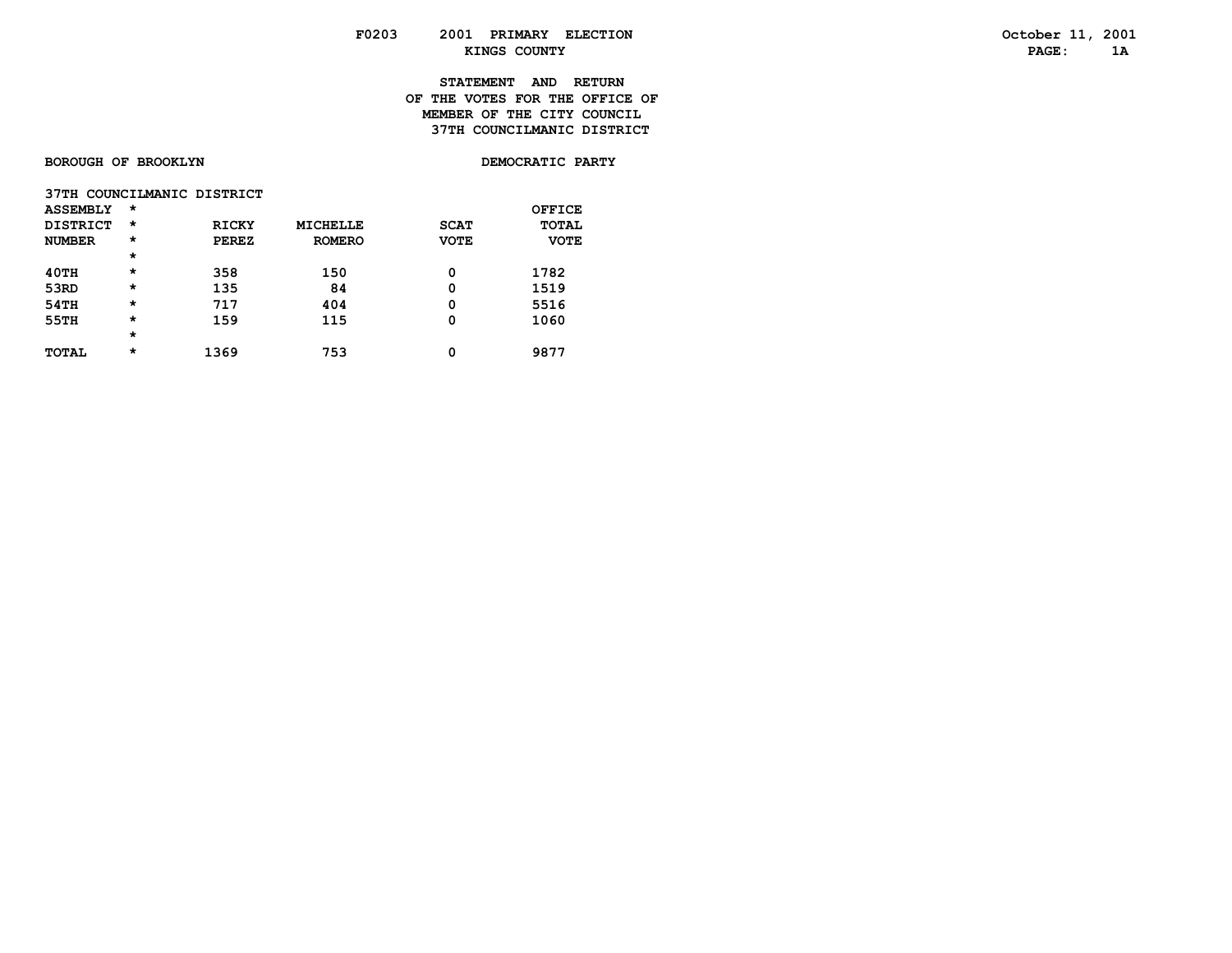# **STATEMENT AND RETURN OF THE VOTES FOR THE OFFICE OFMEMBER OF THE CITY COUNCIL 39TH COUNCILMANIC DISTRICT**

|                 |         | 39TH COUNCILMANIC DISTRICT |  |
|-----------------|---------|----------------------------|--|
| <b>ASSEMBLY</b> | $\star$ | ABS/                       |  |

| .               |          |               |     |                      |   |              |                 |         |                 |                  |
|-----------------|----------|---------------|-----|----------------------|---|--------------|-----------------|---------|-----------------|------------------|
| <b>DISTRICT</b> | *        | MIL           | FED | AFF                  | * | <b>PAUL</b>  | <b>STEVEN R</b> | JOHN W  | <b>BILL</b>     | <b>CRAIG</b>     |
| <b>NUMBER</b>   | $\star$  | <b>BALLOT</b> |     | <b>BALLOT BALLOT</b> | * | <b>BADER</b> | <b>BANKS</b>    | CARROLL | <b>DEBLASIO</b> | <b>HAMMERMAN</b> |
|                 | $^\star$ |               |     |                      | * |              |                 |         |                 |                  |
| 44TH            | $\star$  | 145           | 0   | 129                  | * | 381          | 1285            | 2355    | 2455            | 308              |
| <b>48TH</b>     | *        | 55            | 0   | 10                   | * | 260          | 847             | 163     | 1194            | 157              |
| 49TH            | $\star$  |               | 0   | $\mathbf{2}^{\circ}$ | * | 29           | 68              | 9       | 168             | 29               |
| 51ST            | $^\star$ | 6             |     | 4                    | * | 23           | 44              | 55      | 115             | 20               |
| 52ND            | $\star$  | 134           | 0   | 51                   | * | 733          | 1099            | 301     | 1001            | 260              |
| 57TH            | $\star$  | 11            | 0   | 24                   | * | 13           | 186             | 72      | 228             | 29               |
|                 | $^\star$ |               |     |                      | * |              |                 |         |                 |                  |
| TOTAL           | *        | 352           |     | 220                  | * | 1439         | 3529            | 2955    | 5161            | 803              |
|                 |          |               |     |                      |   |              |                 |         |                 |                  |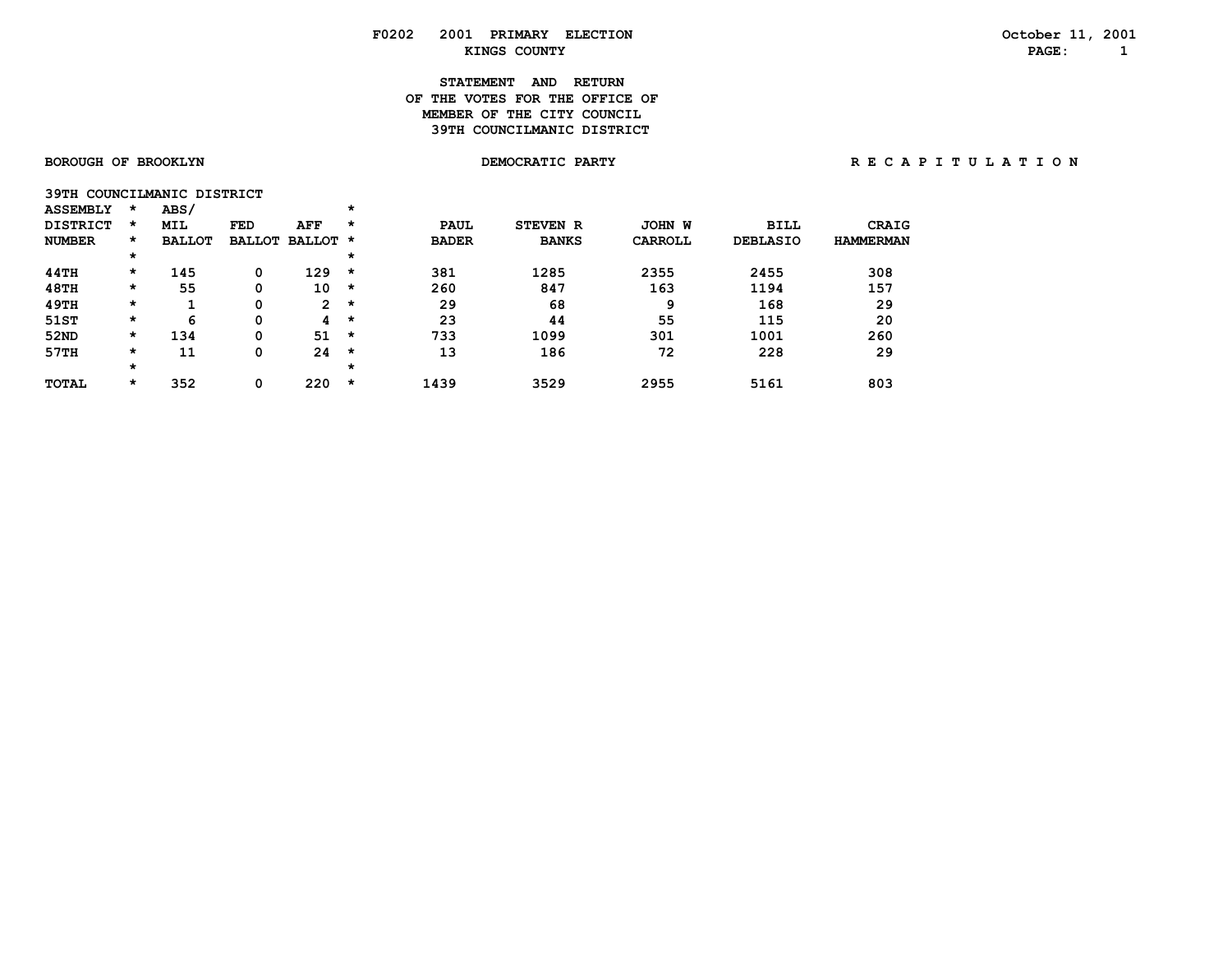# **STATEMENT AND RETURN OF THE VOTES FOR THE OFFICE OFMEMBER OF THE CITY COUNCIL 39TH COUNCILMANIC DISTRICT**

**BOROUGH OF BROOKLYN** 

DEMOCRATIC PARTY

|                 |         | 39TH COUNCILMANIC DISTRICT |             |             |
|-----------------|---------|----------------------------|-------------|-------------|
| <b>ASSEMBLY</b> | $\star$ |                            |             | OFFICE      |
| <b>DISTRICT</b> | $\star$ | <b>ANTHONY J</b>           | <b>SCAT</b> | TOTAL       |
| <b>NUMBER</b>   | $\star$ | PUGLIESE                   | <b>VOTE</b> | <b>VOTE</b> |
|                 | $\star$ |                            |             |             |
| 44TH            | $\star$ | 659                        | 0           | 7443        |
| <b>48TH</b>     | $\star$ | 453                        | 0           | 3074        |
| 49TH            | $\star$ | 99                         | 0           | 402         |
| 51ST            | $\star$ | 28                         | 0           | 285         |
| 52ND            | $\star$ | 901                        | 0           | 4295        |
| 57TH            | $\star$ | 42                         | 0           | 570         |
|                 | $\star$ |                            |             |             |
| <b>TOTAL</b>    | $\star$ | 2182                       | 0           | 16069       |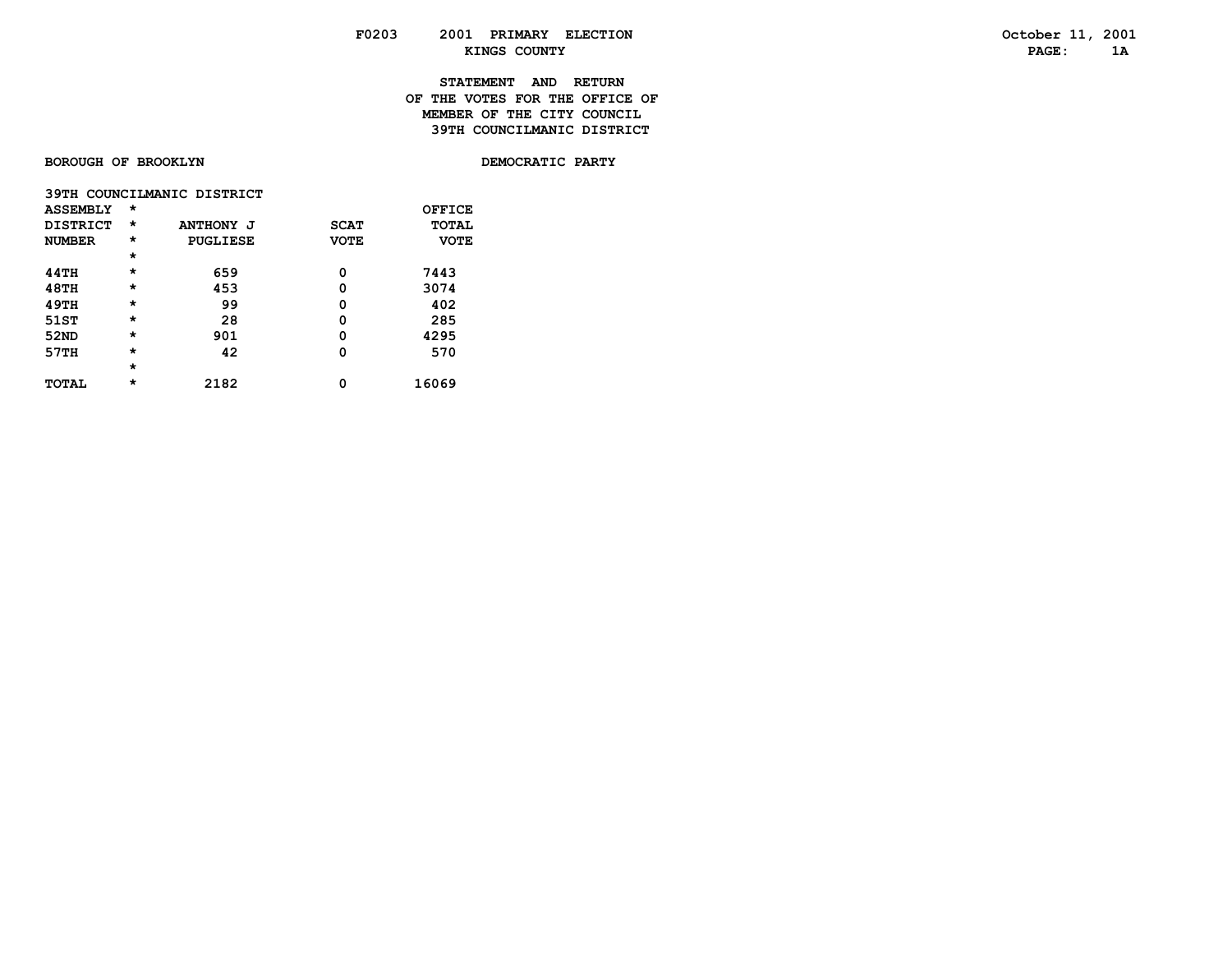# **STATEMENT AND RETURN OF THE VOTES FOR THE OFFICE OF MEMBER OF THE CITY COUNCIL 40TH COUNCILMANIC DISTRICT**

|  |  | <b>BOROUGH OF BROOKLYN</b> |
|--|--|----------------------------|
|--|--|----------------------------|

|                 | 40TH COUNCILMANIC DISTRICT |  |
|-----------------|----------------------------|--|
| <b>ASSEMBLY</b> | ABS/                       |  |

| <b>DISTRICT</b> | $\star$  | MIL           | FED           | AFF           | $\star$  | <b>ALITHIA</b> | YVETTE D      | <b>FRANCES</b> | EDWARD A       | <b>WELLINGTON</b> |
|-----------------|----------|---------------|---------------|---------------|----------|----------------|---------------|----------------|----------------|-------------------|
| <b>NUMBER</b>   | $\star$  | <b>BALLOT</b> | <b>BALLOT</b> | <b>BALLOT</b> | *        | <b>ALLEYNE</b> | <b>CLARKE</b> | <b>PURCELL</b> | <b>ROBERTS</b> | <b>SHARPE</b>     |
|                 | $^\star$ |               |               |               | $^\star$ |                |               |                |                |                   |
| 42ND            | *        | 86            |               | 92            | *        | 564            | 1627          | 756            | 488            | 493               |
| 43RD            | *        | 103           |               | 74            | $\star$  | 572            | 1627          | 806            | 350            | 552               |
| 44TH            | *        | 37            | 0             | 30            | *        | 203            | 452           | 251            | 205            | 110               |
| 57TH            | *        | 18            | 0             | 17            | *        | 63             | 319           | 126            | 54             | 61                |
| 58TH            | *        |               |               |               | $\star$  | 53             | 51            | 19             | 26             | 14                |
|                 | $^\star$ |               |               |               | $^\star$ |                |               |                |                |                   |
| <b>TOTAL</b>    | $\star$  | 244           |               | 214           | $\star$  | 1455           | 4076          | 1958           | 1123           | 1230              |
|                 |          |               |               |               |          |                |               |                |                |                   |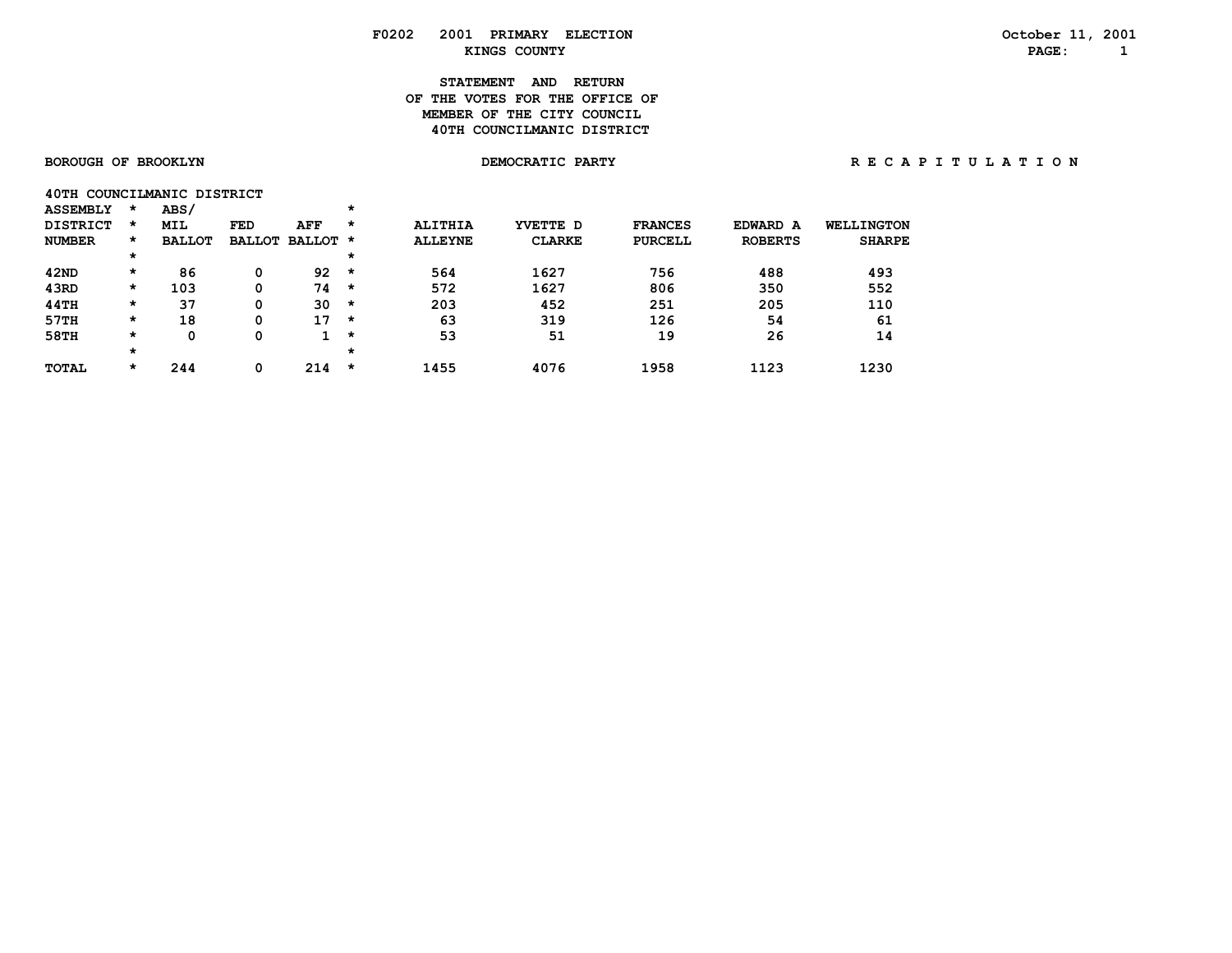# **STATEMENT AND RETURN OF THE VOTES FOR THE OFFICE OFMEMBER OF THE CITY COUNCIL 40TH COUNCILMANIC DISTRICT**

**BOROUGH OF BROOKLYN** 

DEMOCRATIC PARTY

|                 |         | 40TH COUNCILMANIC DISTRICT |             |              |
|-----------------|---------|----------------------------|-------------|--------------|
| <b>ASSEMBLY</b> | $\star$ |                            |             | OFFICE       |
| DISTRICT        | $\star$ | JEAN D                     | <b>SCAT</b> | <b>TOTAL</b> |
| <b>NUMBER</b>   | $\star$ | <b>VERNET</b>              | <b>VOTE</b> | <b>VOTE</b>  |
|                 | $\star$ |                            |             |              |
| 42ND            | $\star$ | 652                        | Ω           | 4580         |
| 43RD            | $\star$ | 475                        | 0           | 4382         |
| <b>44TH</b>     | $\star$ | 191                        | 0           | 1412         |
| 57TH            | $\star$ | 89                         | 0           | 712          |
| 58TH            | $\star$ | 13                         | Ω           | 176          |
|                 | $\star$ |                            |             |              |
| <b>TOTAL</b>    | $\star$ | 1420                       | 0           | 11262        |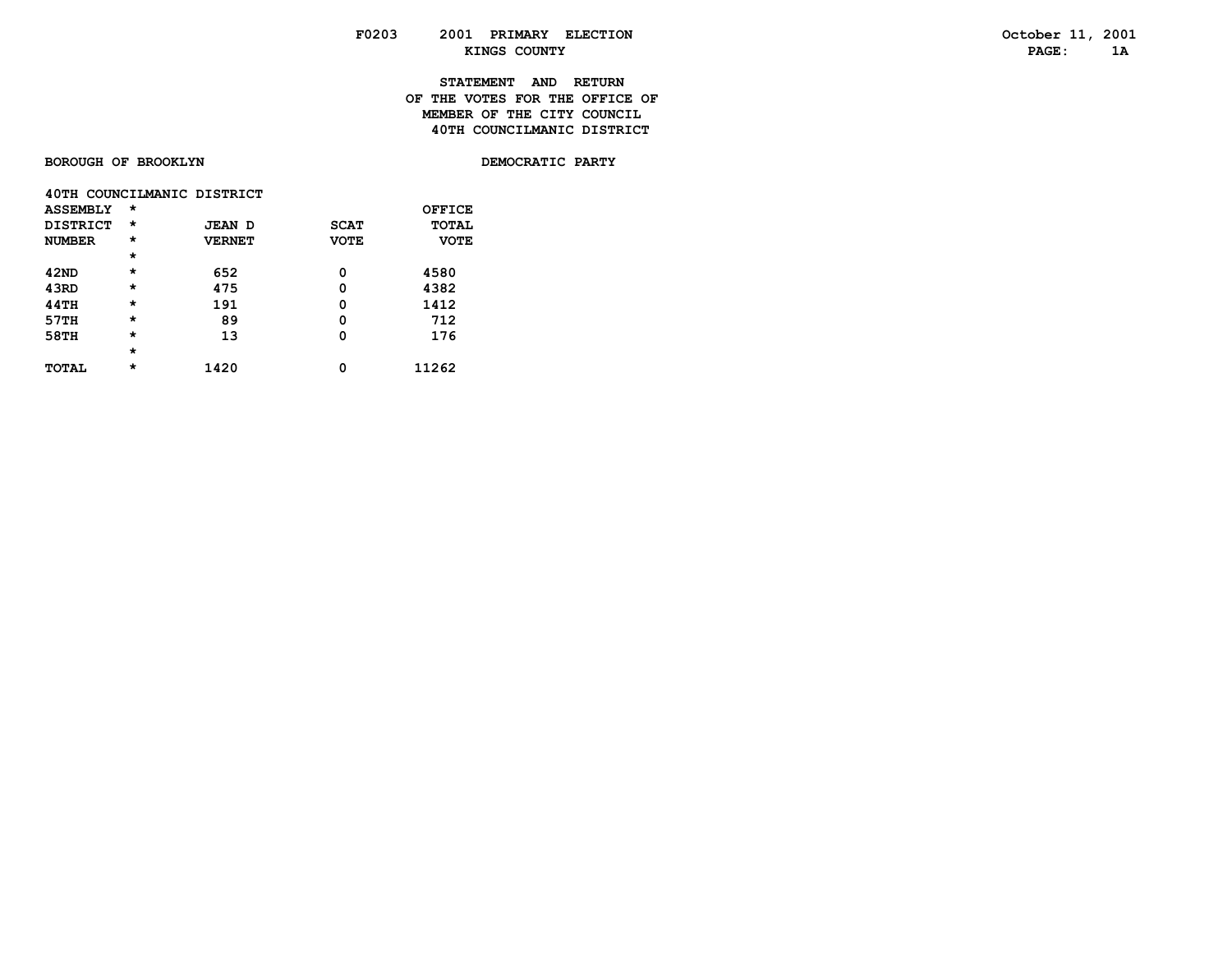# **STATEMENT AND RETURN OF THE VOTES FOR THE OFFICE OFMEMBER OF THE CITY COUNCIL 42ND COUNCILMANIC DISTRICT**

| 42ND COUNCILMANIC DISTRICT |      |  |
|----------------------------|------|--|
| <b>ASSEMBLY</b>            | ARS/ |  |

| .               |         |               |     |                 |         |                |                |                |                    |              |
|-----------------|---------|---------------|-----|-----------------|---------|----------------|----------------|----------------|--------------------|--------------|
| <b>DISTRICT</b> | $\star$ | <b>MIL</b>    | FED | AFF             | $\star$ | <b>CHARLES</b> | <b>BARBARA</b> | <b>GREGORY</b> | <b>JOSEPH</b>      | PRINCE       |
| <b>NUMBER</b>   | $\star$ | <b>BALLOT</b> |     | BALLOT BALLOT * |         | <b>BARRON</b>  | <b>FAISON</b>  | <b>JACKSON</b> | <b>JEFFRIES-EL</b> | <b>LEWIS</b> |
|                 | $\star$ |               |     |                 | $\star$ |                |                |                |                    |              |
| 39TH            | $\star$ | 0             | 0   | 0               | $\star$ |                | 0              |                | 2                  |              |
| 40TH            | $\star$ | 133           | 0   | 207             | $\star$ | 3738           | 933            | 2836           | 727                | 262          |
| 41ST            | $\star$ | 10            | 0   |                 | $\star$ | 169            | 72             | 151            | 57                 | 20           |
| 54TH            | $\star$ | 2             | 0   |                 | $\star$ | 3              |                | 4              | 2                  |              |
| 55TH            | $\star$ | 22            | 0   | 43              | *       | 449            | 131            | 696            | 93                 | 48           |
| 58TH            | $\star$ | 117           | 0   | 31              | $\star$ | 536            | 279            | 945            | 172                | 107          |
|                 | $\star$ |               |     |                 | $\star$ |                |                |                |                    |              |
| <b>TOTAL</b>    | $\star$ | 284           | 0   | 283             | $\star$ | 4902           | 1418           | 4633           | 1053               | 437          |
|                 |         |               |     |                 |         |                |                |                |                    |              |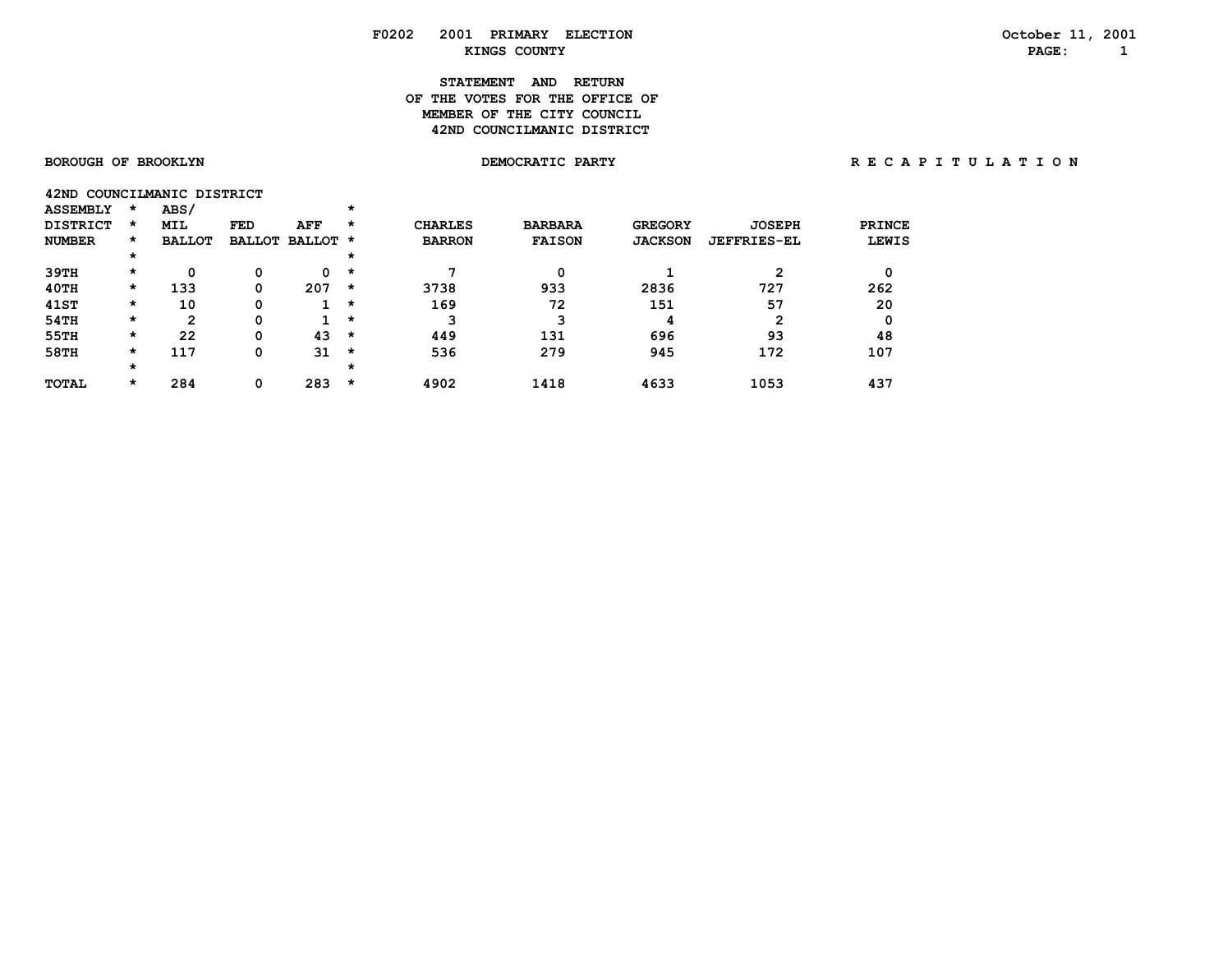# **STATEMENT AND RETURN OF THE VOTES FOR THE OFFICE OFMEMBER OF THE CITY COUNCIL 42ND COUNCILMANIC DISTRICT**

**BOROUGH OF BROOKLYN** 

DEMOCRATIC PARTY

|                 |         | 42ND COUNCILMANIC DISTRICT |               |             |              |
|-----------------|---------|----------------------------|---------------|-------------|--------------|
| <b>ASSEMBLY</b> | $\star$ |                            |               |             | OFFICE       |
| <b>DISTRICT</b> | $\star$ | <b>DONALD T</b>            | <b>JOSEPH</b> | <b>SCAT</b> | <b>TOTAL</b> |
| <b>NUMBER</b>   | $\star$ | <b>WOOTEN</b>              | <b>YOUNG</b>  | <b>VOTE</b> | <b>VOTE</b>  |
|                 | $\star$ |                            |               |             |              |
| 39TH            | $\star$ | 0                          | 0             | 0           | 10           |
| 40TH            | $\star$ | 990                        | 543           | 0           | 10029        |
| <b>41ST</b>     | $\star$ | 86                         | 49            | 0           | 604          |
| 54TH            | $\star$ | 0                          | Ω             | 0           | 12           |
| 55TH            | $\star$ | 133                        | 129           | 0           | 1679         |
| 58TH            | $\star$ | 247                        | 135           | 0           | 2421         |
|                 | $\star$ |                            |               |             |              |
| <b>TOTAL</b>    | $\star$ | 1456                       | 856           | 0           | 14755        |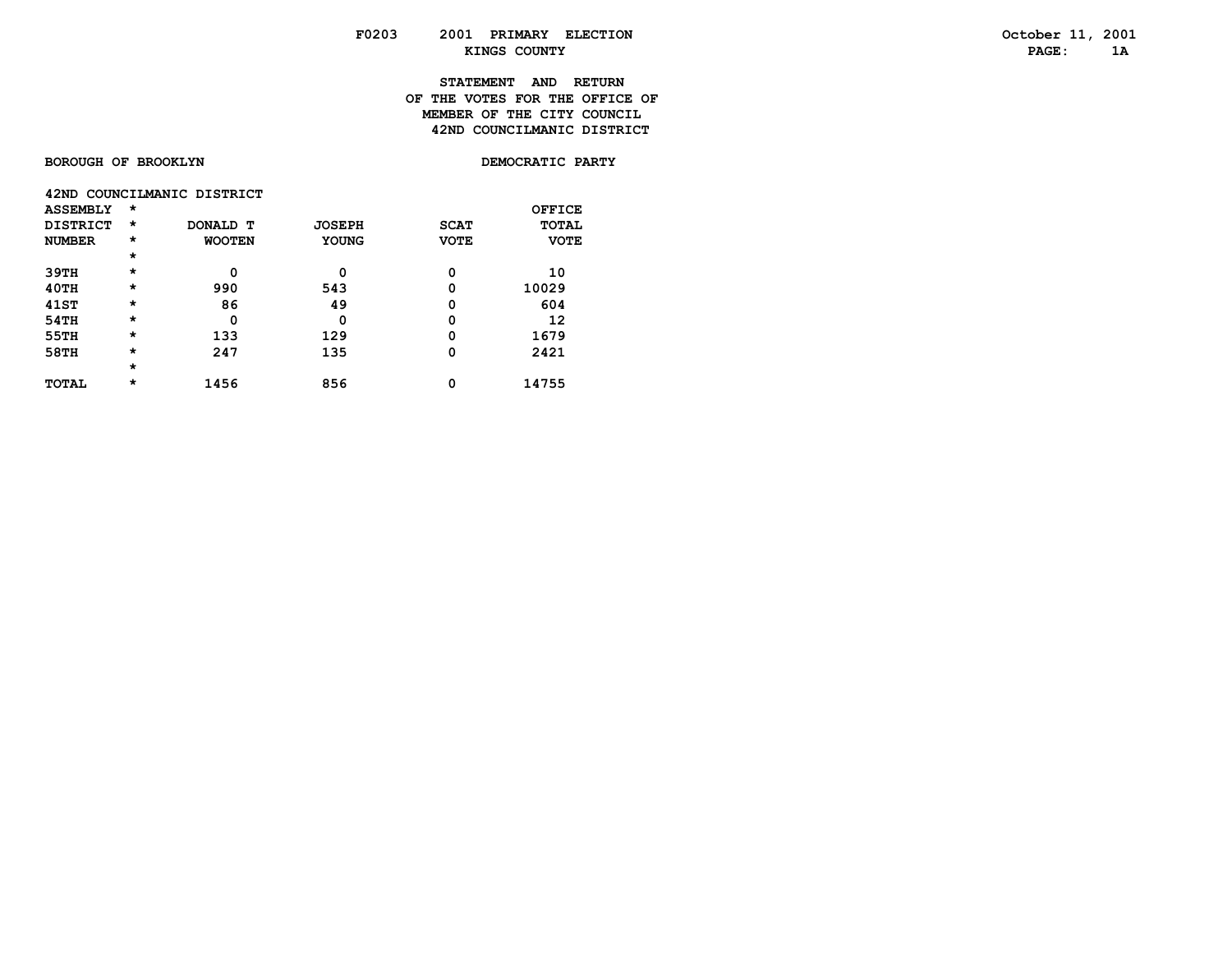# **STATEMENT AND RETURN OF THE VOTES FOR THE OFFICE OFMEMBER OF THE CITY COUNCIL 43RD COUNCILMANIC DISTRICT**

| 43RD            |          | COUNCILMANIC DISTRICT |               |          |         |                |                 |                 |             |              |
|-----------------|----------|-----------------------|---------------|----------|---------|----------------|-----------------|-----------------|-------------|--------------|
| <b>ASSEMBLY</b> | $\star$  | ABS/                  |               |          | $\star$ |                |                 |                 |             | OFFICE       |
| <b>DISTRICT</b> | $\star$  | <b>MIL</b>            | FED           | AFF      | $\star$ | URSULA A       | CARLO A         | <b>JOANNE</b>   | <b>SCAT</b> | <b>TOTAL</b> |
| <b>NUMBER</b>   | $\star$  | <b>BALLOT</b>         | <b>BALLOT</b> | BALLOT * |         | <b>GANGEMI</b> | <b>SCISSURA</b> | <b>SEMINARA</b> | <b>VOTE</b> | <b>VOTE</b>  |
|                 | $\star$  |                       |               |          | $\star$ |                |                 |                 |             |              |
| 46TH            | $\star$  | 51                    | 0             | 12       | $\star$ | 208            | 386             | 969             | 0           | 1563         |
| <b>48TH</b>     | $\star$  | 16                    | 0             | 9        | $\star$ | 89             | 325             | 432             | 0           | 846          |
| 49TH            | $\star$  | 53                    | 0             | 13       | $\star$ | 322            | 1186            | 860             | 0           | 2368         |
| 52ND            | $\star$  | 74                    | 0             | 38       | $\star$ | 310            | 737             | 2087            | 0           | 3134         |
|                 | $^\star$ |                       |               |          | $\star$ |                |                 |                 |             |              |
| <b>TOTAL</b>    | $\star$  | 194                   | 0             | 72       | $\star$ | 929            | 2634            | 4348            | 0           | 7911         |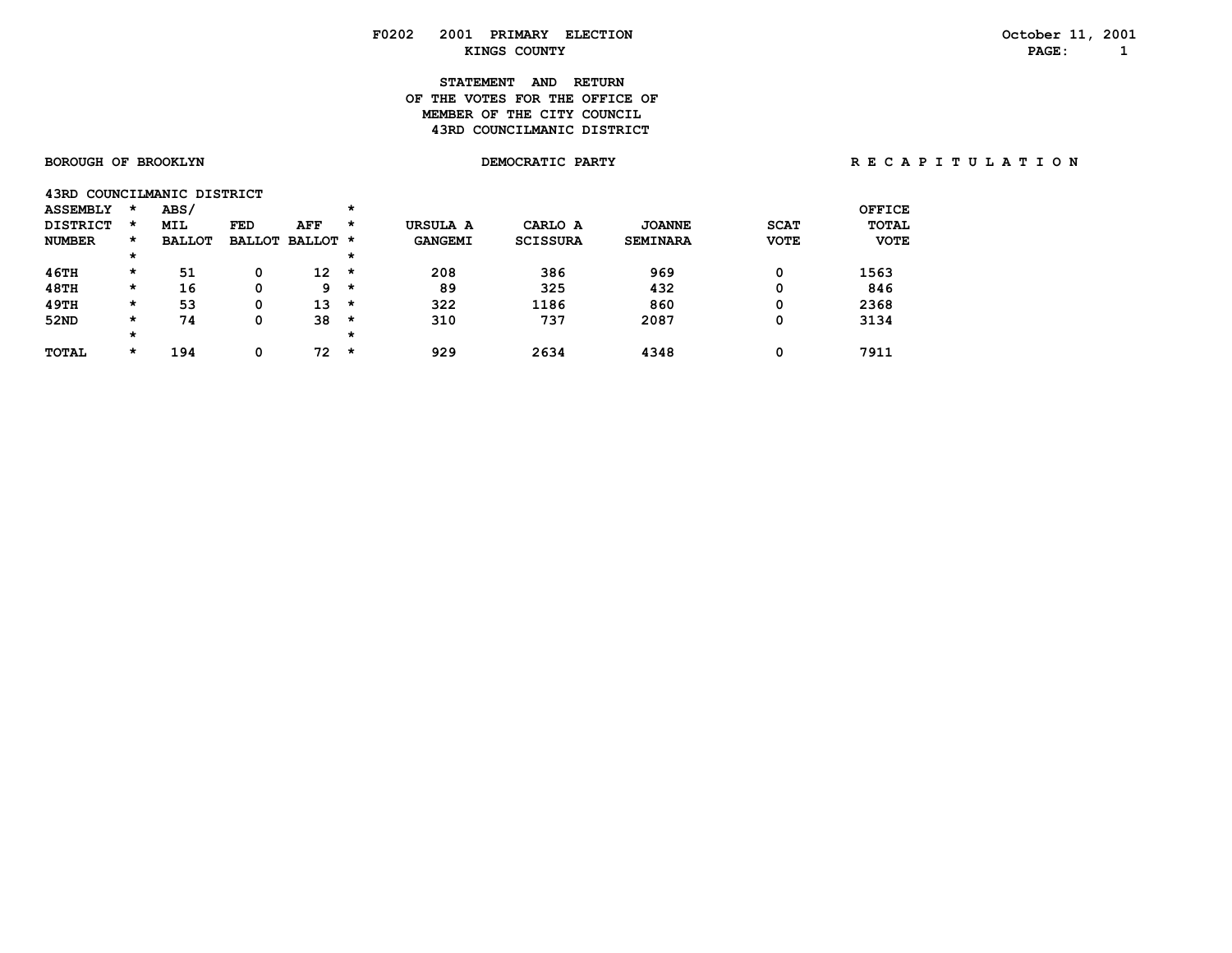# **STATEMENT AND RETURN OF THE VOTES FOR THE OFFICE OFMEMBER OF THE CITY COUNCIL 44TH COUNCILMANIC DISTRICT**

|  |  | <b>BOROUGH OF BROOKLYN</b> |  |
|--|--|----------------------------|--|
|--|--|----------------------------|--|

**44TH COUNCILMANIC DISTRICT** 

| <b>ASSEMBLY</b> |         | ABS/          |            |                 |         |                  |               |          |          |             | <b>OFFICE</b> |
|-----------------|---------|---------------|------------|-----------------|---------|------------------|---------------|----------|----------|-------------|---------------|
| <b>DISTRICT</b> |         | <b>MIL</b>    | <b>FED</b> | AFF             | $\star$ | SANDY ABBY       | <b>SIMCHA</b> | ROBERT J | SAMUEL C | <b>SCAT</b> | <b>TOTAL</b>  |
| <b>NUMBER</b>   | $\star$ | <b>BALLOT</b> |            | BALLOT BALLOT * |         | <b>ABOULAFIA</b> | <b>FELDER</b> | MILLER   | SPIRGEL  | <b>VOTE</b> | <b>VOTE</b>   |
|                 |         |               |            |                 |         |                  |               |          |          |             |               |
| 44TH            | *       | 58            | 0          | 21              | $\star$ | 235              | 659           | 1153     | 294      |             | 2341          |
| 45TH            | $\star$ | 32            | 0          | 3               | $\star$ | 92               | 505           | 114      | 206      |             | 917           |
| 47TH            | $\star$ | 138           | 0          | 32              | *       | 420              | 598           | 1794     | 612      |             | 3424          |
| 48TH            | $\star$ | 42            | 0          | 27              | *       | 200              | 2539          | 403      | 487      |             | 3629          |
| 49TH            | *       | 34            | 0          | 13              | *       | 135              | 871           | 442      | 148      |             | 1596          |
|                 |         |               |            |                 |         |                  |               |          |          |             |               |
| <b>TOTAL</b>    | $\star$ | 304           | 0          | 96              | $\star$ | 1082             | 5172          | 3906     | 1747     | o           | 11907         |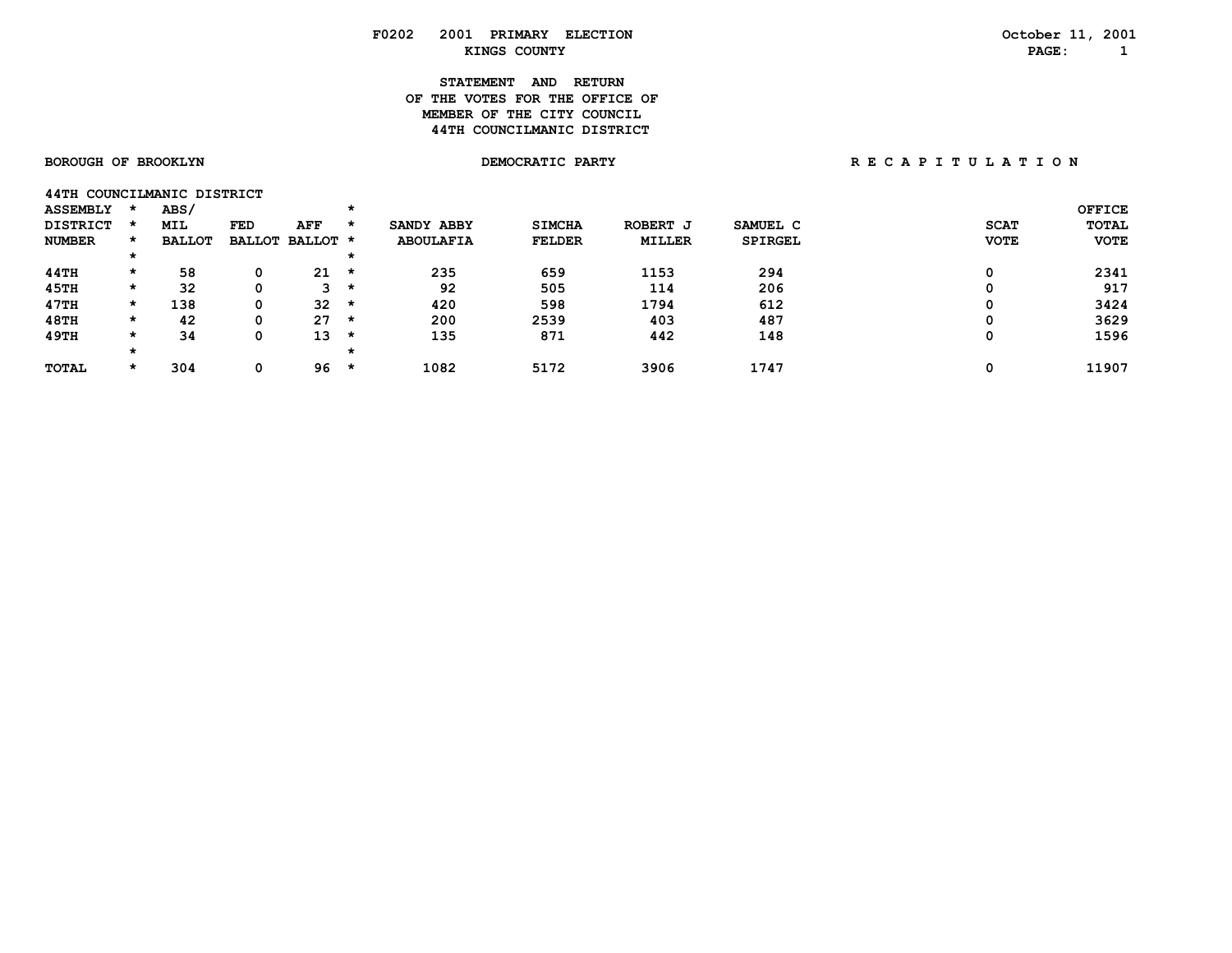# **STATEMENT AND RETURN OF THE VOTES FOR THE OFFICE OFMEMBER OF THE CITY COUNCIL 45TH COUNCILMANIC DISTRICT**

|                 | 45TH COUNCILMANIC DISTRICT |  |
|-----------------|----------------------------|--|
| <b>ASSEMBLY</b> | ABS/                       |  |

| <b>DISTRICT</b> | $\star$  | <b>MIL</b>    | FED | AFF                  | *       | <b>ERNEST</b>   | <b>CHRISTIAN B</b> | SAMUEL E      | <b>KEVIN S</b> | KENDALL B      |
|-----------------|----------|---------------|-----|----------------------|---------|-----------------|--------------------|---------------|----------------|----------------|
| <b>NUMBER</b>   | $\star$  | <b>BALLOT</b> |     | <b>BALLOT BALLOT</b> | *       | <b>EMMANUEL</b> | <b>HYLTON</b>      | <b>PALMER</b> | <b>PARKER</b>  | <b>STEWART</b> |
|                 | $^\star$ |               |     |                      | *       |                 |                    |               |                |                |
| 39TH            | $\star$  |               |     | 0                    | *       | 2               |                    | 3             |                | 0              |
| 41ST            | $\star$  | 77            | 0   | 82                   | *       | 386             | 396                | 1392          | 927            | 1115           |
| 42ND            | $\star$  | 68            | 0   | 85                   | *       | 573             | 368                | 418           | 494            | 761            |
| 44TH            | $\star$  | 6             |     | 0                    | $\star$ |                 | 20                 | 20            | 40             | 32             |
| 58TH            | *        | 44            |     | 98                   | *       | 325             | 300                | 754           | 821            | 1276           |
|                 | $^\star$ |               |     |                      | *       |                 |                    |               |                |                |
| TOTAL           | *        | 195           |     | 265                  | *       | 1293            | 1084               | 2587          | 2283           | 3184           |
|                 |          |               |     |                      |         |                 |                    |               |                |                |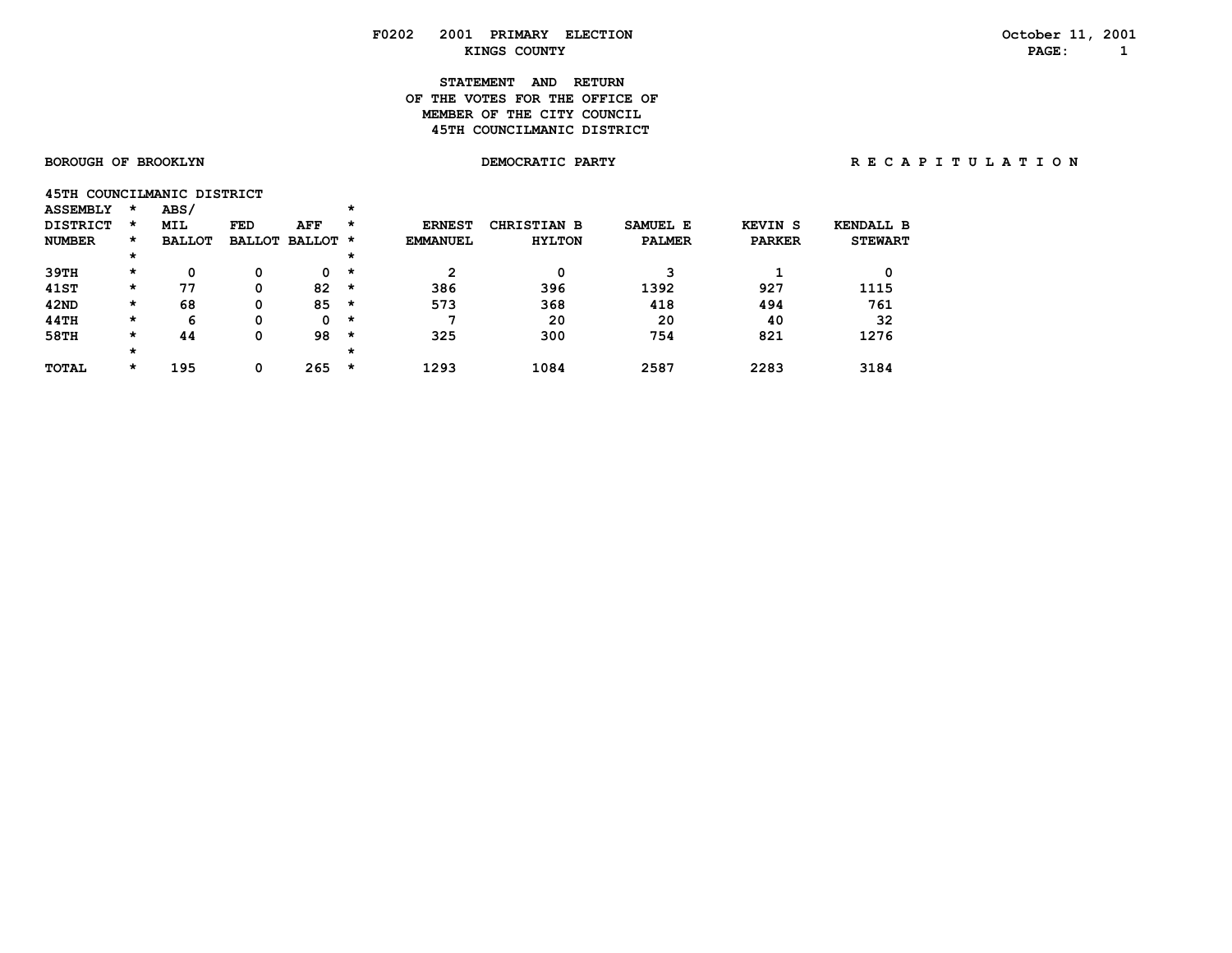# **STATEMENT AND RETURN OF THE VOTES FOR THE OFFICE OFMEMBER OF THE CITY COUNCIL 45TH COUNCILMANIC DISTRICT**

**BOROUGH OF BROOKLYN** 

DEMOCRATIC PARTY

|                 |          | 45TH COUNCILMANIC DISTRICT |                  |             |              |
|-----------------|----------|----------------------------|------------------|-------------|--------------|
| <b>ASSEMBLY</b> | $\star$  |                            |                  |             | OFFICE       |
| DISTRICT        | $^\star$ | SAMUEL A                   | <b>VAUGHAN P</b> | <b>SCAT</b> | <b>TOTAL</b> |
| <b>NUMBER</b>   | $\star$  | <b>TAITT</b>               | <b>TONEY</b>     | <b>VOTE</b> | <b>VOTE</b>  |
|                 | $\star$  |                            |                  |             |              |
| 39TH            | $\star$  | 3                          | 0                | 0           | 9            |
| 41ST            | $\star$  | 936                        | 1044             | 0           | 6196         |
| 42ND            | $\star$  | 490                        | 650              | 0           | 3754         |
| <b>44TH</b>     | $\star$  | 9                          | 25               | 0           | 153          |
| 58TH            | $\star$  | 908                        | 779              | 0           | 5163         |
|                 | $\star$  |                            |                  |             |              |
| TOTAL           | $\star$  | 2346                       | 2498             | 0           | 15275        |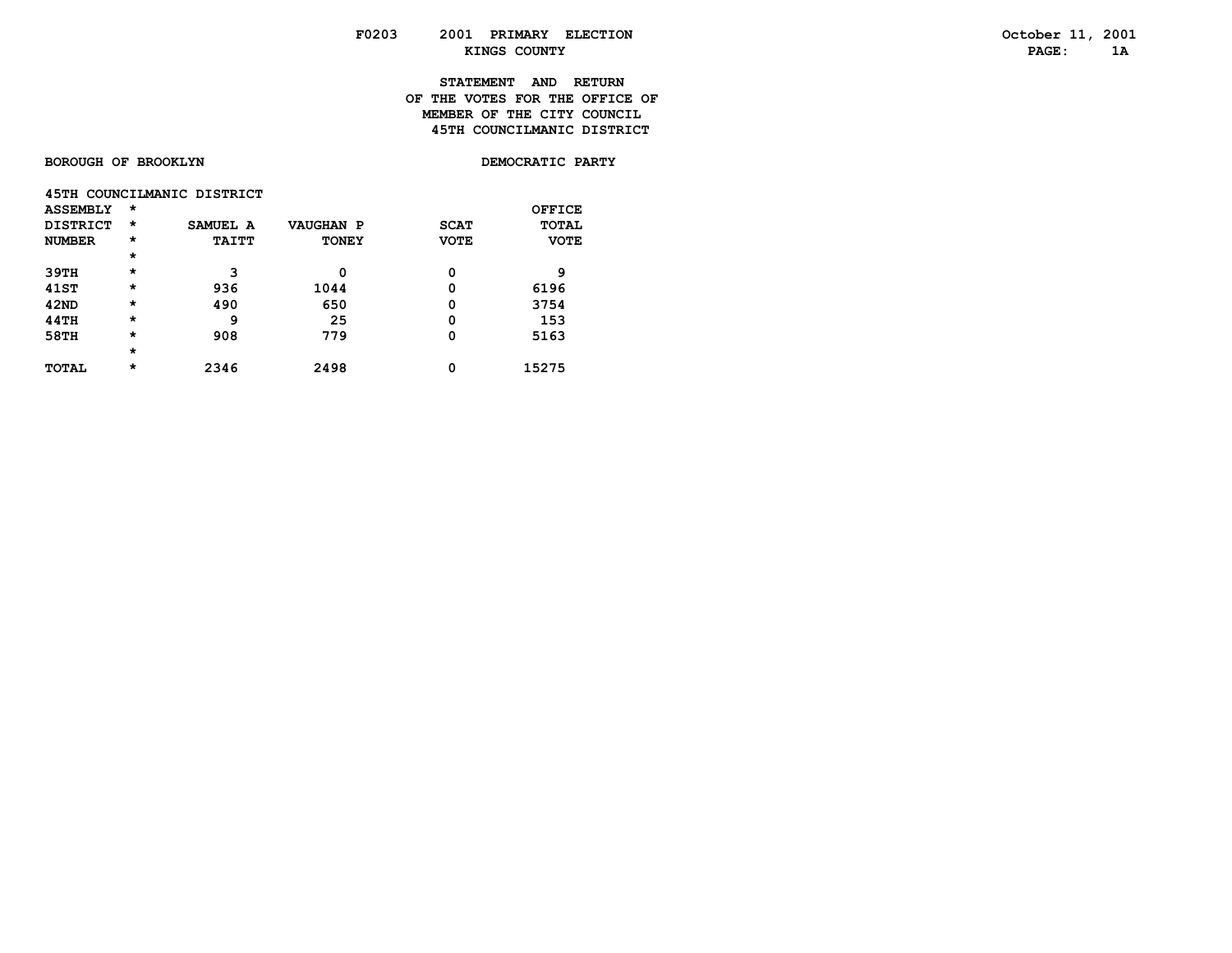# **STATEMENT AND RETURN OF THE VOTES FOR THE OFFICE OFMEMBER OF THE CITY COUNCIL 46TH COUNCILMANIC DISTRICT**

| 46TH COUNCILMANIC DISTRICT |         |               |               |          |         |                  |               |                  |                |             |               |
|----------------------------|---------|---------------|---------------|----------|---------|------------------|---------------|------------------|----------------|-------------|---------------|
| <b>ASSEMBLY</b>            |         | ABS/          |               |          |         |                  |               |                  |                |             | <b>OFFICE</b> |
| <b>DISTRICT</b>            |         | <b>MIL</b>    | <b>FED</b>    | AFF      | $\star$ | <b>ELIZABETH</b> | LEWIS A       | DOREEN A         | <b>ABRAHAM</b> | <b>SCAT</b> | <b>TOTAL</b>  |
| <b>NUMBER</b>              | $\star$ | <b>BALLOT</b> | <b>BALLOT</b> | BALLOT * |         | ATWOOD KING      | <b>FIDLER</b> | <b>GREENWOOD</b> | <b>LEVY</b>    | <b>VOTE</b> | <b>VOTE</b>   |
|                            |         |               |               |          |         |                  |               |                  |                |             |               |
| 39TH                       | $\star$ | 175           | 0             | 169      | *       | 2049             | 4612          | 2044             | 2846           |             | 11551         |
| 40TH                       | *       |               | 0             | 0        | *       | 0                |               | 0                |                |             |               |
| 41ST                       | $\star$ | 56            | 0             | 19       | *       | 141              | 1044          | 608              | 339            |             | 2132          |
| 45TH                       | $\star$ | 5             | Ω             | 0.       | *       | 6                | 202           | 353              | 23             |             | 584           |
| <b>58TH</b>                | $\star$ | 13            | 0             | 12       | *       | 121              | 172           | 81               | 136            |             | 510           |
|                            |         |               |               |          |         |                  |               |                  |                |             |               |
| <b>TOTAL</b>               | $\star$ | 249           | 0             | 200      | *       | 2317             | 6030          | 3086             | 3349           |             | 14782         |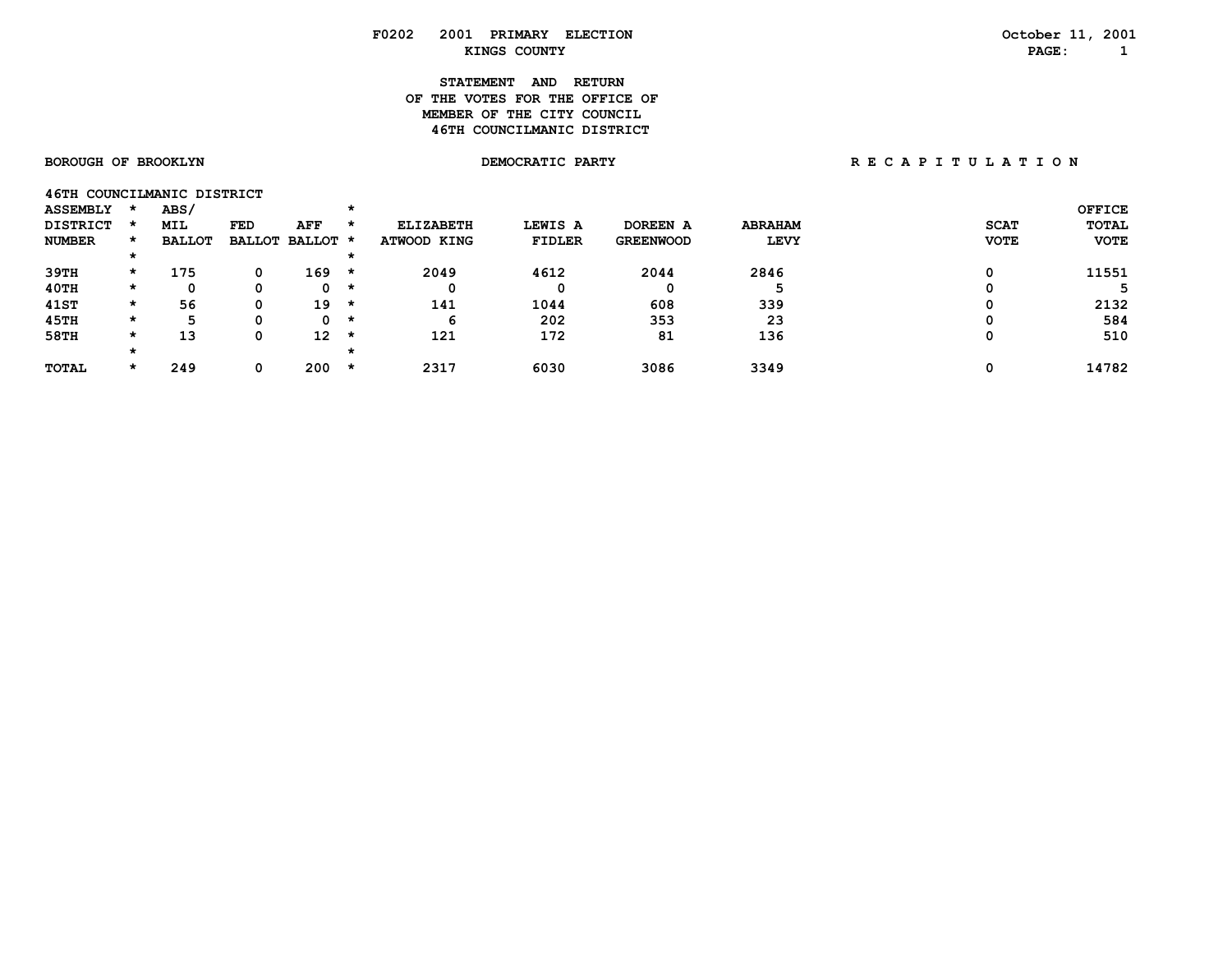# **STATEMENT AND RETURN OF THE VOTES FOR THE OFFICE OFMEMBER OF THE CITY COUNCIL 47TH COUNCILMANIC DISTRICT**

|                 |  |      | 47TH COUNCILMANIC DISTRICT |  |
|-----------------|--|------|----------------------------|--|
| <b>ACCEMBIV</b> |  | ABC/ |                            |  |

| דחמההמטע        | . .     | .             |               |               | . .     |                     |                   |               |                |               |
|-----------------|---------|---------------|---------------|---------------|---------|---------------------|-------------------|---------------|----------------|---------------|
| <b>DISTRICT</b> | $\star$ | <b>MIL</b>    | FED           | AFF           | $\star$ | <b>ALEC</b>         | <b>JOSEPH K</b>   | <b>SUSAN</b>  | DOMENIC M      | <b>PAT</b>    |
| <b>NUMBER</b>   | *       | <b>BALLOT</b> | <b>BALLOT</b> | <b>BALLOT</b> | *       | <b>BROOK-KRASNY</b> | <b>HOCHHAUSER</b> | <b>LASHER</b> | <b>RECCHIA</b> | <b>SINGER</b> |
|                 | $\star$ |               |               |               | *       |                     |                   |               |                |               |
| 45TH            | *       | 29            |               | 10            | $\star$ | 168                 | 30                | 209           | 182            | 301           |
| 46TH            | $\star$ | 233           |               | 145           | $\star$ | 1527                | 517               | 2148          | 2498           | 1041          |
| 47TH            | $\star$ | 115           |               | 29            | *       | 405                 | 131               | 642           | 1829           | 278           |
|                 | $\star$ |               |               |               | *       |                     |                   |               |                |               |
| <b>TOTAL</b>    | *       | 377           |               | 184           | *       | 2100                | 678               | 2999          | 4509           | 1620          |
|                 |         |               |               |               |         |                     |                   |               |                |               |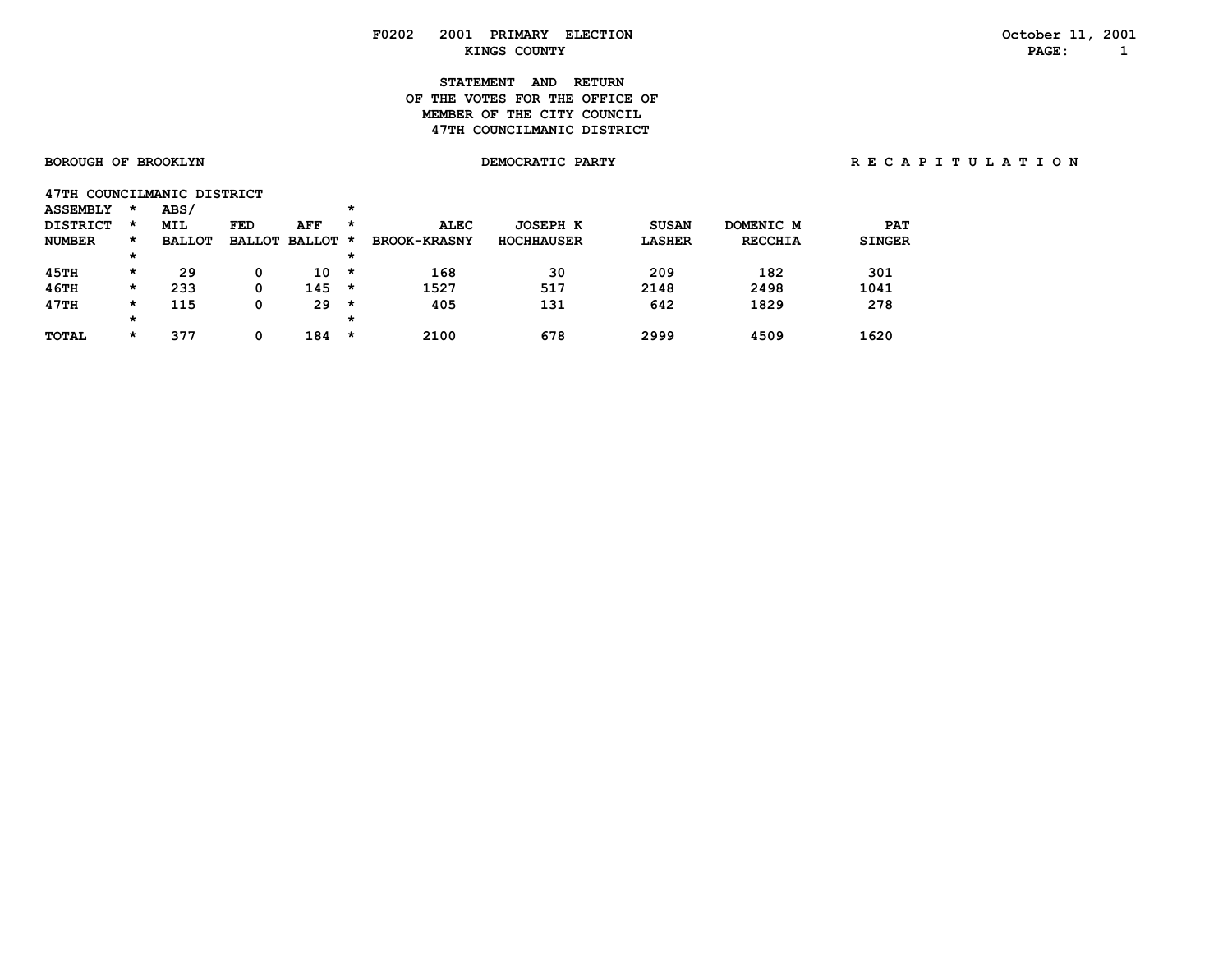# **STATEMENT AND RETURN OF THE VOTES FOR THE OFFICE OFMEMBER OF THE CITY COUNCIL 47TH COUNCILMANIC DISTRICT**

### **BOROUGH OF BROOKLYN**

DEMOCRATIC PARTY

|                 |          | 47TH COUNCILMANIC DISTRICT |             |             |
|-----------------|----------|----------------------------|-------------|-------------|
| <b>ASSEMBLY</b> | $\star$  |                            |             | OFFICE      |
| DISTRICT        | $^\star$ | <b>INNA</b>                | <b>SCAT</b> | TOTAL       |
| <b>NUMBER</b>   | $^\star$ | <b>STAVITSKY</b>           | <b>VOTE</b> | <b>VOTE</b> |
|                 | $\star$  |                            |             |             |
| <b>45TH</b>     | $\star$  | 138                        | 0           | 1028        |
| <b>46TH</b>     | $\star$  | 686                        | 0           | 8417        |
| 47TH            | $\star$  | 224                        | 0           | 3509        |
|                 | $\star$  |                            |             |             |
| <b>TOTAL</b>    | $\star$  | 1048                       | Ω           | 12954       |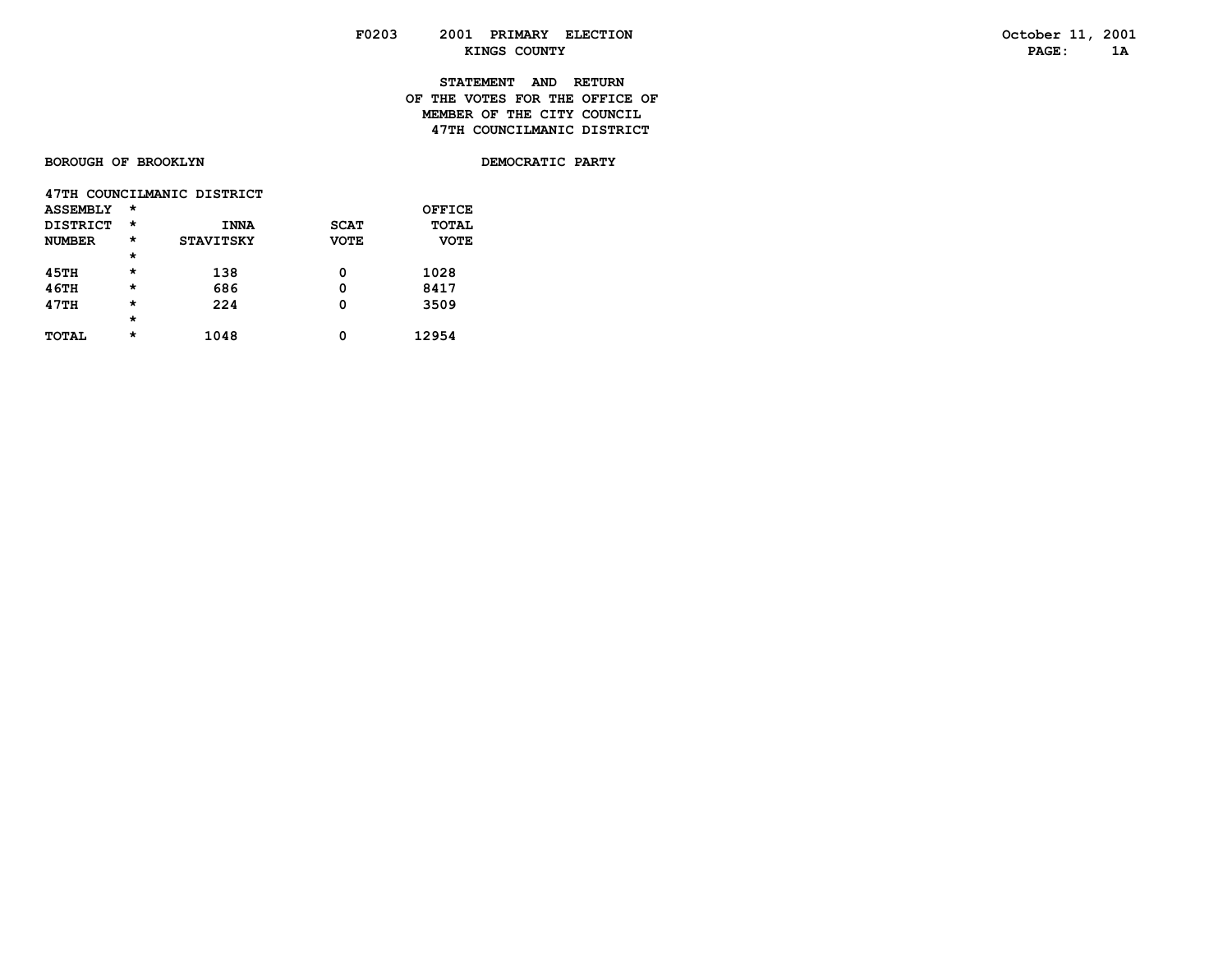# **STATEMENT AND RETURN OF THE VOTES FOR THE OFFICE OFMEMBER OF THE CITY COUNCIL 50TH COUNCILMANIC DISTRICT**

| 50TH COUNCILMANIC DISTRICT |         |               |            |                 |         |               |                 |             |              |
|----------------------------|---------|---------------|------------|-----------------|---------|---------------|-----------------|-------------|--------------|
| <b>ASSEMBLY</b>            | $\star$ | ABS/          |            |                 | $\star$ |               |                 |             | OFFICE       |
| <b>DISTRICT</b>            | $\star$ | <b>MIL</b>    | <b>FED</b> | AFF             | $\star$ | LIBBY N       | <b>JOSEPH F</b> | <b>SCAT</b> | <b>TOTAL</b> |
| <b>NUMBER</b>              | *       | <b>BALLOT</b> |            | BALLOT BALLOT * |         | <b>HIKIND</b> | WEIN            | <b>VOTE</b> | <b>VOTE</b>  |
|                            | *       |               |            |                 | $\star$ |               |                 |             |              |
| 46TH                       | $\star$ |               | 0          | $\overline{2}$  | $\star$ | 26            | 42              | 0           | 68           |
| 47TH                       | $\star$ | 7             | 0          | $\overline{2}$  | $\star$ | 71            | 60              | 0           | 131          |
| 49TH                       | *       | 48            | 0          | 15              | $\star$ | 367           | 546             | 0           | 913          |
|                            | $\star$ |               |            |                 | $\star$ |               |                 |             |              |
| <b>TOTAL</b>               | *       | 56            | 0          | 19              | $\star$ | 464           | 648             | 0           | 1112         |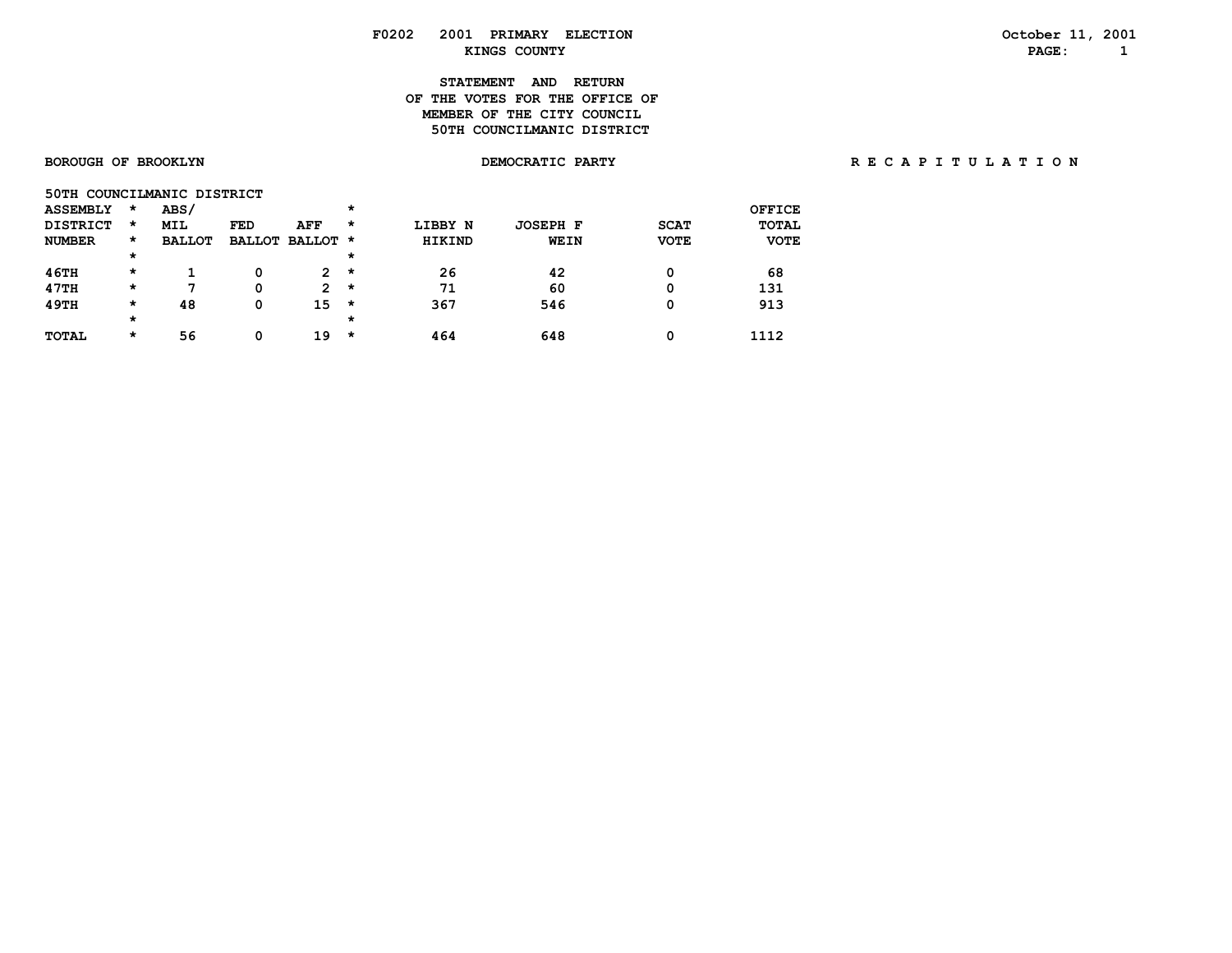# **STATEMENT AND RETURN OF THE VOTES FOR THE OFFICE OF** *JUDGE OF THE CIVIL COURT* **6TH DISTRICT, KINGS COUNTY**

**6TH CIVIL COURT DISTRICT** 

| <b>ASSEMBLY</b> |         | ABS/          |               |          |         |                      |                 |             |               |             | <b>OFFICE</b> |
|-----------------|---------|---------------|---------------|----------|---------|----------------------|-----------------|-------------|---------------|-------------|---------------|
| <b>DISTRICT</b> | *       | MIL           | FED           | AFF      | - 74    | <b>JOHNNY</b><br>LEE | MICHAEL J       | SYLVIA O    | ROBERT C      | <b>SCAT</b> | TOTAL         |
| <b>NUMBER</b>   | *       | <b>BALLOT</b> | <b>BALLOT</b> | BALLOT * |         | <b>BAYNES</b>        | <b>GERSTEIN</b> | HINDS-RADIX | <b>NEWMAN</b> | <b>VOTE</b> | <b>VOTE</b>   |
|                 | *       |               |               |          |         |                      |                 |             |               |             |               |
| 41ST            | $\star$ | 20            | 0             | 15       | *       | 208                  | 424             | 296         | 175           | 0           | 1103          |
| 42ND            | $\star$ | 167           | 0             | 179      | $\star$ | 1864                 | 1294            | 2486        | 1489          | 0           | 7133          |
| 43RD            | $\star$ | 98            | 0             | 71       | *       | 1137                 | 744             | 1788        | 678           |             | 4347          |
| 44TH            | $\star$ | 192           | 0             | 132      | *       | 999                  | 4171            | 2177        | 1384          |             | 8731          |
| 45TH            | $\star$ | 41            | 0             | ⇁        | *       | 90                   | 934             | 90          | 243           |             | 1357          |
| 48TH            | $\star$ | 25            | Ω             | 12       | *       | 35                   | 434             | 53          | 125           |             | 647           |
| 51ST            | $\star$ |               | 0             |          | $\star$ | 16                   | 40              | 48          | 18            |             | 122           |
| 52ND            | $\star$ | 0             | 0             | 0        | $\star$ | 5                    | 6               |             |               |             | 19            |
| 56TH            | $\star$ | 25            | 0             | 4        | $\star$ | 33                   | 9               | 92          | 31            |             | 165           |
| 57TH            | $\star$ | 107           | 0             | 179      | *       | 1615                 | 967             | 2408        | 767           |             | 5757          |
| 58TH            | $\star$ | 22            | 0             | 54       | *       | 523                  | 170             | 628         | 244           | 0           | 1565          |
|                 | *       |               |               |          |         |                      |                 |             |               |             |               |
| <b>TOTAL</b>    | $\star$ | 698           | 0             | 654      | $\star$ | 6525                 | 9193            | 10073       | 5155          | 0           | 30946         |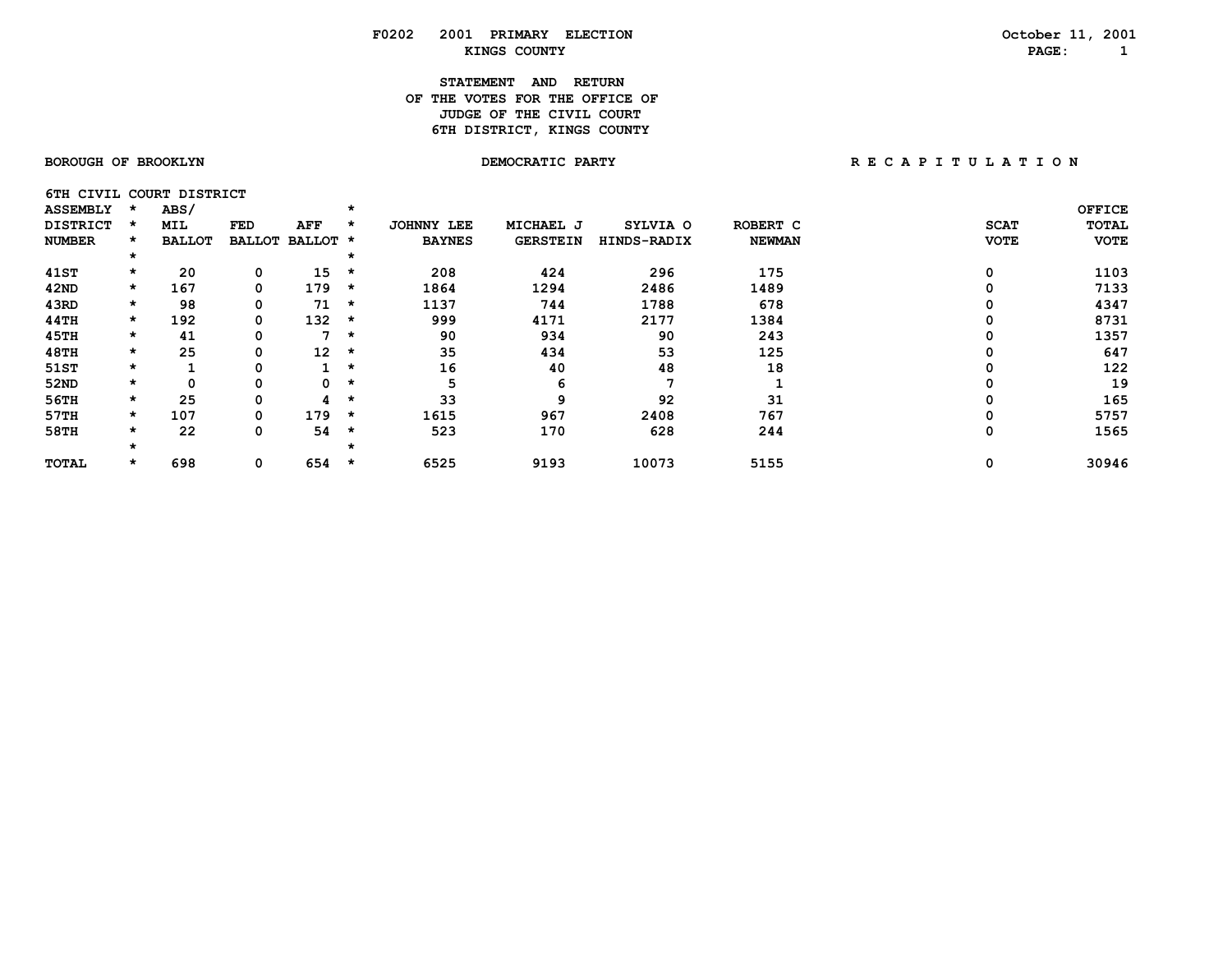# **STATEMENT AND RETURN OF THE VOTES FOR THE OFFICE OFMEMBER OF THE CITY COUNCIL 19TH COUNCILMANIC DISTRICT**

| 19TH COUNCILMANIC DISTRICT |         |               |     |                 |         |               |                  |              |                |                |             |               |
|----------------------------|---------|---------------|-----|-----------------|---------|---------------|------------------|--------------|----------------|----------------|-------------|---------------|
| <b>ASSEMBLY</b>            |         | ABS/          |     |                 | $\star$ |               |                  |              |                |                |             | <b>OFFICE</b> |
| <b>DISTRICT</b>            |         | <b>MIL</b>    | FED | AFF             | *       | <b>TONY</b>   | <b>ARTHUR N</b>  | <b>JOHN</b>  | <b>JERRY M</b> | JOYCE P        | <b>SCAT</b> | <b>TOTAL</b>  |
| <b>NUMBER</b>              | $\star$ | <b>BALLOT</b> |     | BALLOT BALLOT * |         | <b>AVELLA</b> | <b>CHELIOTES</b> | <b>FRANK</b> | <b>IANNECE</b> | <b>SHEPARD</b> | <b>VOTE</b> | <b>VOTE</b>   |
|                            |         |               |     |                 | *       |               |                  |              |                |                |             |               |
| 24TH                       | $\star$ | 20            |     | $\mathbf{2}$    | $\star$ | 104           | 139              | 189          | 408            | 40             |             | 881           |
| 25TH                       | *       | 18            |     | ີ               | ∗       | 268           | 136              | 167          | 195            | 33             |             | 799           |
| 26TH                       | $\star$ | 194           |     | 45              | *       | 2720          | 2000             | 2267         | 1340           | 771            | 8           | 9106          |
| 27TH                       | $\star$ | 59            |     | 13              | *       | 444           | 169              | 274          | 166            | 89             |             | 1142          |
|                            |         |               |     |                 | $\star$ |               |                  |              |                |                |             |               |
| <b>TOTAL</b>               | $\star$ | 291           |     | 63              | $\star$ | 3536          | 2444             | 2897         | 2109           | 933            | ດ           | 11928         |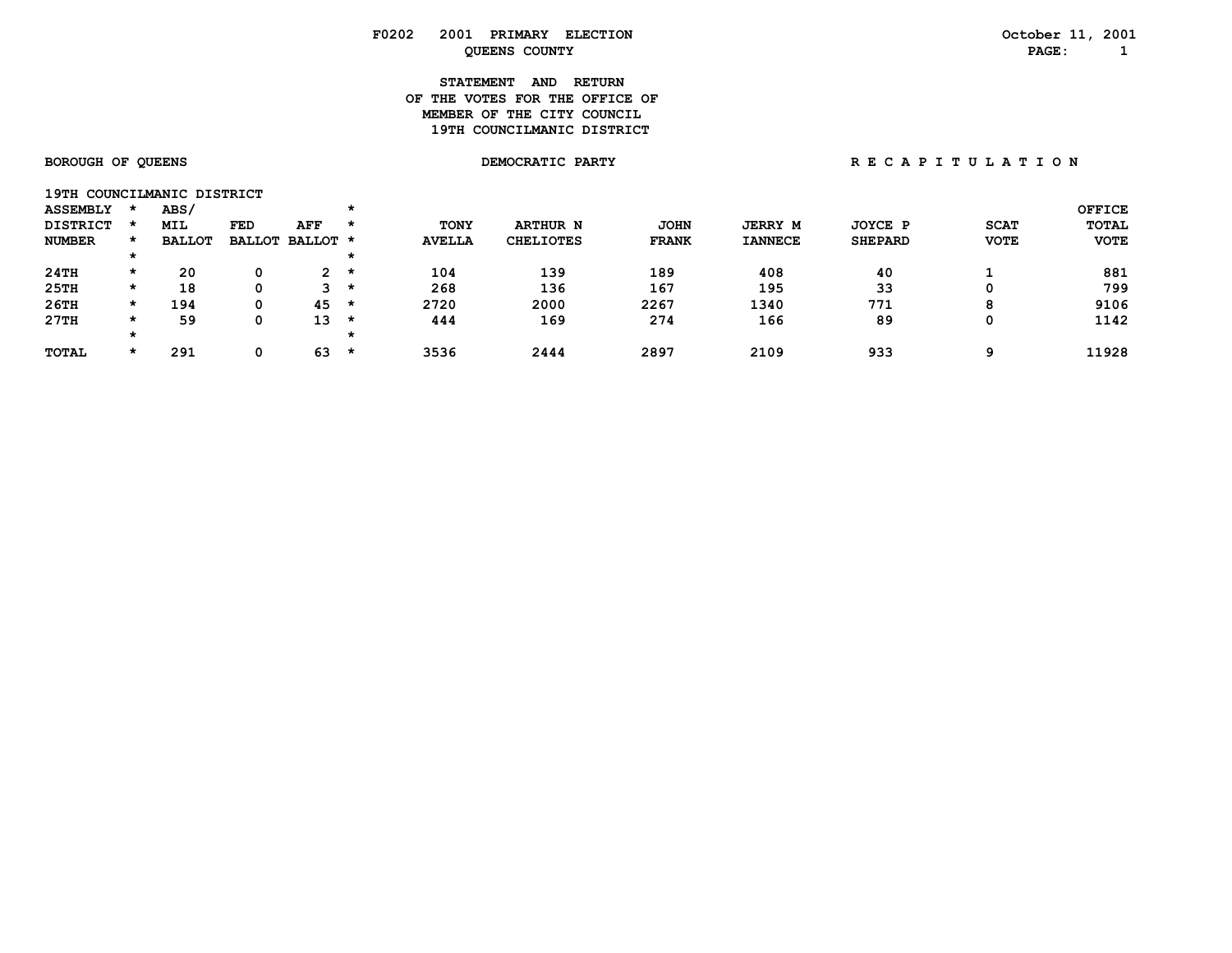# **STATEMENT AND RETURN OF THE VOTES FOR THE OFFICE OFMEMBER OF THE CITY COUNCIL 20TH COUNCILMANIC DISTRICT**

**20TH COUNCILMANIC DISTRICT** 

| <b>ASSEMBLY</b> |         | ABS/          |            |                      |         |              |                  |        |             |             | <b>OFFICE</b> |
|-----------------|---------|---------------|------------|----------------------|---------|--------------|------------------|--------|-------------|-------------|---------------|
| <b>DISTRICT</b> |         | <b>MIL</b>    | <b>FED</b> | AFF                  | $\star$ | <b>ETHEL</b> | <b>RICHARD</b>   | JOHN C | TERENCE Y   | <b>SCAT</b> | <b>TOTAL</b>  |
| <b>NUMBER</b>   |         | <b>BALLOT</b> |            | BALLOT BALLOT *      |         | <b>CHEN</b>  | <b>JANNACCIO</b> | LIU    | <b>PARK</b> | <b>VOTE</b> | <b>VOTE</b>   |
|                 | *       |               |            |                      | *       |              |                  |        |             |             |               |
| 24TH            | $\star$ | 12            |            | $\mathbf{A}$ $\star$ |         | 259          | 203              | 352    | 151         | 16          | 981           |
| 25TH            | $\star$ | 169           | 0          | 61                   | *       | 1760         | 1166             | 1759   | 1435        | o<br>o      | 6128          |
| 26TH            | $\star$ | 57            |            | э.                   | $\star$ | 437          | 267              | 436    | 189         |             | 1332          |
| 27TH            | $\star$ | 'n            |            | ີ                    | $\star$ | 101          | 122              | 212    | 79          | Ω           | 514           |
|                 |         |               |            |                      |         |              |                  |        |             |             |               |
| <b>TOTAL</b>    | $\star$ | 244           |            | 71                   | $\star$ | 2557         | 1758             | 2759   | 1854        | 27          | 8955          |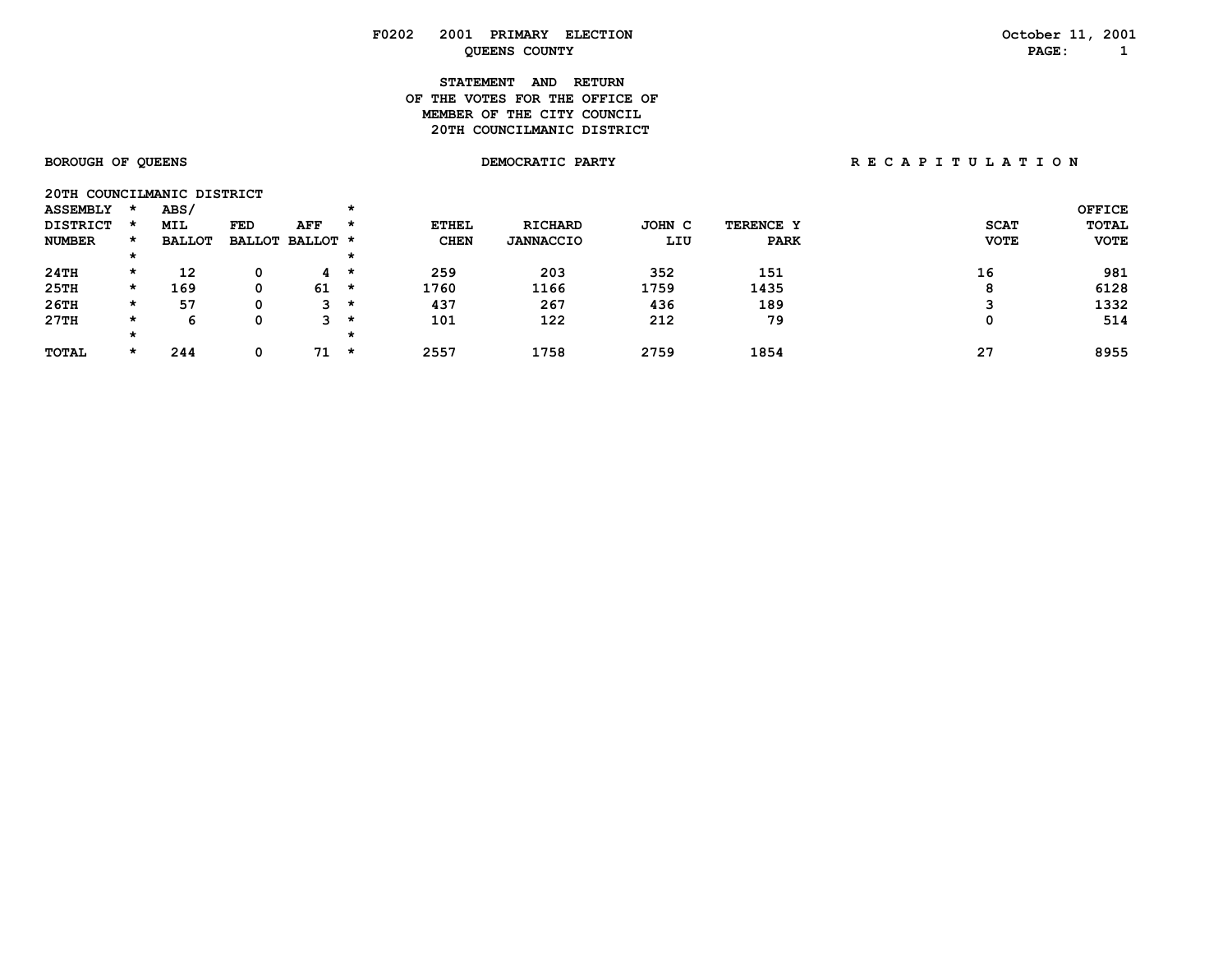| F0202 | 2001                           | PRIMARY ELECTION | October 11, 2001 |
|-------|--------------------------------|------------------|------------------|
|       | <b>QUEENS COUNTY</b>           |                  | PAGE:            |
|       | <b>STATEMENT AND</b>           | <b>RETURN</b>    |                  |
|       | OF THE VOTES FOR THE OFFICE OF |                  |                  |
|       | MEMBER OF THE CITY COUNCIL     |                  |                  |

**21ST COUNCILMANIC DISTRICT** 

# **BOROUGH OF QUEENS DEMOCRATIC PARTY R E C A P I T U L A T I O N**

| 21ST COUNCILMANIC DISTRICT |         |               |     |                 |         |              |                     |                   |               |             |               |
|----------------------------|---------|---------------|-----|-----------------|---------|--------------|---------------------|-------------------|---------------|-------------|---------------|
| <b>ASSEMBLY</b>            |         | ABS/          |     |                 |         |              |                     |                   |               |             | <b>OFFICE</b> |
| <b>DISTRICT</b>            |         | <b>MIL</b>    | FED | AFF             | $\star$ | <b>ANGEL</b> | AIDA A              | <b>HIRAM</b>      | LUIS          | <b>SCAT</b> | <b>TOTAL</b>  |
| <b>NUMBER</b>              |         | <b>BALLOT</b> |     | BALLOT BALLOT * |         | DEL          | VILLAR GONZALEZ-JAR | <b>MONSERRATE</b> | <b>ROSERO</b> | <b>VOTE</b> | <b>VOTE</b>   |
|                            |         |               |     |                 |         |              |                     |                   |               |             |               |
| 27TH                       | $\star$ | O             |     | 0 *             |         |              |                     |                   |               |             |               |
| 34TH                       | *       | 49            | 0   | 86              | $\star$ | 785          | 925                 | 2531              | 1461          |             | 5706          |
| 35TH                       | *       | 112           | 0   | 48              | $\star$ | 765          | 390                 | 1187              | 997           |             | 3340          |
|                            | *       |               |     |                 |         |              |                     |                   |               |             |               |
| <b>TOTAL</b>               | *       | 161           |     | 134             | $\star$ | 1550         | 1315                | 3718              | 2459          |             | 9047          |
|                            |         |               |     |                 |         |              |                     |                   |               |             |               |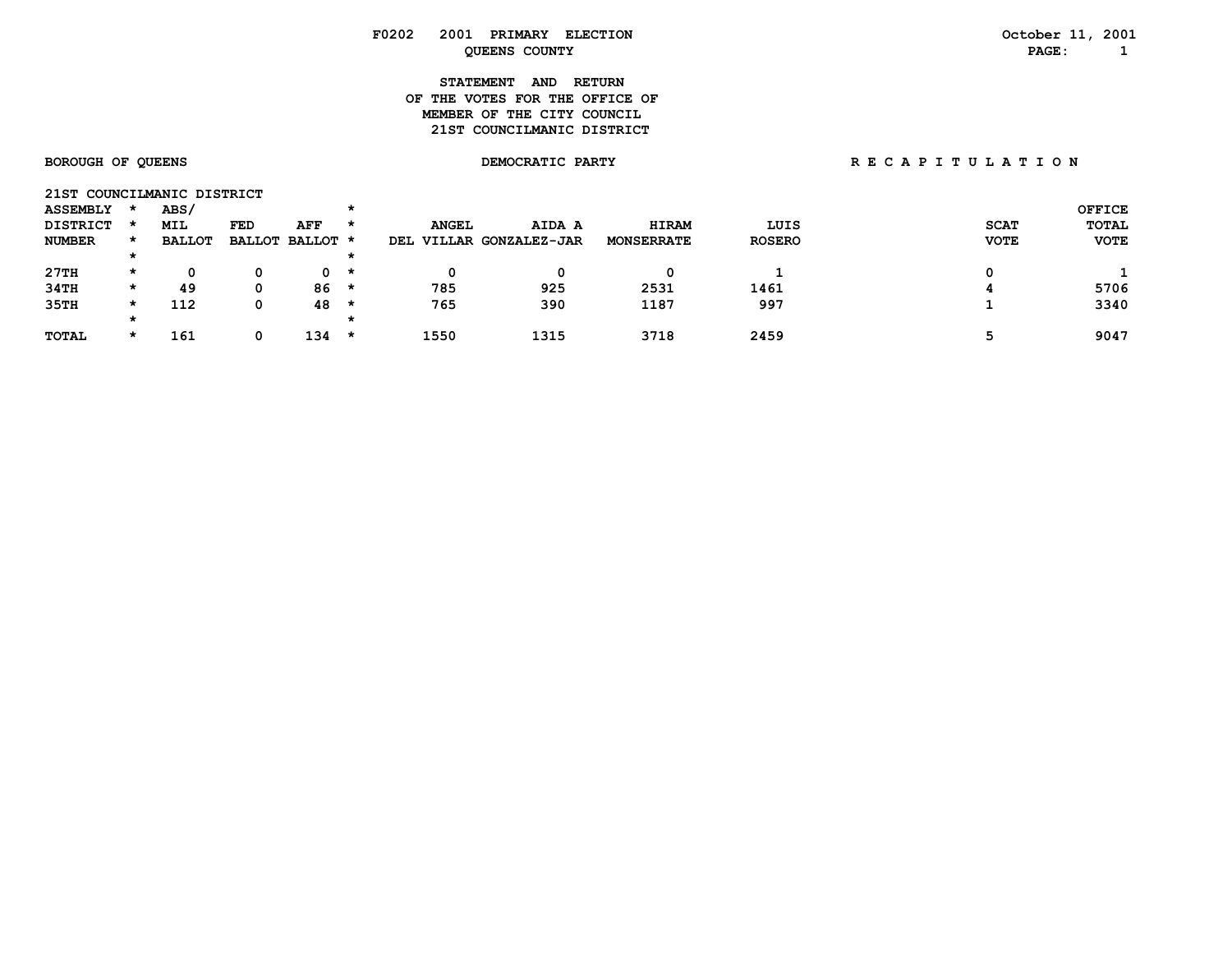# **STATEMENT AND RETURN OF THE VOTES FOR THE OFFICE OFMEMBER OF THE CITY COUNCIL 22ND COUNCILMANIC DISTRICT**

| 22ND            |         | COUNCILMANIC DISTRICT |     |                 |         |                |                |             |             |              |
|-----------------|---------|-----------------------|-----|-----------------|---------|----------------|----------------|-------------|-------------|--------------|
| <b>ASSEMBLY</b> | $\star$ | <b>ABS/</b>           |     |                 | $\star$ |                |                |             |             | OFFICE       |
| <b>DISTRICT</b> | $\star$ | MIL                   | FED | AFF             | *       | JOHN J         | PETER F        | <b>MIKE</b> | <b>SCAT</b> | <b>TOTAL</b> |
| <b>NUMBER</b>   | $\star$ | <b>BALLOT</b>         |     | BALLOT BALLOT * |         | <b>CIAFONE</b> | <b>VALLONE</b> | ZAPITI      | <b>VOTE</b> | <b>VOTE</b>  |
|                 | $\star$ |                       |     |                 | $\star$ |                |                |             |             |              |
| 30TH            | $\star$ | 9                     | 0   | 0               | $\star$ | 135            | 227            | 46          | 0           | 408          |
| 35TH            | $\star$ | 0                     | 0   | 0               | $\star$ |                |                | 0           | 0           |              |
| 36TH            | $\star$ | 139                   | 0   | 119             | $\star$ | 2923           | 4731           | 905         | 16          | 8575         |
| 37TH            | $\star$ | 8                     | 0   | 11              | $\star$ | 247            | 481            | 80          | 0           | 808          |
|                 | $\star$ |                       |     |                 | $\star$ |                |                |             |             |              |
| <b>TOTAL</b>    | $\star$ | 156                   | 0   | 130             | *       | 3306           | 5439           | 1031        | 16          | 9792         |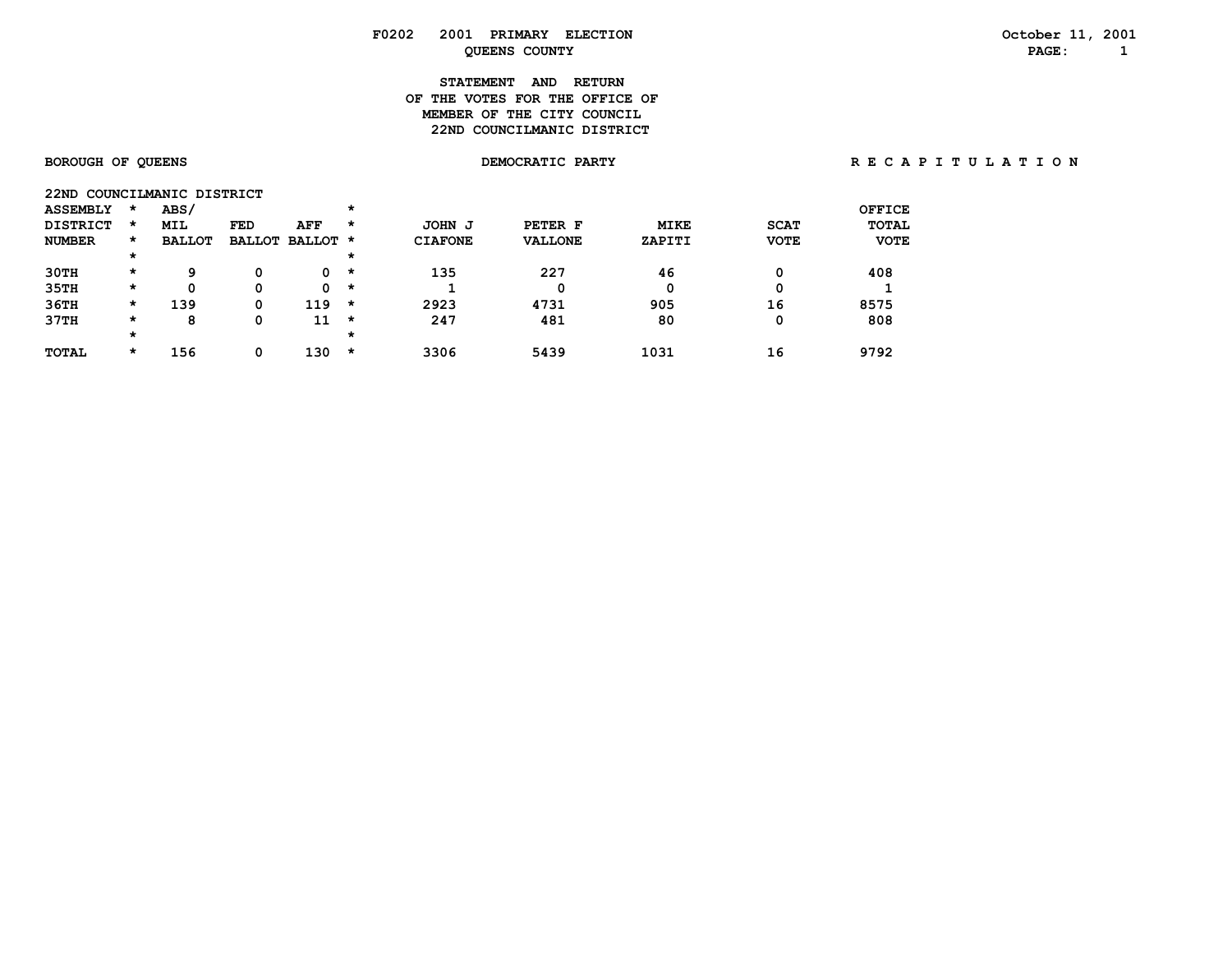### **F0202 2001 PRIMARY ELECTION October 11, 2001 PAGE:** 1

# **STATEMENT AND RETURN OF THE VOTES FOR THE OFFICE OFMEMBER OF THE CITY COUNCIL 23RD COUNCILMANIC DISTRICT**

| 23RD COUNCILMANIC DISTRICT |         |               |               |               |         |                 |               |             |               |
|----------------------------|---------|---------------|---------------|---------------|---------|-----------------|---------------|-------------|---------------|
| <b>ASSEMBLY</b>            | *       | ABS/          |               |               | *       |                 |               |             | <b>OFFICE</b> |
| <b>DISTRICT</b>            | *       | <b>MIL</b>    | <b>FED</b>    | AFF           | *       | <b>JAIRAM D</b> | DAVID I       | <b>SCAT</b> | <b>TOTAL</b>  |
| <b>NUMBER</b>              | $\star$ | <b>BALLOT</b> | <b>BALLOT</b> | <b>BALLOT</b> | $\star$ | THAKRAL         | <b>WEPRIN</b> | <b>VOTE</b> | <b>VOTE</b>   |
|                            | $\star$ |               |               |               | $\star$ |                 |               |             |               |
| 24TH                       | *       | 166           | 0             | 45            | $\star$ | 1449            | 7227          | 2           | 8678          |
| 26TH                       | *       | 61            | 0             | 9             | *       | 160             | 1079          | 2           | 1241          |
| 29TH                       | *       | 11            | 0             | 2             | $\star$ | 129             | 138           | 0           | 267           |
| 33RD                       | *       | 27            | 0             | 14            | *       | 1092            | 1658          | 3           | 2753          |
|                            | *       |               |               |               | $\star$ |                 |               |             |               |
| <b>TOTAL</b>               | *       | 265           | 0             | 70            | *       | 2830            | 10102         | 7           | 12939         |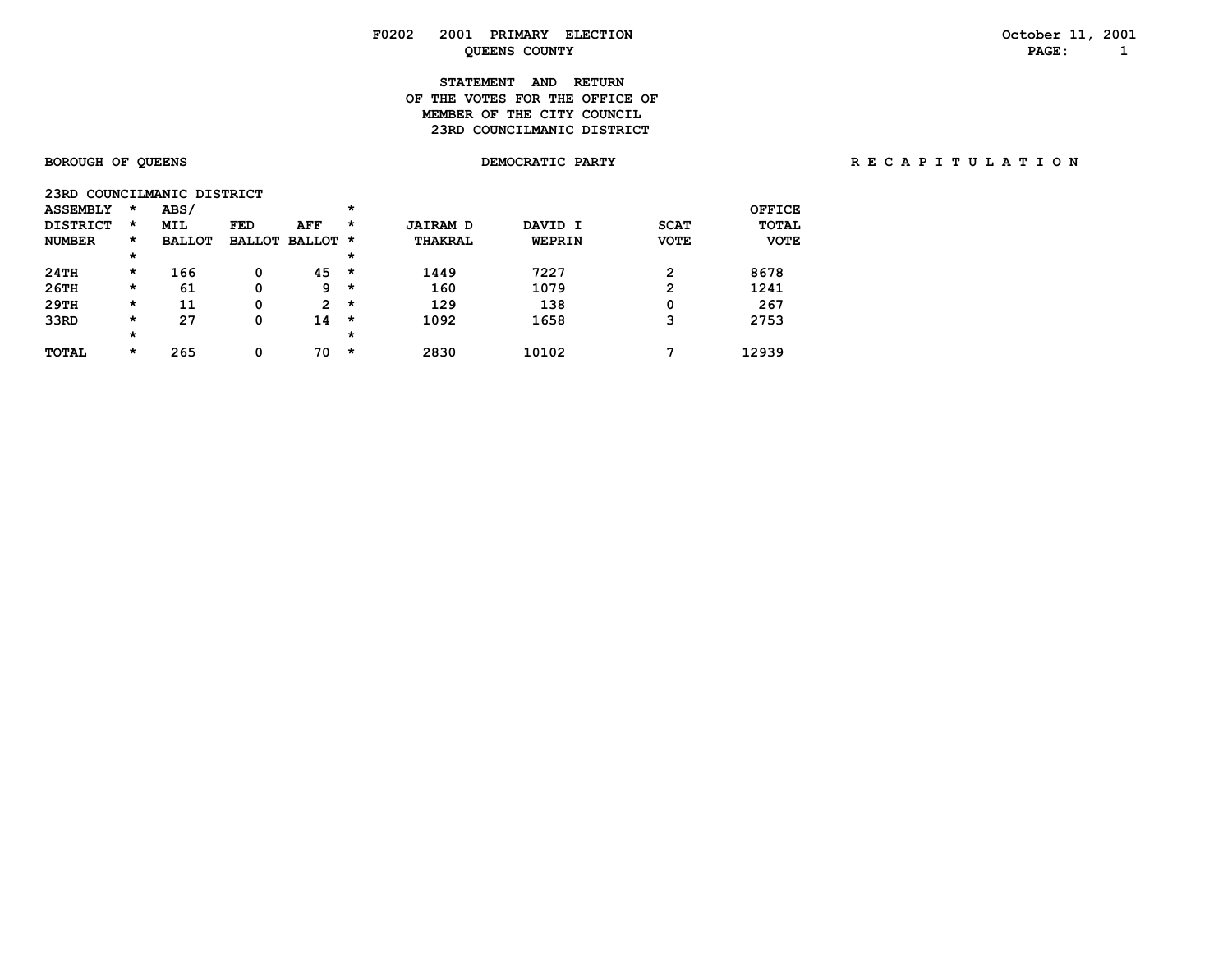### **F0202 2001 PRIMARY ELECTION October 11, 2001 PAGE:** 1

# **STATEMENT AND RETURN OF THE VOTES FOR THE OFFICE OFMEMBER OF THE CITY COUNCIL 24TH COUNCILMANIC DISTRICT**

| 24TH            |         | COUNCILMANIC DISTRICT |            |                      |         |                |                   |              |             |              |
|-----------------|---------|-----------------------|------------|----------------------|---------|----------------|-------------------|--------------|-------------|--------------|
| <b>ASSEMBLY</b> | $\star$ | ABS/                  |            |                      | $\star$ |                |                   |              |             | OFFICE       |
| <b>DISTRICT</b> | $\star$ | <b>MIL</b>            | <b>FED</b> | AFF                  | $\star$ | <b>JAMES F</b> | <b>BARRY S</b>    | <b>DAVID</b> | <b>SCAT</b> | <b>TOTAL</b> |
| <b>NUMBER</b>   | $\star$ | <b>BALLOT</b>         |            | <b>BALLOT BALLOT</b> | $\star$ | <b>GENNARO</b> | <b>GRODENCHIK</b> | <b>REICH</b> | <b>VOTE</b> | <b>VOTE</b>  |
|                 | $\star$ |                       |            |                      | $\star$ |                |                   |              |             |              |
| 24TH            | $\star$ | 31                    | 0          | 3.                   | $\star$ | 1123           | 494               | 248          |             | 1866         |
| 25TH            | $\star$ |                       | 0          | 0                    | $\star$ | 10             | 5                 |              | O           | 22           |
| 27TH            | $\star$ | 171                   | 0          | 67                   | $\star$ | 2904           | 3397              | 2047         |             | 8349         |
| 28TH            | $\star$ | 45                    | 0          | 14                   | $\star$ | 425            | 433               | 413          | 4           | 1275         |
| 29TH            | $\star$ | 14                    | 0          | 16                   | $\star$ | 443            | 97                | 114          | 0           | 654          |
| 32ND            | $\star$ |                       | 0          | 5.                   | $\star$ | 155            | 47                | 56           | 4           | 262          |
| 35TH            | $\star$ | 2                     | 0          | 0                    | $\star$ | 20             | 14                | 20           | 0           | 54           |
|                 | $\star$ |                       |            |                      | $\star$ |                |                   |              |             |              |
| <b>TOTAL</b>    | $\star$ | 265                   | 0          | 105                  | $\star$ | 5080           | 4487              | 2905         | 10          | 12482        |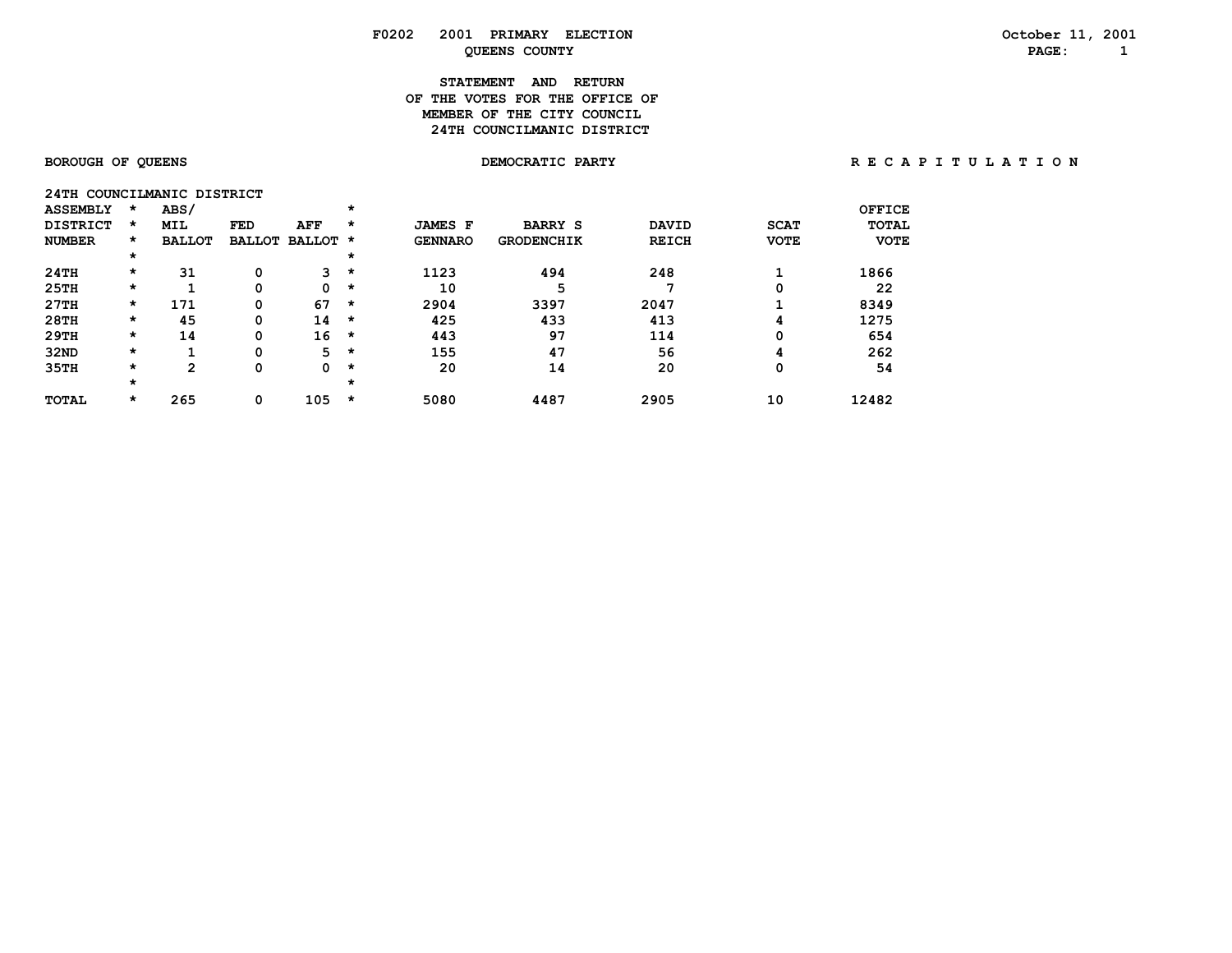| <b>F0202</b> | 2001<br>PRIMARY<br><b>ELECTION</b> | 200<br>October<br>--- |
|--------------|------------------------------------|-----------------------|
|              | <b>COUNTY</b><br>OUEENS            | <b>PAGE</b>           |

**STATEMENT AND RETURN OF THE VOTES FOR THE OFFICE OFMEMBER OF THE CITY COUNCIL 25TH COUNCILMANIC DISTRICT** 

| 25TH COUNCILMANIC DISTRICT |         |               |            |                       |         |             |              |                    |              |                      |             |               |
|----------------------------|---------|---------------|------------|-----------------------|---------|-------------|--------------|--------------------|--------------|----------------------|-------------|---------------|
| <b>ASSEMBLY</b>            |         | ABS/          |            |                       | *       |             |              |                    |              |                      |             | <b>OFFICE</b> |
| <b>DISTRICT</b>            |         | <b>MIL</b>    | <b>FED</b> | AFF                   | *       | LOUISA M    | RUDOLPH E    | <b>MAGDALENA U</b> | <b>HELEN</b> | <b>JAMES G</b>       | <b>SCAT</b> | <b>TOTAL</b>  |
| <b>NUMBER</b>              |         | <b>BALLOT</b> |            | BALLOT BALLOT *       |         | <b>CHAN</b> | <b>GRECO</b> | <b>SCHULTHEIS</b>  | <b>SEARS</b> | <b>BRAMER</b><br>VAN | <b>VOTE</b> | <b>VOTE</b>   |
|                            | ×       |               |            |                       | *       |             |              |                    |              |                      |             |               |
| 28TH                       | $\star$ | ົ             | 0          | $\mathbf{2}^{\prime}$ | $\star$ | 27          | 37           | 17                 | 119          | 37                   |             | 237           |
| 30TH                       | $\star$ | 75            | 0          | 24                    | *       | 215         | 854          | 250                | 756          | 560                  |             | 2636          |
| 34TH                       | $\star$ | 30            | 0          | 13                    | *       | 126         | 566          | 159                | 625          | 370                  | ົ           | 1848          |
| 35TH                       | $\star$ | 48            | 0          | 58                    | *       | 546         | 408          | 731                | 1205         | 963                  |             | 3853          |
|                            | $\star$ |               |            |                       |         |             |              |                    |              |                      |             |               |
| <b>TOTAL</b>               | $\star$ | 155           | 0          | 97                    | $\star$ | 914         | 1865         | 1157               | 2705         | 1930                 |             | 8574          |
|                            |         |               |            |                       |         |             |              |                    |              |                      |             |               |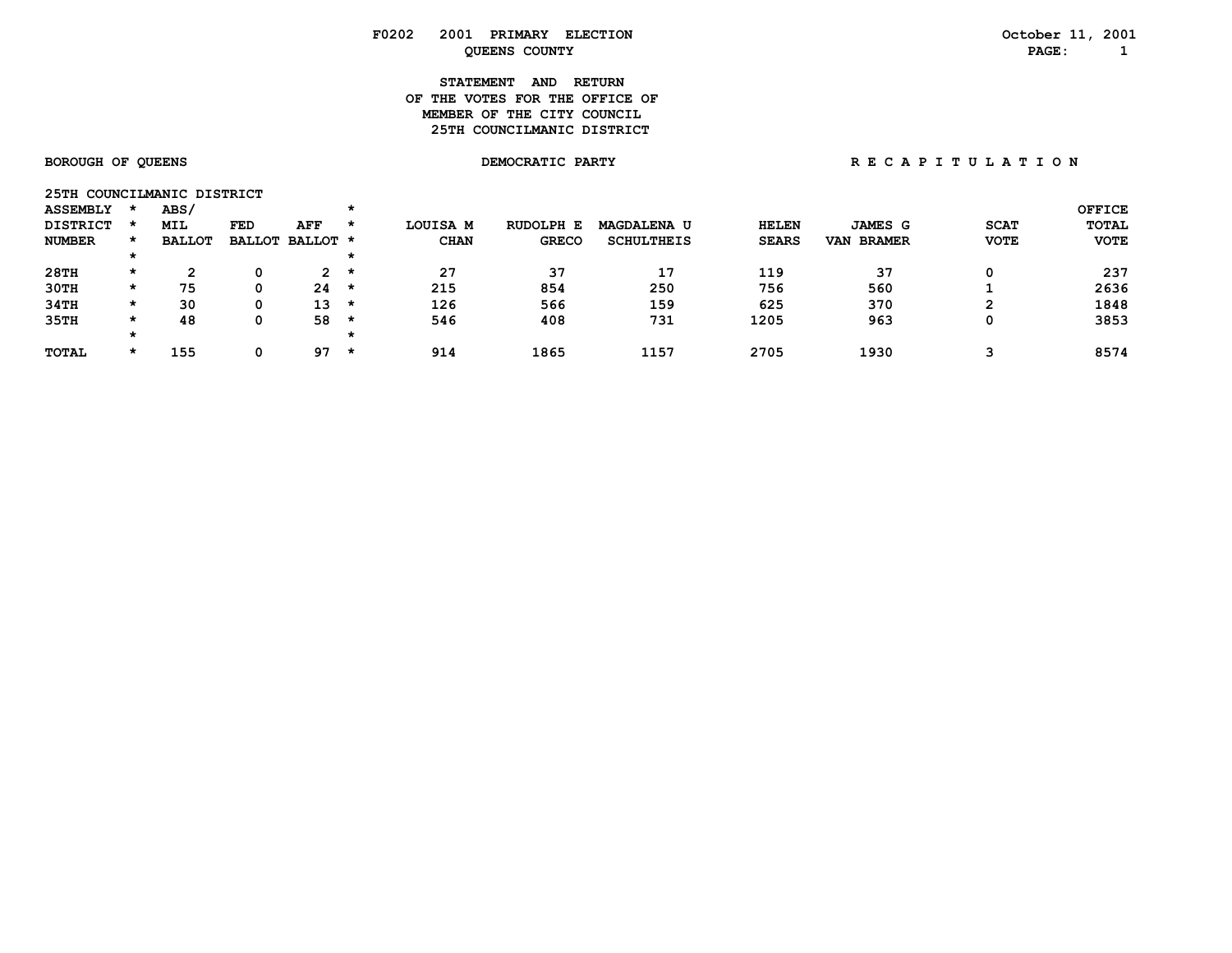# **STATEMENT AND RETURN OF THE VOTES FOR THE OFFICE OFMEMBER OF THE CITY COUNCIL 26TH COUNCILMANIC DISTRICT**

| 26TH COUNCILMANIC DISTRICT |         |               |     |                 |         |               |                  |        |                |                |             |               |
|----------------------------|---------|---------------|-----|-----------------|---------|---------------|------------------|--------|----------------|----------------|-------------|---------------|
| <b>ASSEMBLY</b>            |         | ABS/          |     |                 |         |               |                  |        |                |                |             | <b>OFFICE</b> |
| <b>DISTRICT</b>            |         | <b>MIL</b>    | FED | AFF             | $\star$ | JOSEPH T      | <b>MATTHEW J</b> | ERIC N | MICHAEL G      | <b>PATRICK</b> | <b>SCAT</b> | TOTAL         |
| <b>NUMBER</b>              |         | <b>BALLOT</b> |     | BALLOT BALLOT * |         | <b>CONLEY</b> | <b>FARRELL</b>   | GIOIA  | <b>KEARNEY</b> | <b>OMALLEY</b> | <b>VOTE</b> | <b>VOTE</b>   |
|                            |         |               |     |                 |         |               |                  |        |                |                |             |               |
| 30TH                       | $\star$ | 107           | 0   | 48              | *       | 920           | 1184             | 2090   | 268            | 615            | Ω           | 5077          |
| 35TH                       | $\star$ |               |     | 0               | $\star$ | 37            | 17               | 76     | 8              | 24             | 0           | 162           |
| 36TH                       | *       | ີ             |     | 3.              | *       | 78            | 43               | 124    | 35             | 56             | 0           | 336           |
| 37TH                       | *       | 73            | 0   | 132             | *       | 978           | 839              | 2638   | 529            | 846            | ⌒           | 5832          |
| 38TH                       | *       | Ω             |     | 0               | $\star$ |               | 0                | 0      |                | 0              | 0           | 0             |
|                            |         |               |     |                 | $\star$ |               |                  |        |                |                |             |               |
| <b>TOTAL</b>               | $\star$ | 184           | 0   | 183             | *       | 2013          | 2083             | 4928   | 840            | 1541           |             | 11407         |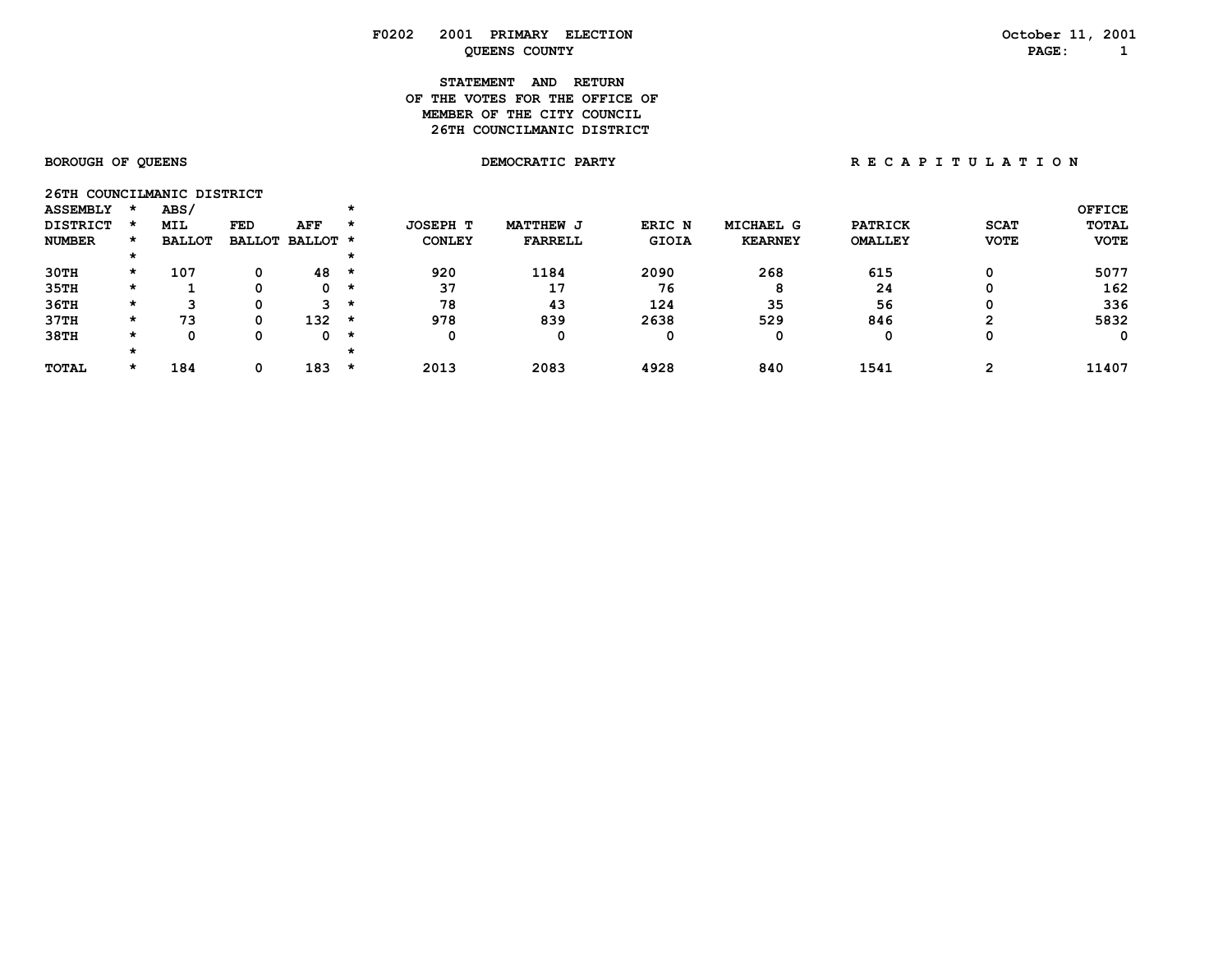### **F0202 2001 PRIMARY ELECTION October 11, 2001 PAGE:** 1

# **STATEMENT AND RETURN OF THE VOTES FOR THE OFFICE OFMEMBER OF THE CITY COUNCIL 27TH COUNCILMANIC DISTRICT**

**27TH COUNCILMANIC DISTRICT** 

# BOROUGH OF QUEENS **DEMOCRATIC PARTY BOROUGH OF QUEENS** A T I O N

| <b>ASSEMBLY</b> | *       | ABS/          |     |                 | * |         |                     |              |                |           |
|-----------------|---------|---------------|-----|-----------------|---|---------|---------------------|--------------|----------------|-----------|
| <b>DISTRICT</b> | *       | MIL           | FED | AFF             | * | LEROY G | HELEN A             | <b>ERICA</b> | STEPHEN C      | SAUNDRA M |
| <b>NUMBER</b>   | *       | <b>BALLOT</b> |     | BALLOT BALLOT * |   |         | COMRIE COOPER-GREGO | <b>FORD</b>  | <b>JACKSON</b> | POPE      |
|                 | $\star$ |               |     |                 | * |         |                     |              |                |           |
| 29TH            | *       | 94            |     | 69              | * | 1705    | 1696                | 1068         | 441            | 391       |
| 32ND            | $\star$ | 8             | 0   | 3               | * | 97      | 126                 | 99           | 36             | 29        |
| 33RD            | $\star$ | 83            | 0   | 74              | * | 2853    | 2656                | 1370         | 975            | 492       |
|                 | $\star$ |               |     |                 | * |         |                     |              |                |           |
| <b>TOTAL</b>    | *       | 185           | 0   | 146             | * | 4655    | 4478                | 2537         | 1452           | 912       |
|                 |         |               |     |                 |   |         |                     |              |                |           |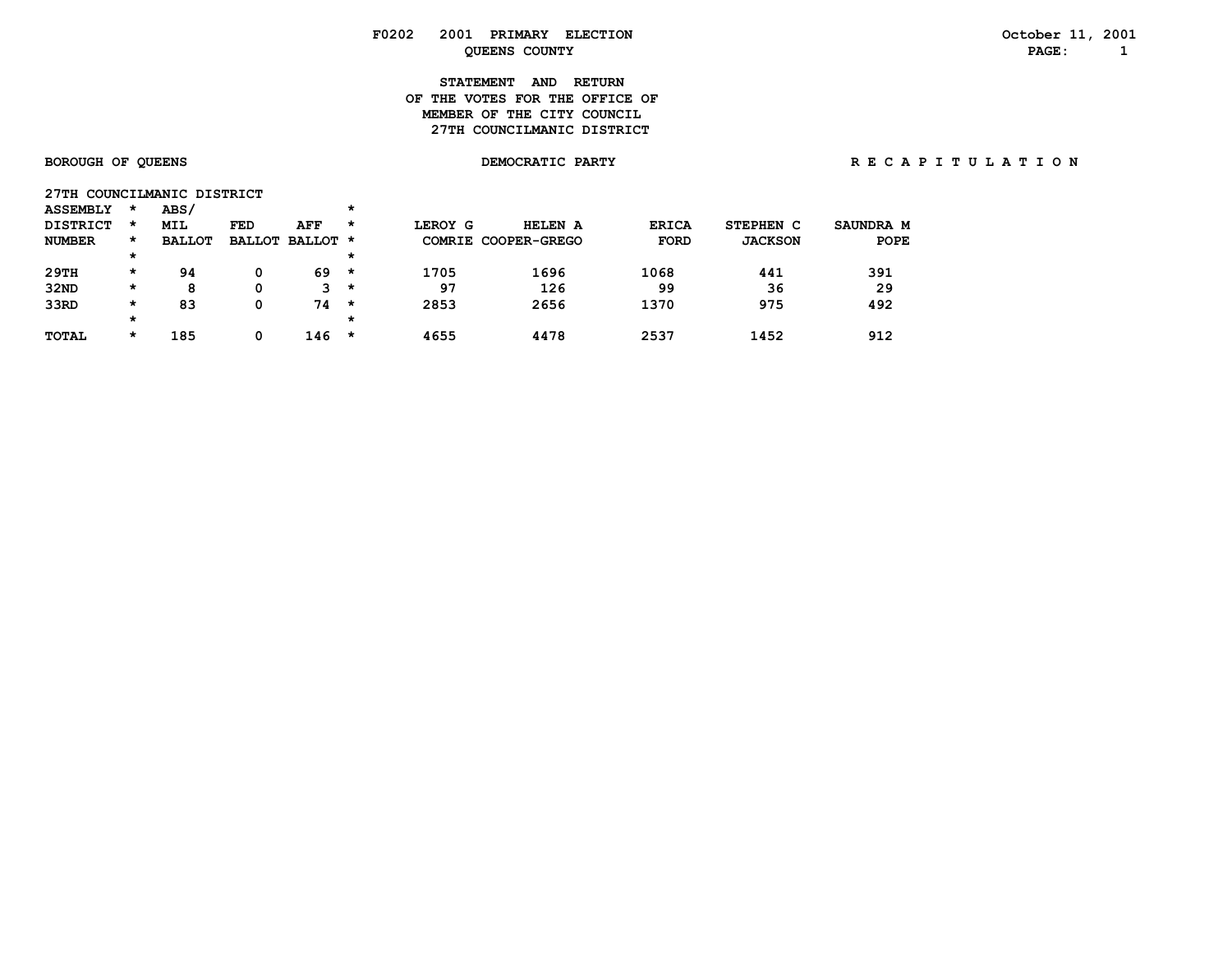# **STATEMENT AND RETURN OF THE VOTES FOR THE OFFICE OFMEMBER OF THE CITY COUNCIL 27TH COUNCILMANIC DISTRICT**

# **BOROUGH OF QUEENS DEMOCRATIC PARTY**

|                 | 27TH COUNCILMANIC DISTRICT |              |             |             |  |  |  |  |  |  |  |  |
|-----------------|----------------------------|--------------|-------------|-------------|--|--|--|--|--|--|--|--|
| <b>ASSEMBLY</b> | $\star$                    |              |             | OFFICE      |  |  |  |  |  |  |  |  |
| DISTRICT        | $^\star$                   | <b>LARRY</b> | <b>SCAT</b> | TOTAL       |  |  |  |  |  |  |  |  |
| <b>NUMBER</b>   | $\star$                    | <b>SMITH</b> | <b>VOTE</b> | <b>VOTE</b> |  |  |  |  |  |  |  |  |
|                 | $\star$                    |              |             |             |  |  |  |  |  |  |  |  |
| 29TH            | $\star$                    | 883          | 1           | 6185        |  |  |  |  |  |  |  |  |
| 32ND            | $\star$                    | 59           | 0           | 446         |  |  |  |  |  |  |  |  |
| 33RD            | $\star$                    | 1062         | 3           | 9411        |  |  |  |  |  |  |  |  |
|                 | $\star$                    |              |             |             |  |  |  |  |  |  |  |  |
| <b>TOTAL</b>    | $\star$                    | 2004         |             | 16042       |  |  |  |  |  |  |  |  |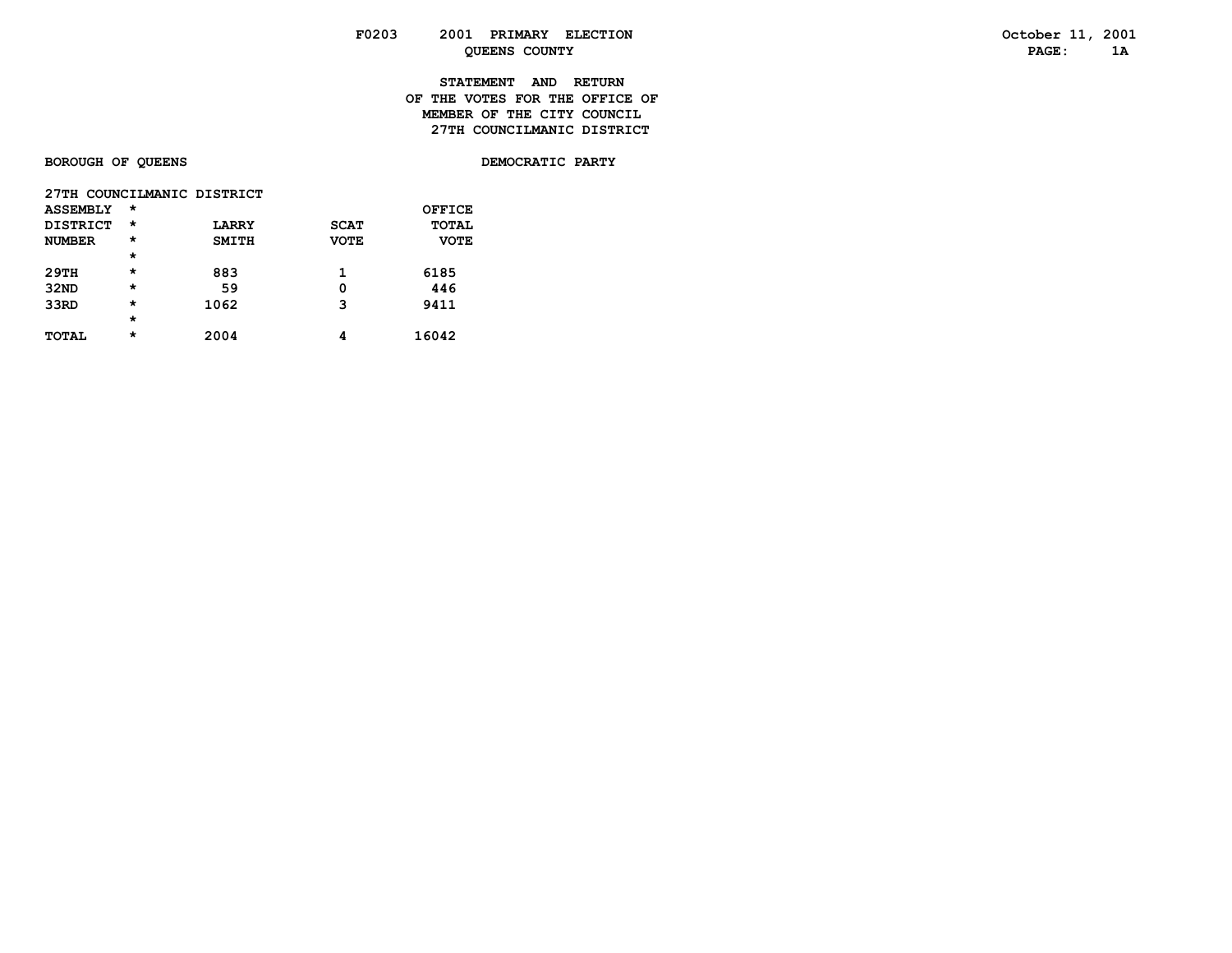# **STATEMENT AND RETURN OF THE VOTES FOR THE OFFICE OFMEMBER OF THE CITY COUNCIL 28TH COUNCILMANIC DISTRICT**

| 28TH COUNCILMANIC DISTRICT |         |               |     |                  |         |                |               |                 |                 |                  |             |              |
|----------------------------|---------|---------------|-----|------------------|---------|----------------|---------------|-----------------|-----------------|------------------|-------------|--------------|
| <b>ASSEMBLY</b>            |         | <b>ABS/</b>   |     |                  |         |                |               |                 |                 |                  |             | OFFICE       |
| <b>DISTRICT</b>            |         | <b>MIL</b>    | FED | AFF              | $\star$ | ANTHONY D      | UDDIN<br>AZIZ | <b>ALLAN W</b>  | <b>GARTH</b>    | TREVOR K         | <b>SCAT</b> | <b>TOTAL</b> |
| <b>NUMBER</b>              | $\star$ | <b>BALLOT</b> |     | BALLOT BALLOT *  |         | <b>ANDREWS</b> | <b>BILAL</b>  | <b>JENNINGS</b> | <b>MARCHANT</b> | <b>RUPNARAIN</b> | <b>VOTE</b> | <b>VOTE</b>  |
|                            |         |               |     |                  |         |                |               |                 |                 |                  |             |              |
| 23RD                       | $\star$ | 5             | 0   | $12 \rightarrow$ |         | 62             | 9             | 47              | 18              | 299              |             | 435          |
| 29TH                       | *       |               | 0   | 4                | *       | 119            | 47            | 146             | 15              | 102              |             | 429          |
| 31ST                       | $\star$ | 13            | 0   | 27               | *       | 539            | 232           | 887             | 166             | 822              |             | 2647         |
| 32ND                       | $\star$ | 155           | 0   | 111              | *       | 3271           | 1042          | 3357            | 394             | 1173             |             | 9240         |
|                            |         |               |     |                  |         |                |               |                 |                 |                  |             |              |
| <b>TOTAL</b>               | $\star$ | 177           | 0   | 154              | $\star$ | 3991           | 1330          | 4437            | 593             | 2396             | 4           | 12751        |
|                            |         |               |     |                  |         |                |               |                 |                 |                  |             |              |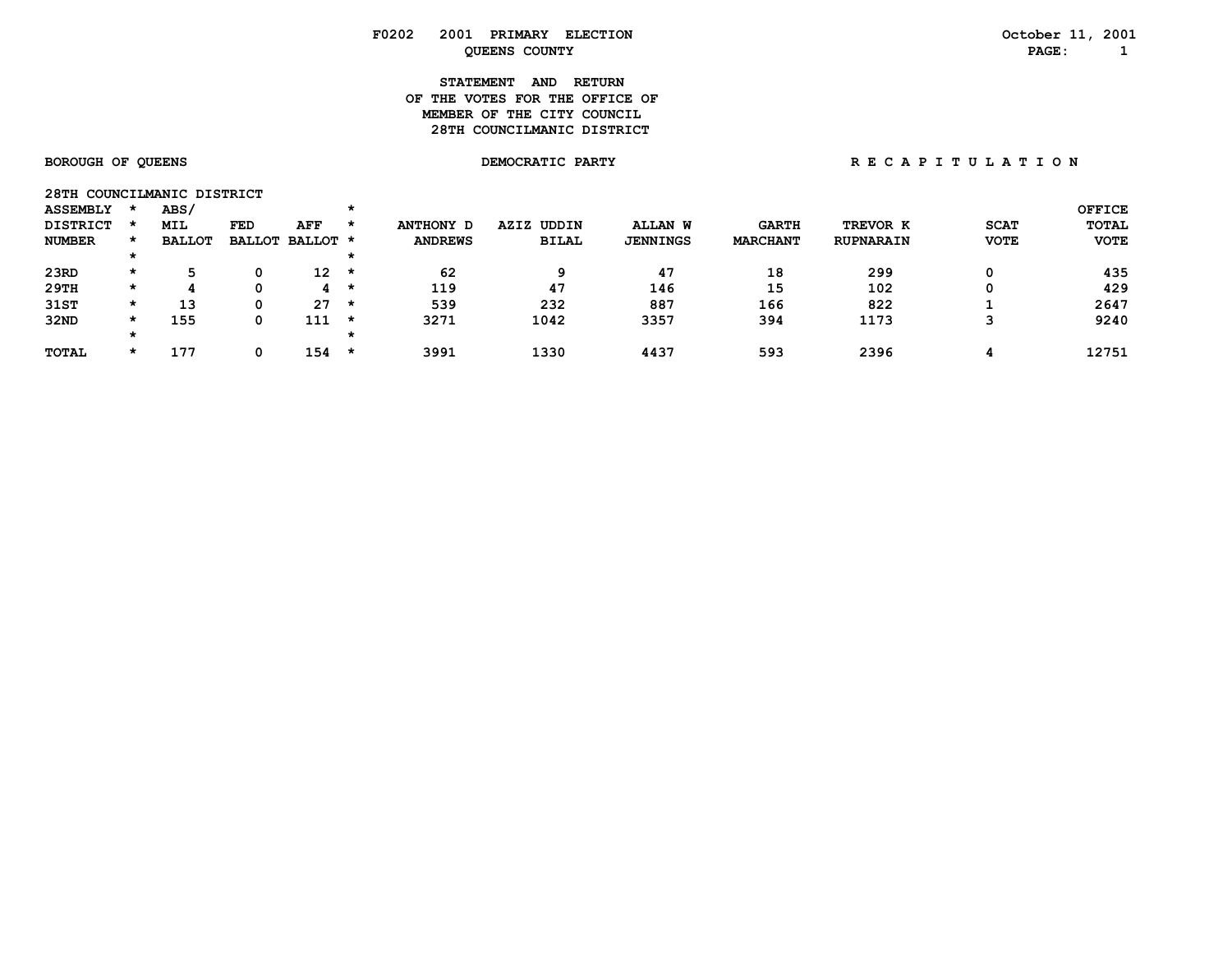# **STATEMENT AND RETURN OF THE VOTES FOR THE OFFICE OFMEMBER OF THE CITY COUNCIL 29TH COUNCILMANIC DISTRICT**

| 29TH COUNCILMANIC DISTRICT |         |               |               |               |         |                  |                 |             |              |
|----------------------------|---------|---------------|---------------|---------------|---------|------------------|-----------------|-------------|--------------|
| <b>ASSEMBLY</b>            | $\star$ | ABS/          |               |               | *       |                  |                 |             | OFFICE       |
| <b>DISTRICT</b>            | $\star$ | <b>MIL</b>    | <b>FED</b>    | AFF           | *       | <b>MELINDA R</b> | LYNN C          | <b>SCAT</b> | <b>TOTAL</b> |
| <b>NUMBER</b>              | $\star$ | <b>BALLOT</b> | <b>BALLOT</b> | <b>BALLOT</b> | *       | <b>KATZ</b>      | <b>SCHULMAN</b> | <b>VOTE</b> | <b>VOTE</b>  |
|                            | $\star$ |               |               |               | $\star$ |                  |                 |             |              |
| 27TH                       | $\star$ | 35            | 0             | 19            | $\star$ | 594              | 296             | 0           | 890          |
| 28TH                       | $\star$ | 315           | 0             | 49            | $\star$ | 6083             | 1889            | 8           | 7980         |
| 30TH                       | $\star$ | 29            | 0             | 5             | $\star$ | 453              | 331             | 0           | 784          |
| 32ND                       | $\star$ | 56            | 0             | 16            | $\star$ | 607              | 358             |             | 966          |
| 38TH                       | $\star$ | 8             | 0             | 4             | $\star$ | 221              | 181             | 0           | 402          |
|                            | $\star$ |               |               |               | $\star$ |                  |                 |             |              |
| <b>TOTAL</b>               | $\star$ | 443           | 0             | 93            | $\star$ | 7958             | 3055            | 9           | 11022        |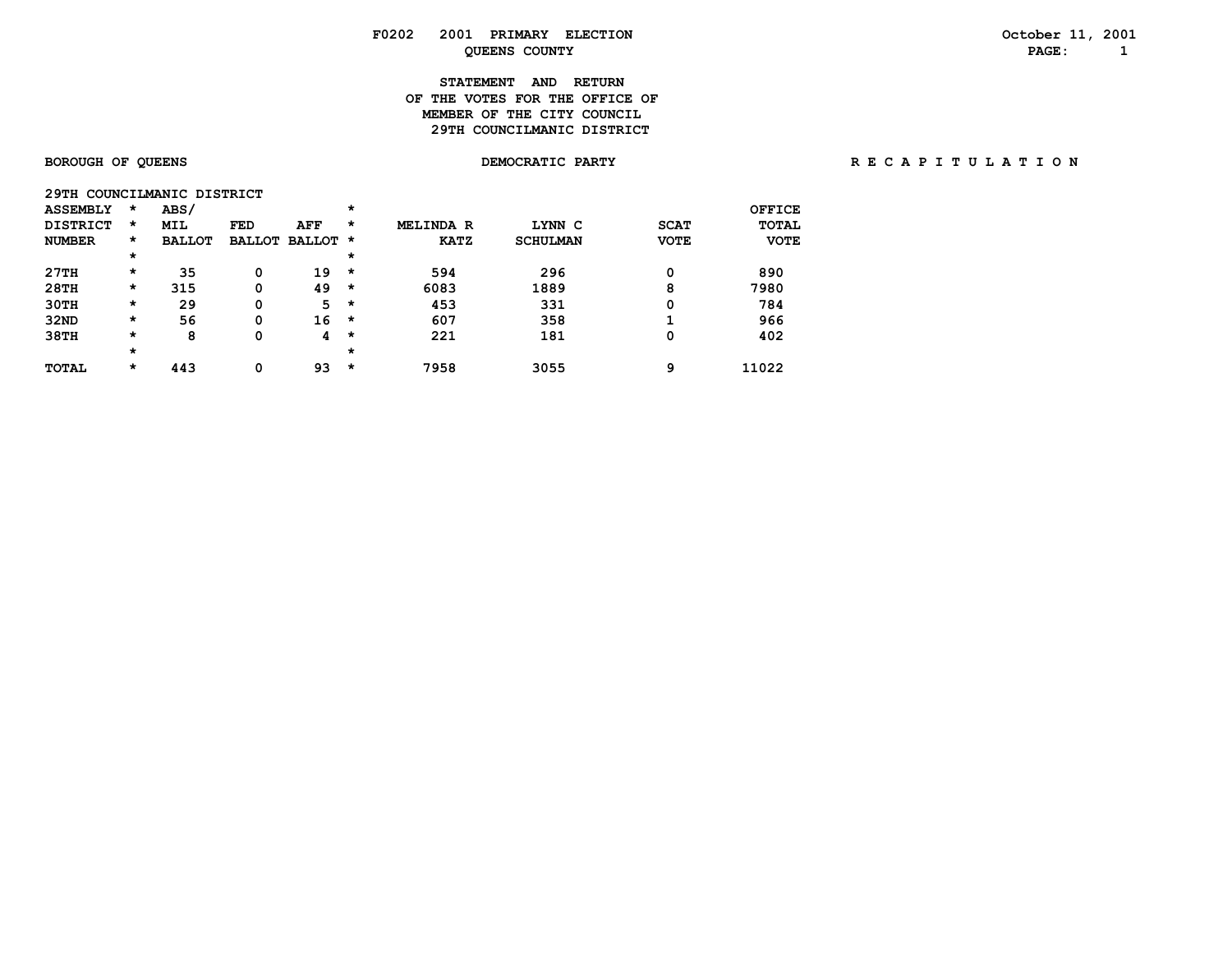# **STATEMENT AND RETURN OF THE VOTES FOR THE OFFICE OFMEMBER OF THE CITY COUNCIL 30TH COUNCILMANIC DISTRICT**

| 30TH COUNCILMANIC DISTRICT |         |               |     |                 |         |                |                |                   |             |              |
|----------------------------|---------|---------------|-----|-----------------|---------|----------------|----------------|-------------------|-------------|--------------|
| <b>ASSEMBLY</b>            | $\star$ | <b>ABS/</b>   |     |                 | *       |                |                |                   |             | OFFICE       |
| <b>DISTRICT</b>            | $\star$ | <b>MIL</b>    | FED | AFF             | *       | <b>ROBERT</b>  | ELIZABETH S    | LINDA             | <b>SCAT</b> | <b>TOTAL</b> |
| <b>NUMBER</b>              | $\star$ | <b>BALLOT</b> |     | BALLOT BALLOT * |         | <b>CERMELI</b> | <b>CROWLEY</b> | <b>SANSIVIERI</b> | <b>VOTE</b> | <b>VOTE</b>  |
|                            | $\star$ |               |     |                 | $\star$ |                |                |                   |             |              |
| 28TH                       | $\star$ | 20            | 0   | 10              | *       | 402            | 528            | 415               | 0           | 1345         |
| 30TH                       | $\star$ | 0             | 0   | 0               | *       | 13             | 32             | 9                 |             | 54           |
| 32ND                       | $\star$ | 2             | Ω   |                 | $\star$ | 13             | 22             | 8                 | 0           | 43           |
| 37TH                       | $\star$ | 18            | 0   | 33              | *       | 348            | 755            | 521               | 4           | 1628         |
| 38TH                       | $\star$ | 97            | 0   | 63              | $\star$ | 813            | 2025           | 1414              | 0           | 4252         |
|                            | $\star$ |               |     |                 | $\star$ |                |                |                   |             |              |
| <b>TOTAL</b>               | $\star$ | 137           | 0   | 107             | *       | 1589           | 3362           | 2367              |             | 7322         |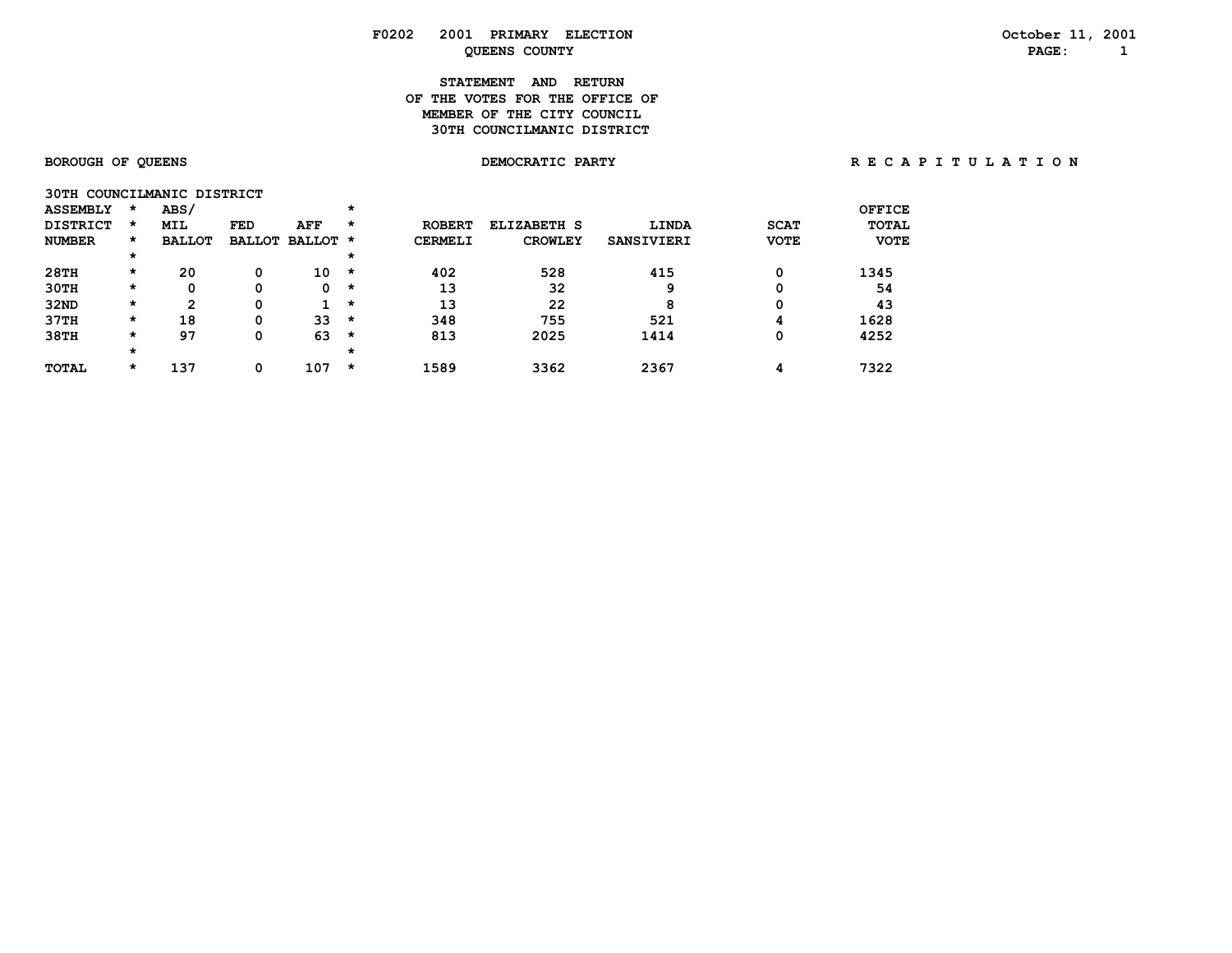# **STATEMENT AND RETURN OF THE VOTES FOR THE OFFICE OFMEMBER OF THE CITY COUNCIL 31ST COUNCILMANIC DISTRICT**

|                 | 31ST COUNCILMANIC DISTRICT |  |
|-----------------|----------------------------|--|
| <b>ASSEMBLY</b> | ABS/                       |  |

| <b>DISTRICT</b> | $\star$  | <b>MIL</b>    | FED | AFF                   | *       | <b>JAMES</b> | AMANDA L      | <b>HENRIETTA</b> | DAVID R      | CAROL B |
|-----------------|----------|---------------|-----|-----------------------|---------|--------------|---------------|------------------|--------------|---------|
| <b>NUMBER</b>   | $\star$  | <b>BALLOT</b> |     | BALLOT BALLOT *       |         | <b>BLAKE</b> | <b>CLARKE</b> | <b>FULLARD</b>   | <b>HOOKS</b> | HOWELL  |
|                 | $^\star$ |               |     |                       | $\star$ |              |               |                  |              |         |
| 23RD            | $\star$  | 66            |     | 26                    | $\star$ | 98           | 124           | 176              | 87           | 61      |
| 29TH            | *        | 36            | 0   | 42                    | *       | 1256         | 928           | 519              | 106          | 191     |
| 31ST            | *        | 155           |     | 81                    | *       | 836          | 820           | 856              | 452          | 500     |
| 32ND            | *        |               |     | 2                     | *       | 9            | 11            |                  |              | 2       |
| 33RD            | *        | 8             |     | $\mathbf{2}^{\prime}$ | *       | 110          | 157           | 89               | 21           | 25      |
|                 | $^\star$ |               |     |                       | $\star$ |              |               |                  |              |         |
| <b>TOTAL</b>    | *        | 266           |     | 153                   | *       | 2309         | 2040          | 1644             | 669          | 779     |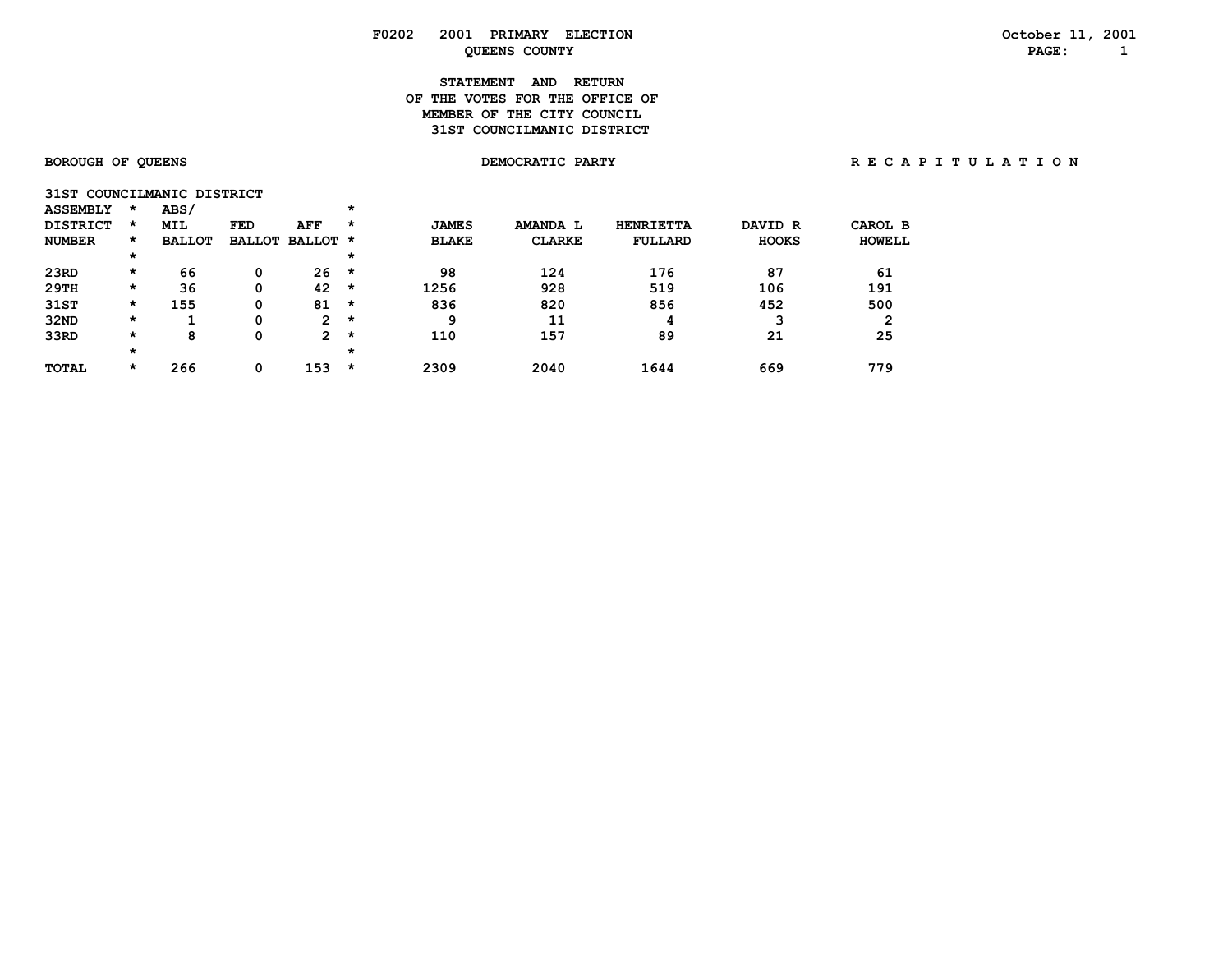# **STATEMENT AND RETURN OF THE VOTES FOR THE OFFICE OF MEMBER OF THE CITY COUNCIL 31ST COUNCILMANIC DISTRICT**

# **BOROUGH OF QUEENS BOROUGH OF QUEENS**

|                 |  | 31ST COUNCILMANIC DISTRICT |  |
|-----------------|--|----------------------------|--|
| <b>ACCEMBIV</b> |  |                            |  |

| <b>ASSEMBLY</b> | *        |                  |              |                |             | OFFICE       |
|-----------------|----------|------------------|--------------|----------------|-------------|--------------|
| <b>DISTRICT</b> | $\star$  | CHARLOTTE R      | EDWARD J     | <b>JAMES</b>   | <b>SCAT</b> | <b>TOTAL</b> |
| <b>NUMBER</b>   | $^\star$ | <b>JEFFERSON</b> | <b>LEWIS</b> | <b>SANDERS</b> | <b>VOTE</b> | <b>VOTE</b>  |
|                 | $\star$  |                  |              |                |             |              |
| 23RD            | $\star$  | 147              | 172          | 1323           |             | 2189         |
| 29TH            | $\star$  | 746              | 257          | 658            |             | 4662         |
| 31ST            | $\star$  | 911              | 817          | 2073           | 3           | 7268         |
| 32ND            | $\star$  | 8                | 7            | 5              | 0           | 49           |
| 33RD            | $\star$  | 104              | 57           | 113            | 0           | 676          |
|                 | $\star$  |                  |              |                |             |              |
| TOTAL           | $\star$  | 1916             | 1310         | 4172           | 5           | 14844        |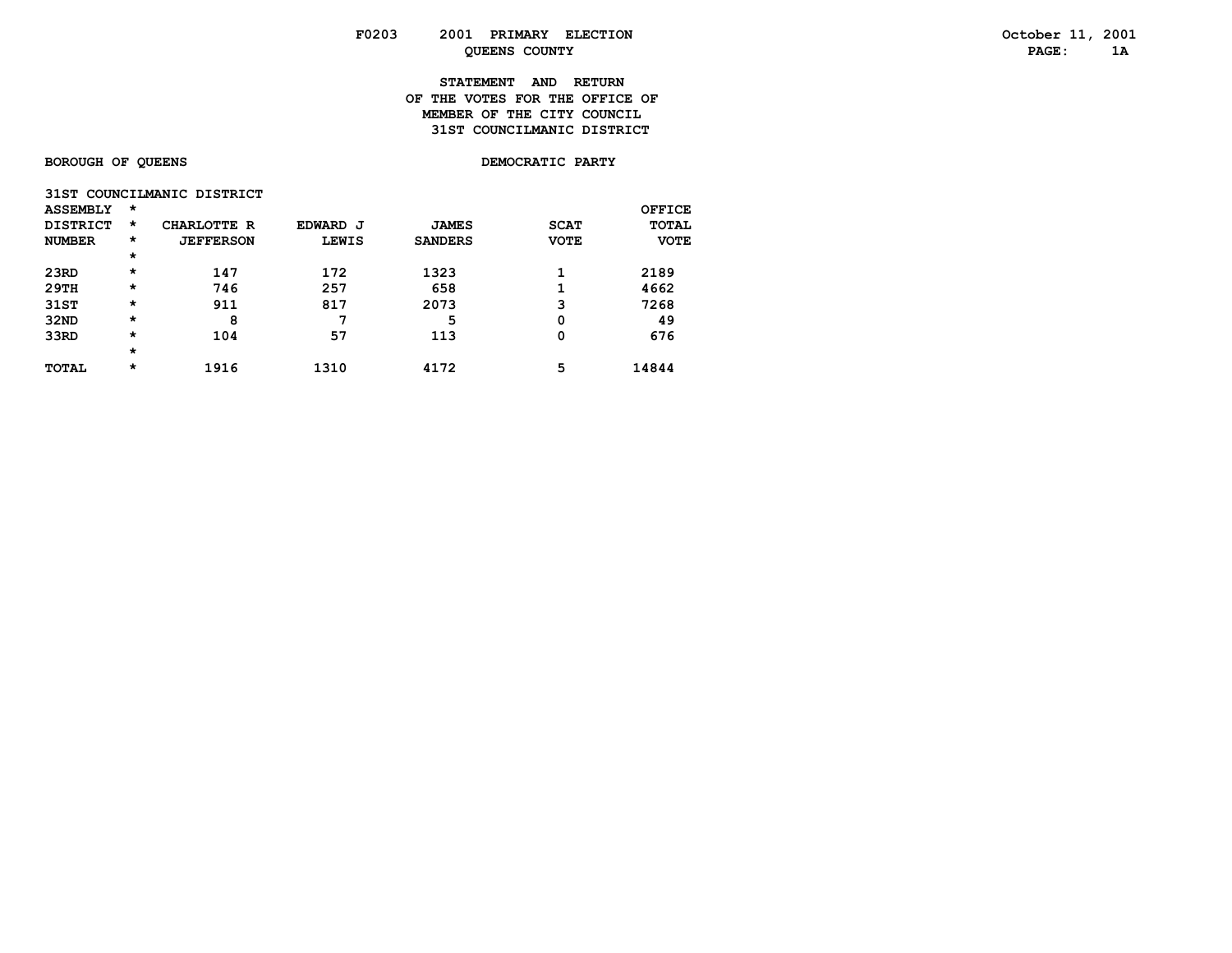| F0202 | 2001<br>PRIMARY<br><b>ELECTION</b> | 200<br>October<br>--- |
|-------|------------------------------------|-----------------------|
|       | <b>COUNTY</b><br>OUEENS            | <b>PAGE</b>           |

**STATEMENT AND RETURN OF THE VOTES FOR THE OFFICE OFMEMBER OF THE CITY COUNCIL 32ND COUNCILMANIC DISTRICT** 

# BOROUGH OF QUEENS **BOROUGH OF QUEENS BEOROUGH OF A T I O N** DEMOCRATIC PARTY **RECAPITULATION**

| 32ND COUNCILMANIC DISTRICT |   |               |     |                 |         |                |                  |                  |              |             |               |
|----------------------------|---|---------------|-----|-----------------|---------|----------------|------------------|------------------|--------------|-------------|---------------|
| <b>ASSEMBLY</b>            |   | ABS/          |     |                 | *       |                |                  |                  |              |             | <b>OFFICE</b> |
| <b>DISTRICT</b>            |   | MIL           | FED | AFF             | *       | JOSEPH P       | <b>CHRISTINA</b> | <b>JOHN</b>      | LEW M        | <b>SCAT</b> | <b>TOTAL</b>  |
| <b>NUMBER</b>              | * | <b>BALLOT</b> |     | BALLOT BALLOT * |         | <b>ADDABBO</b> | <b>JORGE</b>     | <b>SEMINERIO</b> | <b>SIMON</b> | <b>VOTE</b> | <b>VOTE</b>   |
|                            |   |               |     |                 | *       |                |                  |                  |              |             |               |
| 23RD                       | * | 152           | 0   | 85              | $\star$ | 4126           | 1085             | 1515             | 2404         |             | 9135          |
| 31ST                       | * | 8             |     |                 | $\star$ | 189            | 34               | 80               | 24           | ◠           | 329           |
| 32ND                       | * |               | Ω   | 0               | $\star$ | 15             | 6                | Q                |              | Ω           | 34            |
| 38TH                       | * | 31            | 0   | 46              | $\star$ | 569            | 258              | 796              | 113          |             | 1737          |
|                            |   |               |     |                 | $\star$ |                |                  |                  |              |             |               |
| <b>TOTAL</b>               | * | 192           | 0   | 132             | *       | 4899           | 1383             | 2400             | 2545         | ິ           | 11235         |

**October 11, 2001**<br>**PAGE:** 1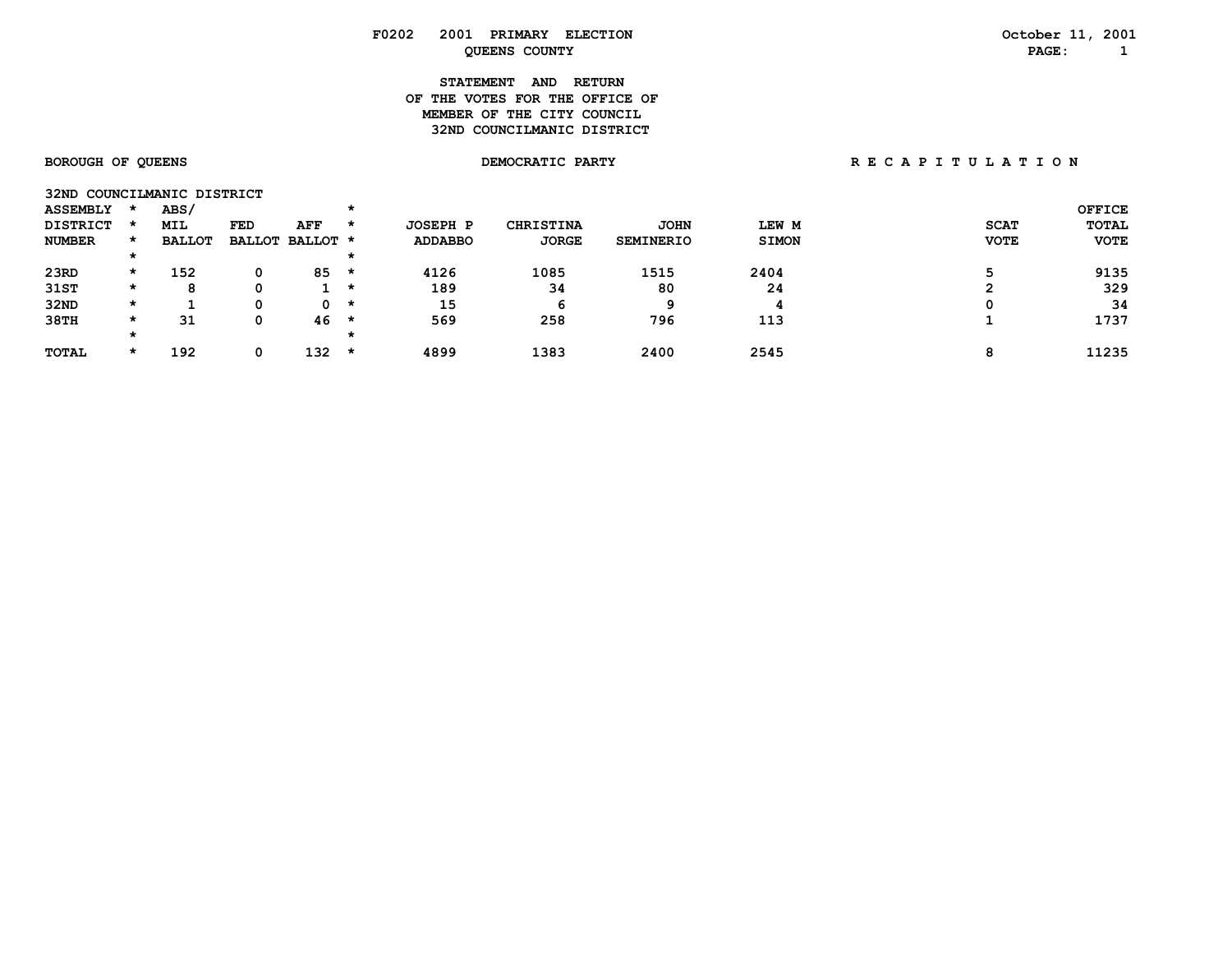# **STATEMENT AND RETURN OF THE VOTES FOR THE OFFICE OFMEMBER OF THE CITY COUNCIL 49TH COUNCILMANIC DISTRICT**

| <b>BOROUGH OF STATEN ISLAND</b> |          |               |     |                 |         |            | DEMOCRATIC PARTY |             |             |               | R E C A P I T U L A T I O N |
|---------------------------------|----------|---------------|-----|-----------------|---------|------------|------------------|-------------|-------------|---------------|-----------------------------|
| 49TH COUNCILMANIC DISTRICT      |          |               |     |                 |         |            |                  |             |             |               |                             |
| <b>ASSEMBLY</b>                 | *        | ABS/          |     |                 | *       |            |                  |             |             | <b>OFFICE</b> |                             |
| <b>DISTRICT</b>                 | $\star$  | MIL           | FED | AFF             | $\star$ | JON R      | <b>MICHAEL E</b> | DEBORAH L   | <b>SCAT</b> | <b>TOTAL</b>  |                             |
| <b>NUMBER</b>                   | *        | <b>BALLOT</b> |     | BALLOT BALLOT * |         | DEL GIORNO | <b>MCMAHON</b>   | <b>ROSE</b> | <b>VOTE</b> | <b>VOTE</b>   |                             |
|                                 | $\star$  |               |     |                 | *       |            |                  |             |             |               |                             |
| 59TH                            | $\star$  | 357           | 0   | $172 *$         |         | 2433       | 4084             | 4392        |             | 10910         |                             |
| $60$ TH                         | $\star$  | 74            | 0   | $31 \star$      |         | 554        | 853              | 375         | 0           | 1782          |                             |
|                                 | $^\star$ |               |     |                 | *       |            |                  |             |             |               |                             |
| <b>TOTAL</b>                    | $\star$  | 431           | 0   | 203             | $\star$ | 2987       | 4937             | 4767        |             | 12692         |                             |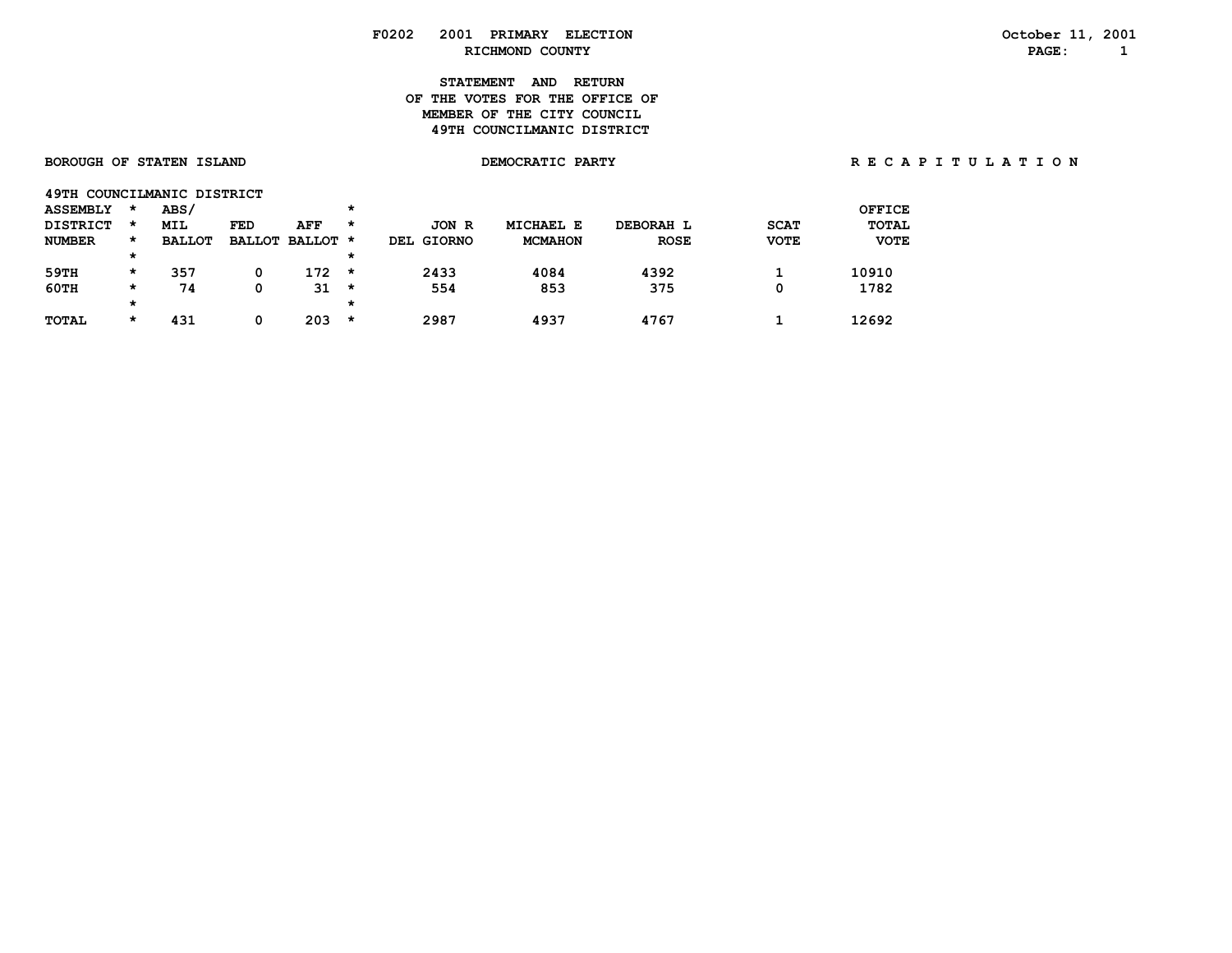## **STATEMENT AND RETURN OF THE VOTES FOR THE OFFICE OFMEMBER OF THE CITY COUNCIL 50TH COUNCILMANIC DISTRICT**

| BURUUGH UF SIAIEN ISLAND |  |  |
|--------------------------|--|--|
|                          |  |  |
|                          |  |  |

| <b>ASSEMBLY</b> | $\star$  | ABS/          |            |                 | $\star$ |               |                 |             | <b>OFFICE</b> |
|-----------------|----------|---------------|------------|-----------------|---------|---------------|-----------------|-------------|---------------|
| <b>DISTRICT</b> | $\star$  | <b>MIL</b>    | <b>FED</b> | AFF             | *       | LIBBY N       | <b>JOSEPH F</b> | <b>SCAT</b> | <b>TOTAL</b>  |
| <b>NUMBER</b>   | $\star$  | <b>BALLOT</b> |            | BALLOT BALLOT * |         | <b>HIKIND</b> | WEIN            | <b>VOTE</b> | <b>VOTE</b>   |
|                 | $^\star$ |               |            |                 | $\star$ |               |                 |             |               |
| 59TH            | $\star$  | 20            | 0          | 4               | *       | 215           | 190             | 0           | 405           |
| 60TH            | $\star$  | 227           | 0          | 43              | *       | 2082          | 1552            |             | 3635          |
| 61ST            | $\star$  | 20            | 0          | 2               | $\star$ | 217           | 263             |             | 481           |
|                 | $^\star$ |               |            |                 | $\star$ |               |                 |             |               |
| TOTAL           | $\star$  | 267           | 0          | 49              | *       | 2514          | 2005            | 2           | 4521          |

BOROUGH OF STATEN ISLAND **DEMOCRATIC PARTY REGAPITY** RECAPITULATION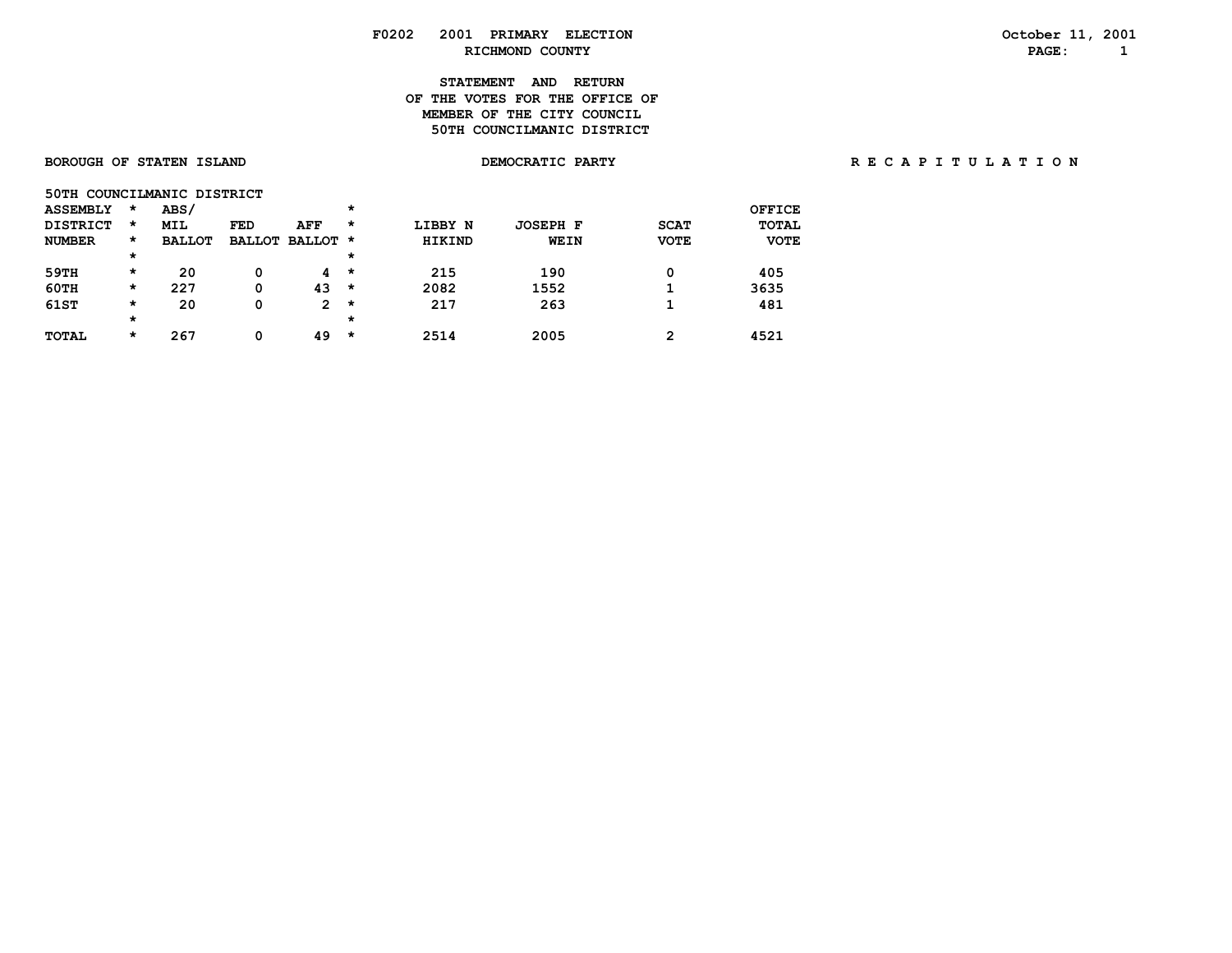# **STATEMENT AND RETURN OF THE VOTES FOR THE OFFICE OFMEMBER OF THE CITY COUNCIL 47TH COUNCILMANIC DISTRICT**

### **BOROUGH OF BROOKLYN REPUBLICAN PARTY R E C A P I T U L A T I O N**

| 47TH COUNCILMANIC DISTRICT |         |               |            |                 |         |                 |               |             |               |
|----------------------------|---------|---------------|------------|-----------------|---------|-----------------|---------------|-------------|---------------|
| <b>ASSEMBLY</b>            | $\star$ | ABS/          |            |                 | $\star$ |                 |               |             | <b>OFFICE</b> |
| <b>DISTRICT</b>            | $\star$ | <b>MIL</b>    | <b>FED</b> | AFF             | *       | <b>JOSEPH A</b> | OLEG          | <b>SCAT</b> | <b>TOTAL</b>  |
| <b>NUMBER</b>              | *       | <b>BALLOT</b> |            | BALLOT BALLOT * |         | <b>AMATO</b>    | <b>GUTNIK</b> | <b>VOTE</b> | <b>VOTE</b>   |
|                            | *       |               |            |                 | $\star$ |                 |               |             |               |
| 45TH                       | *       | 3             | 0          | 0               | $\star$ | 46              | 68            | 0           | 114           |
| 46TH                       | *       | 24            | 0          | 0               | *       | 184             | 451           | 0           | 635           |
| 47TH                       | $\star$ | 25            | 0          | 8               | *       | 459             | 187           |             | 647           |
|                            | *       |               |            |                 | $\star$ |                 |               |             |               |
| <b>TOTAL</b>               | *       | 52            | 0          | 8               | $\star$ | 689             | 706           |             | 1396          |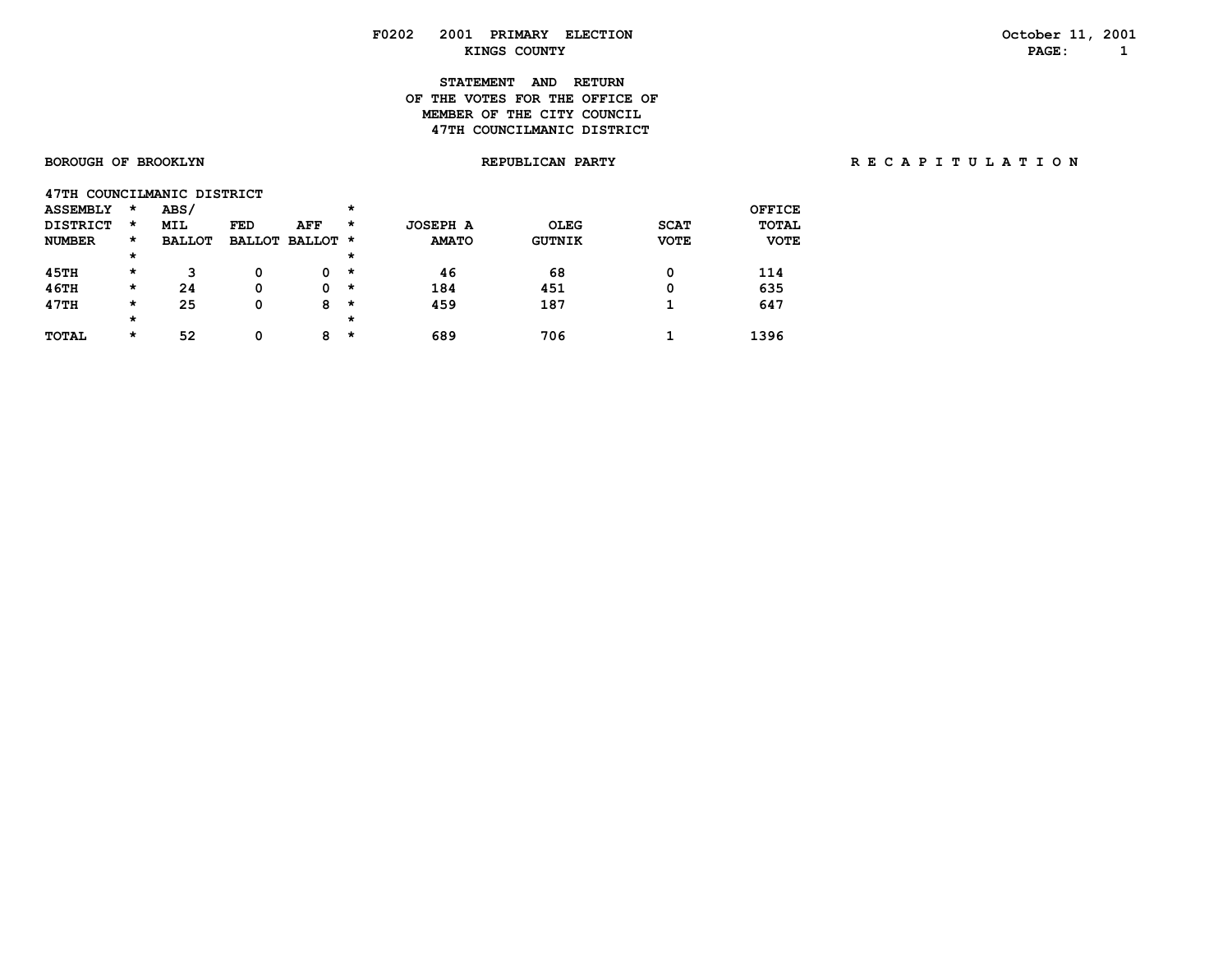# **STATEMENT AND RETURN OF THE VOTES FOR THE OFFICE OFMEMBER OF THE CITY COUNCIL 28TH COUNCILMANIC DISTRICT**

# **BOROUGH OF QUEENS REPUBLICAN PARTY R E C A P I T U L A T I O N**

| 28TH COUNCILMANIC DISTRICT |        |
|----------------------------|--------|
| ASSEMBLY *<br>ABS/         | OFFICE |

| ----------      |          | ----          |     |                 |         |             |             |
|-----------------|----------|---------------|-----|-----------------|---------|-------------|-------------|
| <b>DISTRICT</b> | $\star$  | <b>MIL</b>    | FED | AFF             | $\star$ | <b>SCAT</b> | TOTAL       |
| <b>NUMBER</b>   | *        | <b>BALLOT</b> |     | BALLOT BALLOT * |         | <b>VOTE</b> | <b>VOTE</b> |
|                 | $^\star$ |               |     |                 | $\star$ |             |             |
| 23RD            | $\star$  | 3             |     |                 | *       |             |             |
| 29TH            | $\star$  |               | 0   |                 | $\star$ |             |             |
| 31ST            | $^\star$ |               | 0   |                 | $\star$ | O           |             |
| 32ND            | $^\star$ | 9             | 0   |                 | $\star$ |             |             |
|                 | *        |               |     |                 | $\star$ |             |             |
| TOTAL           | $^\star$ | 1 २           | ∩   |                 | $\star$ |             |             |
|                 |          |               |     |                 |         |             |             |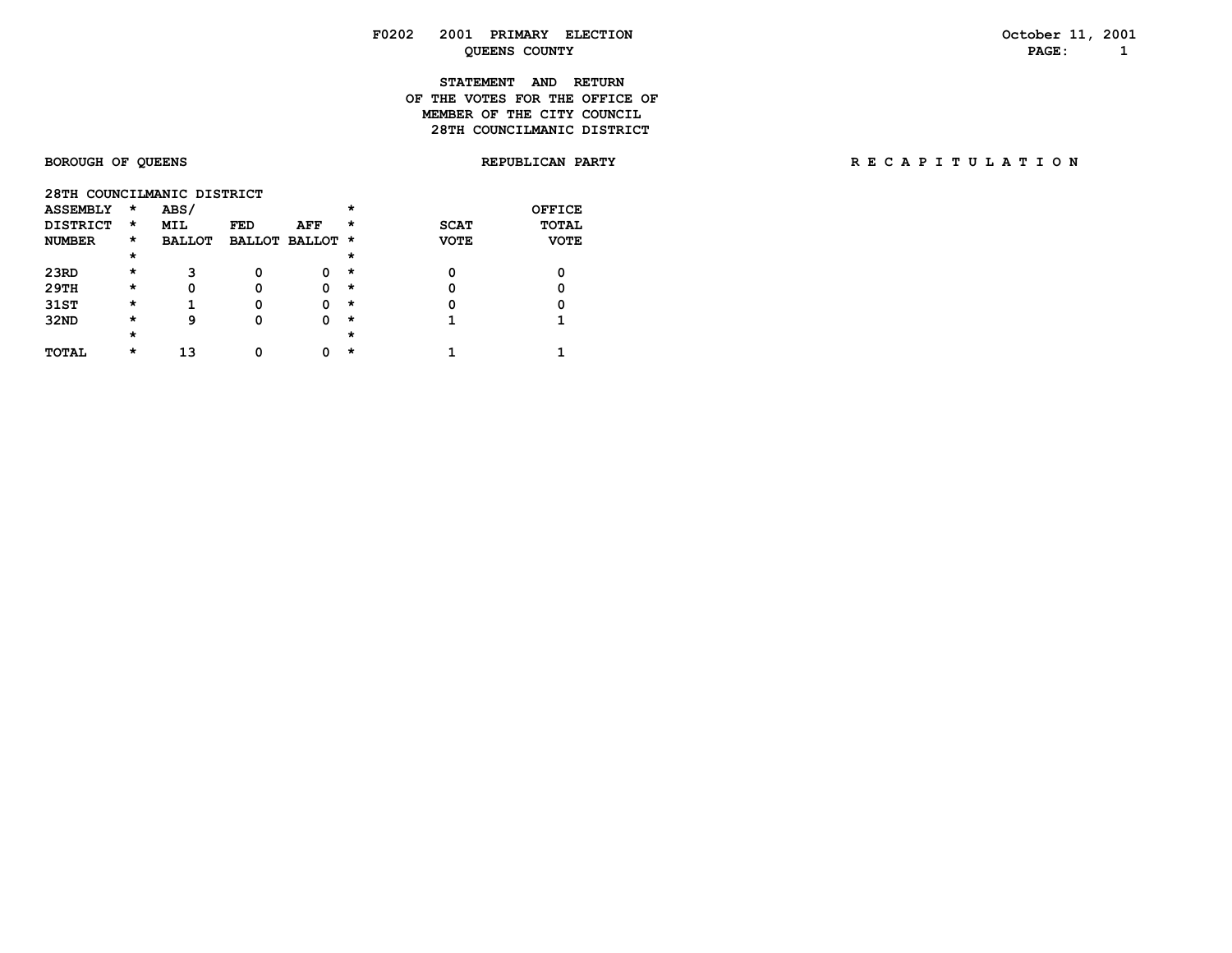# **F0202 2001 PRIMARY ELECTION October 11, 2001 RICHMOND COUNTY**

### **STATEMENT AND RETURN OF THE VOTES FOR THE OFFICE OFMEMBER OF THE CITY COUNCIL 51ST COUNCILMANIC DISTRICT**

| 51ST COUNCILMANIC DISTRICT |         |               |     |                 |         |                |              |             |             |
|----------------------------|---------|---------------|-----|-----------------|---------|----------------|--------------|-------------|-------------|
| <b>ASSEMBLY</b>            | $\star$ | ABS/          |     |                 | *       |                |              |             | OFFICE      |
| <b>DISTRICT</b>            | *       | MIL           | FED | AFF             | *       | ALEXANDER A    | ANDREW J     | <b>SCAT</b> | TOTAL       |
| <b>NUMBER</b>              | *       | <b>BALLOT</b> |     | BALLOT BALLOT * |         | <b>DEMARCO</b> | <b>LANZA</b> | <b>VOTE</b> | <b>VOTE</b> |
|                            | *       |               |     |                 | *       |                |              |             |             |
| 60TH                       | *       | 17            | 0   | $7 +$           |         | 154            | 430          | 0           | 584         |
| 61ST                       | *       | 135           | 0   | 57              | $\star$ | 1170           | 3933         |             | 5104        |

 **TOTAL \* 152 0 64 \* 1324 4363 1 5688**

### **BOROUGH OF STATEN ISLAND REPUBLICAN PARTY R E C A P I T U L A T I O N**

| OCLODEL II, ZUVI |  |
|------------------|--|
| PAGE:            |  |

 **\* \***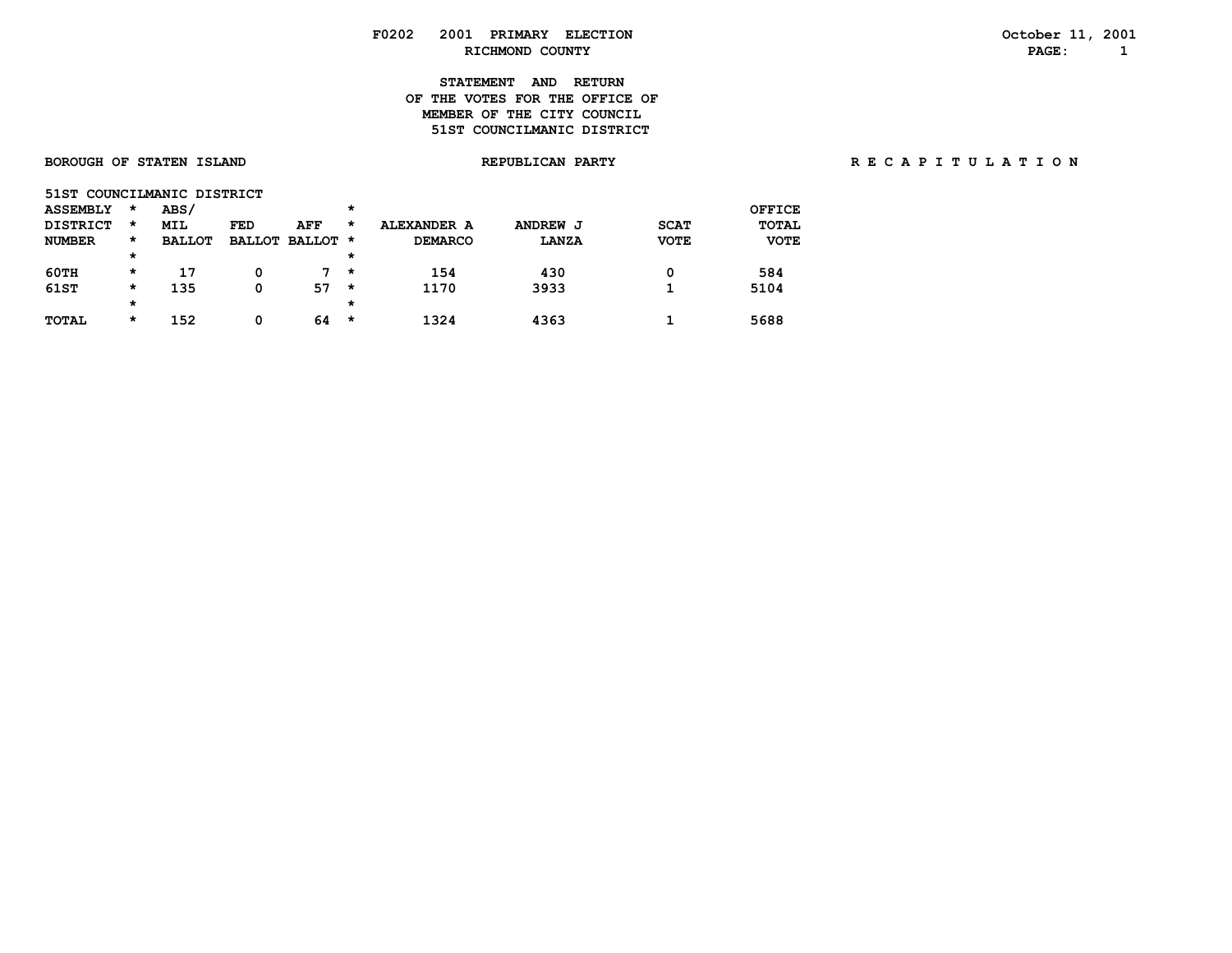### **F0202 2001 PRIMARY ELECTION October 11, 2001 KINGS COUNTY PAGE: 1**

### **STATEMENT AND RETURN OF THE VOTES FOR THE OFFICE OFMEMBER OF THE CITY COUNCIL 43RD COUNCILMANIC DISTRICT**

### BOROUGH OF BROOKLYN **GREEN PARTY BROOKLYN BROOKLYN GREEN FARTY** BE CAPITULATION

| <b>ASSEMBLY</b> | $\star$ | ABS/          |     |                 |         |                |                 |             | OFFICE       |
|-----------------|---------|---------------|-----|-----------------|---------|----------------|-----------------|-------------|--------------|
| <b>DISTRICT</b> | $\star$ | <b>MIL</b>    | FED | AFF             | *       | MICHAEL        | <b>JOANNE</b>   | <b>SCAT</b> | <b>TOTAL</b> |
| <b>NUMBER</b>   | $\star$ | <b>BALLOT</b> |     | BALLOT BALLOT * |         | <b>EMPEROR</b> | <b>SEMINARA</b> | <b>VOTE</b> | <b>VOTE</b>  |
|                 | $\star$ |               |     |                 | *       |                |                 |             |              |
| 46TH            | $\star$ | 0             | 0   | 0               | $\star$ |                | 8               |             | 15           |
| <b>48TH</b>     | $\star$ | Ω             | 0   |                 | $\star$ | Ω              |                 |             |              |
| 49TH            | $\star$ | 0             | 0   | O               | $\star$ | 0              |                 |             | 0            |
| 52ND            | $\star$ | Ω             | Ω   | o               | $\star$ | 0              |                 |             |              |
|                 | $\star$ |               |     |                 | *       |                |                 |             |              |
| <b>TOTAL</b>    | *       |               |     |                 | *       | ⇁              | ິ               |             | 15           |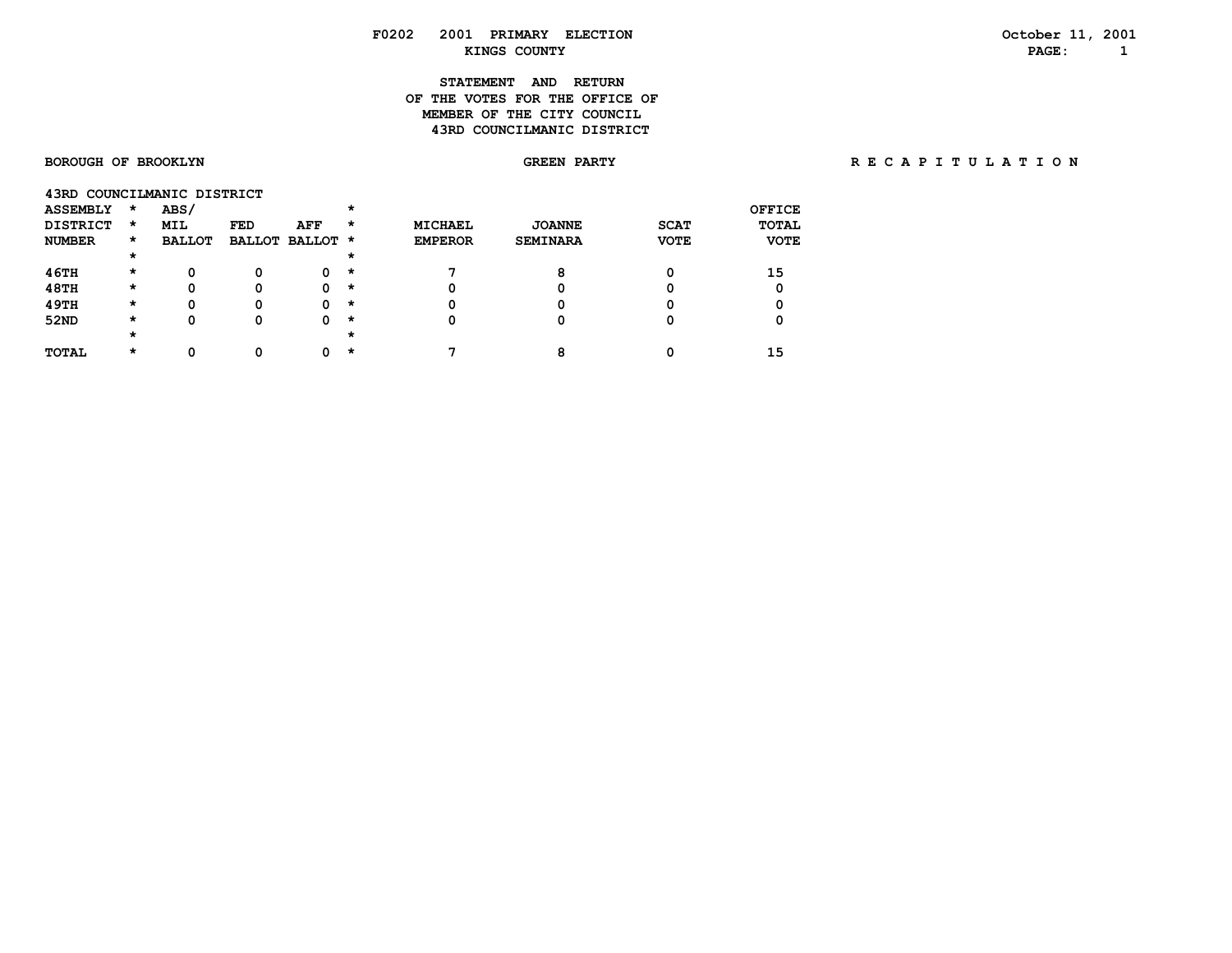### **F0202 2001 PRIMARY ELECTION October 11, 2001 COUNTY Example 2 DEENS COUNTY PAGE:**  $1$

### **STATEMENT AND RETURN OF THE VOTES FOR THE OFFICE OF MEMBER OF THE CITY COUNCIL 20TH COUNCILMANIC DISTRICT**

# BOROUGH OF QUEENS **BOROUGH OF QUEENS** SORE A PARTY **REARTY RECAPITULATION**

| 20TH COUNCILMANIC DISTRICT |         |               |     |                 |         |                    |                 |             |             |
|----------------------------|---------|---------------|-----|-----------------|---------|--------------------|-----------------|-------------|-------------|
| <b>ASSEMBLY</b>            | $\star$ | ABS/          |     |                 | *       |                    |                 |             | OFFICE      |
| <b>DISTRICT</b>            | $\star$ | <b>MIL</b>    | FED | AFF             | *       | <b>EVERGREEN C</b> | PAUL D          | <b>SCAT</b> | TOTAL       |
| <b>NUMBER</b>              | *       | <b>BALLOT</b> |     | BALLOT BALLOT * |         | <b>CHOU</b>        | <b>GRAZIANO</b> | <b>VOTE</b> | <b>VOTE</b> |
|                            | $\star$ |               |     |                 | *       |                    |                 |             |             |
| 24TH                       | *       | 0             | 0   | 0               | $\star$ |                    |                 |             |             |
| 25TH                       | *       | 0             | 0   |                 | *       | 13                 | 14              |             | 27          |
| 26TH                       | *       | 0             | 0   |                 | *       | 4                  |                 |             |             |
| 27TH                       | *       | 0             | 0   | 0               | $\star$ | 0                  |                 |             |             |
|                            | *       |               |     |                 | *       |                    |                 |             |             |
| <b>TOTAL</b>               | *       |               | Ω   |                 | *       | 18                 | 18              |             | 36          |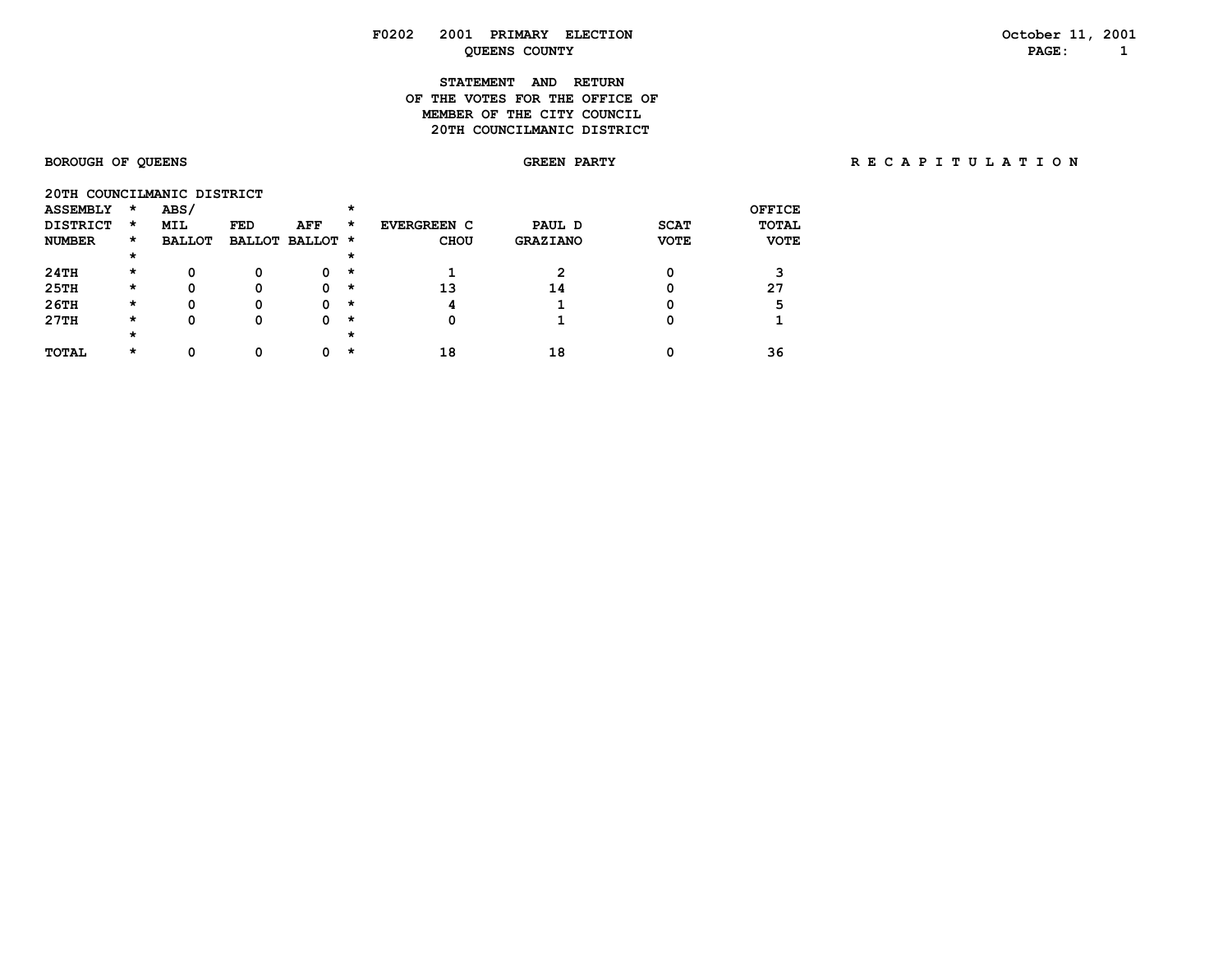## **F0202 2001 PRIMARY ELECTION October 11, 2001 QUEENS COUNTY PAGE:** 1

### **STATEMENT AND RETURN OF THE VOTES FOR THE OFFICE OF MEMBER OF THE CITY COUNCIL 28TH COUNCILMANIC DISTRICT**

# BOROUGH OF QUEENS **BOROUGH OF QUEENS** SORE A PARTY **REARTY RECAPITULATION**

|  | 28TH COUNCILMANIC DISTRICT |  |
|--|----------------------------|--|
|--|----------------------------|--|

| <b>ASSEMBLY</b> | $\star$  | ABS/          |            |                 | $\star$  |             | <b>OFFICE</b> |
|-----------------|----------|---------------|------------|-----------------|----------|-------------|---------------|
| <b>DISTRICT</b> | $\star$  | <b>MIL</b>    | <b>FED</b> | AFF             | $^\star$ | <b>SCAT</b> | <b>TOTAL</b>  |
| <b>NUMBER</b>   | *        | <b>BALLOT</b> |            | BALLOT BALLOT * |          | <b>VOTE</b> | <b>VOTE</b>   |
|                 | $^\star$ |               |            |                 | $\star$  |             |               |
| 23RD            | $^\star$ | O             | 0          |                 | *        |             |               |
| 29TH            | $^\star$ | O             | o          |                 | *        | 0           |               |
| 31ST            | $^\star$ | O             | 0          |                 | *        | 0           |               |
| 32ND            | $^\star$ | O             | Ω          |                 | *        |             |               |
|                 | $^\star$ |               |            |                 | $\star$  |             |               |
| <b>TOTAL</b>    | $\star$  | ŋ             | ი          |                 | *        | 2           |               |
|                 |          |               |            |                 |          |             |               |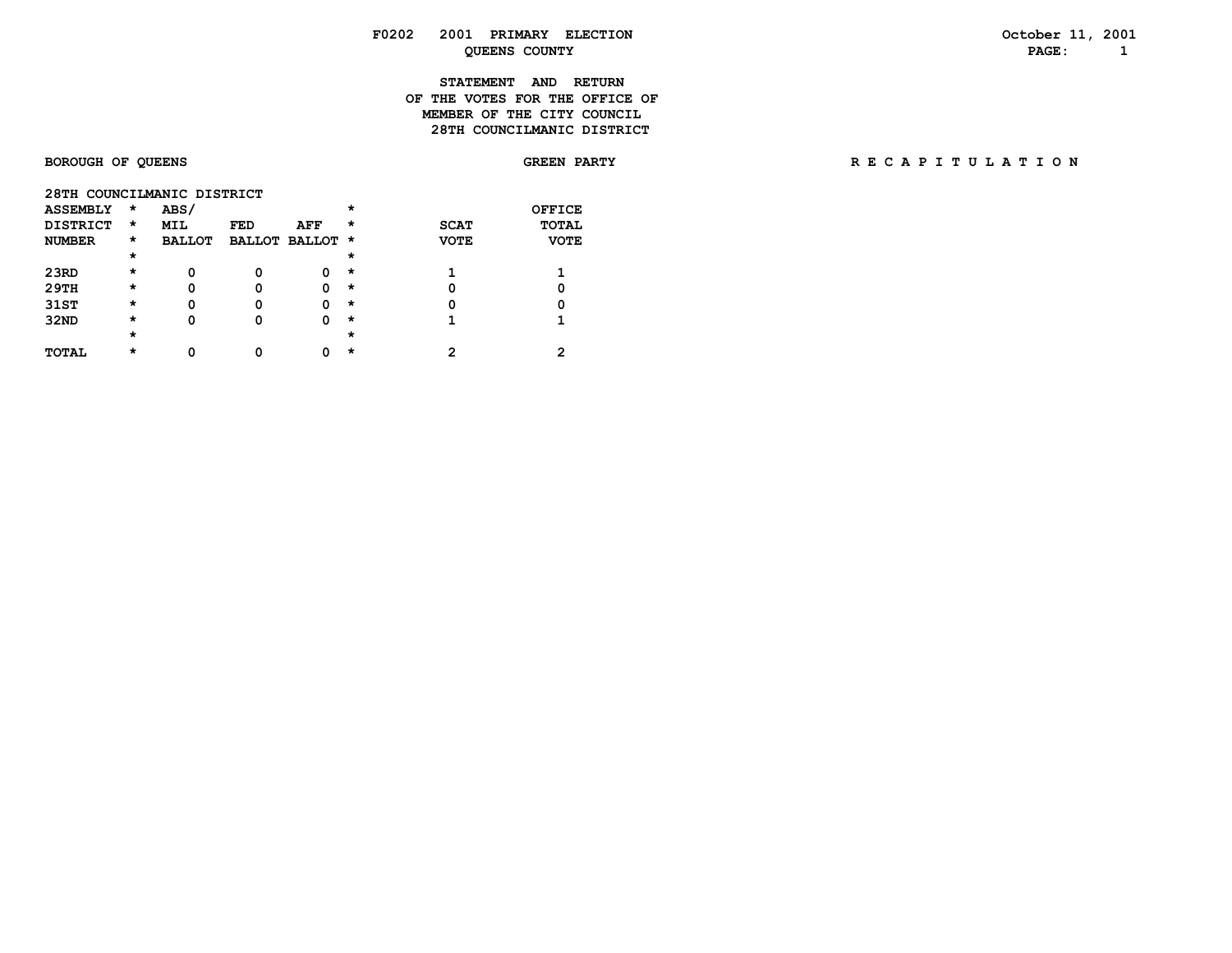## **F0202 2001 PRIMARY ELECTION October 11, 2001** *QUEENS COUNTY* **PAGE:** 1

### **STATEMENT AND RETURN OF THE VOTES FOR THE OFFICE OFMEMBER OF THE CITY COUNCIL 28TH COUNCILMANIC DISTRICT**

|  |            | 28TH COUNCILMANIC DISTRICT |
|--|------------|----------------------------|
|  | $\sqrt{2}$ |                            |

| <b>ASSEMBLY</b> | $\star$  | ABS/          |            |                 | $\star$  |             | <b>OFFICE</b> |
|-----------------|----------|---------------|------------|-----------------|----------|-------------|---------------|
| <b>DISTRICT</b> | $\star$  | <b>MIL</b>    | <b>FED</b> | AFF             | $\star$  | <b>SCAT</b> | <b>TOTAL</b>  |
| <b>NUMBER</b>   | *        | <b>BALLOT</b> |            | BALLOT BALLOT * |          | <b>VOTE</b> | <b>VOTE</b>   |
|                 | $^\star$ |               |            |                 | $^\star$ |             |               |
| 23RD            | $^\star$ | 0             | 0          |                 | $\star$  | 2           | 2             |
| 29TH            | $\star$  | 0             | 0          | Ω               | $\star$  | 0           | 0             |
| 31ST            | $^\star$ | 0             | 0          | Ω               | $\star$  | 2           | 2             |
| 32ND            | $^\star$ | 2             | 0          |                 | $\star$  | 7           |               |
|                 | $^\star$ |               |            |                 | $^\star$ |             |               |
| TOTAL           | $^\star$ | <u>ົ</u>      | Ω          |                 | *        |             |               |
|                 |          |               |            |                 |          |             |               |

# BOROUGH OF QUEENS **INDEPENDENCE PARTY** RECAPITULATION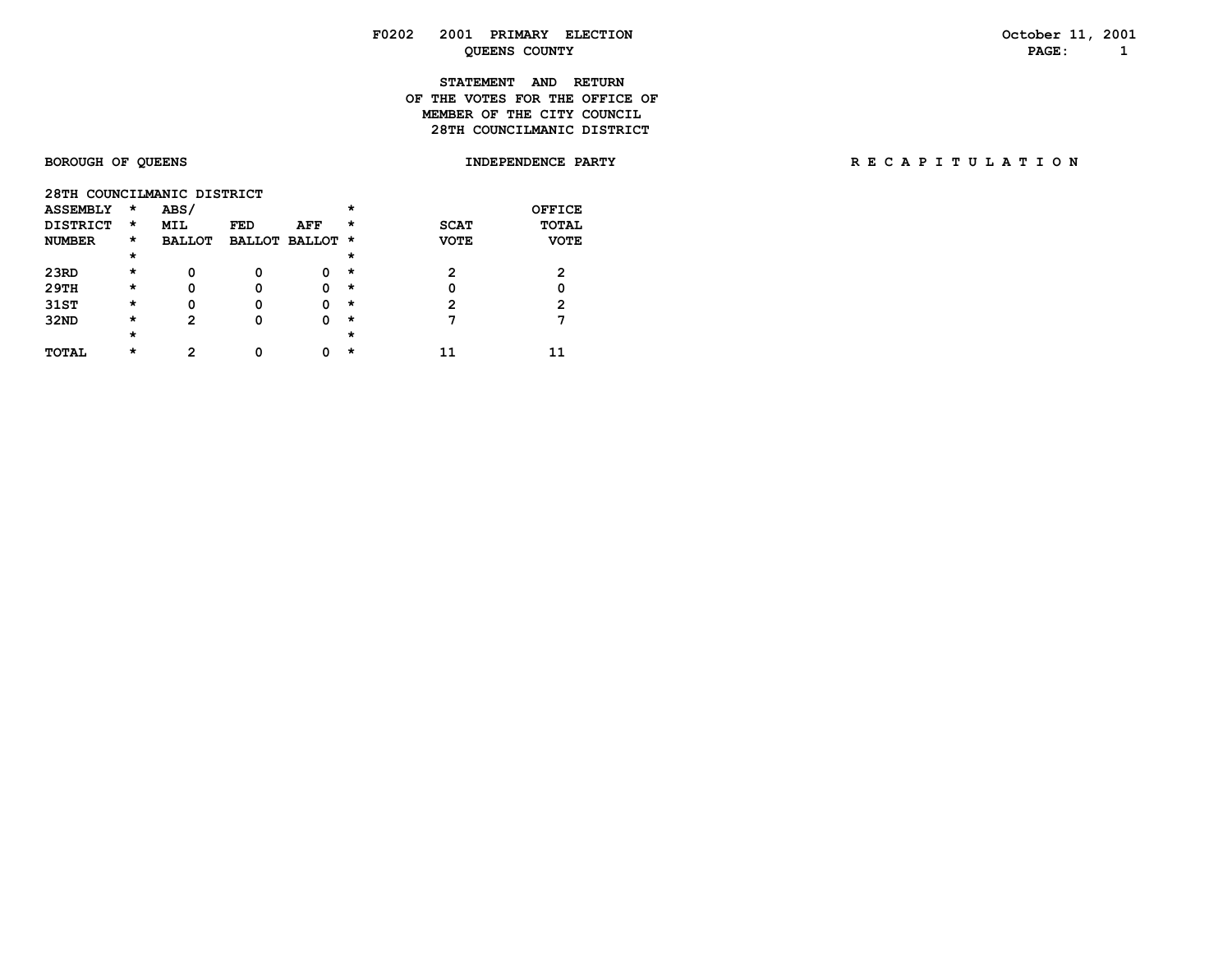## **F0202 2001 PRIMARY ELECTION October 11, 2001 QUEENS COUNTY PAGE: 1**

### **STATEMENT AND RETURN OF THE VOTES FOR THE OFFICE OFMEMBER OF THE CITY COUNCIL 32ND COUNCILMANIC DISTRICT**

# BOROUGH OF QUEENS **INDEPENDENCE PARTY RECAPITULATION**

|  |  | 32ND COUNCILMANIC DISTRICT |  |
|--|--|----------------------------|--|
|--|--|----------------------------|--|

| <b>ASSEMBLY</b> | $\star$  | ABS/          |            |                 | $\star$ |               |             | <b>OFFICE</b> |
|-----------------|----------|---------------|------------|-----------------|---------|---------------|-------------|---------------|
| <b>DISTRICT</b> | $\star$  | <b>MIL</b>    | <b>FED</b> | AFF             | $\star$ | JOHN J        | <b>SCAT</b> | <b>TOTAL</b>  |
| <b>NUMBER</b>   | $\star$  | <b>BALLOT</b> |            | BALLOT BALLOT * |         | <b>BAXTER</b> | <b>VOTE</b> | <b>VOTE</b>   |
|                 | $\star$  |               |            |                 | *       |               |             |               |
| 23RD            | $\star$  | 3             | 0          |                 | $\star$ | 34            | 16          | 50            |
| 31ST            | $^\star$ | 0             | 0          | 0               | $\star$ | 2             | 0           | 2             |
| 32ND            | $^\star$ | 0             | 0          | 0               | $\star$ | 0             | 0           | 0             |
| 38TH            | $^\star$ | 0             | 0          | 0               | $\star$ | 8             | 2           | 10            |
|                 | $\star$  |               |            |                 | *       |               |             |               |
| <b>TOTAL</b>    | $^\star$ | З             |            |                 | *       | 44            | 18          | 62            |
|                 |          |               |            |                 |         |               |             |               |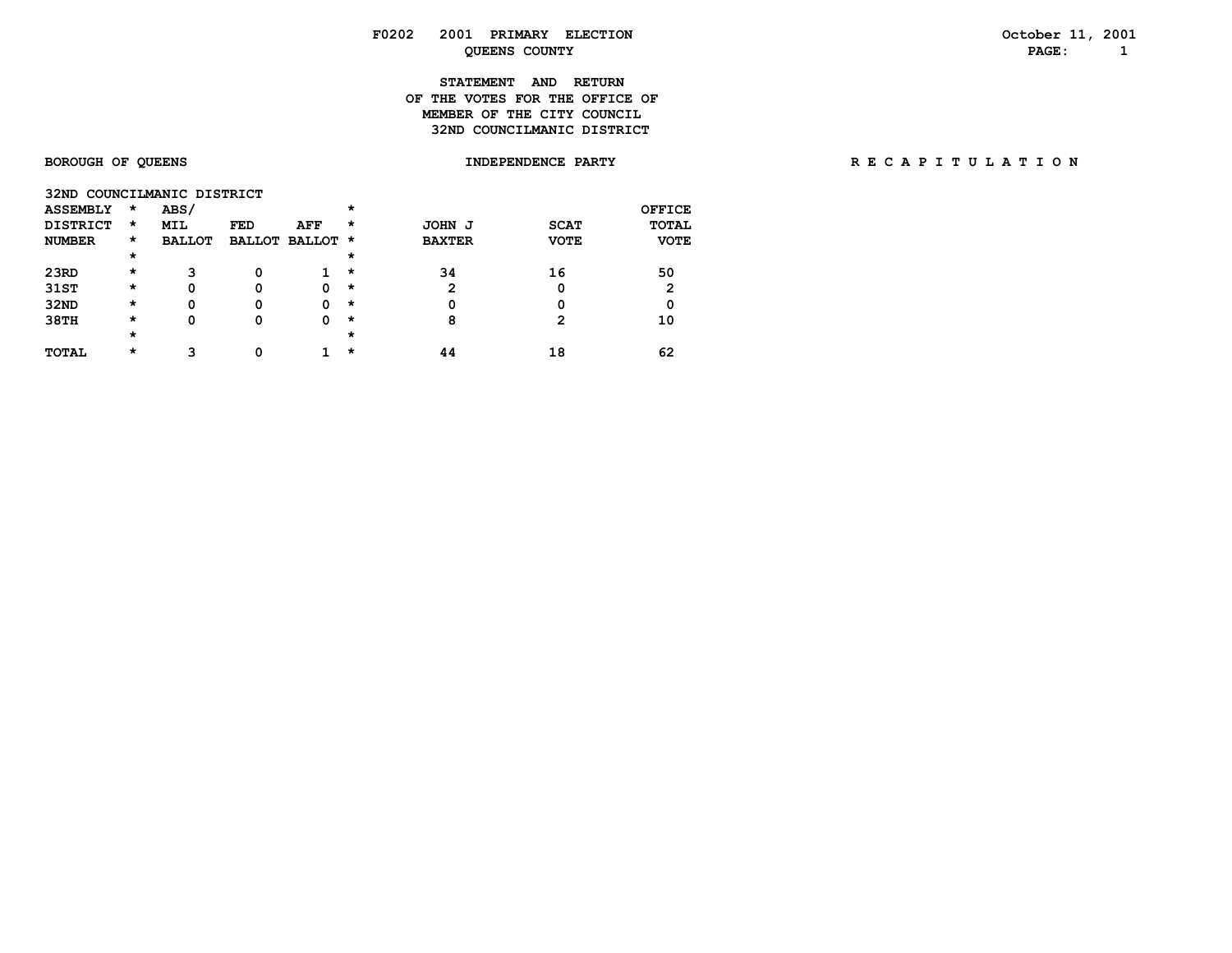### **F0202 2001 PRIMARY ELECTION October 11, 2001 RICHMOND COUNTY PAGE: 1**

### **STATEMENT AND RETURN OF THE VOTES FOR THE OFFICE OFMEMBER OF THE CITY COUNCIL 51ST COUNCILMANIC DISTRICT**

| <b>BOROUGH OF STATEN ISLAND</b> | <b>INDEPENDENCE</b><br><b>PARTY</b> | RECAPITULATION |
|---------------------------------|-------------------------------------|----------------|
|                                 |                                     |                |

|                 | 51ST COUNCILMANIC DISTRICT |               |            |                 |         |               |             |               |  |  |  |  |  |
|-----------------|----------------------------|---------------|------------|-----------------|---------|---------------|-------------|---------------|--|--|--|--|--|
| <b>ASSEMBLY</b> | $\star$                    | ABS/          |            |                 | $\star$ |               |             | <b>OFFICE</b> |  |  |  |  |  |
| <b>DISTRICT</b> | $\star$                    | <b>MIL</b>    | <b>FED</b> | AFF             | *       | HENRY J       | <b>SCAT</b> | <b>TOTAL</b>  |  |  |  |  |  |
| <b>NUMBER</b>   | *                          | <b>BALLOT</b> |            | BALLOT BALLOT * |         | <b>BARDEL</b> | <b>VOTE</b> | <b>VOTE</b>   |  |  |  |  |  |
|                 | $^\star$                   |               |            |                 | $\star$ |               |             |               |  |  |  |  |  |
| 60TH            | $^\star$                   |               | o          | 0               | *       |               | 2           | 9             |  |  |  |  |  |
| 61ST            | $^\star$                   | 13            | 0          |                 | *       | 33            | 13          | 46            |  |  |  |  |  |
|                 | $\star$                    |               |            |                 | $\star$ |               |             |               |  |  |  |  |  |
| TOTAL           | $^\star$                   | 14            | o          |                 | *       | 40            | 15          | 55            |  |  |  |  |  |
|                 |                            |               |            |                 |         |               |             |               |  |  |  |  |  |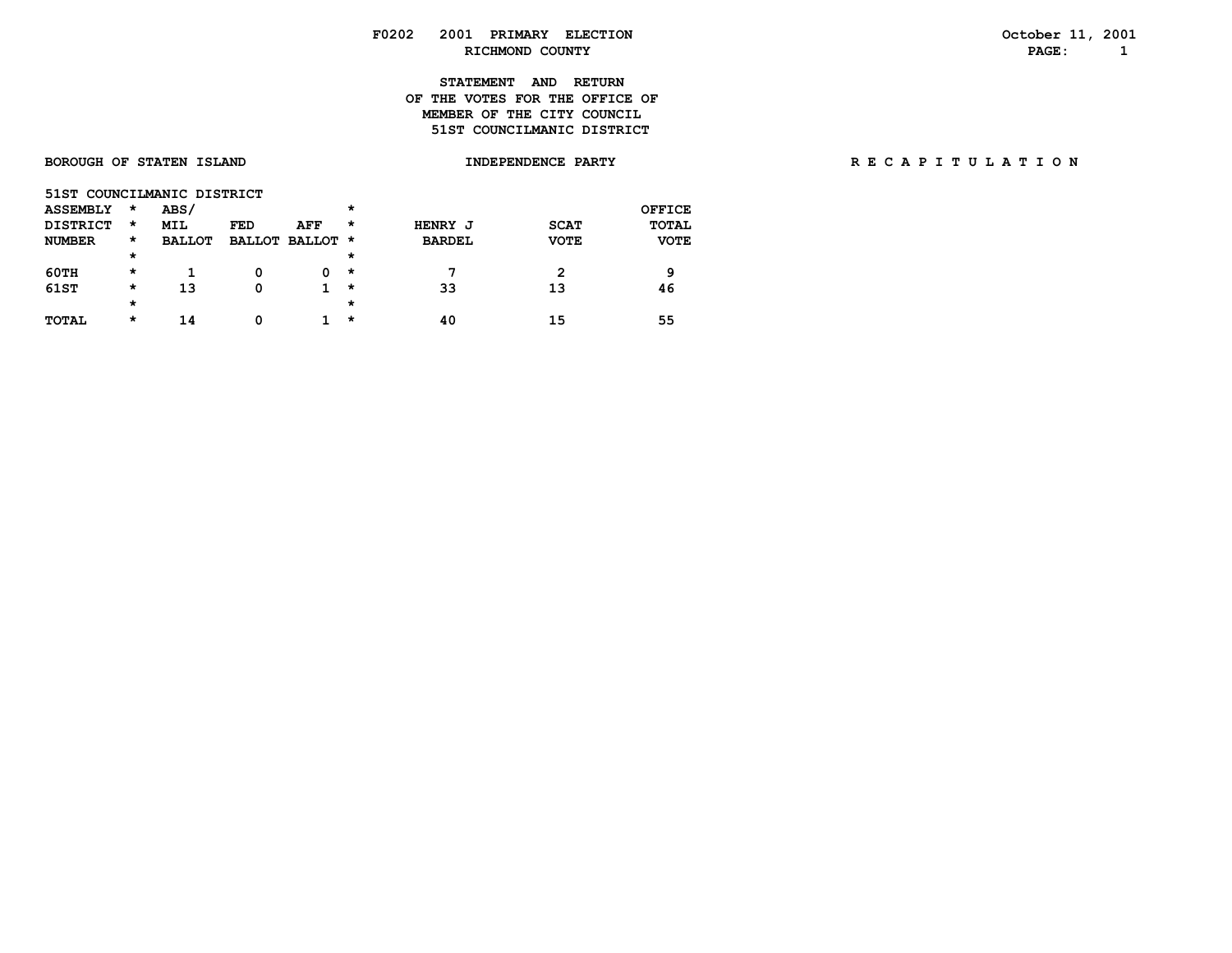### **F0202 2001 PRIMARY ELECTION October 11, 2001 RICHMOND COUNTY PAGE: 1**

### **STATEMENT AND RETURN OF THE VOTES FOR THE OFFICE OFBOROUGH PRESIDENT BOROUGH OF STATEN ISLAND**

**BOROUGH OF STATEN ISLAND INDEPENDENCE PARTY** 

|  | RECAPITULATION |  |  |  |  |  |
|--|----------------|--|--|--|--|--|
|  |                |  |  |  |  |  |

|      | RICHMOND COUNTY |          |               |     |                 |         |                  |             |             |
|------|-----------------|----------|---------------|-----|-----------------|---------|------------------|-------------|-------------|
|      | <b>ASSEMBLY</b> | $^\star$ | ABS/          |     |                 | $\star$ |                  |             | OFFICE      |
|      | <b>DISTRICT</b> | *        | <b>MIL</b>    | FED | <b>AFF</b>      | $\star$ | ROBERT A         | <b>SCAT</b> | TOTAL       |
|      | <b>NUMBER</b>   | $^\star$ | <b>BALLOT</b> |     | BALLOT BALLOT * |         | <b>STRANIERE</b> | <b>VOTE</b> | <b>VOTE</b> |
|      |                 | $\star$  |               |     |                 | $\star$ |                  |             |             |
| 59TH |                 | $^\star$ | 2             | 0   |                 | $\star$ | 103              | 17          | 120         |
| 60TH |                 | $\star$  | 13            | 0   |                 | $\star$ | 51               | 34          | 85          |
| 61ST |                 | $^\star$ | 14            | 0   |                 | $\star$ | 55               | 32          | 87          |
|      |                 | $\star$  |               |     |                 | $\star$ |                  |             |             |
|      | <b>TOTAL</b>    | $^\star$ | 29            | 0   | 3.              | $\star$ | 209              | 83          | 292         |
|      |                 |          |               |     |                 |         |                  |             |             |